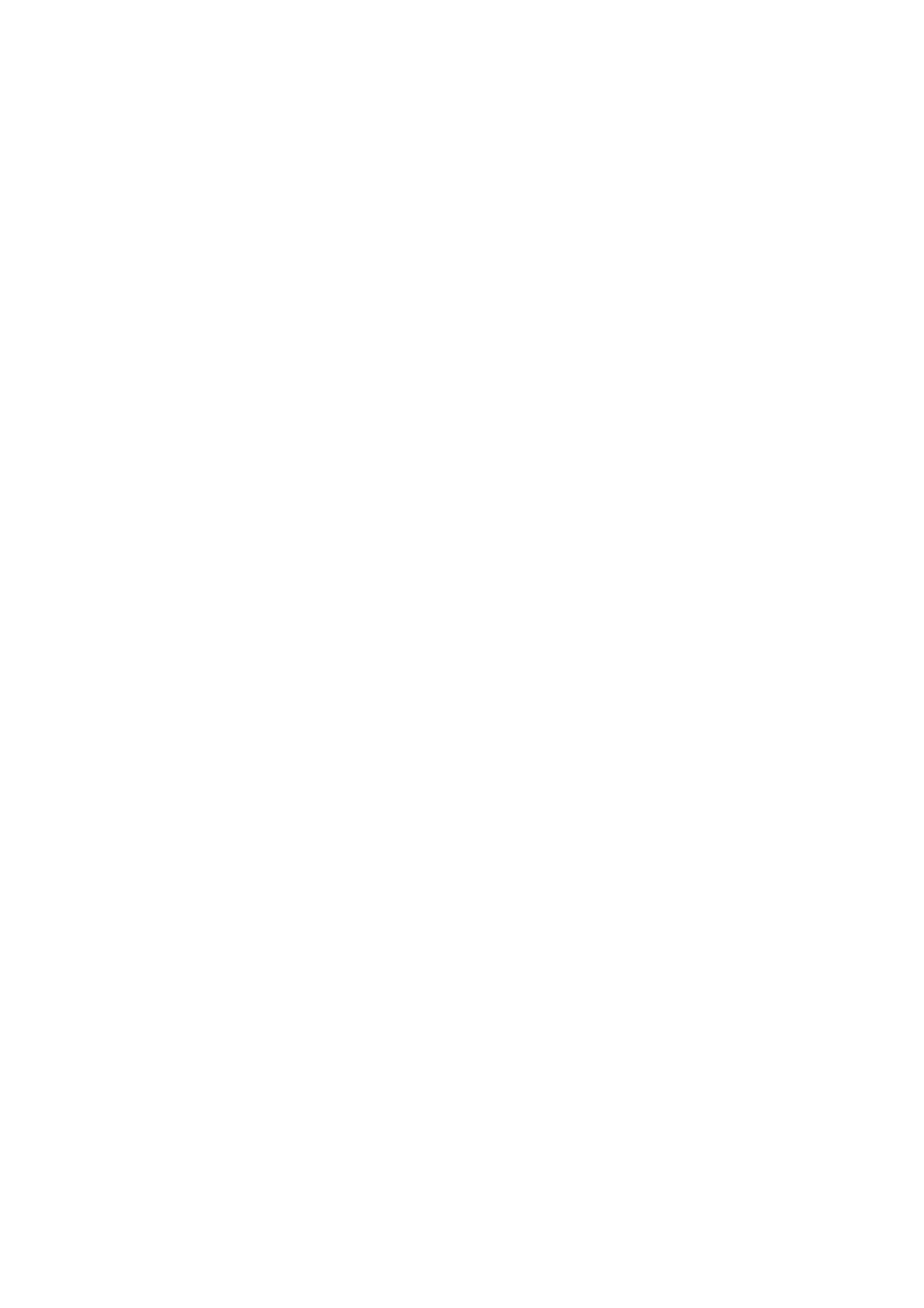**De impact van innovatie op de groei van toegevoegde waarde en tewerkstelling**

> Een studie van de levenscyclus van innoverende en niet-innoverende ondernemingen in België

> > Bart Van den Cruyce December 1998 Februari 1999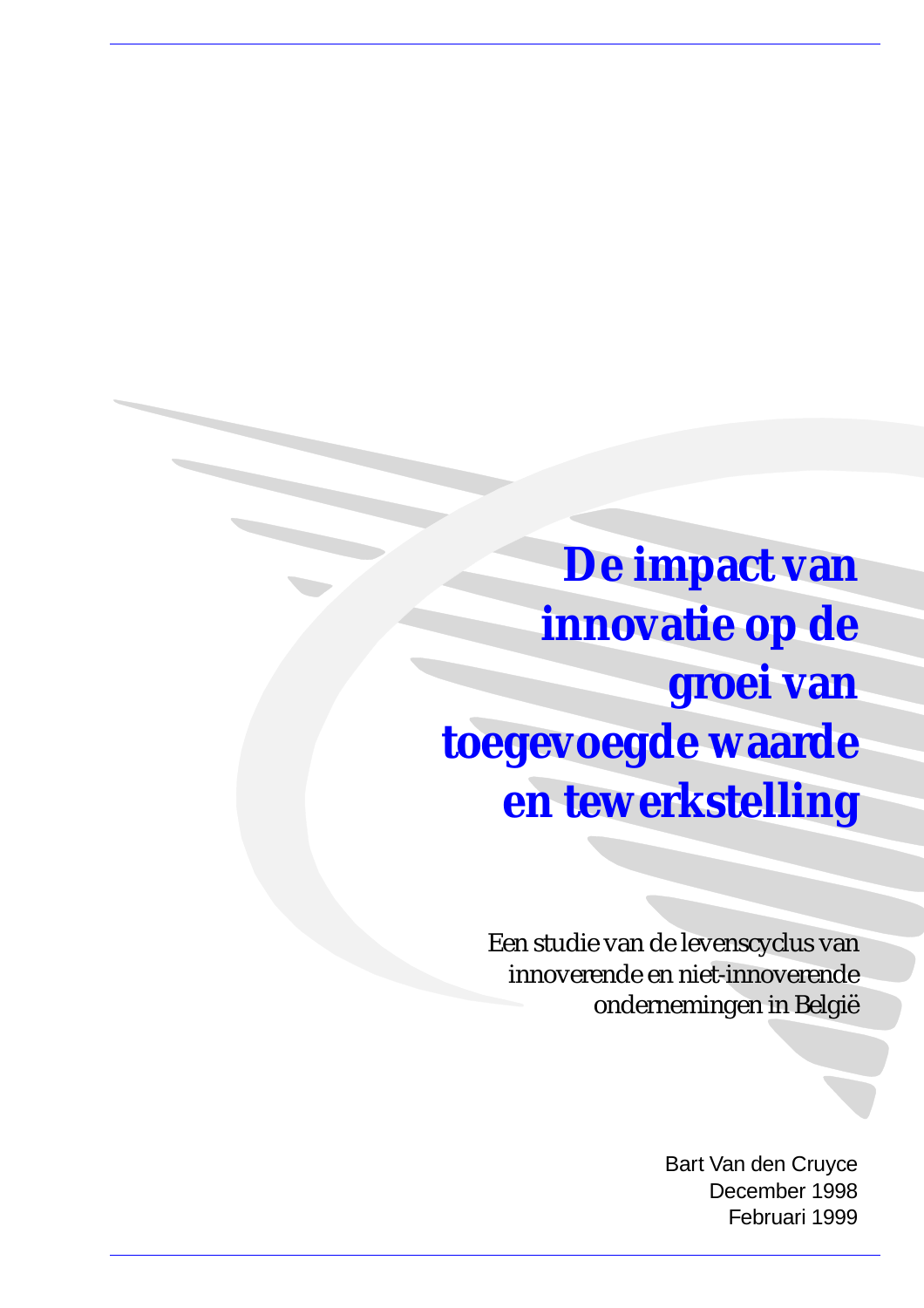Deze Working Paper is de tweede die rapporteert over het onderzoek uitgevoerd op het Federaal Planbureau in het kader van het door het DWTC gefinancierde programma van Toekomstgericht Sociaal-economisch Onderzoek rond "delokalisatie, werkgelegenheid en innovatie".

Deze papers gaan vooraf aan het eindrapport dat in 1999, tezamen met de KUL en UCL-equipes verbonden aan hetzelfde project, zal opgemaakt worden. De huidige tekst verbindt enkel de auteur en is bedoeld om wetenschappelijke en andere commentaren te faciliteren.

Onze dank gaat uit naar Herman Van Sebroeck (FPB, promotor van dit project), Etienne Rohaert (FPB), prof dr Leo Sleuwaegen, prof dr Henri Sneessens prof dr Renilde Veugelers en dr Enrico Pennings voor hun commentaren op eerdere versies en nuttige literatuursuggesties.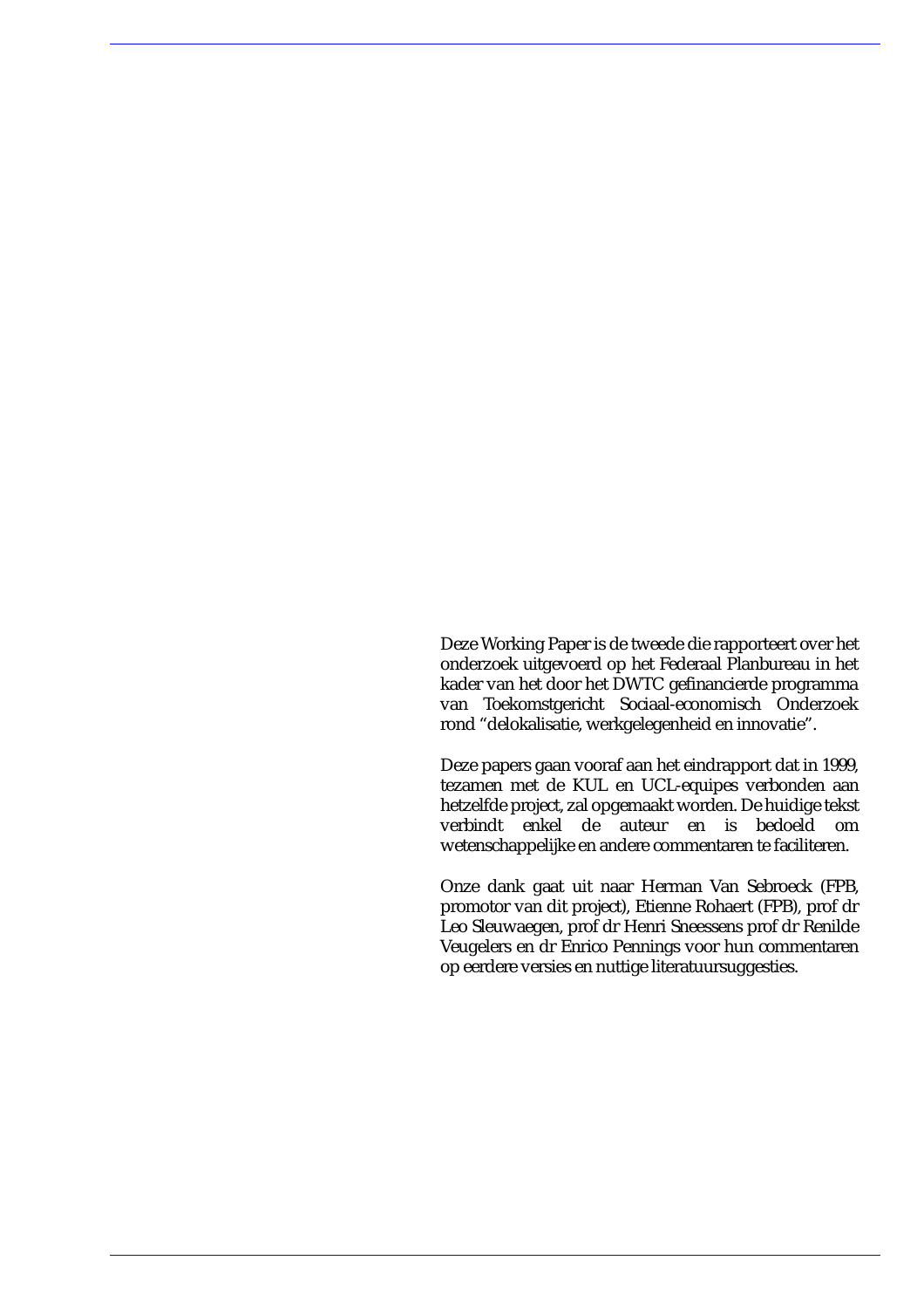

# **Federaal Planbureau**

Het Federaal Planbureau (FPB) is een instelling van openbaar nut.

Het FPB voert beleidsrelevant onderzoek uit op het economische, sociaal-economische en leefmilieuterrein.

Hiertoe verzamelt en analyseert het FPB gegevens, onderzoekt het aanneembare toekomstscenario's, identificeert het alternatieven, beoordeelt het de gevolgen van beleidsbeslissingen en formuleert het voorstellen.

Het stelt zijn wetenschappelijke expertise onder meer ter beschikking van de Regering, het Parlement, de sociale gesprekspartners, nationale en internationale instellingen.

Het FPB zorgt voor een ruime verspreiding van haar werkzaamheden. De resultaten van haar onderzoek worden ter kennis gebracht van de gemeenschap en dragen zo bij tot het democratische debat.

## **Internet**

URL: http://www.plan.be E-mail: contact@plan.be

# **Publicaties**

Terugkerende publicaties:

*De economische vooruitzichten De economische begroting De "Short Term Update"*

Planning Papers (de laatste nummers)

- *82 De pensioenhervorming Een nieuwe generatie en een nieuw contract* M. - J. Festjens - November 1997
- *83 Perspectives financières de la Sécurité sociale à l'horizon 2050* N. Fasquelle, S. Weemaes - November 1997
- *84 De prioriteiten van Essen inzake tewerkstelling* F. Bossier, I. Lebrun, S. Mertens, C. Streel, P. Van Brusselen - Januari 1998

Working Papers (de laatste nummers)

*7/98 Macro-economische impact van bijkomende patronale bijdragevermindering van het Belgisch Actieplan voor de Werkgelegenheid* F. Bossier, K. Hendrickx, C. Streel - Juli 1998

*8/98 An Evaluation of Fiscal Measures for Energy Products in the European Union - Results from the HERMES - Link System* F. Bossier, L. Lemiale, S. Mertens, E. Meyermans, P. Van Brusselen, P. Zagamé - October 1998

Overname wordt toegestaan, behalve voor handelsdoeleinden, mits bronvermelding.

Verantwoordelijk uitgever: Henri Bogaert Wettelijk Depot: D/1998/7433/22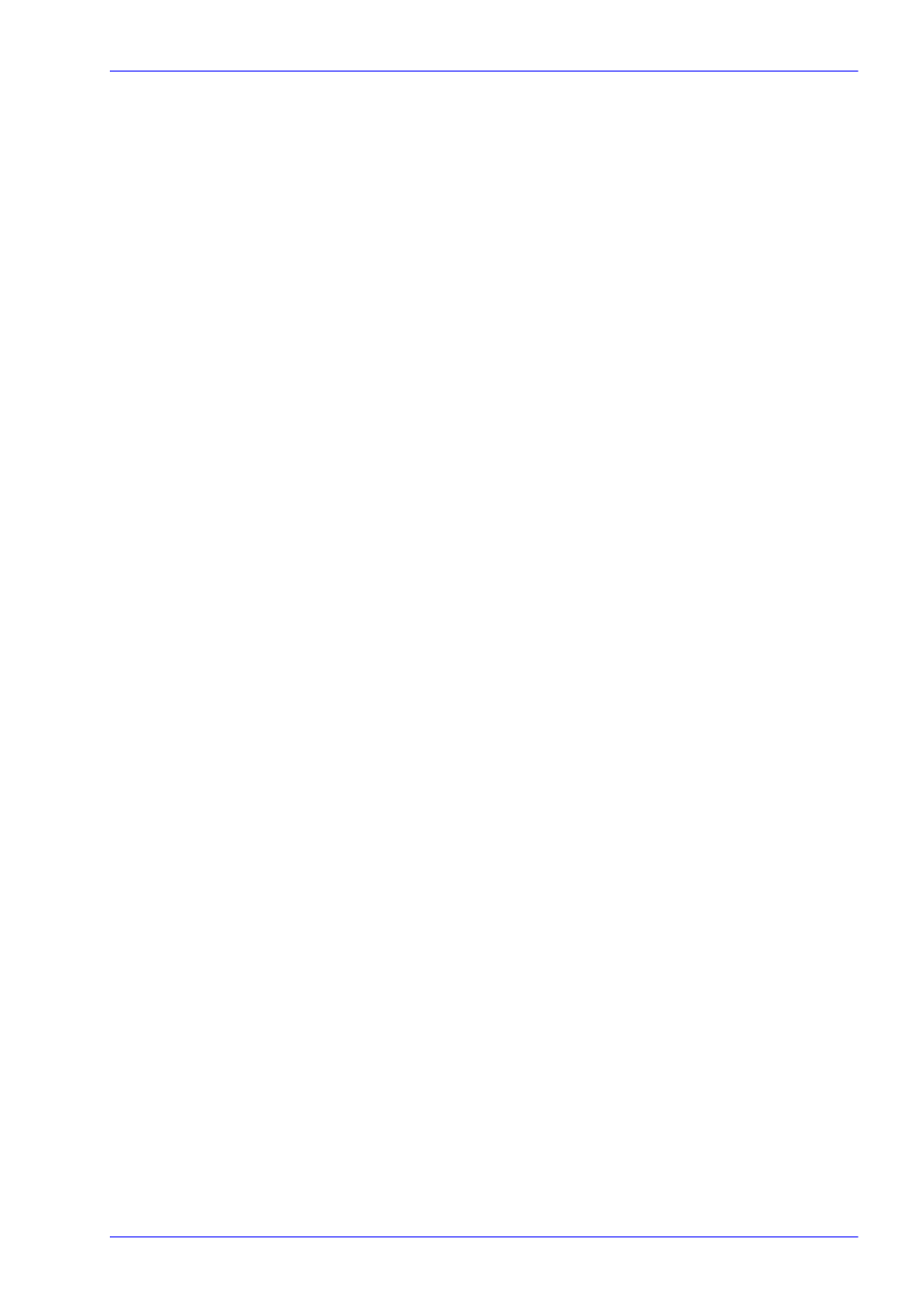

# **Inhoudstafel**

| I   |    | <b>Inleiding</b>                                                                                                                                                                             | 3              |  |  |  |
|-----|----|----------------------------------------------------------------------------------------------------------------------------------------------------------------------------------------------|----------------|--|--|--|
| Ш   |    | De gebruikte gegevens                                                                                                                                                                        |                |  |  |  |
|     |    | A. Bronnen                                                                                                                                                                                   | 5              |  |  |  |
|     | В. | De constructie van een "panel "-bestand van<br>640 ondernemingen voor de periode 1990-1996                                                                                                   | 6              |  |  |  |
| Ш   |    | Innoverende ondernemingen en hun kenmerken                                                                                                                                                   | $\overline{7}$ |  |  |  |
|     | А. | Het gebruik van enquetegegevens over innovatie                                                                                                                                               | 7              |  |  |  |
|     | В. | Kenmerken van innoverende ondernemingen                                                                                                                                                      | 9              |  |  |  |
|     |    | C. De effecten van innovatie volgens de respondenten                                                                                                                                         | 13             |  |  |  |
| IV. |    | Theoretische verwachtingen                                                                                                                                                                   | 15             |  |  |  |
|     | A. | Groei en innovatie in de context van selectie en actief leren                                                                                                                                | 15             |  |  |  |
|     |    | 1. Groei als een functie van selectie en actief leren<br>2. Implicaties van de inter- en intra-sectoriële heterogeniteit<br>in efficiëntie en leercapaciteit voor de effecten van innovatie. | 15<br>17       |  |  |  |
|     | В. | De rol van geavanceerde technologieën en<br>kapitaalsintensiteit van de productie                                                                                                            | 19             |  |  |  |
|     | C. | Het product-levenscyclusmodel                                                                                                                                                                | 20             |  |  |  |
|     | D. | De korte termijn aspecten van de<br>internationale competitiviteit                                                                                                                           | 24             |  |  |  |
| V   |    | Variabelen, specificatie en schattingsmethode                                                                                                                                                | 25             |  |  |  |
|     | А. | Variabelen gebruikt in de regressies                                                                                                                                                         | 25             |  |  |  |
|     | В. | Specificatie groeiregressies                                                                                                                                                                 | 26             |  |  |  |
|     | C. | Schattingsmethode                                                                                                                                                                            | 27             |  |  |  |
|     | D. | Verwachte tekens, grootte en interpretatie coëfficiënten                                                                                                                                     | 28             |  |  |  |
|     |    | 1. Verwachte tekens<br>2. Interpretatie en grootte coëfficiënten                                                                                                                             | 28<br>29       |  |  |  |
|     | Е. | Het probleem van exit                                                                                                                                                                        | 30             |  |  |  |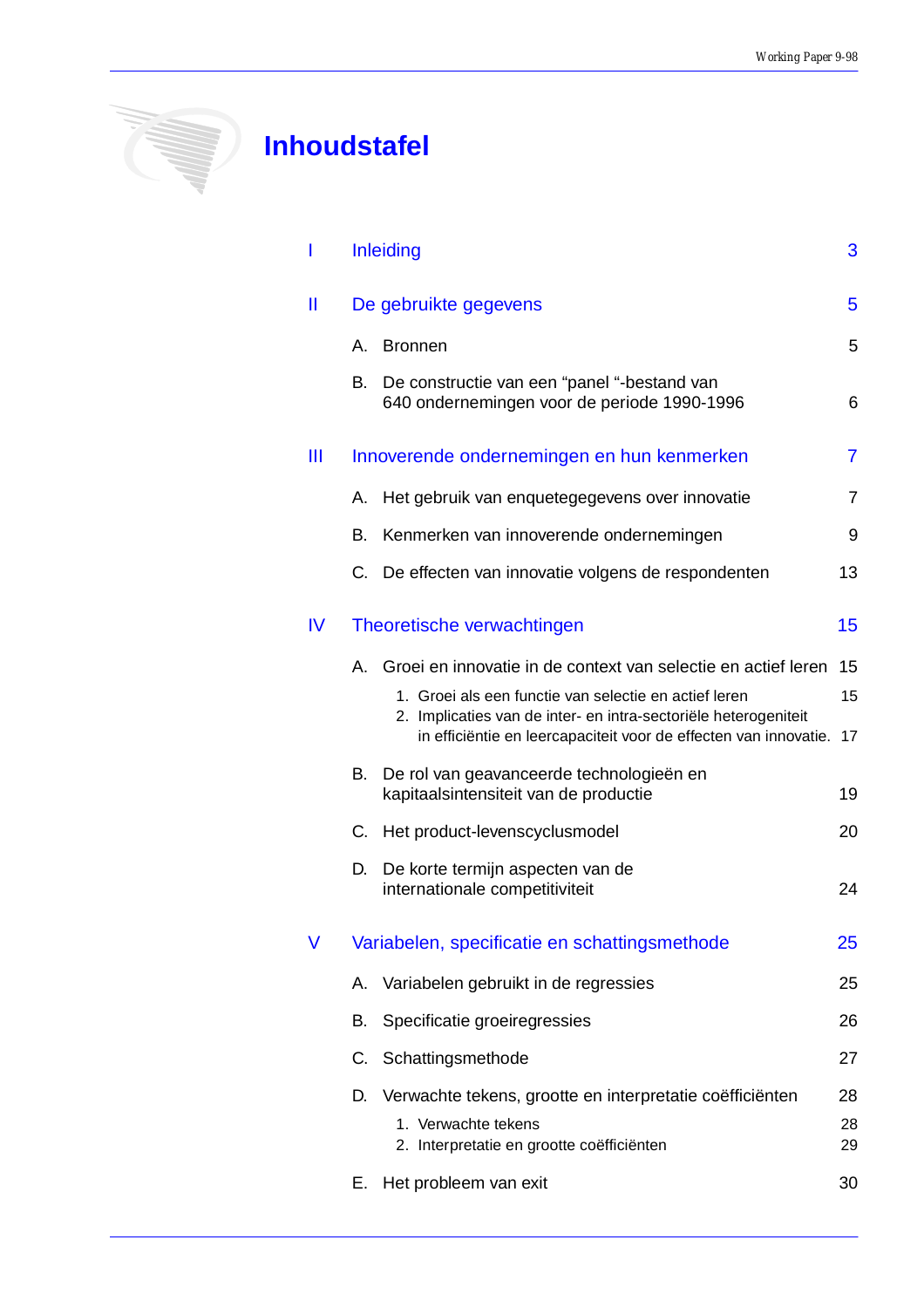| VI          | <b>Resultaten</b> |                                                                                                                                                                                |          |  |  |
|-------------|-------------------|--------------------------------------------------------------------------------------------------------------------------------------------------------------------------------|----------|--|--|
|             | А.                | Resultaten voor de verwerkende nijverheid                                                                                                                                      | 31       |  |  |
|             |                   | 1. De correlaties tussen verklarende en te verklaren variabelen<br>2. Schattingsresultaten groeiregressies<br>3. De effecten van grootte en leeftijd en de levenscyclus        | 31<br>34 |  |  |
|             |                   | van een onderneming<br>4. Het effect van innovatie                                                                                                                             | 36<br>39 |  |  |
|             |                   | 5. De effecten van de kapitaalintensiteit, het aandeel<br>arbeiders, de effectieve wisselkoers en de sectoriële groei<br>6. Een afruil tussen groeikansen en onafhankelijkheid | 43       |  |  |
|             |                   | van de onderneming                                                                                                                                                             | 45       |  |  |
|             | В.                | Resultaten voor de handel                                                                                                                                                      | 47       |  |  |
| VII         |                   | <b>Besluit</b>                                                                                                                                                                 | 51       |  |  |
| <b>VIII</b> |                   | Literatuur                                                                                                                                                                     | 53       |  |  |
| IX          |                   | <b>Bijlage</b>                                                                                                                                                                 | 55       |  |  |
|             | А.                | Bijlage 1: De constructie van een "panel" bestand<br>van 640 ondernemingen voor de periode 1990-1996                                                                           | 55       |  |  |
|             |                   | 1. Verschillen in antwoordniveau tussen de enquête en                                                                                                                          |          |  |  |
|             |                   | de balanscentrale<br>2. Een "panel"-bestand op basis van één enquêtemoment                                                                                                     | 55<br>56 |  |  |
|             |                   | 3. De behandeling van ontbrekende gegevens                                                                                                                                     | 57       |  |  |
|             |                   | 4. Het bepalen van de prijs van de kapitaalstock                                                                                                                               | 58       |  |  |
|             | В.                | Bijlage 2: Definitie innovatie                                                                                                                                                 | 59       |  |  |
|             |                   | 1. Product-innovatie                                                                                                                                                           | 59       |  |  |
|             |                   | 2. Proces-innovatie<br>3. Product en Proces-innovatie                                                                                                                          | 59<br>60 |  |  |
|             | C.                | Bijlage 3: Correlaties binnen verwerkende nijverheid,                                                                                                                          |          |  |  |
|             |                   | handel en diensten                                                                                                                                                             | 60       |  |  |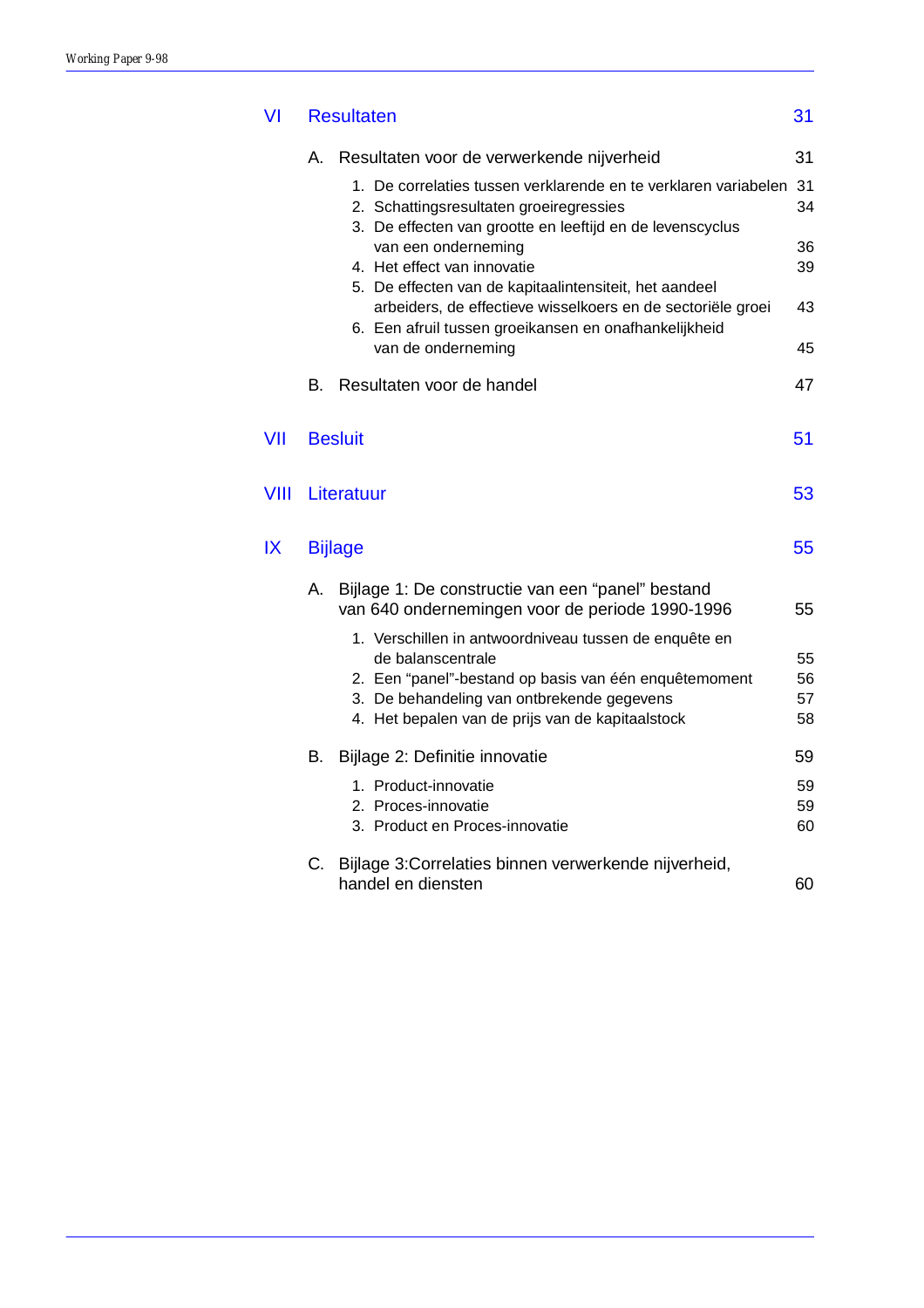

**The impact of innovation on growth in value added and employment :** 

# A study of the life cycle of innovating versus non innovating firms in Belgium

**Bart Van den Cruyce,** 

# **Summary**

The paper studies the impact of product, process and combined product and process innovations on firm growth, both in terms of (sector price deflated) value added and average employment, while controlling for various growth related characteristics of firms. It also compares the growth performance, and other characteristics like capital intensity, share of blue collar workers...of firms that see themselves as independent units with those that, as a daughter or mother company, are part of a group. This paper is the second analysis<sup>1</sup> made in the framework of the  $\mathrm{ssrc}^2$ -program on "relocation, innovation and employment", making use of a survey responded by 466 firms located in Belgium<sup>3</sup>.

<sup>1.</sup> In the first paper foreign investments of Belgian firms and their international sourcing were analysed.

<sup>2.</sup> The Federal Services for Scientific, Technical and Cultural affairs

<sup>3.</sup> This program, promoted by the Federal Planning Office (Herman van Sebroeck) , runs in collaboration with the KUL (prof dr. Sleuwaegen) and the UCL (prof dr. H. Sneessens) until 2000. Our thanks go to Herman van Sebroeck, prof Henri Sneessens, prof Leo Sleuwaegen and prof Renilde Veugelers for for their useful literature suggestions and comments and to dr. Enrico Pennings (KUL) for giving helpful advice in the estimations..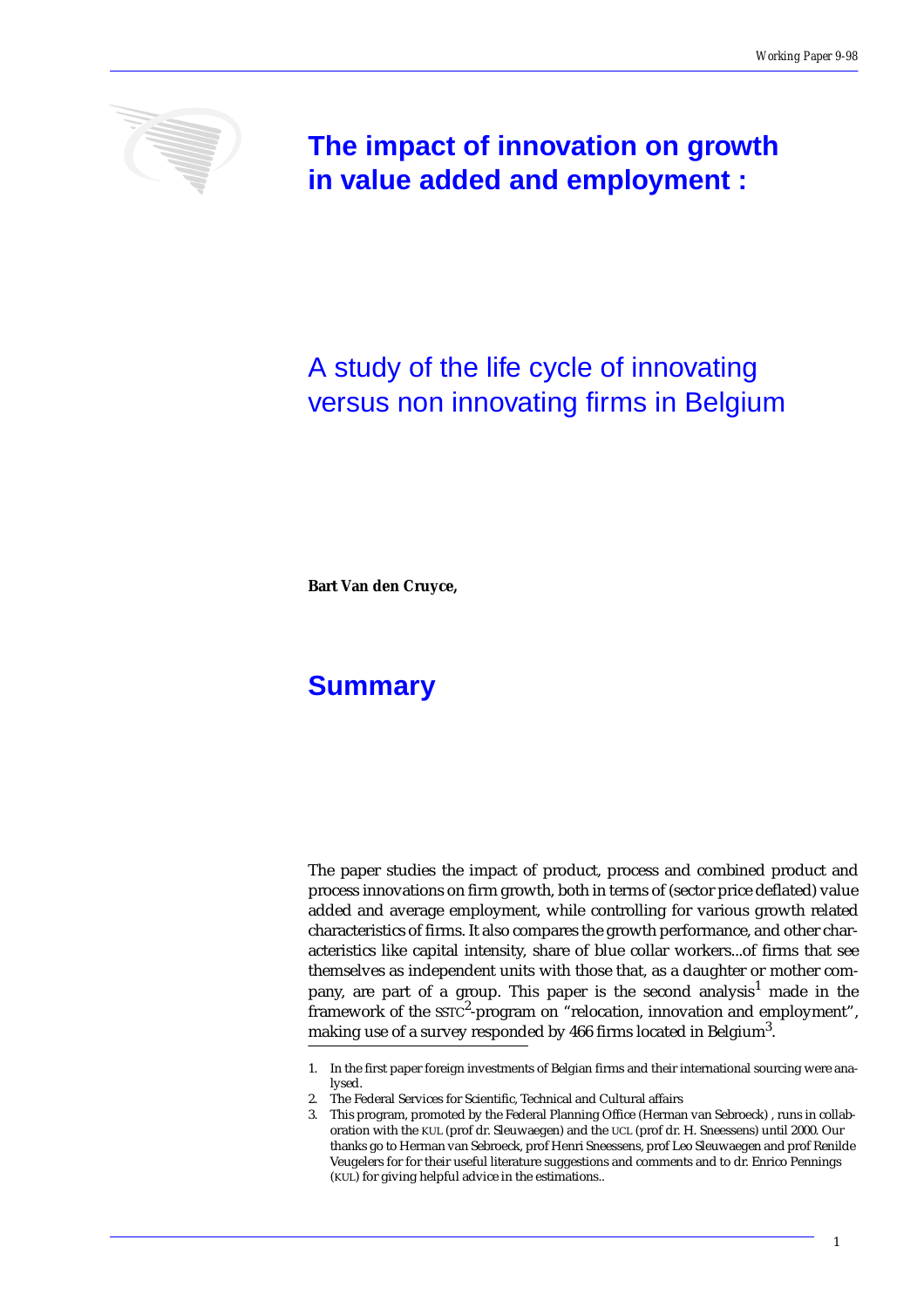Using simple OLS and SUR (=Seemingly Unrelated Regression) techniques, a reduced form growth specification is estimated that is consistent with recent theories in industrial organisation about active and passive learning. These theories, based on Jovanovic's 1982 paper on the selection and evolution of industry, emphasise the importance of differences between firms in capacity to learn and efficiency. They predict that firm age and size are negatively correlated with growth, but positively with labour productivity and capital intensity. Besides this, some variables are included to check for other existing theories particularly relevant for a small open economy: the theory of comparative advantages, the influence of real exchange rate fluctuations and the product life-cycle theory.

In this broad theoretical context, innovation can have a positive effect on growth rates, both because it generates a new product life-cycle, and because innovations are associated with learning processes, during which productivity rises sharply. More specifically we predict a more rapid growth of value added than employment at the firm level, as a consequence of all types of innovation.

Our regressions, based on survey and balance sheet data from 330 industrial firms and 180 firms in the trade and service sector, for the period 1990-1996, confirm that age, and (particularly) size are negatively related with growth of value added and employment in Belgium. A high capital intensity is found to have a positive impact on growth, while a high share of blue collar workers has a negative one. The dummy which indicates that a firm is an independent unit also has a negative impact on growth for industrial firms. In the industrial sector, independent units were found to be less innovative, less export oriented, less capital intensive and employing more blue collar workers.

After controlling for the variables mentioned above, *combined* product and process innovations had a significant positive effect on growth for industrial firms. As predicted, their effect on value added growth was larger than that on employment growth. The effects of combined innovations was larger for firms exporting more than 50% of their turnover. For the latter group of industrial firms, as well as for firms in the trade sector, process innovations had a positive impact on value added *and* employment growth. Product innovations that did not imply process changes were not found to have a significant positive effect on growth of value added or, employment in the industry, trade and service sectors.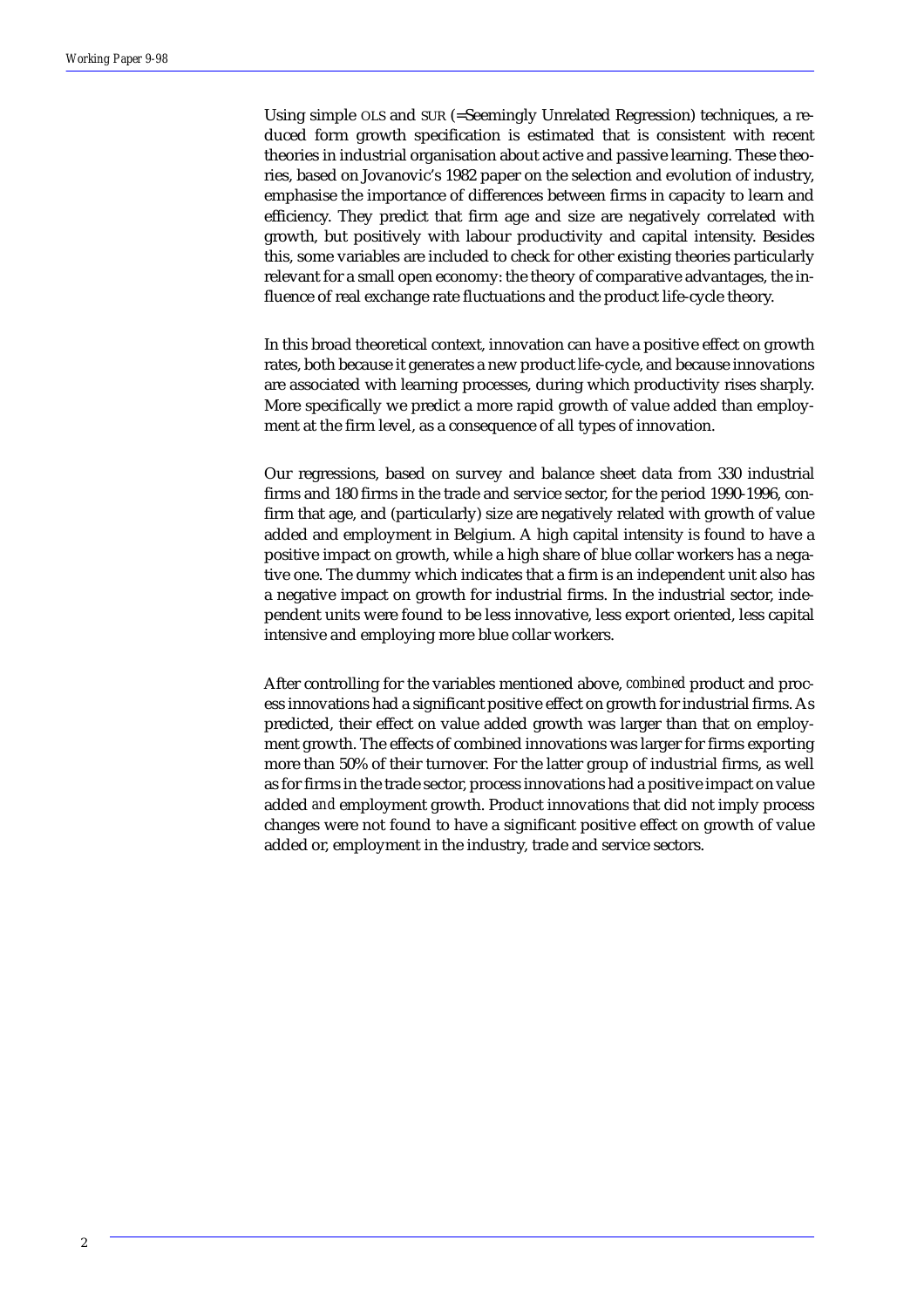

# **I** Inleiding

In dit werk worden de effecten van innovatie op de groei in toegevoegde waarde en tewerkstelling van ondernemingen in België gemeten. Dat gebeurt op basis van innovatiegegevens over 466 Belgische ondernemingen verkregen via een enquête afgenomen in december 1996 in het kader van het DWTC-programma van toekomstgericht sociaal -economisch onderzoek rond "innovatie, delokalisatie en werkgelegenheid"<sup>1</sup>. De via de enquête verkregen gegevens werden verbonden met financieel-economische gegevens over diezelfde ondernemingen in de balanscentrale en uitvoergegevens, wat resulteerde in een panelbestand voor de periode 1990-1996.

Een dergelijke fusie werd reeds gedaan in het buitenland (Greenan, 1996) maar is nieuw voor innovatieonderzoek in België. In vergelijking met een studie van de groeieffecten van R&D, die slechts één van de inputs in het innovatieproces is, meet met via een enquête rechtstreeks het effect van het resultaat van dat proces op de groei. Wij simuleerden de evolutie van de activiteiten en van de productiviteit van arbeid van een innoverende en niet innoverende industriële onderneming in België. Die simulaties zijn gebaseerd op de resultaten van een groeiregressie van toegevoegde waarde en tewerkstelling. Een dergelijke regressie werd ook uitgevoerd voor ondernemingen uit de handel.

Het onderzoek naar de effecten van innovatie wordt in deze studie ingebed in de theorie rond de levenscyclus van een onderneming. Twee verschillende benaderingen inzake deze levenscyclus staan daarbij centraal.

De eerste is die van industriële leerprocessen via selectie (Jovanovic, 1982), of "passief" leren en de verwante benadering van "actief" leren (Ericson en Pakes, 1992). Jovanovic stelde dat startende ondernemingen zich niet goed bewust zijn van hun (kosten)efficiëntie ten opzichte van andere ondernemingen. Naarmate ondernemingen zich meer bewust worden van hun relatieve efficiëntie treedt er een selectieeffect op. Daardoor verlaten weinig efficiënte ondernemingen de sector, en groeien efficiënte ondernemingen tot ze hun maturiteit bereikt hebben. In een model van actief leren verbeteren startende ondernemingen hun productiviteit werkelijk, omdat zij moeten leren werken op markten en omgaan met de producten en processen.

<sup>1.</sup> Dit programma, waarvan het Federaal Planbureau (Herman Van Sebroeck) het promotorschap heeft, wordt gefinancierd door het DWTC en loopt tot het jaar 2000, in samenwerking met de KUL (prof dr. L. Sleuwaegen) en de UCL (prof dr. H. Sneessens).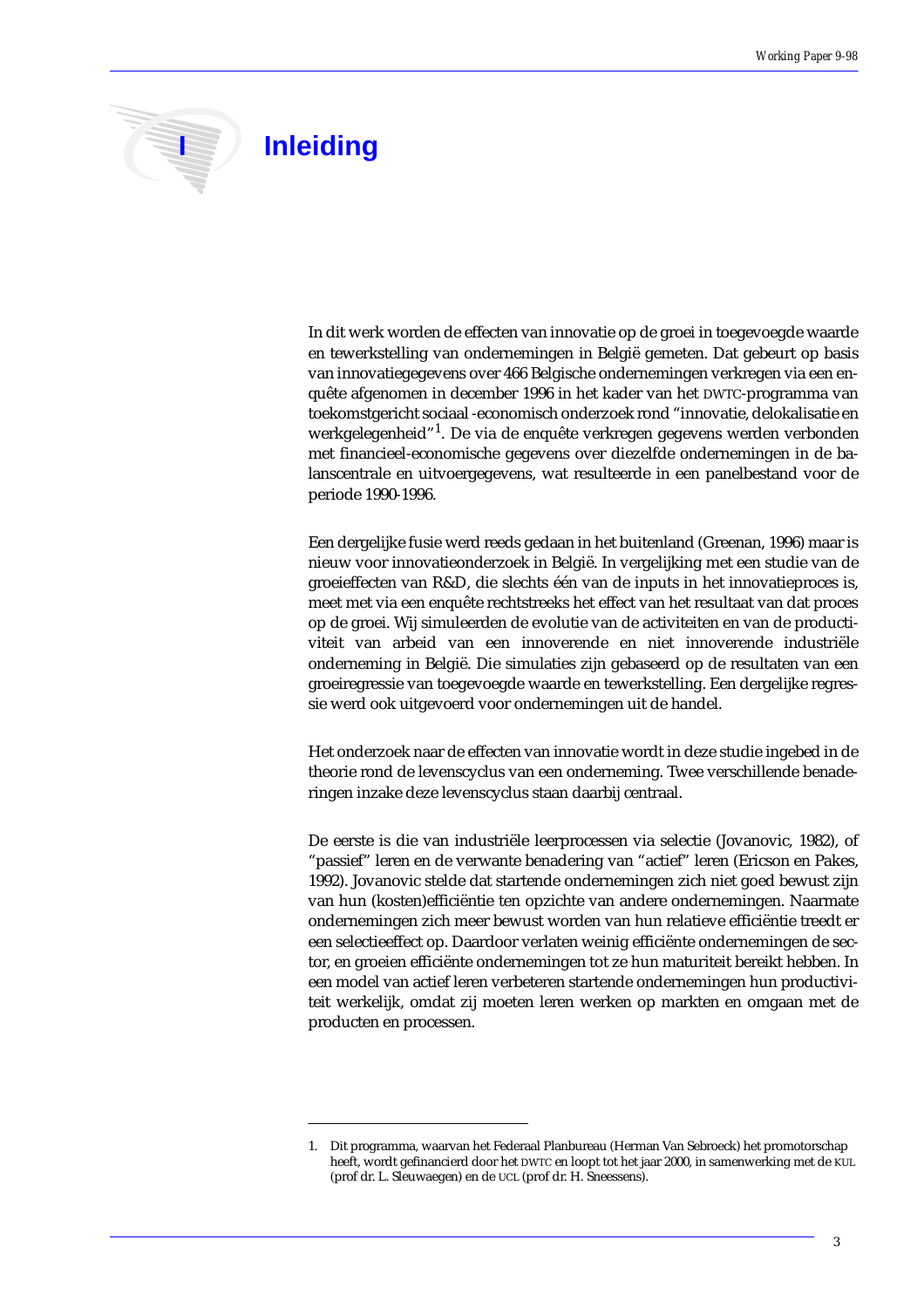De theorie van actief en passief leren leidt tot de voorspelling dat, ceteris paribus, jonge en kleine ondernemingen een grotere groei realiseren dan oudere en grote ondernemingen. De vergelijking van innovatie met een leerproces heeft gevolgen voor de verwachte effecten van verschillende soorten innovaties. Omdat zij de grootste leermogelijkheden met zich mee brengen, zijn het vooral de meest radicale innovaties (zoals gecombineerde product- en procesinnovaties) die hoge groeikansen genereren.

De tweede benadering is het productlevenscyclusmodel van Vernon (1966). In dat model worden radicale productinnovaties gerealiseerd dicht bij de afzetmarkten met de grootste potentiële vraag naar de nieuwe producten. Het comparatieve voordeel van de originele vestigingsplaats wordt echter nadien uitgehold door de standaardisering van product en productiemethodes. Het originele model van Vernon is nog steeds toepasbaar in de huidige internationale industriële context. Het voordeel van de originele vestigingsplaats (nabijheid tot de klanten) kan echter uitgebreid worden tot de aanwezigheid van gespecialiseerd en geschoold personeel en R&D-centra.

Daarom wordt een variant van het model van Vernon geformuleerd waarbij het comparatief voordeel van een land als België zich, meer dan in de ons omringende landen, situeert in de *tweede* fase in de levenscyclus van een goed. Dat is niet de fase van de innovatie zelf, maar die waarbij voor het eerst aan massaproductie van een relatief gestandaardiseerd product gedaan wordt, maar met nog veel onzekerheid en potentiële efficiëntiewinsten met betrekking tot de productieprocessen. Dit is gestoeld op de relatief grote aanwezigheid van hoger geschoolde werknemers in ons land (OESOa, 1997), gepaard gaande met een relatief kapitaalsintensief en marketing(kosten)arm exportpakket, zoals blijkt uit cijfers van de Europese Unie (1998).

In afdeling 2 wordt een kort overzicht van de gebruikte bronnen en de constructie van het panelbestand gegeven. In afdeling 3 wordt de in de paper gehanteerde definitie van innovatie besproken en worden enkele resultaten van de enquête, afgenomen in december 1996 in samenwerking met de KUL en het UCL gepresenteerd. Afdeling 4 bevat een uiteenzetting van de theorie. De theoretische voorspellingen worden getoetst aan de hand van de correlatieanalyse in afdeling 5 en de groeiregressies in afdeling 6. Er worden telkens resultaten gegeven voor de verwerkende nijverheid en de handel.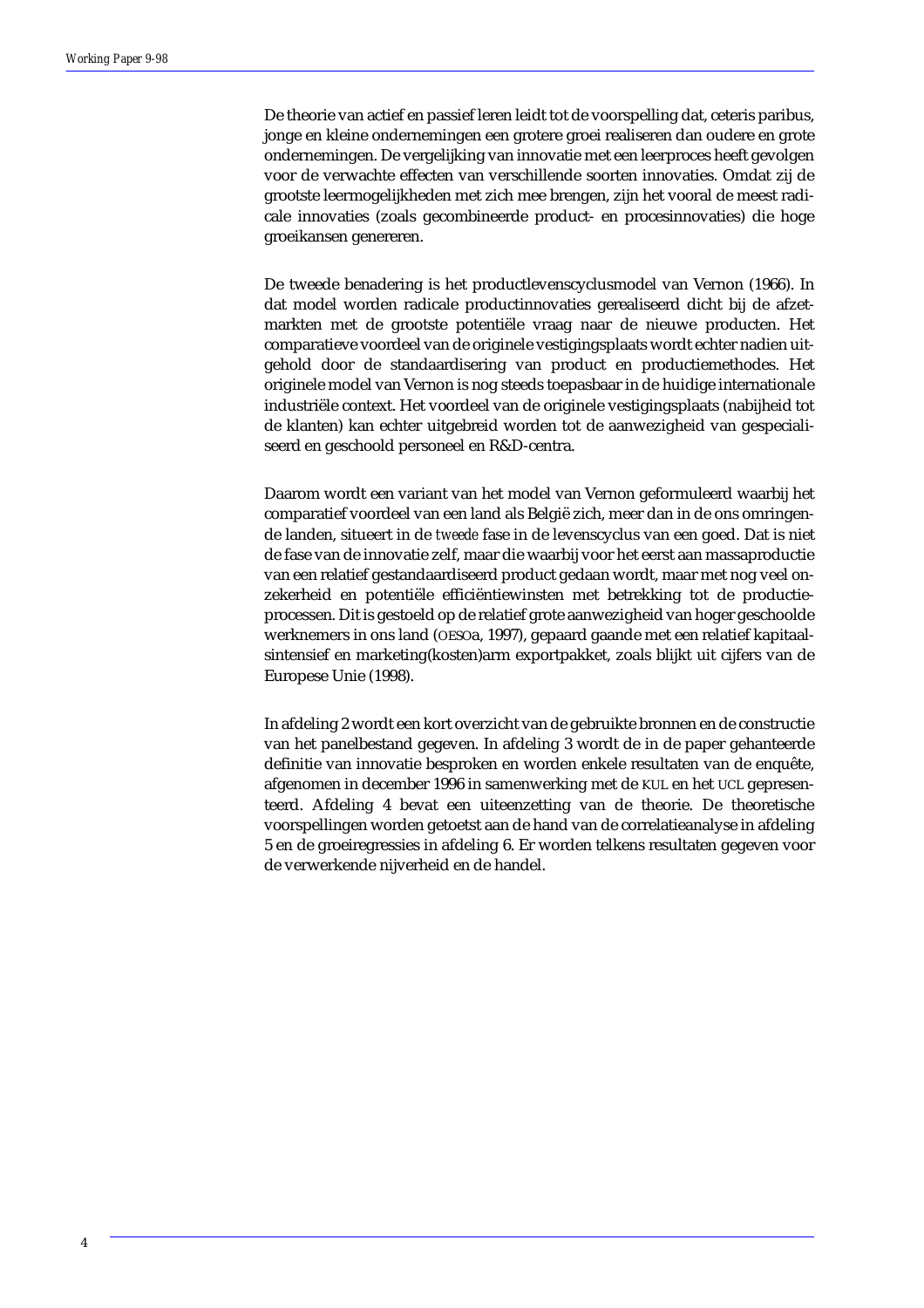

# **II De gebruikte gegevens**

### **A. Bronnen**

De gegevens omtrent opleiding van het personeel, innovatie, en groepsverbanden zijn afkomstig van een schriftelijke enquête beantwoord door 466 Belgische ondernemingen, aangeschreven in december 1996 en januari 1997 $^{\rm 1}$ . De verdeling van de 466 respondenten naar sector en grootteklasse van tewerkstelling is nagenoeg dezelfde als die in de steekproef. Die was echter geen toevalstrekking, maar een gerichte trekking uit de totale populatie van ondernemingen $^2$ .

Zo werden enkel ondernemingen met minstens 20 werknemers (in het NIS-bestand van september 1996) aangeschreven, en werd de helft van de ondernemingen getrokken uit een bestand van multinationale ondernemingenaanwezig op het Federaal Planbureau. Er werd bewust een groep ondernemingen (17,3% in de steekproef, 19,7% onder de respondenten) met een *collectief ontslag* in de periode 1990-1995 opgenomen in de enquête. Dit om een voldoende grote groep ondernemingen te bereiken met een *negatieve* evolutie van de tewerkstelling. Een vaak gehoord bezwaar tegen innovatie-enquêtes is namelijk dat zij vooral een hoge respons krijgen bij succesvolle ondernemingen.

De gegevens van de enquête werden, op basis van het BTW-nummer, verbonden met jaarlijkse financiële en tewerkstellingsgegevens uit de balanscentrale (NBB) voor de periode 1990-1996 en invoer- en uitvoergegevens voor het jaar 1993 (Intra- en Extrastat, NBB). Deze fusie leidde tot een uitbreiding van het bestand tot 660 ondernemingen (zie deel B). Het BTW-nummer, dat in België verbonden is met het oprichtingsmoment van de onderneming, liet toe om teruggaande tot het jaar 1970 het oprichtingsjaar van de onderneming te bepalen.

<sup>1.</sup> In het totaal werden 3000 ondernemingen aangeschreven. De respons op de enquête was met 15,5% laag, maar de interne respons was gunstiger. Op alle sleutelvariabelen werd een respons van meer dan 90% genoteerd. De encodering van de enquêtegegevens werd uitgevoerd door het BASS (UCL), de eerste resultaatsverwerking gebeurde op het UCL en het Federaal Planbureau.

<sup>2.</sup> Een volledige beschrijving van de steekproeftrekking kan gevonden worden in het *Tussentijds Evaluatieverslag* van het DWTC-onderzoeksproject rond "delokalisatie, innovatie en werkgelegenheid" van maart 1998, beschikbaar bij de auteur.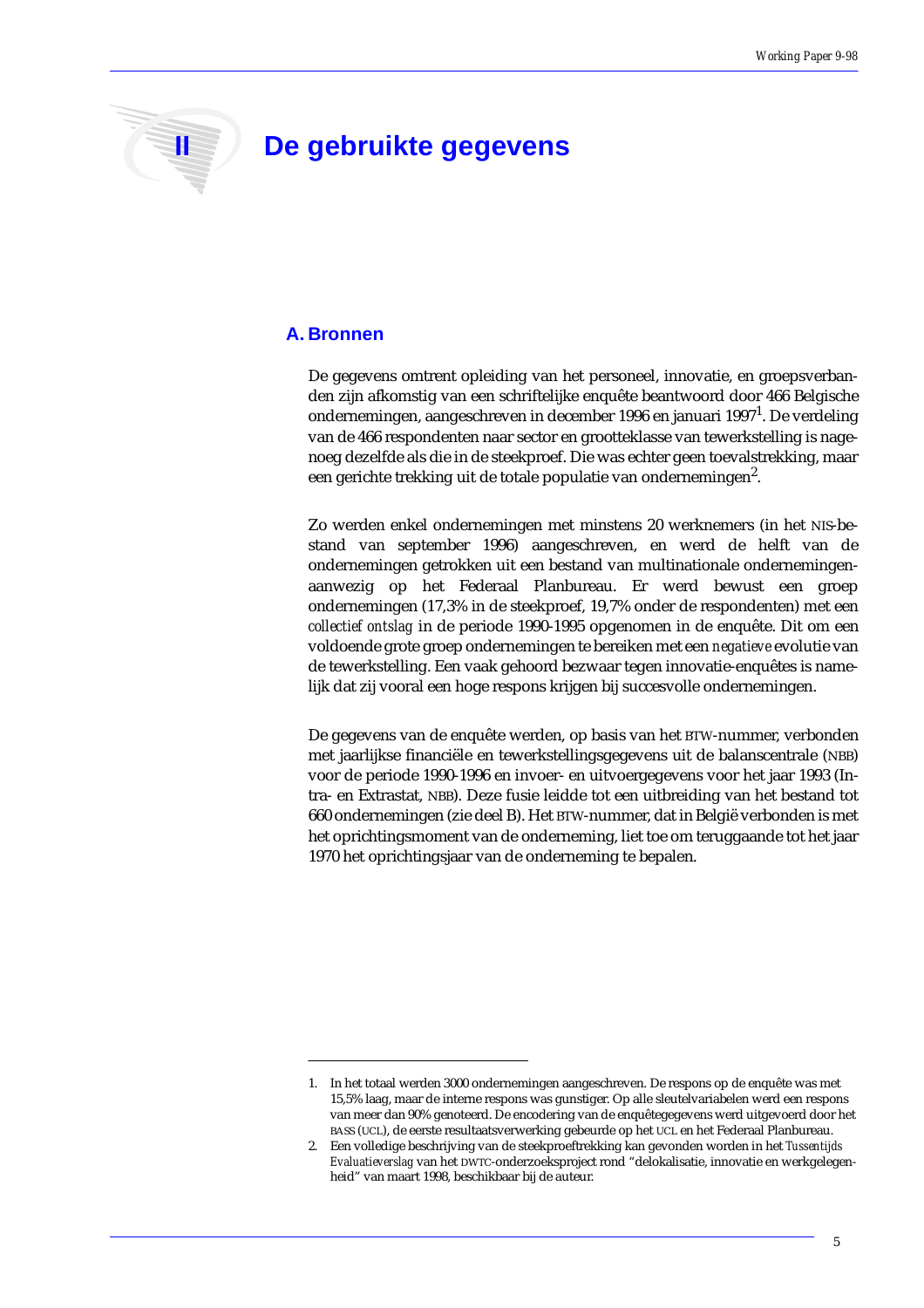De databank werd aangevuld met gegevens over de tewerkstelling en de bruto toegevoegde waarde in lopende prijzen en in prijzen van 1990 per nace-clio bedrijfstak in de gedetailleerde nationale rekeningen<sup>1</sup>. Deze sectoriële informatie kon gelinkt worden met de ondernemingen in ons bestand via de Nace-clio sectorcode van elke onderneming in de balanscentrale.

De balanscentrale bevat geen outputprijzen per onderneming. De reële toegevoegde waarde van een onderneming werd bekomen door de toegevoegde waarde in lopende prijzen te delen door de deflator van de toegevoegde waarde in de sector. De aldus berekende indicator van de reële groei omvat niet alleen kwantitatieve stijgingen van de productie, in de zin van tonnage, of stuks geproduceerd, maar ook kwaliteitsstijgingen. Die maken immers een prijsstijging ten opzichte van het gemiddelde van de sector mogelijk, waardoor de hier berekende reële toegevoegde waarde van een onderneming stijgt.

### **B. De constructie van een "panel "-bestand van 640 ondernemingen voor de periode 1990-1996**

Bij de constructie van het schattingsbestand rezen een aantal problemen. Dit in verband met de vergelijkbaarheid van gegevens uit verschillende bronnen, het feit dat er enkel in 1996 een enquête afgenomen werd, en het bestaan van ontbrekende gegevens en variabelen. Deze problemen, en de gekozen oplossingen zijn niet zonder gevolgen. Zo maakte het verschil in antwoordniveau tussen de enquête (groep of onderneming) en de balanscentrale het noodzakelijk gebruik te maken van *gewogen* schattingen. De geïnteresseerde lezer vindt hun beschrijving, en de gekozen oplossing per onderwerp behandeld in bijlage 1.

<sup>1.</sup> Voor de toegevoegde waarde gaat om 56 bedrijfstakken gedefinieerd op basis van een (groep) nace-clio aktiviteitencode van 2 à 3 cijfers. De opdeling is vrij gedetailleerd voor de industrie, en voor bepaalde diensten (zoals vervoer) maar blijft zeer algemeen voor de handel en de diensten aan ondernemingen waarvoor telkens slechts één globale deflator kon berekend worden. Voor de tewerkstelling kon slechts gewerkt worden met 25 bedrijfstakken.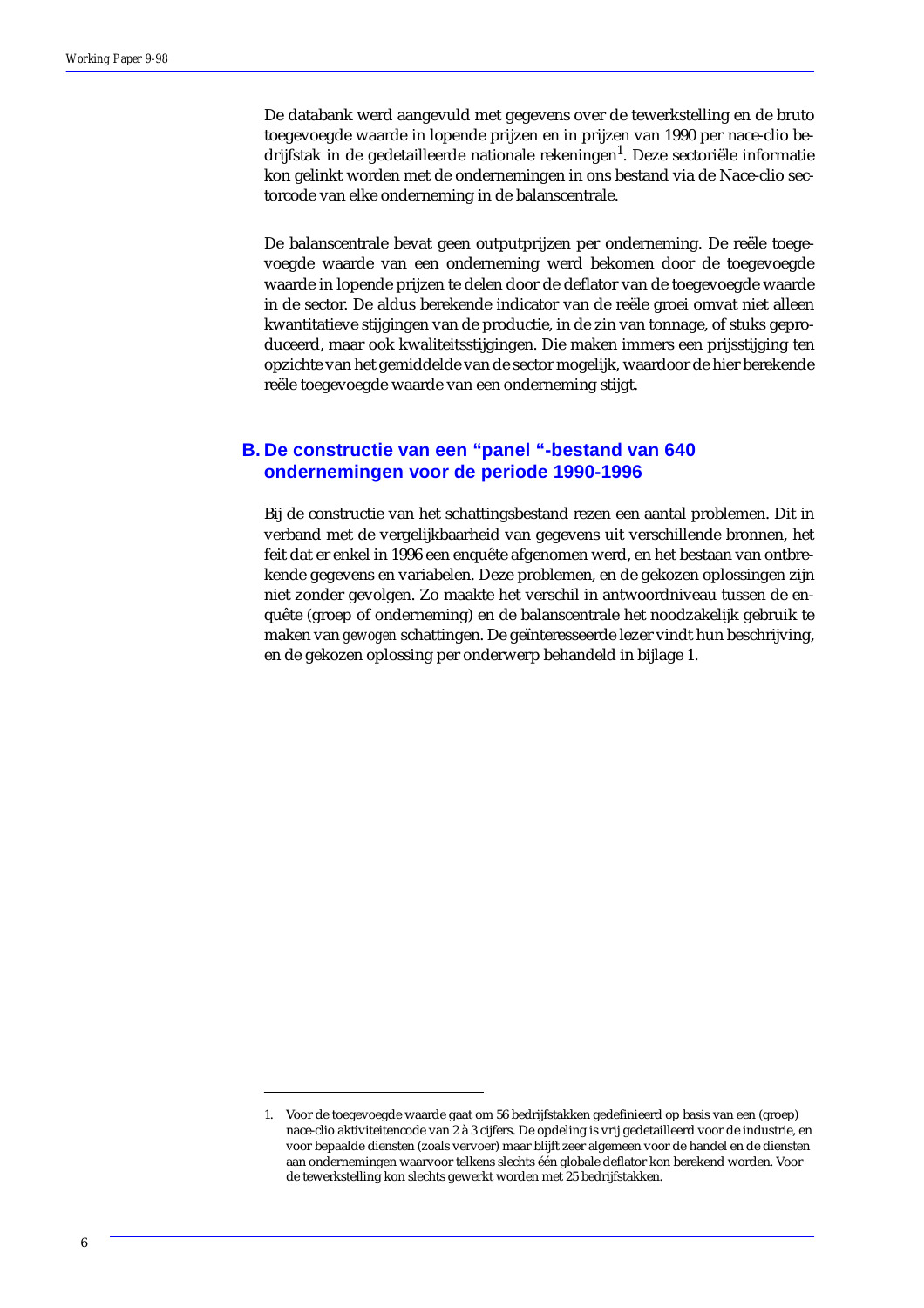# **III** Innoverende ondernemingen en hun **kenmerken**

### **A. Het gebruik van enquetegegevens over innovatie**

Voor een studie van de impact van innovatie op de economische groei wordt vaak teruggegrepen naar gegevens over R&D inspanningen van ondernemingen<sup>1</sup>. Het probleem daarbij is dat R&D uitgaven, of R&D personeel slechts een input in het innovatieproces van een onderneming zijn, waarvan overvloedig aangetoond werd dat het niet alleen op interne kennisverwerving steunt, maar ook op externe kennisverwerving, zoals het aanwerven van gekwalificeerd personeel, de aankoop van apparatuur, van octrooien, e.d. $^2$ .

De zin van een bevraging van ondernemingen over innovatie is dat je daardoor rechtstreeks informatie verkrijgt over het *resultaat* van het innovatieproces<sup>3</sup>. Je verwacht een sterker effect op groei, productiviteit e.d..., van het resultaat (innovatie) dan van de inspanningen (R&D uitgaven, personeel in R&D afdeling, aanwerving hooggekwalificeerd personeel,...) geleverd om innovaties tot stand te brengen. Het verdient aanbeveling om deze begrippen niet te verwarren en niet te spreken van de effecten van innovatie, als men feitelijk analyses uitvoert op basis van R&D-gegevens.

In de vragenlijst van de enquête georganiseerd door het FPB, de KUL en het UCL in (1996) werd heel wat aandacht besteed aan het geven van een nauwkeurige beschrijving van wat bedoeld wordt met innovatie. De gehanteerde definitie wordt volledig weergegeven in bijlage 2.

Er werd een onderscheid gemaakt tussen drie soorten van innovatie: *product*innovaties, *proces*innovaties en *gecombineerde product- en proces*innovaties. Productinnovaties impliceren dat radicaal nieuwe producten op de markt gebracht worden, of dat de prestaties van bestaande producten significant verbeterd worden. Procesinnovaties slaan op significante technologische of organisatorische verbeteringen. Er is sprake van een gecombineerde innovatie als een product- en procesinnovatie onlosmakelijk met elkaar verbonden zijn. Dit is het geval als een

<sup>1.</sup> Voor een toepassing voor Vlaanderen, zie Veugelers en Konings (1997), zie ook Mairesse en Hall (1995) voor een toepassing voor Frankrijk en de VS.

<sup>2.</sup> Zie Veugelers en Cassiman (1997) voor een overzicht van de literatuur over de relatie tussen interne en externe kennisverwerving, en de voorstelling van de resultaten in dat verband van de innovatie enquête van de Europese Gemeenschap voor Vlaanderen.

<sup>3.</sup> In deze volgen wij John Baldwin (1996) die stelt:

<sup>&</sup>quot;Innovation surveys extend data collection beyond R&D inputs to examine some of the other essential ingredients, such as the importance of technology transfer. But their chief claim to originality is the measurement of innovative output."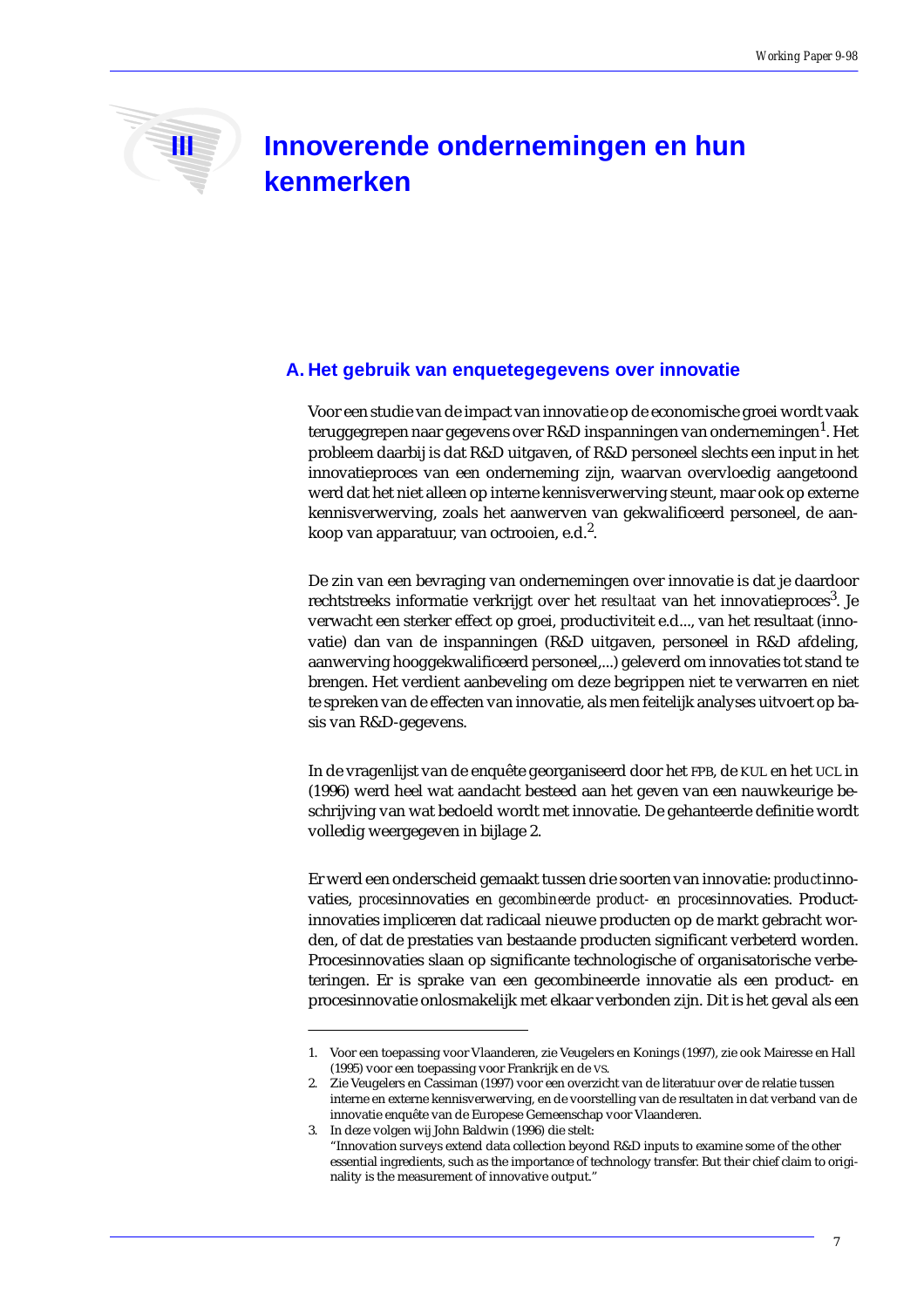nieuw product de overschakeling naar nieuwe productiemethoden met zich meebrengt.

De laatste vorm van innovatie vraagt meer inspanningen van de onderneming dan een pure productinnovatie. Baldwin (1996) vond op basis van de Canadese innovatieenquête van 1993 dat productinnovaties die een procesinnovatie impliceren frequenter voorkwamen bij innovatoren die als eerste in de wereld een nieuw product lanceerden dan bij andere innoverende ondernemingen.

In de enquête van het FPB, KUL en UCL werd geëist dat de innoverende onderneming de *eerste is in België* die de nieuwe of verbeterde producten of processen invoert. Dat is restrictiever dan spreken van innovatie bij vernieuwingen op het niveau van de *onderneming*. 1, maar is minder restrictief dan stellen dat je de eerste in de wereld moet zijn $^2$ . Wij beperken ons bewust niet tot de padbrekende innovaties die nieuw zijn voor de wereld, omdat ook minder ambitieuze innovaties (bijvoorbeeld die waarbij een in het buitenland uitgevonden nieuw proces voor het eerst toegepast wordt in belgië), een grote bijdrage kunnen leveren tot de groei van de activiteiten in België.

Aan de ondernemingen uit de enquête werd per soort van innovatie (product, proces of gecombineerd) gevraagd of zij deze hadden doorgevoerd in de periode 1990-1996 en of zij dergelijke innovaties planden voor 2000. De periode van 6 jaar met betrekking tot in het verleden gerealiseerde innovaties is langer dan in andere studies<sup>3</sup>, waar een tijdspanne van 1 à 2 jaar genomen wordt. Werken met een langere periode is meer geschikt met het oog op het vatten van het effect van innovatie op de productiecyclus en op de leerprocessen die de introductie van nieuwe producten en processen met zich meebrengen. Innovatie wordt daarbij niet zozeer gezien wordt als een "one time event", maar als een proces van kleine en grote verbeteringen, waarbij elke stap steunt op de vorige.

Het realiseren van innovaties wordt niet beschouwd als een toevalstreffen op korte termijn, maar als een continu proces, dat sterk verbonden is met de organisatie van de onderneming, en de kwaliteiten van management en personeel en haar contacten met de buitenwereld. Zowel voor de realisatie van innovaties, als voor de evolutie van haar effecten heb je dus een langere periode nodig.

<sup>1.</sup> In de "proposed guidelines for collecting and interpreting technological innovation data" (OESO, 1997) wordt reeds gesproken van innovatie bij vernieuwingen op het niveau van de onderneming, maar wordt ook de mogelijkheid gelaten te werken met een territoriale afbakening (land of regio). Greenan en Guellec (1995) maken een onderscheid tussen productinnovatie als "nieuw voor de onderneming" en "nieuw voor de markt". Dat laatste is interessant in de context van het productlevenscyclus model.

<sup>2.</sup> Baldwin (1996) vond dat ondernemingen die wereldwijde innovaties realiseerden in de periode 1989-1991, of er mee bezig waren in de periode 1992-1993, 8.5% van de tewerkstelling vertegenwoordigden. Ondernemingen met innovaties enkel nieuw voor Canada vertegenwoordigden 15%. van de tewerkstelling, terwijl de overige innoverende ondernemingen 18% van de tewerkstelling vertegenwoordigden. In het totaal vertegenwoordigden innoverende ondernemingen 42% van de tewerkstelling.

<sup>3.</sup> Zo wordt in de *Vlaamse Technologie Enquêtes*, waarover gerapporteerd werd in diverse VTO-studies, telkens gepeild naar innovaties gedurende de voorbije 2 jaar. In de *Mannheim Innovation Panel* (zie König, Buscher en Licht, 1995), die eveneens past het kader van het EG-project voor vergelijkbare innovatie-enquête, wordt zelfs gewerkt met een periode van 1 jaar.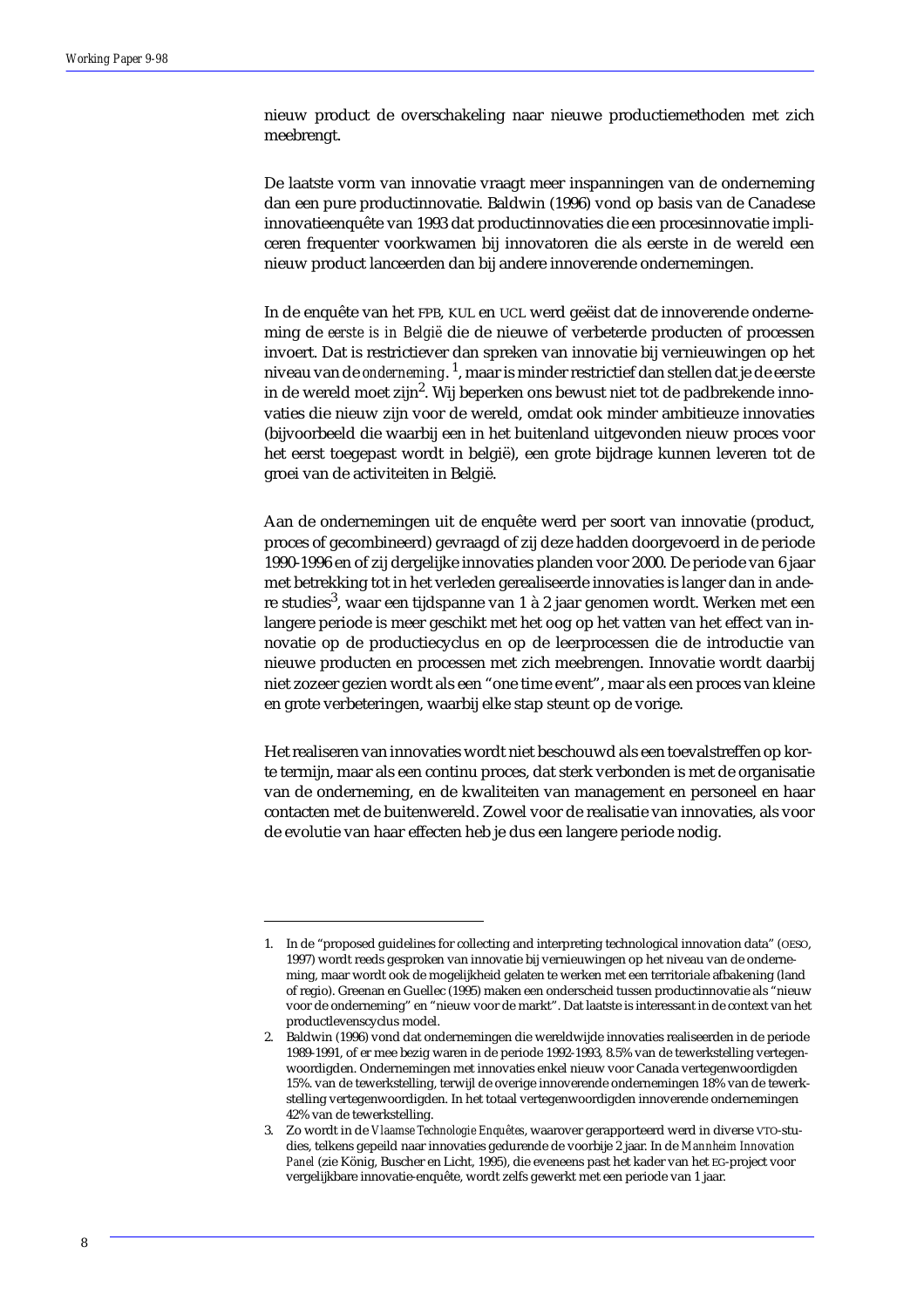Voor een periode van 6 jaar vragen naar innovaties op *ondernemings*vlak komt belachelijk over, en houdt het risico in dat alle respondenten ja antwoorden (elke vernieuwing voor de onderneming op het vlak van het gebruik van hardware of software wordt dan een innovatie). De gehanteerde definitie (nieuw voor België) maakt het mogelijk na te gaan of het innovatiegedrag beïnvloed wordt door verschillen in de kostprijs van innovatie tussen ondernemingen. Zo kan het introduceren van nieuwe producten en processen in België eenvoudiger en goedkoper zijn voor ondernemingen verbonden met buitenlandse ondernemingen dan voor ondernemingen zonder een buitenlandse moeder, zuster of dochter.

Wij besluiten dat het gebruik van innovatie-enquêtes noodzakelijk is omdat zij rechtstreeks de output van het innovatieproces meten. De door het FPB, de KUL en het UCL gezamenlijk afgenomen enquête verschilt van andere enquêtes (met name die binnen het kader van de Europese Gemeenschap) als gevolg van de langere periode waarover naar innovaties gepeild werd en de meer restrictieve eis inzake het innoverende karakter ervan (nieuw voor België in plaats van nieuw voor de onderneming). Deze afwijking, die verantwoord wordt op basis van het product levenscyclus model en het incrimenteel karakter van innovatie, maakt de resultaten van deze studie complementair met ander werk verricht op dit terrein.

### **B. Kenmerken van innoverende ondernemingen**

In tabel 1 worden de resultaten van de vraag naar de gerealiseerde innovaties in de periode 1990-1996 en de geplande innovaties voor 2000 weergegeven. De antwoorden voor de gerealiseerde innovaties werden uitgesplitst volgens sector. Binnen de verwerkende nijverheid en de handel wordt ook nog het onderscheid gemaakt volgens de positie van ondernemingen.

De grote meerderheid van de respondenten blijkt aan een of andere vorm van innovatie gedaan te hebben in de periode 1990-1996. Binnen de verwerkende nijverheid verklaart slechts 13.3% van de respondenten niet aan innovatie gedaan te hebben. In de diensten, de handel en de bouw is het percentage niet innovatoren met respectievelijk 28,1%, 38.5% en 43,3% duidelijk hoger. De resultaten geven een te positief beeld voor de betrokken sectoren door de oververtegenwoordiging van grote en met het buitenland verbonden ondernemingen in de enquête (zie verder) maar de verschillen tussen sectoren worden bevestigd door een recente VTO-studie-<sup>1</sup> voor Vlaanderen.

Binnen de sectoren zijn er belangrijke verschillen in functie van de positie van de onderneming. Zelfstandige eenheden zijn, zowel in de industrie als in de handel, minder innovatief dan dochters en filialen binnen groepen. Dit blijkt uit een hoger % zonder innovatie, een lager % met eenvoudige productinnovaties, en

<sup>1.</sup> Debruyne en Fambach (1998) vonden op basis van de laatste *Vlaamse Technologie Enquete*, die 10% van de Vlaamse bedrijven bereikte, en waar naar produktinnovatie voor de periode 1994-1996 gepeild werd, dat in de industriële sectoren wel 77 tot 94% van de ondernemingen nieuwe producten op de markt bracht, terwijl deze percentages in de bouwnijverheid, met 49%, en de "materiele" en "immateriele diensten", met respectievelijk 42 en 28%, duidelijk lager lagen. In de sector van de informatietechnologie had daarentegen 87% van de ondernemingen nieuwe producten op de markt gebracht. Nieuw is hier wel nieuw voor de onderneming.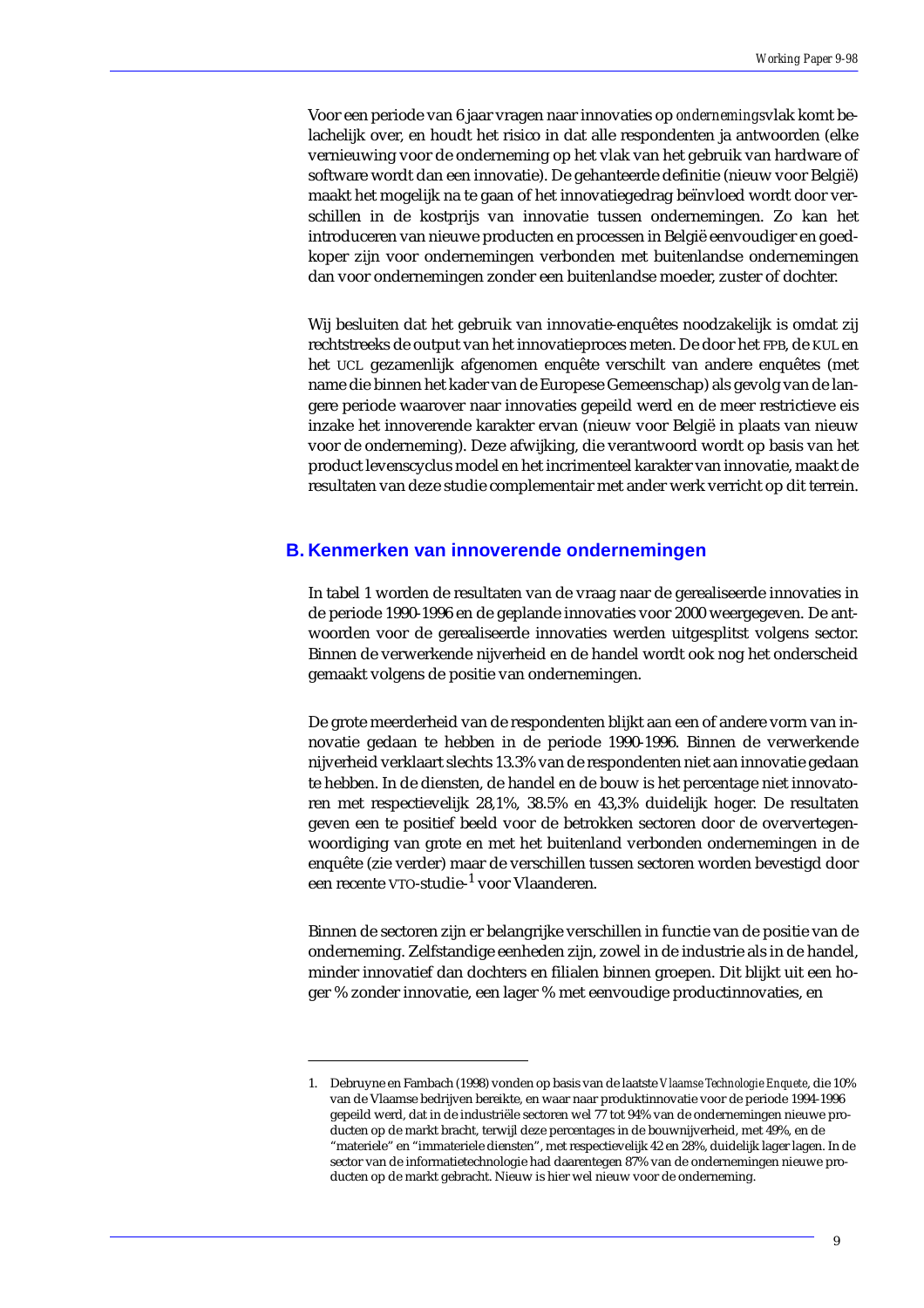|                                                            | aantal<br>respondenten | ondernemingen<br>zonder<br>innovaties <sup>a</sup><br>% | ondernemingen<br>met<br>productinnovaties procesinnovaties<br>$\%$ | ondernemingen<br>met<br>$\%$ | ondernemingen<br>met<br>gecombineerde<br>innovaties<br>% |
|------------------------------------------------------------|------------------------|---------------------------------------------------------|--------------------------------------------------------------------|------------------------------|----------------------------------------------------------|
| verwerkende nijverheid                                     | 241                    | 13.3                                                    | 58.5                                                               | 53.1                         | 47.3                                                     |
| moeders van groepen                                        | 32                     | 9.4                                                     | 68.8                                                               | 65.6                         | 59.4                                                     |
| dochters, filialen binnen groepen                          | 130                    | 10.8                                                    | 60.8                                                               | 50.8                         | 55.4                                                     |
| zelfstandige eenheden                                      | 79                     | 19                                                      | 50.6                                                               | 51.9                         | 29.1                                                     |
| handel                                                     | 104                    | 38.5                                                    | 35.6                                                               | 30.8                         | 17.3                                                     |
| moeders van groepen                                        | 5                      | 60                                                      | 40                                                                 | 20                           | 20                                                       |
| dochters, filialen binnen groepen                          | 65                     | 29.2                                                    | 40                                                                 | 33.9                         | 21.5                                                     |
| zelfstandige eenheden                                      | 34                     | 52.9                                                    | 26.5                                                               | 26.5                         | 8.8                                                      |
| Bouwnijverheid                                             | 30                     | 43.3                                                    | 26.7                                                               | 26.7                         | 13.3                                                     |
| <b>Diensten</b>                                            | 57                     | 28.1                                                    | 36.4                                                               | 45.5                         | 34.5                                                     |
| Totaal geraliseerde innovaties, periode 90-96 <sup>b</sup> | 432                    | 24.5                                                    | 47.9                                                               | 39.2                         | 36.2                                                     |
| Geplande innovaties vóór 2000 <sup>c</sup>                 | 391                    | 24.8                                                    | 46                                                                 | 43.6                         | 37.6                                                     |

### **TABEL 1 -Aandeel ondernemingen met gerealiseerde innovaties, nieuw voor België, in de periode 1990-1996 volgens sector en positie onderneming en geplande innovaties voor 2000**

a. Als degene die geen antwoord gaven bijgeteld worden bij de groep zonder innovatie wordt het % 14.7% in de industrie en 44.4 % in de handel

b. Respons-ratio = 93,6%

c. Respons-ratio =  $83,8\%$ .

vooral uit een lager % met gecombineerde innovaties<sup>1</sup>. Zelfstandige eenheden doen wel in dezelfde mate aan procesinnovatie. Er is geen significant verschil tussen dochters en filialen van groepen en moeders van groepen.

Het behoren tot een groep verlaagt waarschijnlijk in grote mate de kostprijs van innovatie. Ondernemingen die deel uitmaken van een groep profiteren van innovatieve inspanningen van moeder- zuster- of dochterondernemingen om nieuwe producten of processen in te voeren. Zij zijn ook beter geïnformeerd over de recente evoluties in technologie en producten in andere ondernemingen in binnen en buitenland. Voor ondernemingen die hun innovatie stoelen op eigen onderzoek speelt groepslidmaatschap langs de zijde van de opbrengsten. Moeders van Belgische groepen kunnen de vruchten van hun eigen R&D, en de innovaties die er uit volgen, beter laten renderen dan zelfstandige eenheden door ze later wereldwijd toe te passen. Dochters verhogen hun prestige en wellicht hun financiële middelen als zij erin slagen voor de groep interessante innovaties te brengen.

De stelling dat gecombineerde product en procesinnovaties radicaler zijn, en meer inspanningen vragen, wordt bevestigd door hun kleinere frequentie, zowel in de industrie als in de andere sectoren. In de industrie en de diensten nemen gecombineerde product en procesinnovaties zowel relatief als absoluut een grotere plaats in dan in de handel en de bouwnijverheid.

<sup>1.</sup> Uit de correlatie analyse (zie verder) bleek dat deze verschillen significant zijn.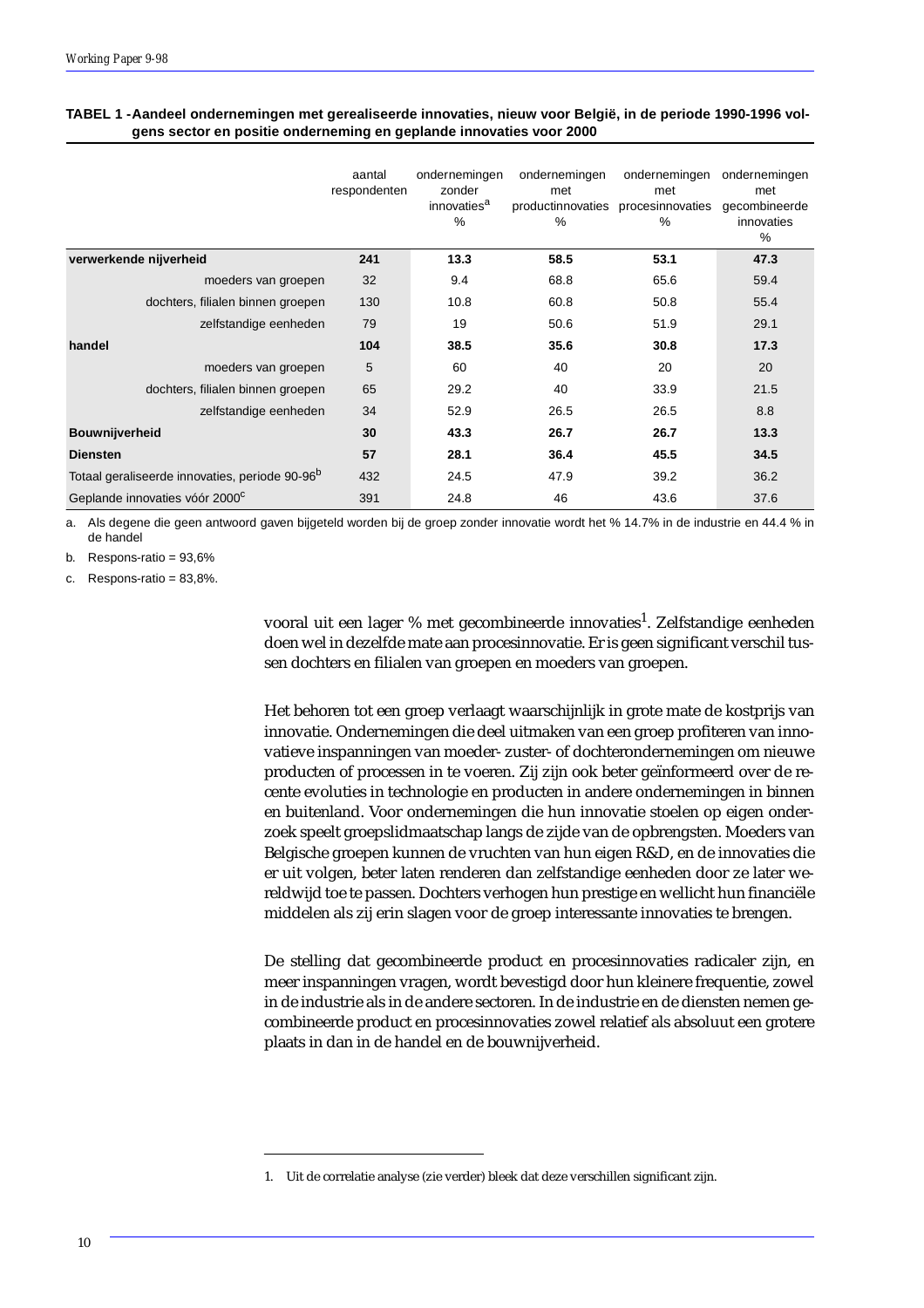In tabel 2 wordt getoond hoe ondernemingen met gecombineerde product en procesinnovaties verschillen van andere ondernemingen met betrekking tot 13 verschillende variabelen<sup>1</sup>. De correlatiecoefficiënten werden afzonderlijk berekend voor de industriële ondernemingen, die in de diensten en die in de handel. De gemiddelde tewerkstelling, de stock aan materiele vaste activa en de toegevoegde waarde zijn allen een indicator van de omvang van een onderneming. De grootte van een onderneming blijkt in de industrie (=verwerkende nijverheid) positief gecorreleerd te zijn met de kans op het voorkomen van gecombineerde product en procesinnovaties. Binnen de handel en de diensten is er geen verband tussen de grootte van de onderneming en de kans op het voorkomen van dergelijke innovaties. Voor de overige variabelen komen de resultaten in de drie sectoren beter overeen.

Voor de industrie wordt naast de correlatie in het jaar 1995, dat het meest volledige jaar is naar beschikbaarheid van variabelen en gegevens toe, ook die in 1990 gegeven. Bij correlatie van gerealiseerde innovatie in de periode 1990-1996 met de variabelen in 1990 kan men uitsluiten dat het causaal verband uitgaat van innovatie. Een vergelijking met de correlaties in 1995, naar het eind van de periode toe, geeft dan ook al een eerste ruwe indicatie van het mogelijke "effect" van innovatie. Zo blijkt dat radicaal innoverende ondernemingen in 1995 in alle sectoren een significant hogere productiviteit van arbeid genoten, hogere reële lonen uitbetaalden, en een kleiner aandeel arbeiders tewerk stelden. In de industrie in 1990 zijn er geen significante verschillen wat betreft loonkost en aandeel arbeiders, en is de geschatte correlatie met de productiviteit geringer dan in 1995.

Van innovatie kan je verwachten dat het een grotere inzet van hooggeschoolde werkkrachten vereist. Dat dit inderdaad het geval is blijkt uit de significant positieve correlatie van innovatie met het aandeel hoger geschoolden in de industrie en de diensten, en de significant negatieve correlatie met het aandeel lager secundair of minder geschoolden. Die laatste correlatie is niet het spiegelbeeld van de vorige. Ze impliceert dat in het productieproces van innovatie niet alleen het onderscheid tussen hoger geschoolden en niet hoger geschoolden speelt, maar ook dat tussen middelmatig geschoolden en laag geschoolden.

Belangrijk is ook de positieve correlatie met exportgerichtheid. Hoe hoger het aandeel in de export dat geëxporteerd wordt, hoe meer kans dat de onderneming geïnnoveerd heeft in de periode 1990-1996. Uiteraard kan een groter exportaandeel het gevolg zijn van innovatie. Omdat er echter ook in 1990 een positieve correlatie is kan men ook stellen dat innovatie belangrijker is voor exportgerichte ondernemingen, waardoor zij er meer toe over gaan.

<sup>1.</sup> De onderlinge correlaties tussen deze kenmerken zijn, zowel in de intra-ondernemings als in de totale dimensie weergegeven in bijlage 3.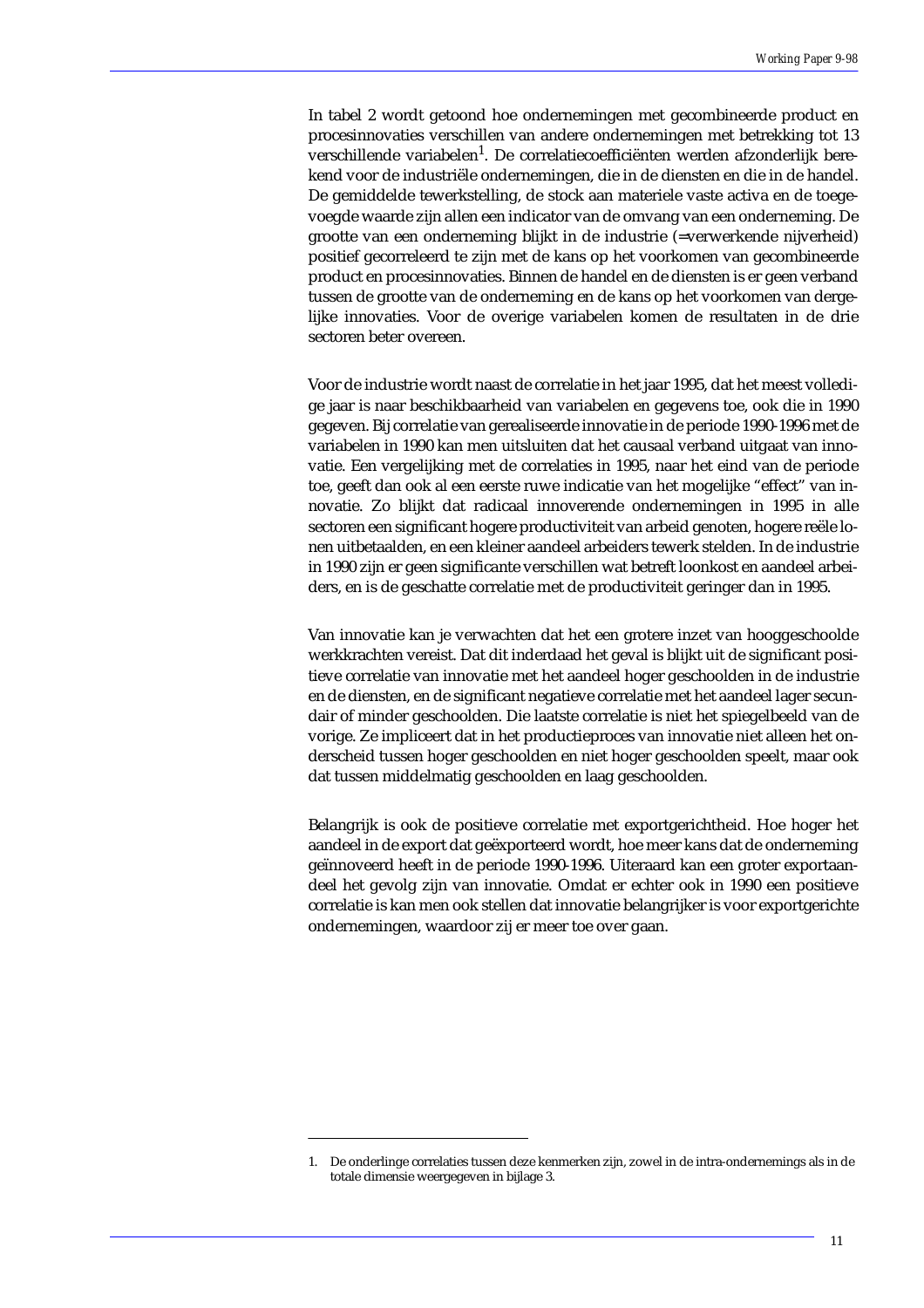### **TABEL 2 -Correlatie van de karakteristieken van de ondernemingen met de realisatie van gecombineerde Product & Procesinnovaties**

|                                                                               | gemiddelde<br>(stand. deviatie) | Pearson correlatiecoëfficiënt<br>met gecombineerde PP-innovatie <sup>a b</sup> |                  |                     |                    |  |
|-------------------------------------------------------------------------------|---------------------------------|--------------------------------------------------------------------------------|------------------|---------------------|--------------------|--|
|                                                                               | industrie <sup>c</sup><br>1995  | handel<br>1995                                                                 | diensten<br>1995 | industrie,<br>1995  | industrie,<br>1990 |  |
|                                                                               | x                               | $\rho_{xyt}$                                                                   | $\rho_{xyt}$     | $\rho_{\text{xyt}}$ | $\rho_{xyt}$       |  |
| In van de gemiddelde tewerkstelling                                           | 5.011(1.113)                    | 0.018                                                                          | $-0.002$         | $0.261*$            | $0.200*$           |  |
| In van de reële stock aan MVA                                                 | 11.780 (1.559)                  | $0.195*$                                                                       | $-0.148$         | $0.219*$            | $0.202*$           |  |
| In van de reële toegevoegde waarde                                            | 12.637 (1.285)                  | 0.103                                                                          | 0.101            | $0.285*$            | $0.235*$           |  |
| In van de reële productiviteit van arbeid                                     | 7.626 (0.406)                   | $0.187*$                                                                       | $0.282*$         | $0.182*$            | $0.104^{\circ}$    |  |
| In van de kapitaalintensiteit                                                 | 6.769 (0.962                    | $0.257*$                                                                       | $-0.058$         | 0.066               | 0.088              |  |
| In van de reële loonkost                                                      | 7.233 (0.264)                   | 0.102                                                                          | $0.226*$         | $0.156*$            | 0.071              |  |
| In sectoriële toegevoegde waarde in prijzen<br>van 90                         | 18.039 (0.766)                  | $-0.127$                                                                       | $0.235*$         | 0.023               | 0.030              |  |
| In sectoriële deflator toegevoegde waarde                                     | 0.087(0.070)                    | 0.019                                                                          | $-0.154^{\circ}$ | $-0.018$            |                    |  |
| aandeel arbeiders in gemiddelde tewerkstelling                                | 0.657(0.175)                    | $0.158^\circ$                                                                  | $-0.340*$        | $-0.102^{\circ}$    | $-0.049$           |  |
| aandeel in effectieven met hoge of<br>universitaire scholing                  | 0.158(0.126)                    | 0.018                                                                          | $0.290*$         | $0.203*$            | $0.226*$           |  |
| aandeel in effectieven met lager secundaire<br>scholing of minder             | 0.478(0.257)                    | $-0.005$                                                                       | $-0.322*$        | $-0.160*$           | $-0.192*$          |  |
| aandeel van de omzet dat geëxporteerd wordt                                   | 0.517(0.312)                    | $0.267*$                                                                       | 0.066            | $0.148*$            | $0.121*$           |  |
| wissel: $zelfstandige eenheid (=1)$ of deel<br>uitmakend van een groep $(=0)$ | 0.335(0.402)                    | $-0.159^{\circ}$                                                               | $-0.218*$        | $-0.242*$           | $-0.242*$          |  |

a. De correlatiecoefficiënten worden gegeven door de formule:

$$
\rho_{xyt} = \frac{\Sigma_i w_i (x_{it}-\bar{x}_t)(y_i-\bar{y})}{\sqrt{\Sigma_i w_i (x_{it}-\bar{x}_t)^2 \Sigma_i w_i (y_i-\bar{y})^2}}
$$

Daarbij is x<sub>it</sub> de waarde van de variabele x voor onderneming i in jaar t, en is y<sub>i</sub> een wissel die aangeeft of onderneming i in de periode 1990-1996 *gecombineerde* product en procesinnovaties doorgevoerd heeft. Deze wissel kent geen t -index. De w<sub>i</sub>'s zijn het gewicht van een onderneming zoals beschreven in deel 1.B. Deze weging verbeterde vooral de resultaten in de diensten en de handel.

b. Een \* slaat op een correlatie die significant verschilt van 0 op een testniveau van 5%, een ° op een verschil op een niveau van 10%.

c. Inbegrepen 4 ondernemingen uit de primaire sector, waarvan 3 aan gecombineerde product-procesinnovaties deden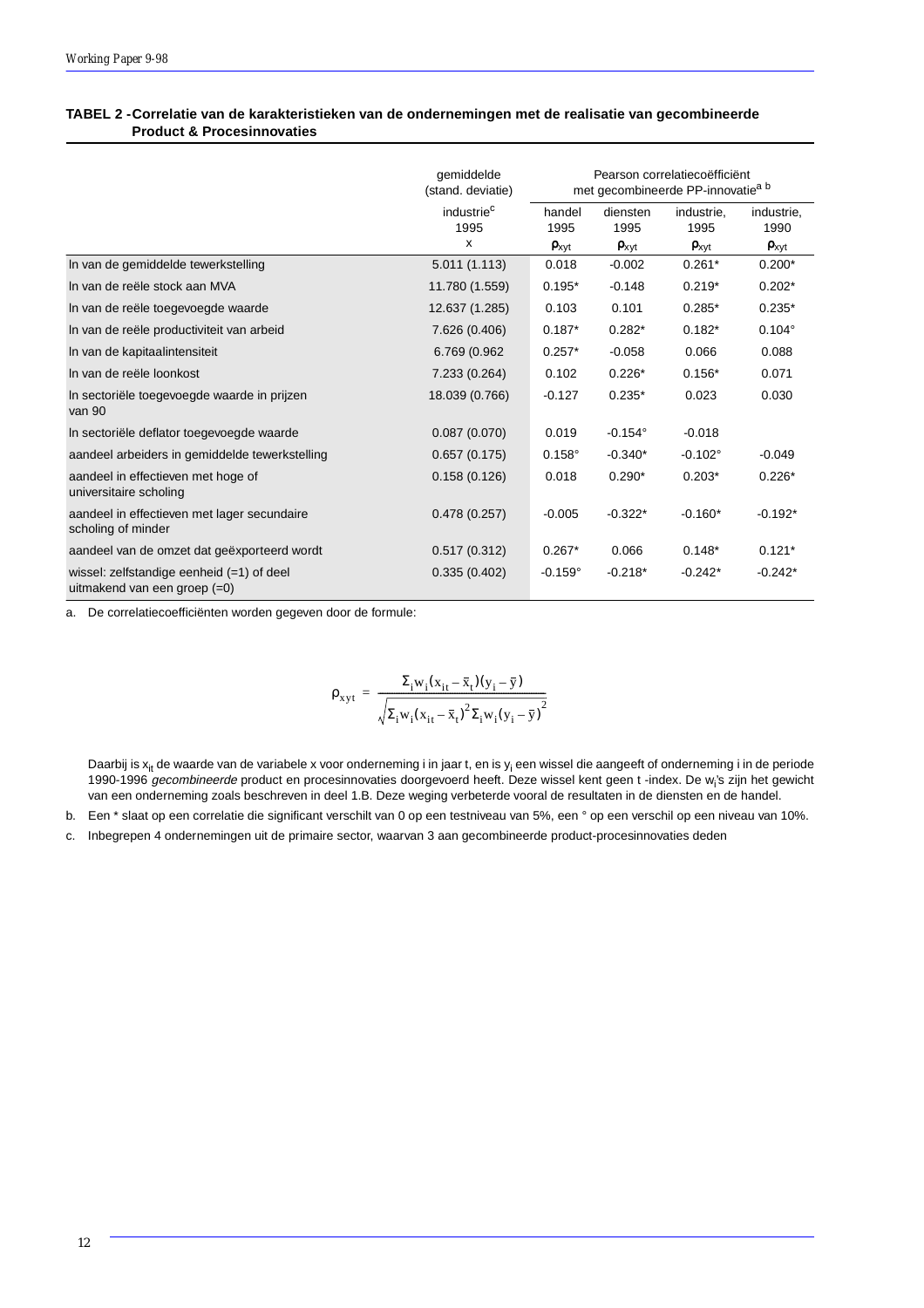### **C. De effecten van innovatie volgens de respondenten**

In de enquête werd gevraagd hoe de respondenten zelf de effecten van hun eigen innovaties inschatten op de evolutie van verkoop en tewerkstelling in de periode 1990-1995. In tabel 3 hieronder worden de resultaten van deze vraag, gesteld aan de verantwoordelijke voor de afdeling verkoop en marketing gepresenteerd.

Productinnovaties hebben bijna nooit een negatief effect op de verkoop en de tewerkstelling volgens de respondenten. Opvallend is echter dat terwijl 78.5% van de respondenten de effecten van productinnovatie op verkoop als positief inschat, slechts 46% ook positieve effecten op de tewerkstelling noteert. De dankzij productinnovatie gerealiseerde expansie van de omzet wordt met andere woorden niet automatisch vertaald in een toename van de tewerkstelling.

|                                          | Aantal<br>respondenten | Sterke afname<br>$\leq 25\%$ | Afname<br>$< 0\%$ | Geen effect<br>$0\%$     | Toename<br>$> 0\%$ | Sterke toename<br>$\geq 25\%$ |
|------------------------------------------|------------------------|------------------------------|-------------------|--------------------------|--------------------|-------------------------------|
|                                          |                        |                              |                   | percent van respondenten |                    |                               |
| Productinnovaties                        |                        |                              |                   |                          |                    |                               |
| effect op verkoop                        | 161                    | 2.5                          | 0                 | 18.6                     | 38.5               | 40.0                          |
| effect op tewerkstelling                 | 150                    | 4                            | 2.7               | 47.3                     | 26.0               | 20.0                          |
| <i>Procesinnovaties</i>                  |                        |                              |                   |                          |                    |                               |
| effect op verkoop                        | 131                    | 0.8                          | 0.8               | 31.3                     | 32.1               | 35.1                          |
| effect op tewerkstelling                 | 125                    | 14.4                         | 23.2              | 33.6                     | 16.0               | 12.8                          |
| Gecombineerde product & procesinnovaties |                        |                              |                   |                          |                    |                               |
| effect op verkoop                        | 75                     | 1.3                          | 0                 | 21.3                     | 26.7               | 50.7                          |
| effect op tewerkstelling                 | 71                     | 11.3                         | 15.5              | 36.6                     | 22.5               | 14.1                          |

### **TABEL 3 -Invloed van innovatie op verkoop en tewerkstelling in de periode 1990-1995 volgens respondenten**  (marketing & verkoopsafdeling)

In tegenstelling tot productinnovaties hebben procesinnovaties volgens een niet onaanzienlijk deel van de respondenten een *negatief* effect op de tewerkstelling (37,6%) gehad. Zo'n 33% van de ondernemingen met procesinnovaties meldt zelfs een negatief of geen effect van procesinnovaties op de omzet. Het gaat hier mogelijk om ondernemingen die reageren op stijgende concurrentie door rationaliseringen die hoofdzakelijk gericht zijn op het verminderen van de kost van arbeid. 67% van de respondenten vermeldt daarentegen een positief effect van procesinnovaties op de verkoop. In 29% van de gevallen is er ook een positief effect op de tewerkstelling.

In vergelijking tot de andere vormen van innovatie kennen de effecten van procesinnovatie op de tewerkstelling een erg grote spreiding: van 14,4% "sterke afname", tot "12,8% sterke toename" van de tewerkstelling. Ons concept van procesinnovaties omvat zowel *organisatorische* veranderingen als de invoering van *geavanceerde technologieën*. Rationalisaties in de context van een dalende vraag vallen wellicht eerder in de categorie van de organisatorische procesinnovaties, terwijl de invoering van een geavanceerde technologie (iets wat moeilijk denkbaar is bij een verlieslatende onderneming) duidelijk tot de technologische procesinnovaties moet gerekend worden. De verwachte correlatie met de tewerkstelling is bij de technologische procesinnovaties positiever dan bij rationaliseringen in het geval van verlies. Verder kunnen Procesinnovatie gericht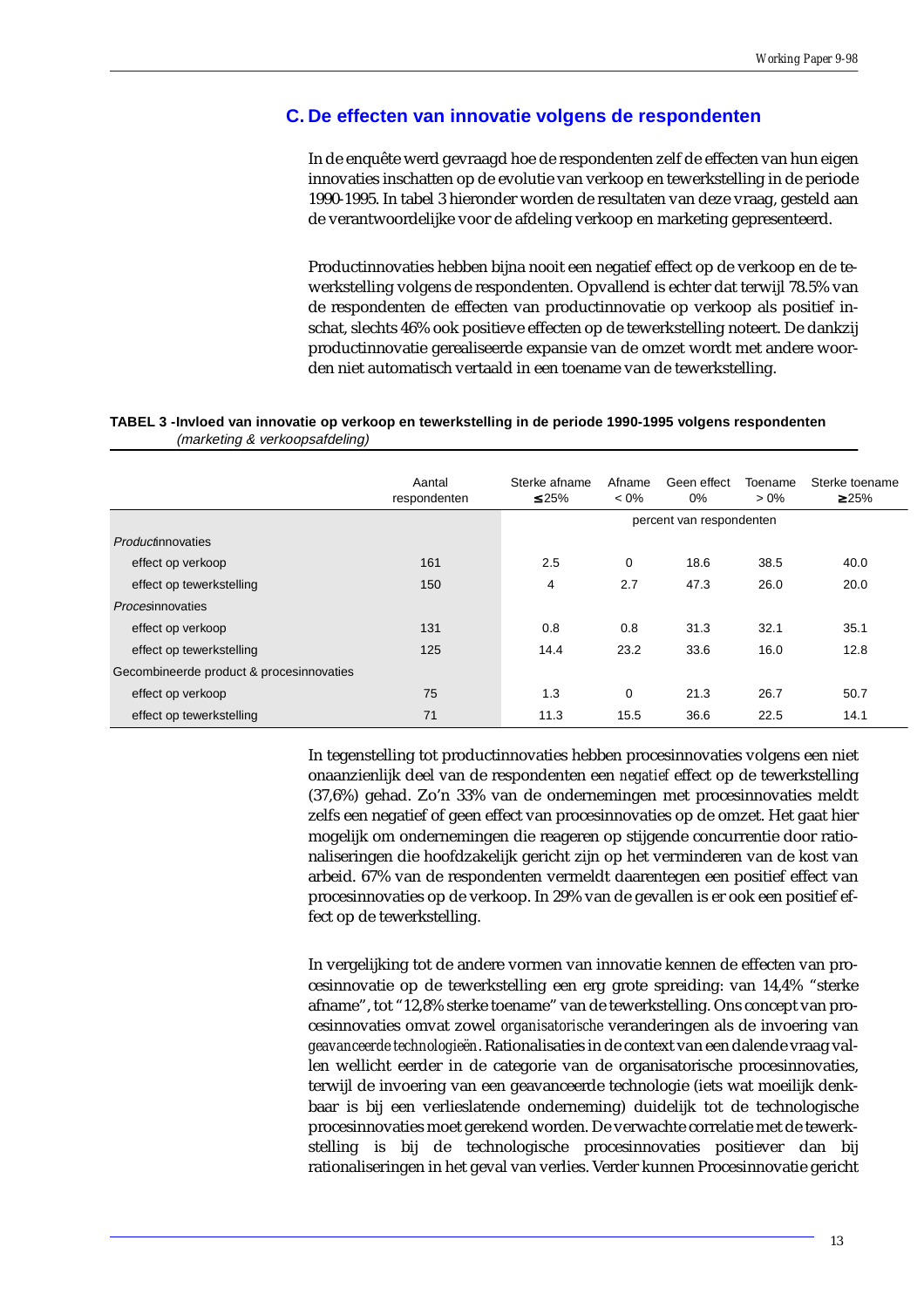zijn op een besparing op de kost van arbeid, maar ook op een besparing van de kost van kapitaal. In het eerste geval verwacht je een negatief effect op de tewerkstelling, in het tweede geval een positief effect.

Gecombineerde product en procesinnovaties hebben volgens de respondenten vrijwel altijd een positief effect gehad op de verkoop. In meer dan 50,7% van de gevallen hebben deze meer radicale innovaties zelfs geleid tot een toename met meer dan 25% van de omzet op 5 jaar tijd. Hun effect op de tewerkstelling is echter in 26.8% van de gevallen negatief. Dit houdt het midden tussen de gerapporteerde effecten van eenvoudige product- en procesinnovatie.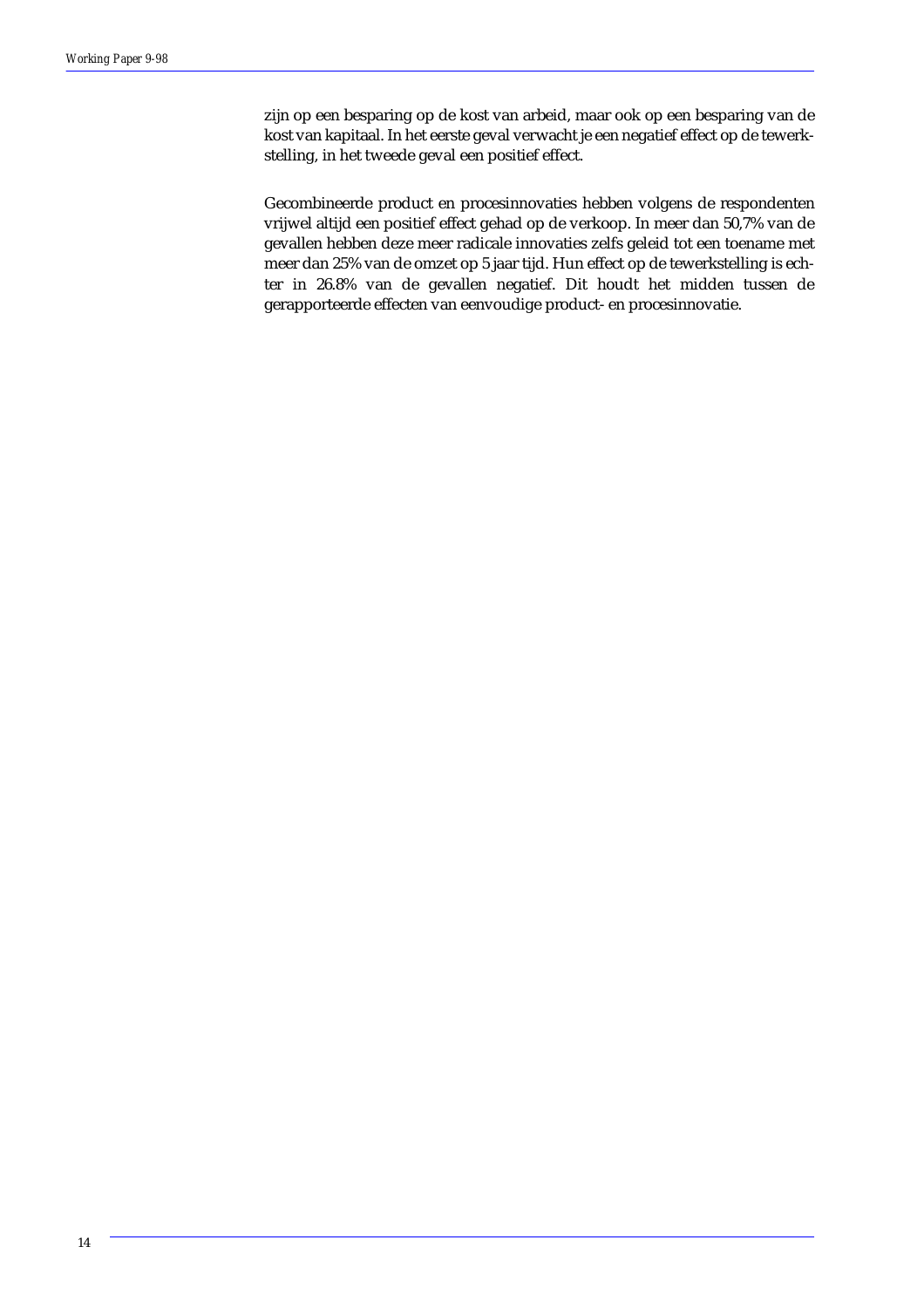# **IV Theoretische verwachtingen**

In essentie laten de data toe de groeiprestaties van innoverende met die van nietinnoverende ondernemingen te vergelijken, en daarbij te corrigeren voor verschillende andere kenmerken van een onderneming. Dit vereist dat verwachtingen geformuleerd worden over de effecten van innovatie en over die van de andere variabelen op de groei van een onderneming.

In dit overzicht gaat de aandacht naar de recente literatuur rond selectie en leren door ondernemingen, de sunk cost benadering, de theorie van de comparatieve voordelen en het product-levenscyclusmodel.

### **A. Groei en innovatie in de context van selectie en actief leren**

### 1. Groei als een functie van selectie en actief leren

Jovanovic's (1982) paper over selectie en de evolutie van een industrie heeft een omvangrijke theoretische en empirische literatuur<sup>1</sup> op gang gebracht waarbij expliciet rekening gehouden wordt met de impact van de grootte en de leeftijd van een onderneming op haar productie en tewerkstellingsgroei. Zijn theoretisch model geeft een antwoord op de empirische bevinding dat de groei van een onderneming niet, zoals vroeger aangenomen werd, onafhankelijk is van haar grootte, maar, *bij afwezigheid van innovatie*, in negatieve zin afhangt van haar grootte en leeftijd, en dat er meer divergentie in groeivoeten en meer exit optreedt bij jonge en kleine ondernemingen dan bij oudere en grotere ondernemingen.

Jovanovic zoekt de verklaring voor dit fenomeen in het bestaan van verschillen in (kosten)efficiëntie tussen ondernemingen. Hij formuleert een model waarbij, bij een gekende prijsevolutie, in een sector met entry en exit, prijsnemende ondernemingen verschillen in de efficiëntie waarmee zij produceren. Bij hun toetreding tot de sector (entry) hebben de ondernemingen wel een idee van de gemiddelde kosten in de sector, maar zij kennen hun relatieve efficiëntie, niet. Die hangt onder meer af van de locatie van de onderneming, en de vaardigheden van het management. De onderneming, en haar financiers (bankiers en aandeelhouders) leren de werkelijke kosten pas al producerende kennen<sup>2</sup>. De geproduceerde hoeveelheid wordt doormiddel van investeringen en aanwervingen aangepast aan de

<sup>1.</sup> Voor een vroeg overzicht zie Evans (1987a, 1987b). Een bundeling van recente empirische resultaten is terug te vinden in de *International Journal of Industrial Organisation* (1995, vol 13).

<sup>2.</sup> Het is waarschijnlijk mogelijk dit model te herformuleren in de zin dat de onderneming wel een idee heeft van haar kosten in financiële termen, maar, omdat zij niet weet hoe efficiënt haar concurrenten zijn, niet goed weet tot welke verkoop een gegeven inspanning zal leiden.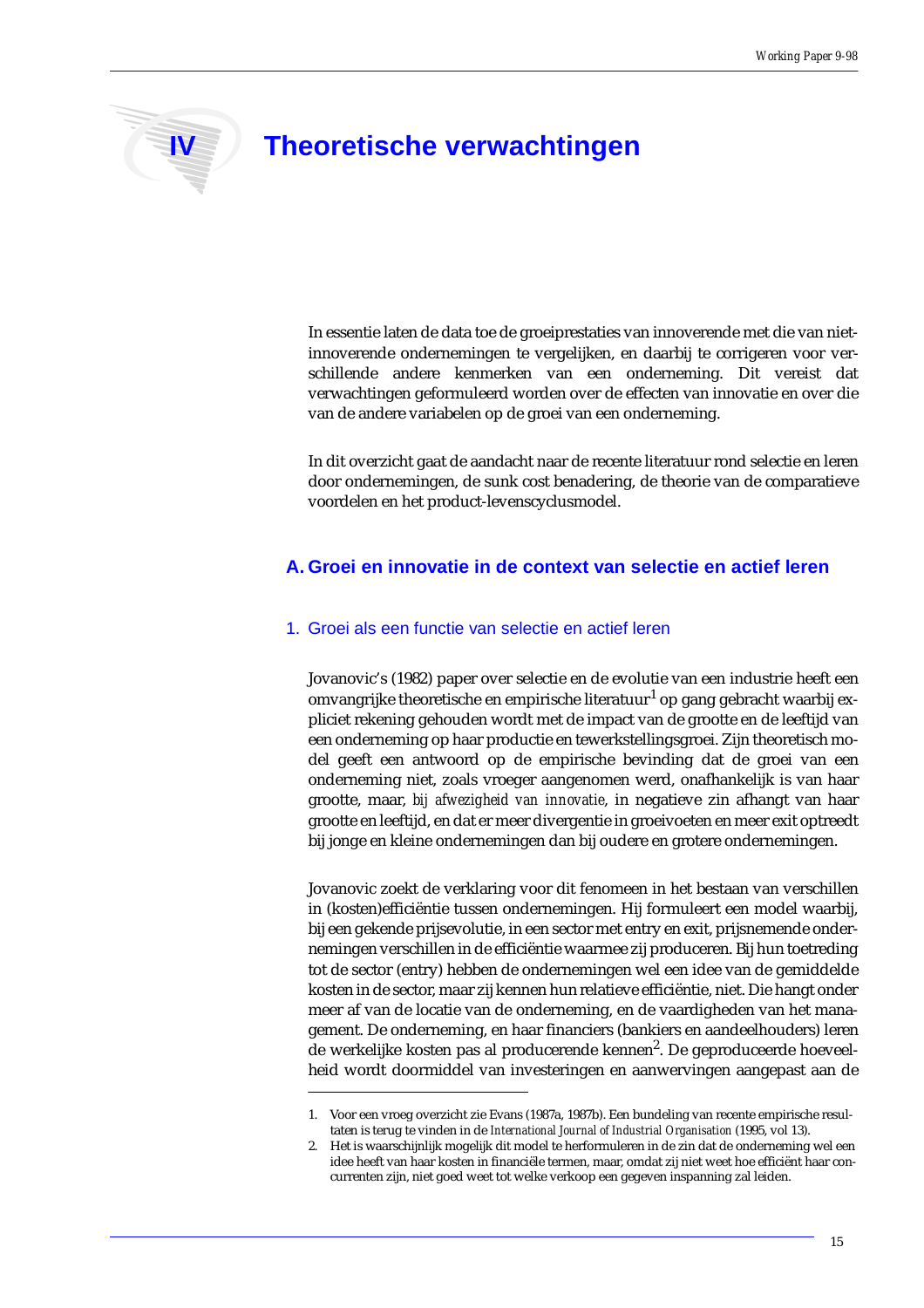nieuwe informatie over deze productiekosten. In de loop van dat aanpassingsproces *groeien* ondernemingen met lage kosten voor een gegeven productie en *krimpen* inefficiente ondernemingen <sup>1</sup>. Ondernemingen die een bepaalde productiviteitsdrempel niet halen verlaten de sector (exit).

Door deze divergentie van groeien, krimpen en exit, en omdat het productieverlies door exit opgevangen wordt door entry $^2$ , kent de groep van jonge en daardoor ook kleine ondernemingen een grotere gezamenlijke groei dan die van oudere en grotere ondernemingen. Deze laatste zijn immers eerder "volwassen" ondernemingen in de zin dat zij hun (hoge) relatieve efficiëntie reeds voldoende kennen, en hun omvang reeds daaraan aangepast hebben. In deze groep kunnen er, bij afwezigheid van innovatie, geen globale productiviteitsstijgingen meer behaald worden door een aanpassing van de ondernemingsgrootte aan onverwachte (dis)efficiënties.

Volgens Jovanovic wordt de outputgroei van een sector in grote mate verklaard door een fenomeen van natuurlijke selectie, waarbij efficiënte ondernemingen overleven en groeien en minder efficiënte ondernemingen krimpen en de industrie verlaten. Dit fenomeen is verantwoordelijk voor de groei in de sectoriële productiviteit en output en gaat gepaard met het bestaan van duurzame verschillen in de winsten tussen overlevende ondernemingen. Het model voorspelt een verhoogde concentratie in oudere sectoren, waarbij grote ondernemingen grotere winsten behalen dan kleine. Dat komt omdat de voorwaarden achter een hogere relatieve efficiëntie vervuld blijven blijft doorheen de tijd zodat in het verleden gerealiseerde hogere winsten, die voor de grote groei van de onderneming gezorgd hebben, zich ook doorzetten naar het heden toe.

De sterke groeiprestaties gerealiseerd door jonge industrieen kunnen volgens dit model toegeschreven worden aan een ingrijpende selectie waarbij efficiënte ondernemingen groeien en minder efficiënte ondernemingen krimpen of uit de markt verdwijnen. Dit lijkt alvast een interessante kijk op de evolutie in jonge sectoren zoals de informaticatechnologie, waarbij een productiviteitsgroei gepaard gaat met een toenemende concentratie.

Jovanovic's model is niet het enige dat kan aangewend worden om te verklaren dat jonge ondernemingen sneller groeien dan oudere. Volgens Ericson, R en Pakes, A (1992) en Baldwin en Rafiquzzaman (1995) impliceert de toetreding van een nieuwe onderneming tot een markt twee vormen van leren: de eerste is die van Jovanovic waarbij ondernemingen en hun financiers leren hoe efficiënt ze zijn; de tweede is meer evolutionnair van aard. Die impliceert dat het personeel en management van nieuwe ondernemingen het produceren en zaken doen in een markt voor een groot stuk moet leren. Er bestaat immers een aanzienlijk productiviteitsverschil tussen nieuwe ondernemingen en ondernemingen die reeds een tijd actief zijn op een markt. De overlevingskansen van die eersten hangen in

<sup>1.</sup> Het management kan eerder op de hoogte zijn van de grote (lage) relatieve efficiëntie van een onderneming, maar voor de financiering van haar investeringen afhangt van bankiers of beleggers. De hoger(lager) dan gemiddelde efficiëntie leidt echter ook in dat geval tot hogere(lagere) winsten, die in een goed functionerende kapitaalmarkt een signaal vormen voor beleggers en bankiers, waardoor gemakkelijker(geen) geld beschikbaar komt voor verdere expansie.

<sup>2.</sup> Waarbij nieuwe ondernemingen een gemiddeld hogere efficiëntie hebben dan zij die de markt verlaten.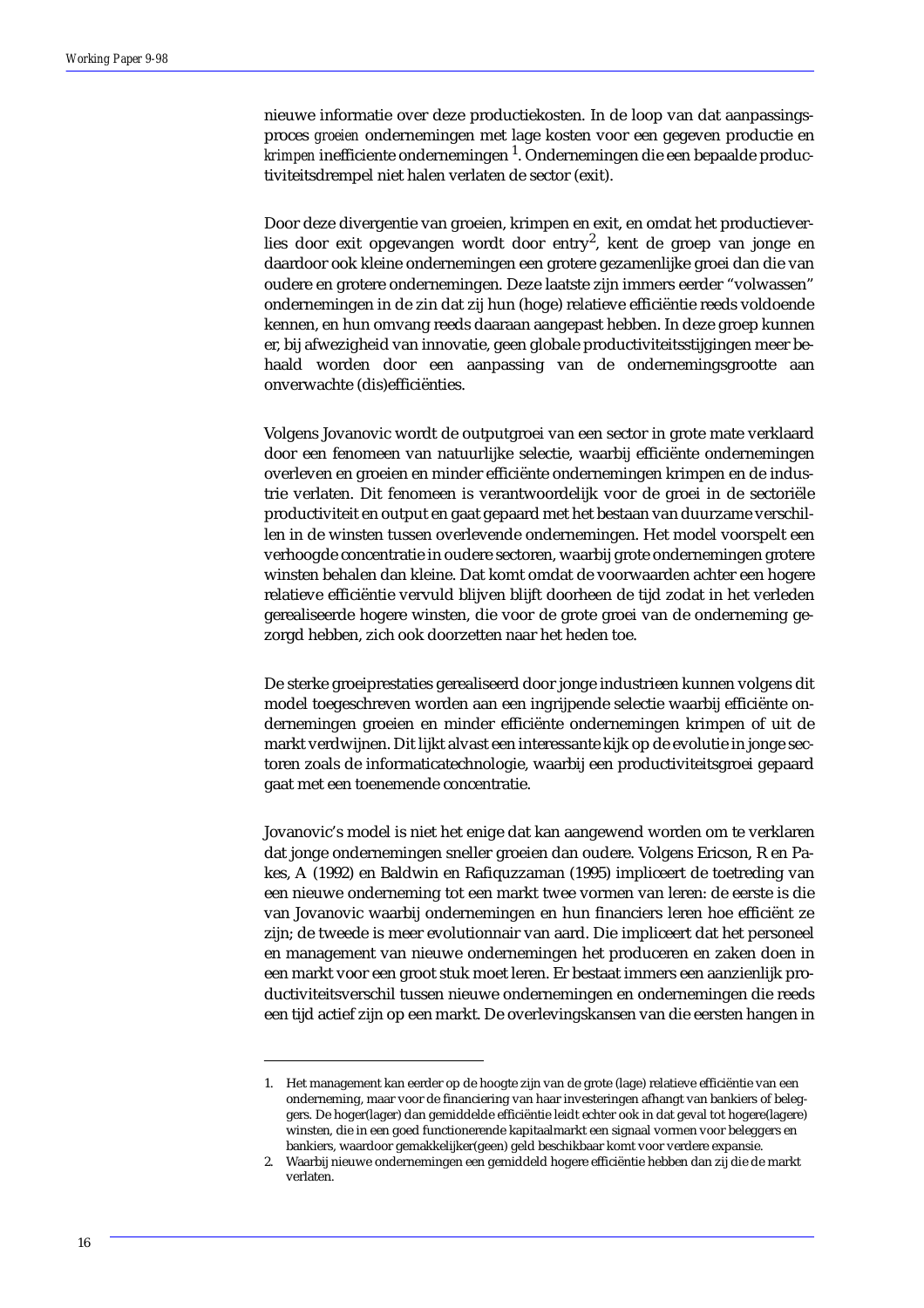sterke mate af van de mate waarin zij in staat zijn deze kloof snel te overbruggen, en niet alleen van hun onderlinge initiële verschillen in efficiëntie.

Om het onderscheid te maken tussen het leerproces van Jovanovic en het evolutionaire leerproces spreken Ericson en Pakes(1992) van *passief* leren in het geval de productiviteitsverbetering (op het niveau van de industrie) het resultaat is van selectie, en een *actief* leren als die het resultaat is van productiviteitsverhogingen binnen ondernemingen. Wat alvast pleit voor het belang van actief leren in de startfase van een onderneming is dat uit de gegevens van de balanscentrale bleek dat heel wat startende ondernemingen beginnen met een zeer lage of zelfs negatieve toegevoegde waarde, terwijl dat laatste bijna nooit voorkomt bij oudere en grote ondernemingen (die wel allemaal overlevers zijn).

### 2. Implicaties van de inter- en intra-sectoriële heterogeniteit in efficiëntie en leercapaciteit voor de effecten van innovatie.

Wat het model van Jovanovic doet werken is het bestaan van verschillen in efficiëntie tussen ondernemingen binnen eenzelfde eng gedefinieerde sector<sup>1</sup>. De bron van die heterogeniteit wordt echter niet verder uitgespit. De auteur schrijft verschillen in de efficiëntieparameter toe aan "*managerial ability*" en "*locational advantage*".

De verwijzing naar "managerial ability" verantwoordt op zich reeds het introduceren van een innovatiewissel in een groeiregressie. In alle handboeken voor managers wordt innovatie immers voorgesteld als de motor voor de groei. Dit houdt niet alleen in dat innovatie een positief effect heeft op de groei, maar ook dat goed management impliceert dat je positief staat ten opzichte van innovatie. Bekwame managers zullen er ook door andere methoden dan produkt- of procesinnovaties in slagen om de productiviteit van de onderneming en (daardoor) haar groei te verhogen. De coefficiënten van de innovatiewissels nemen daardoor niet alleen het effect van innovatie zelf op maar ook een positief effect via de correlatie met andere aspecten van goed management. Geen significant positief effect van innovatie op de groei van de omzet of de toegevoegde waarde<sup>2</sup> vinden, zou dan ook een slag in het gelaat betekenen voor de vernoemde literatuur.

In een model van actief leren zijn de verschillen in efficiëntie tussen ondernemingen niet permanent, maar kunnen ondernemingen de efficiëntie van hun productie (zeker in de startfase) verhogen. De heterogeniteit tussen ondernemingen slaat in dat geval vooral op het *vermogen om te leren*. Ook binnen de context van een dergelijk model is het opnemen van innovatiewissels gepast. Succesvol innoveren impliceert immers een groot vermogen tot leren $^3$ . Omdat leren niet alleen een zaak is voor het management, maar ook van het personeel, kan men

<sup>1.</sup> Jovanovic formuleert zijn model onder de veronderstelling van een homogeen product. Verschillen tussen ondernemingen hebben bijgevolg alleen betrekking op productiekosten.

<sup>2.</sup> Dit geldt niet voor de tewerkstelling omdat het realiseren van een tewerkstellingsgroei meestal niet als doelstelling van het management beschouwd wordt. Uiteraard bestaat er een mogelijk indirect verband. Als innovaties tot een groei van de toegevoegde waarde leiden, dan zal de tewerkstelling zich daaraan aanpassen.

<sup>3.</sup> In een interessante paper over de innovatiestrategieën van Vlaamse ondernemingen verdedigen Veugelers en Cassiman (1994) het belang van de *absorbtiecapaciteit* van een onderneming bij innovatie op basis van de aankoop van licenties of samenwerking met andere ondernemingen. Deze absorbtiecapaciteit wordt versterkt als de onderneming ook aan eigen R&D doet.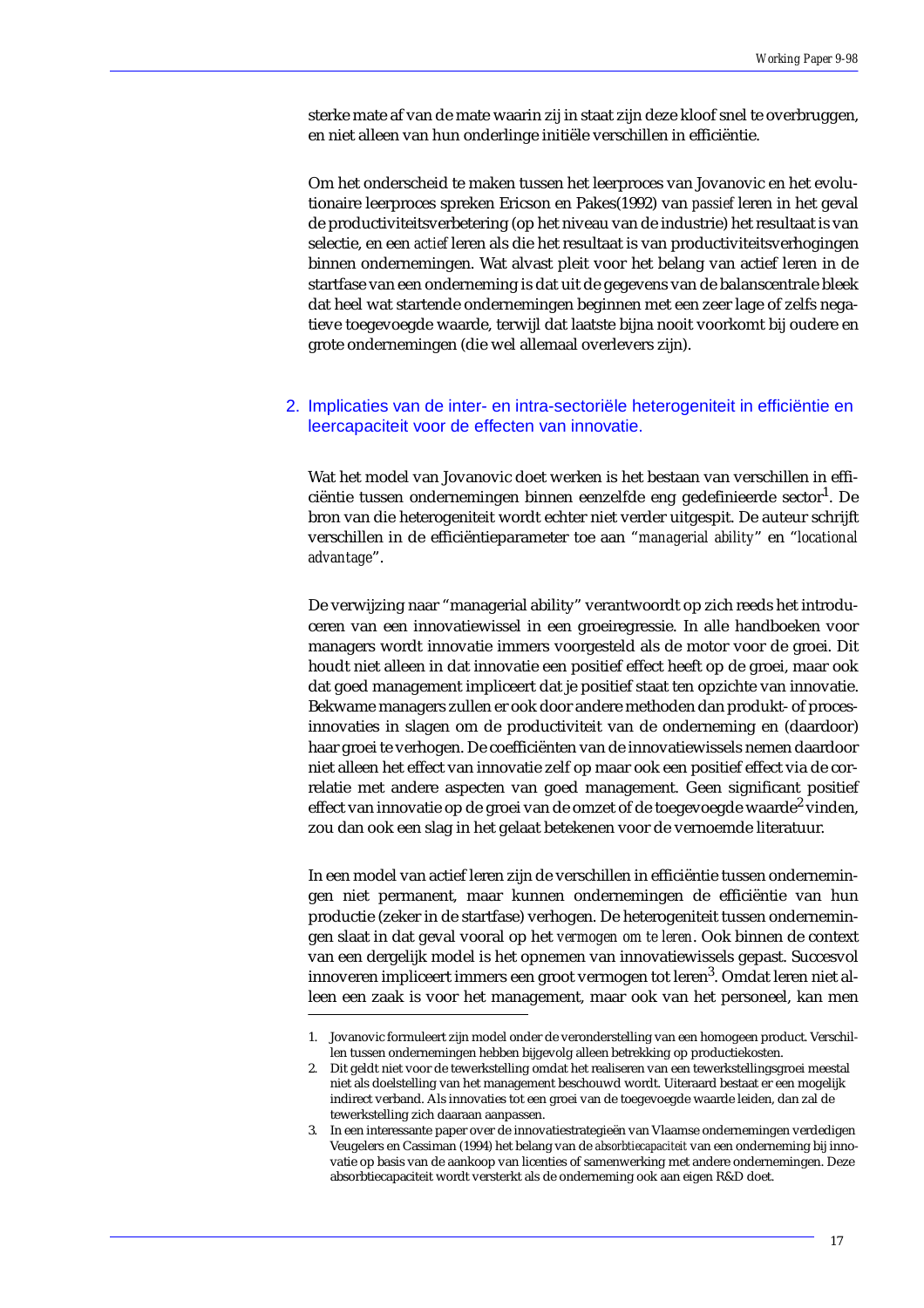verwachten dat ondernemingen met een beter opgeleid personeel sneller innoveren (zoals bevestigd werd in tabel 2) en, ook los van innovaties, betere groeiprestaties neerzetten<sup>1</sup>. Het vermogen om te leren en te innoveren van een onderneming wordt verder beïnvloedt door de intensiteit van haar contacten met andere innovatieve onderningen in binnen en buitenland, de kwaliteit van het management, e.d.

Ondernemingen met een groter vermogen om te leren zullen niet alleen meer innoveren, zij zullen ook meer radicale innovaties doorvoeren. Een innovatie kan radicaler genoemd worden, naarmate zij nieuwer is voor een groter geografisch gebied (niet alleen België, ook Europa, of de wereld), of meer onzekerheid met zich meebrengt inzake afzetmogelijkheden of productiekosten. Van radicale innovaties kan verwacht worden dat zij grotere groeikansen creëren $^2$ , zowel voor de totale vraag of efficiëntie in de sector als voor de onderneming zelf. Dat laatste precies als gevolg van actieve en passieve leerprocessen (selectie)

Het bovenstaande brengt ons tot de formulering van drie toetsbare stellingen die implicaties hebben voor de verwachte grootte van de effecten van de drie bestudeerde soorten innovaties op de groei van de toegevoegde waarde.

*Stelling 1:* Gecombineerde product en procesinnovaties brengen zowel onzekerheid (en grote potentiële winsten) inzake de afzet, als inzake de productiekosten met zich mee. Zij komen vaak neer op de creatie van een nieuwe (deel)markt. Bij zoiets komen uiteraard heel wat leerprocessen kijken. Innoveren heeft in dat geval een gelijkaardig effect als verjongen van de onderneming. Gecombineerde product en procesinnovaties zijn dan ook meestal radicaler dan productinnovaties die geen nieuwe processen met zich impliceren of pure procesinnovaties. Deze stelling, overgenomen van Baldwin (1995), werd ook ondersteund door deresultaten gepresenteerd in afdeling 3.

*stelling 2:* Ondernemingen in de enquête die zowel gecombineerde als niet-gecombineerde proces- of productinnovaties doorvoerden zullen ook in die laatste vormen van innovatie radicaler zijn dan andere ondernemingen. Zij beschikken immers, dankzij groepslidmaatschap, netwerken, hooggeschoold personeel, of "verlicht" management... over een groter vermogen tot innoveren. Dat leidt er, net als stelling 1, toe dat bij een vergelijking tussen ondernemingen waarbij de wissels aanwezigheid van pure productinnovaties, van pure procesinnovaties en van gecombineerde productinnovaties gezamenlijk voorkomen de laatste wissel het grootste effect op de groei ressorteert.

*Stelling 3*: In Belgische ondernemingen en vestigingen van buitenlandse multinationals in België, hebben pure procesinnovaties vaker een radicaal karakter dan productinnovaties zonder nieuwe processen. Pure productinnovaties zijn sterk consument gericht (in onze definitie moet het wel om significante verbeteringen gaan, een kleur of decoratiewijziging volstaat niet<sup>3</sup>,...). De potentiële winsten van dit soort innovaties hangen samen met hoge marketing-inspanningen. Belgische

<sup>1.</sup> Omdat de variabele i.v.m. scholing in 1990 ontbreekt voor heel wat ondernemingen werd hij in de regressies vervangen door het aandeel arbeiders in het begin van de observatieperiode. Deze laatste is zeer sterk gecorreleerd met het aandeel laag geschoolden (zie de correlaties in bijlage 3).

<sup>2.</sup> De grotere onzekerheid maakt die hogere groeikansen noodzakelijk om dit soort innovaties aantrekkelijk te maken.

<sup>3.</sup> Al is het moeilijk om op papier vast te leggen wat een echte innovatie is en wat niet.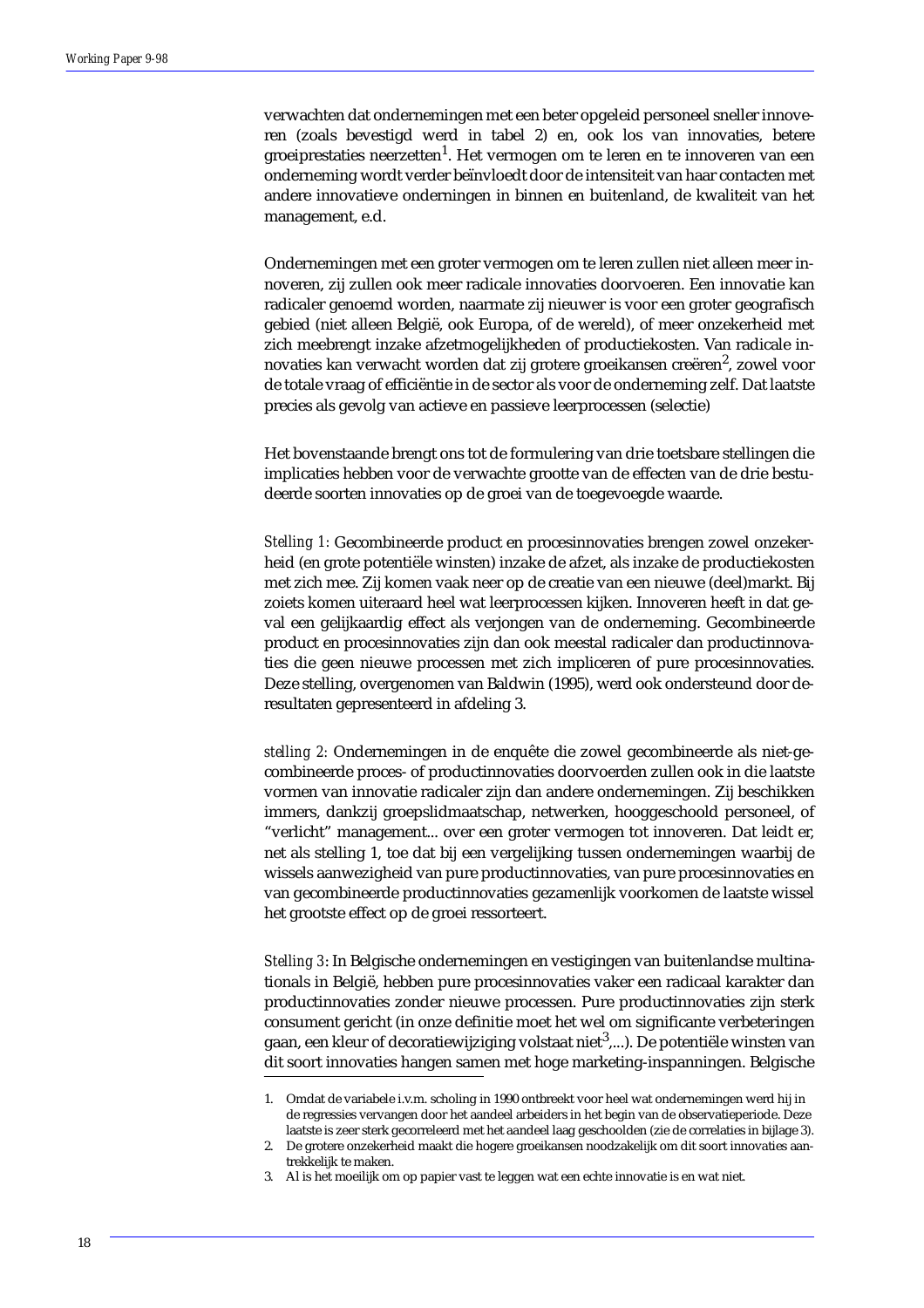ondernemingen hebben hier een handicap omdat de binnenlandse (of de gewestelijke) afzetmarkt te klein is om de lancering van een nieuw product in een beginfase rendabel te maken $^{\rm l}$ . Een dergelijke handicap bestaat niet voor procesinnovaties. Deze stelling wordt verder uitgewerkt in deel C.

### **B. De rol van geavanceerde technologieën en kapitaalsintensiteit van de productie**

Naast de innovatie-gerichtheid, en de scholingsgraad van het personeel zijn er nog heel wat andere potentiële variabelen die de efficiëntie en groeikansen van een onderneming beïnvloeden. Doms, M., Dunne, T. & Roberts (1995) vonden dat na controle voor leeftijd, grootte en sector (op een niveau van 3 cijfers) *kapitaalsintensieve* ondernemingen, en ondernemingen die *geavanceerde technologieën* gebruikten sneller groeien en minder snel hun activiteit stopzetten dan andere.

Over het gebruik van geavanceerde technologieën hebben wij geen directe informatie, maar de gestelde vraag over het al dan niet doorvoeren van *proces*innovaties (nieuw voor België) geeft wel een indicatie. De motivatie die Doms, M., Dunne, T. & Roberts naar voorschuiven voor het opnemen van geavanceerde technologieën in de groeiregressie is trouwens dezelfde als deze die hierboven geformuleerd werd voor innovatie in het algemeen: een direct positief effect op efficiëntie en correlatie met vaardigheid management.

De kapitaalsintensiteit van een ondernemingen wordt gegeven door de verhouding van de stock van materiele vaste activa (geevalueerd op het einde van het boekjaar) over het gemiddeld aantal werknemers. Voor het opnemen van de kapitaalintensiteit in de regressie verwijzen deze auteurs naar het bestaan van een positief verband tussen de kapitaal-arbeidsratio en het "sunk kost"<sup>2</sup> karakter van de productie. Kapitaal is een meer vaste productiefactor dan arbeid. Een onderneming waarvan het grootste deel van de kosten uit vaste kosten bestaan zal, in de context van een onzekerheid over de toekomstige evolutie van de vraag, bij een daling van de marktprijzen, minder snel reageren met een daling van de productie of een sluiting van vestigingen<sup>3</sup>.

Een andere aangehaalde reden is de positieve correlatie tussen de efficiëntie van een onderneming en de incentieven om te investeren in kapitaal. Efficiënte ondernemingen kunnen, door de grotere bereidheid van aandeelhouders, goedkoper investeren, wat leidt tot een meer kapitaalsintensieve productie. Daardoor zijn er belangrijke, met de groei gecorreleerde verschillen in de kapitaalsintensiteit van de productie binnen eng gedefinieerde sectoren.

<sup>1.</sup> Dit blijkt ook uit de relatieve ondervertegenwoordiging van marketing intensieve bedrijfstakken in de Belgische industriële export (zie Europese Commissie, 1998).

<sup>2.</sup> de notie "sunk costs" wil zeggen: eenmaal de kosten gedaan kan je ze niet meer recupereren door de productie stil te leggen of te delokaliseren. Het sunk kost karakter is vooral hoog in industrieen met moeilijk verplaatsbare installaties en machines en gebouwen die niet voor andere doelen kunnen gebruikt worden (mijnen, hoogovens, raffinaderijen...).

<sup>3.</sup> Op die wijze hebben vaste kosten ook een invloed op de delokalisatiebeslissing. Ondernemingen met hoge vaste kosten stellen een delokalisatie langer uit. Dit verband wordt expliciet getoetst in de paper over delokalisatie van Sleuwaegen en Pennings (1998) die parallel met deze paper deel uitmaakt van het DWTC-project rond "delocalisatie, innovatie en tewerkstelling".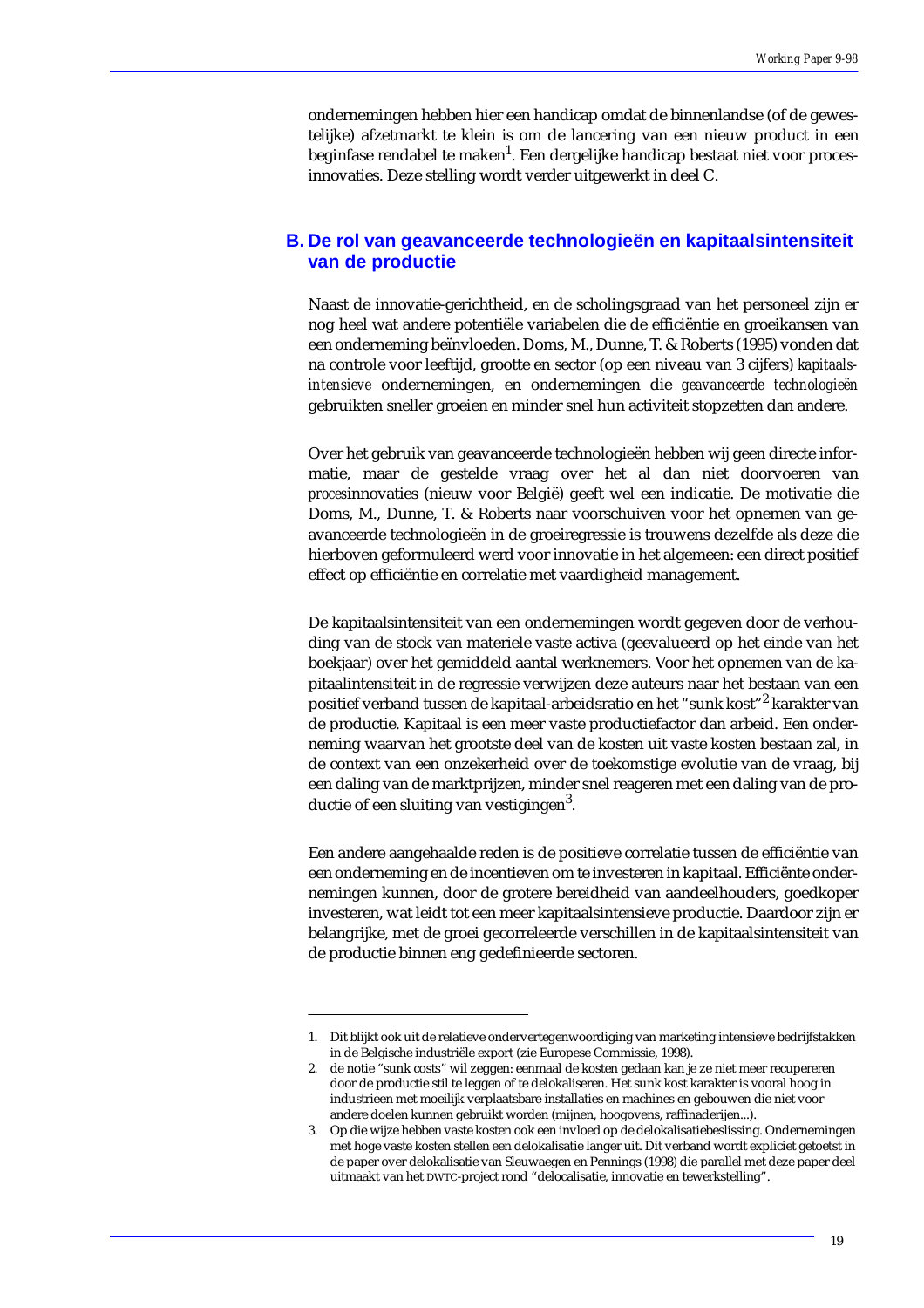Die voorspelling is een belangrijke aanvulling op het klassieke Heckser Ohlin model. In dat model zijn alle ondernemingen binnen dezelfde sector en hetzelfde land even kapitaalsintensief. In landen met een relatieve overvloed aan kapitaal groeien kapitaalsintensieve sectoren, en krimpen arbeidsintensieve sectoren. Als enkel het Heckser-Ohlin model opgaat volstaat het om in de regressies te controleren voor de sectoriële groei (op een voldoende laag niveau). Als er ook binnen eenzelfde sector, en voor ondernemingen die exact hetzelfde product maken, belangrijke verschillen bestaan in de kapitaalsintensiteit, dan heeft het zin om naast de sectoriële groei ook de kapitaalintensiteit op te nemen in de groeiregressies.

Een belangrijke redenen voor het bestaan van verschillen in kapitaalintensiteit tussen ondernemingen die hetzelfde product maken is, naast verschillen in de kwaliteiten en de visie van het personeel en het management, het bestaan van verschillen in de kostprijs van kapitaal. Wat dat laatste betreft speelt niet alleen een positief verband tussen vroeger behaalde winsten en het vermogen tot investeren, maar is er ook een verschil in de kostprijs van kapitaal en de beschikbaarheid van moderne technologieën tussen ondernemingen die deel uitmaken van multinationale groepen en zelfstandig opererende eenheden.

### **C. Het product-levenscyclusmodel**

Een impliciete veronderstelling in het model van Jovanovic is dat verschillen tussen ondernemingen in relatieve efficiëntie, gerelateerd aan "managerial ability" en "locational advantage", constant blijven doorheen de tijd. Deze veronderstelling dient afgezwakt te worden als gevolg van de onvermijdelijke veroudering en vervanging van management en personeel, en vooral omdat de hypothese van constante locationele voordelen bij de productie van eenzelfde goed niet houdbaar is. De essentiële idee aangebracht door de product-levenscyclustheorie, (Vernon, 1966) is dat het comparatieve voordeel van een land ten aanzichte van een gegeven product wijzigt in functie van de levensloop van dat product.

Vernon vertrekt van de situatie in de wereld in de jaren '60. Op dat moment zijn de Verenigde Staten duidelijk rijker dan West-Europa en hebben zij ook relatief hoge arbeidskosten. In die situatie acht Vernon het waarschijnlijk dat productinnovaties die gericht zijn op de behoeften van een bevolking met een hoger inkomen, en arbeidsbesparende productinnovaties in consumptie (zoals wasmachines) of productiegoederen (zoals zaaimachines, heftrucks,...) worden ontwikkeld in de Verenigde Staten.

In het algemeen stelt hij dat ondernemers zich het meest bewust zijn van, en het meest alert zullen reageren (door product innovaties) op mogelijkheden (grote potentiële vraag) die zich in de geografische nabijheid stellen $^{\rm l}$ . In een volgende stap stelt Vernon dat in de eerste fase de productie van een goed zich in de nabijheidvan de markten waarop de innovatie gebeurde zal vestigen $^2$ .

<sup>1.</sup> Deze stelling werd gestoeld op de betere transport- en communicatiemogelijkheden die verbonden zijn met de fysieke nabijheid. In het licht van de recente ontwikkelingen in de telecommunicatie kan men zich hierover vragen gaan stellen.

<sup>2.</sup> Dit is niet vanzelfsprekend. Innoveren is het op de markt brengen van nieuwe producten. Het is niet strikt noodzakelijk dat die nieuwe producten geproduceerd worden waar zij voor het eerst op de markt gebracht worden.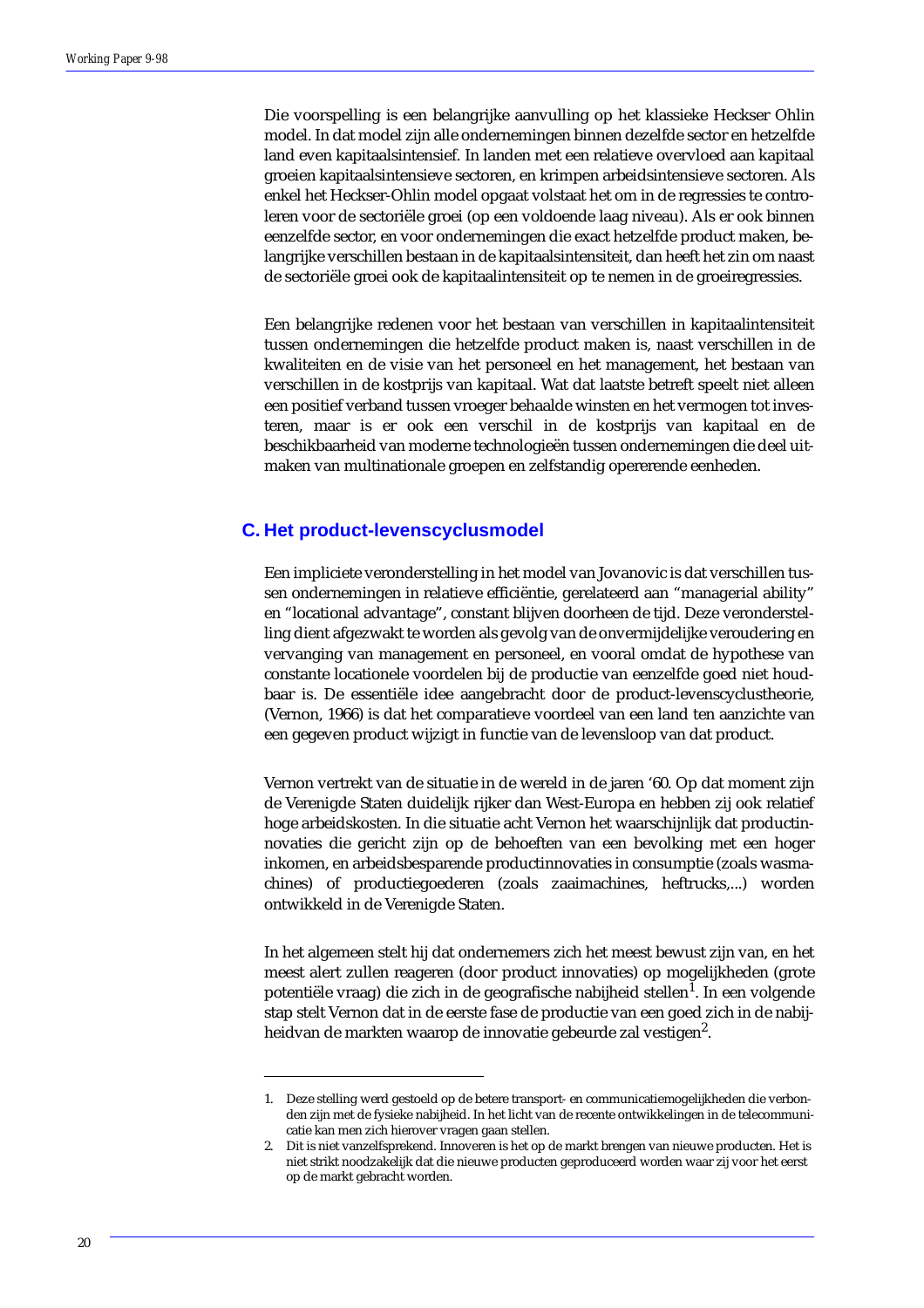Hij verantwoordt dit door het niet gestandaardiseerde karakter van het eindproduct in de eerste productiefase. Het is in die eerste fase nog niet duidelijk welke inputs uiteindelijk zullen gebruikt worden, of welke de schaalvoordelen zullen zijn, wat het onmogelijk maakt te bepalen in welke locatie in een latere fase de kosten het laagst zijn. Een tweede argument is dat voor nieuwe producten de prijselasticiteit van de vraag gericht naar innoverende ondernemingen relatief gering is, gezien het niet competitieve karakter van de productie, zodat de productiekosten een minder grote rol spelen. Het derde, en wellicht het belangrijkste argument, is de behoefte van de producent aan een snelle en effectieve communicatie met de consument en afnemers, met zijn leveranciers én met concurrenten. In de eerste fase kunnen verbeteringen aangebracht door concurrenten, of kwaliteitsfouten immers zeer snel tot een daling in de verkoop leiden.

In een tweede fase voorspelt Vernon dat er een productie opgestart wordt van hetzelfde goed in andere relatief rijke landen. De export naar die landen wordt dus vervangen door eigen productie. Ook al raakt de productie meer gestandaardiseerd, de nabijheid tot de afzetmarkten blijft belangrijk, dit omwille van het bestaan van transportkosten, maar ook omdat er verschillen zijn in de locale specificiteit en preferenties van afnemers en consumenten. De nabijheid tot de markt was ook in 1995 het meest vermelde motief voor investeringen van Belgische ondernemingen in het buitenland<sup>1</sup>.

In de jaren '90 kan men niet meer uitgaan van een leiderschap van de VS op alle terreinen. Er is eerder een situatie waarin alle rijke landen een aantal sectoren kennen waarin zij innovaties brengen die nieuw zijn voor de wereld, terwijl zij in andere sectoren innovaties overnemen van het buitenland. Beide soorten innovaties zijn essentieel voor de groeikansen van ondernemingen. Het innoverende karakter van de laatste soort innovaties bestaat erin het nieuwe product, of proces uit te proberen in de specifieke productie en marktsituatie van het nieuwe land.

De laatste fase is die waarin een product zijn volle rijpheid bereikt heeft. Het is sterk gestandaardiseerd, en het valt niet te verwachten dat er veranderingen komen in het eindproduct, noch in de te gebruiken inputs<sup>2</sup>. Door het gestandaardiseerde karakter van het product en het productieproces is de nabijheid tot een economisch centrum, waar klanten, leveranciers en concurrenten geconcentreerd zijn minder noodzakelijk en is productie in de periferie mogelijk. Tegelijkertijd neemt het relatief belang van de kostprijs van de andere productiefactoren: arbeid, kapitaal, grondprijzen, energie en grondstoffen toe, wat investeringen in arme landen aantrekkelijker maakt.

Vernon verwerpt de hypothese dat de kosten van kapitaal hoger zijn in minder ontwikkelde landen. De uitdaging wordt dan om te verklaren waarom de productie niet massaal gedelocaliseerd wordt naar die landen. Zijn antwoord is dat bij de beginnende productie en in de fase waarbij een eerste standaardisering optreedt en een grote behoefte is aan flexibiliteit en communicatie de fysieke nabijheid tot de afnemers en concurrenten noodzakelijk is. Dit blijft geldig. Ook in de jaren 90, met een sterke nadruk op "just in time" productie, zijn transportkosten belangrijk. Het gaat daarbij niet alleen om de financiële kosten van het

<sup>1.</sup> Zie de studie "Delokalisatie, Mondialisering" (FPB, 1997)

<sup>2.</sup> De sluitingen van de Levi Strauss-vestigingen en de reeds van in de jaren 70 ingezette delocalisatie van de belgische confectie naar Tunesië kunnen hier als voorbeeld dienen.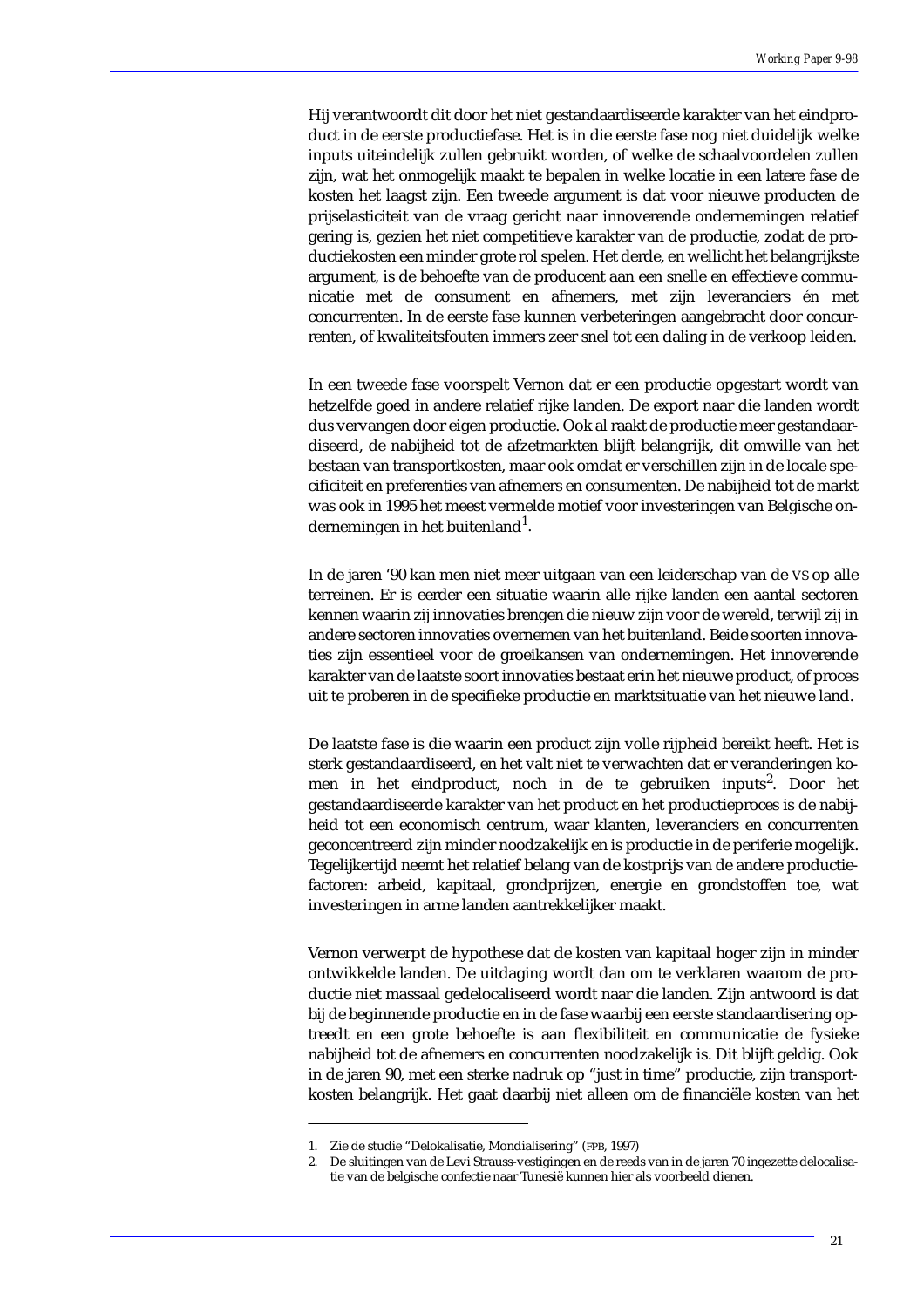vervoer, maar ook om vertragingen als gevolg van congestie op spoorwegen, autowegen e.d. Een productie dicht bij de afnemers blijft een groot voordeel. Het verschil in productiekosten moet groot genoeg zijn om de transportkosten te overbruggen alvorens de productie in een rijk land kan vervangen worden door invoer uit een armer land.

Naast de vraagzijde speelt echter ook de aanbodzijde een rol. Economische kernzones zijn niet alleen interessant omdat daar veel klanten geconcentreerd zijn, maar ook omdat er voldoende gespecialiseerde werknemers aanwezig zijn. Ook op dit uitgangspunt kan een product-levenscyclus gebouwd worden.

Bij de innovatie van (radicaal) nieuwe producten en processen is de gebruikte technologie nieuw en complex in de uitvoering, wat de inzet van relatief veel gespecialiseerde technici vraagt. De eerste productie gebeurt daarom, althans bij hoog technologische activiteiten, waar innovatie voorafgegaan wordt door R&D, in de onmiddellijke nabijheid van de R&D-centra die het product ontwikkelden. De behoeften van de locale markt spelen ongetwijfeld een rol, maar afhankelijk van de complexiteit van de nieuwe processen en producten is ook de aanwezigheid van een locaal netwerk van ondernemingen actief in dezelfde materie en een reserve van gespecialiseerd hooggeschoold personeel (bijvoorbeeld dankzij de nabijheid van een universiteit) een belangrijke vestigingsfactor.

De periode waarin een product tot zijn volledige maturiteit komt, en waarna product en processen sterk gestandaardiseerd zijn, kan opnieuw opgedeeld worden in twee fasen. In de eerste fase, die van de "lancering op de markt", zijn vooral verbeteringen in de kwaliteit en prestaties van het *product* zelf essentieel: dit vereist direct contact met klanten en ondersteuning van de R&D medewerkers. Dergelijke significante verbeteringen vallen onder onze definitie van productinnovatie. Deze productinnovaties impliceren vaak veranderingen in processen, zodat er zich ook gecombineerde innovaties zullen voordoen in de eerste fase.

De tweede fase kan de "eerste productie op grote schaal" genoemd worden. Hier is de vraag naar het goed een verworvenheid, en kent de verkoop een grote expansie, ook in het buitenland. Dit maakt het ontstaan van schaalvoordelen mogelijk en gaat gepaard met talrijke pure *proces*innovaties, gericht op het verminderen van productiekosten verbonden aan kapitaal, energie, arbeid of andere inputs. Dergelijke innovaties worden pas echt belangrijk als het product zelf enigszins gestandaardiseerd is. Bedenk dat in die redenering procesinnovaties gecorreleerd zijn met een groei in het ingezette kapitaal én de tewerkstelling! In het stadium van de productontwikkeling en de eerste productie hebben ondernemingen vooral behoefte aan hooggeschoolden. Wanneer gestart wordt met de massaproductie hebben zij niet alleen behoefte aan ingenieurs en informatici, of andere hooggeschoolde specialisten maar ook aan geschoolde arbeiders en bedienden, die in staat zijn bij te leren, hun kennis over te brengen aan anderen, en in team te werken.

Naarmate de producten verder gestandaardiseerd raken, en de productieprocessen eenvoudiger in de uitvoering worden, vermindert de nood aan personeel dat complexe processen aankan en een grote leercapaciteit heeft. Zo breekt de derde fase in de levensloop van een product aan. In die fase zijn verschillen in kostprijs van arbeid en grondstoffen (steeds meer) determinerend. De productie verschuift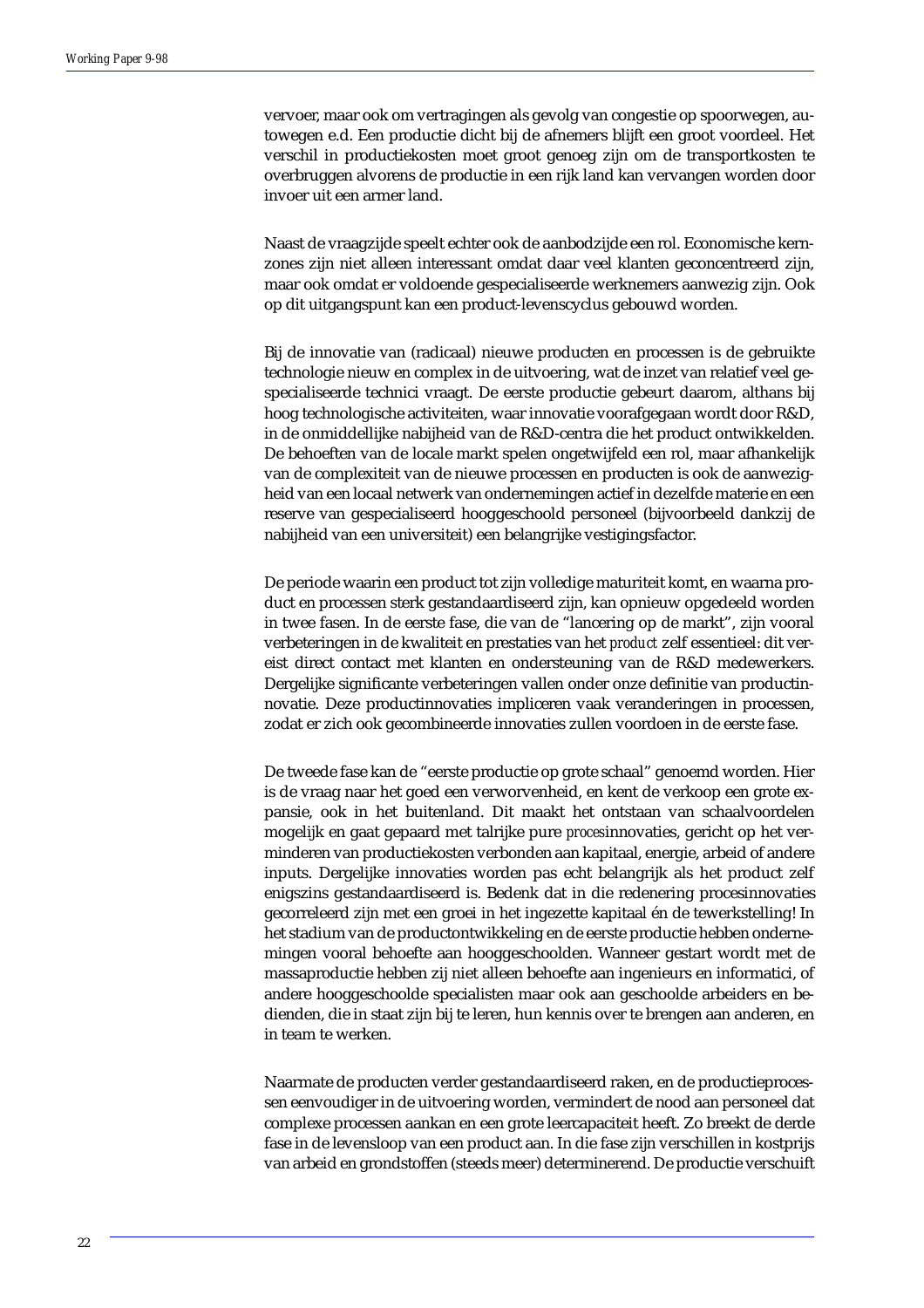van rijke landen naar landen met steeds lagere prijzen van arbeid, ruimte, energie of grondstoffen. De uitholling van het locationeel voordeel van rijke landen is er niet alleen het gevolg van de vereenvoudiging van de procesuitvoering en standaardisatie, maar ook van gedaalde transportkosten, de verbeteringen in organisatie en infrastructuur, en de verhoging van de vaardigheden van de werknemers in de armere landen in de regio.

Het is niet zonder meer duidelijk of het comparatief voordeel van België in de eerste, de tweede, of (zelfs) in het begin van de derde fase ligt. Uit een vergelijkende studie voor het jaar 1995 van de OESO (1987a) bleek dat België, met 33%, een hoog percentage hoger geschoolden heeft in de leeftijdsgroep van 25-34 jarigen<sup>1</sup>. Dit is niet toe te schrijven aan een lagere kwaliteit van de diploma's $^2$ . Daar staat tegenover dat België , met 30%, ook een hoog aandeel lager secundair of lager geschoolden kent in de leeftijdsgroep van 25 tot 34 jaar<sup>3</sup>. Deze verschillen met het buitenland wordt bevestigd in de hogere leeftijdsgroepen: meer hoger geschoolden, maar tegelijkertijd meer laag geschoolden. Het hoge % hoger geschoolden, en de relatief hoge kwaliteit van de scholing, wijst op een comparatief voordeel in de eerste en de tweede fase van de levenscyclus. Het voortbestaan van een relatief grote groep laag geschoolden wijst er daarentegen op dat België ook in rechtstreekse concurrentie staat met Zuid- en Centraal-Europa $^4\!\!$ .

Dit gemengde beeld wordt bevestigd door een recente analyse over de structuur van de verwerkede nijverheid in de EU-landen in het "European Competitiveness Report" (Europese Commissie, 1998). Het aandeel van de Belgische export geleverd door R&D-intensieve industrieën is, met 27.8%, hoog maar lager dan in Nederland (30.1%), Duitsland (33.6%) en Frankrijk (36.9%). Opnieuw in vergelijking met onze buurlanden hebben kapitaals- én arbeidsintensieve sectoren in 1996, met respectievelijk 26,4% en 12,2%, een hoog exportaandeel in België; de aandelen in de export van marketing intensieve industrieën (13.8%) ende restkategorie "mainstream manufacturing" (19.8%) zijn relatief laag<sup>5</sup>.

Het geringe belang van de marketing intensieve-sectoren kan erop wijzen dat de eerste fase in de ontwikkeling van een product (met uitzondering van specifieke R&D-intensieve bedrijfstakken zoals de pharmacie...) veelal voorbijgaat aan België. Dit is niet zo verrassend: de ontwikkeling van een nieuw product vergt een voldoende grote afzetmarkt en een groot aantal hoog geschoolden met dezelfde

<sup>1.</sup> Binnen een groep van 25 OESO-landen doen enkel de VS en Canada het beter met respectievelijk 34% en 53%. Het OESO gemiddelde is 23%.

<sup>2.</sup> Afgestudeerden uit het hoger onderwijs in het Vlaams Gewest deden het beter in een vergelijkende leesvaardigheidstest dan de overeenstemmende groep in de meeste andere OESO landen. Op 12 landen werden de afgestudeerden uit het hoger onderwijs uit het Vlaams Gewest enkel overtroffen in test-score door de Zweden en (voor universitairen) de Canadezen (OESO, 1997b).

<sup>3.</sup> Het OESO gemiddelde voor 25 landen met een diploma van lager secundair of minder bedraagt 29%. Met 30% scoort België erg middelmatig, en duidelijk slechter als bijvoorbeeld Frankrijk (14%), Duitsland (11%), het Verenigd Koninkrijk (14%) en de Verenigde Staten (13%) (OESO, 1997a). Deze verschillen worden gerelativeerd door grote verschillen in de kwaliteit van de diploma's in de verschillende landen. Zo scoorden volwassenen met een diploma van lager secundair of minder in de VS en het VK duidelijk slechter dan in de andere OESO landen. Zweden, Duitsers, en Nederlandsers scoorden beter dan de Belgen (Vlaams Gewest) (OESO 1997b).

<sup>4.</sup> De Zuid-Europese landen hebben typisch lage percentages hoger secundair of meer geschoolden, de Centraal-Europese landen hebben hoge percentages hoger secundair of hoger geschoolden maar scoren slecht in vergelijkende tests (OESO, 1997ab).

<sup>5.</sup> In Nederland, Duitsland en Frankrijk is het aandeel van de export in kapitaalsintensieve sectoren respectievelijk 24.9%, 19.1%, en 17.1%. Voor de arbeidsintensieve sectoren is dat respectievelijk slechts 6.2%, 9.8%, 8.7%. In de "marketting intensieve" sectoren is dat 22.3%,9.6%, en 17.1%. In de "mainstream manufacturing "16.6, 27.9%, en 20.3%. (Europese Commissie, 1998).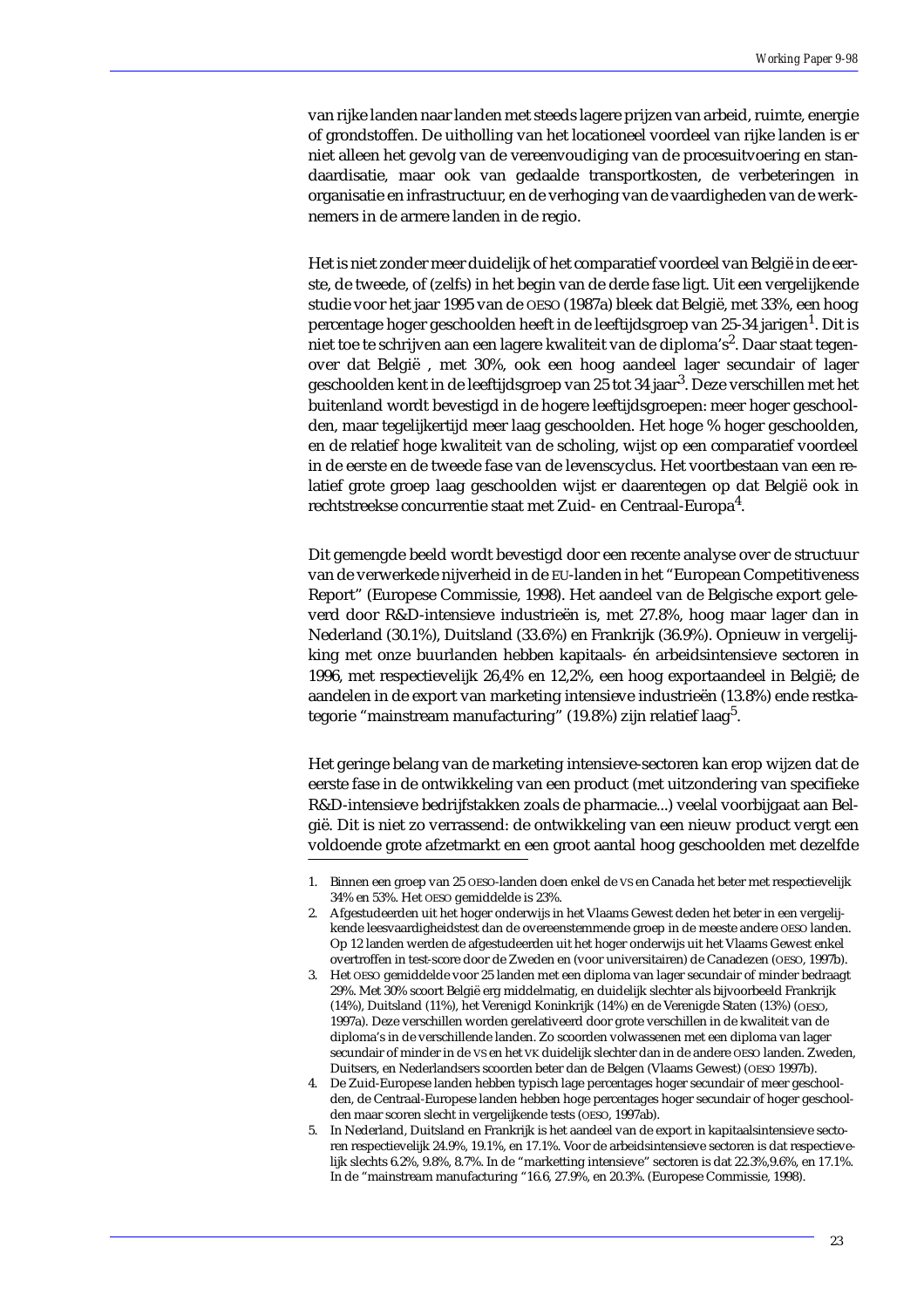specialisatie. Een klein land, opgedeeld in twee taalgroepen, heeft op dat vlak een nadeel, tenzij het zich sterk specialiseert in een beperkt aantal sectoren.

België zal eerder een voordeel hebben in de tweede fase van de ontwikkeling van een product. Omdat dat een fase is waarbij reeds massaal geproduceerd wordt, wordt in de productie ook heel wat kapitaal ingezet. Een multinational kan haar R&D en de innovatie laten uitvoeren in de VS, een ander Europees land, of zelfs een ontwikkelingsland met voldoende hooggeschoolden, maar (een deel van) haar productie laten plaatsvinden in België. België zou daarbij vooral geschikt geacht worden voor het doorvoeren van allerlij procesinnovaties (zoals CAD of CAMprocessen in de textiel). De tewerkstellingseffecten bij een inschakeling van Belgische ondernemingen in de tweede fase van de productie van een goed blijven niet beperkt tot enkele hooggeschoolde onderzoekers, maar omvatten ook middelmatig geschoolde arbeiders en bedienden. Enkel de laagst geschoolde werknemers<sup>1</sup> hebben het moeilijk hiervan te profiteren.

Een aantal ondernemingen produceren op de rand van de tweede en de derde fase in de levenscyclus van hun producten. De derde fase breekt aan als er geen grote efficiëntiewinsten meer te verwachten vallen van verbeteringen in het productieproces. Hoe snel een onderneming reageert op een dergelijke situatie door haar productie in België stop te zetten, en/of te delocaliseren hangt af van het sunk kost karakter van haar productie. Hoe kapitaalsintensiever de productie, hoe groter het sunk kost karakter ervan. Het relatief hoge exportaandeel door arbeidsintensieve sectoren geeft aan dat delokalisaties nog steeds vrij snel een belangrijk aandeel van onze verwerkende nijverheid kunnen raken.

### **D. De korte termijn aspecten van de internationale competitiviteit**

Alle tot hiertoe besproken modellen hebben betrekking op de lange termijn groei van de ondernemingen. Omdat de periode van onze data 1990-1996 eerder kort is en er zal gewerkt worden met *jaarlijkse* groeivoeten moet er ook rekening gehouden worden met de korte termijn fluctuaties in de determinanten van de groei van Belgische ondernemingen. Op de termijn van een jaar bijvoorbeeld kan de concurrentiepositie van de Belgische industriële ondernemingen aangetast worden door een appreciatie van de BEF ten opzichte van de \$, de Yen en de munten van de ons omringende landen. Op een iets langere termijn zullen ook differentiele loonkostevoluties een effect hebben. De effecten van deze twee variabelen worden samengenomen door de evolutie van de reële wisselkoers t.o.v. onze 7 belangrijkste handelspartners op te nemen in de regressie.

In de regressies worden ook sectoriële groeivoeten van tewerkstelling en toegevoegde waarde opgenomen. Die geven zowel informatie over de evolutie van de binnenlandse vraag als over de exportvraag, of de concurrentie die ondernemingen ondervinden van invoer vanuit het buitenland.

<sup>1.</sup> In België (1995) is de werkloosheidsgraad van mannen (11.5%) en vrouwen (21.1%) tussen 30 en 44 jaar met een diploma van het lager secundair of minder *hoger* dan het OESO-gemiddelde voor mannen (10.7%) en vrouwen (12.7%) uit dezelfde groep. Voor een diploma van het hoger secundair beroeps, het hoger en het universitair onderwijs is de werkloosheidsgraad bij mannen (resp. 4.8%, 3.9%, en 3%) en vrouwen (11%, 3.4%, en 4.8%) meestal *lager* dan de OESO-gemiddelden (resp. 5.5%, 4.9% en 3.1% bij mannen en 8.2%, 5.7%, 4.2% bij vrouwen)(OESO, 1997a, p252).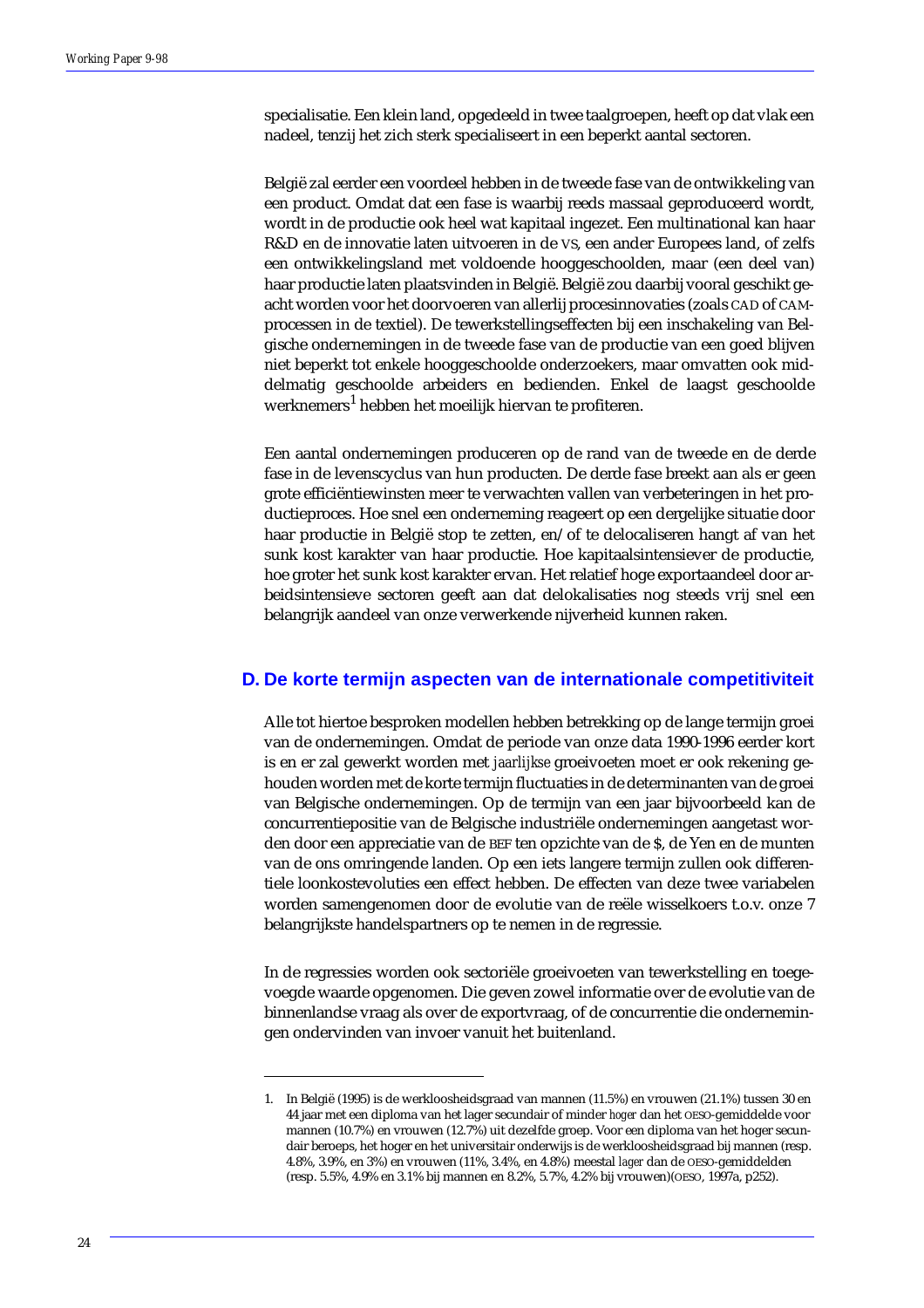# **V** Variabelen, specificatie en **schattingsmethode**

In dit deel worden, na een presentatie van de gemiddelde waarden van de gebruikte variabelen, de specificatie van de groeiregressies, de verwachte tekens van de coëfficiënten, en de gehanteerde schattingsmethode besproken. Er wordt ook ingegaan op het probleem van de niet observatie van exit.

### **A. Variabelen gebruikt in de regressies**

De variabelen gebruikt in de regressies worden, samen met hun gemiddelde waarden en standaardafwijking in de verwerkende nijverheid en de handel, weergegeven in tabel 4. De afhankelijke variabelen zijn de groei in het jaar t in de tewerkstelling en die in de, met de sectorprijzen gedeflatteerde, toegevoegde waarde. De variabelen in verband met innovatie (prodi, proci, prpri) en de wissel "zelfstandige eenheid"(ZE) zijn afkomstig uit de enquête; het exportaandeel in de omzet in 1993 (Aexp) komt ofwel uit extrastat-intrastat (NBB), ofwel uit de

### **TABEL 4 -Variabelen in de regressies, gemiddelde waarden in periode 1991-1996**

|                        |                                                                                 | verwerkende nijverheid |          | handel       |          |
|------------------------|---------------------------------------------------------------------------------|------------------------|----------|--------------|----------|
| variabele              | omschrijving                                                                    | X                      | standafw | $\mathsf{x}$ | standafw |
| $I_t-I_{t-1}$          | groei tewerkstelling in jaar t                                                  | $-0.0002$              | 0.156    | 0.019        | 0.193    |
| $q_t - q_{t-1}$        | groei gedeflatteerde toegevoegde waarde in jaar t                               | 0.009                  | 0.234    | 0.026        | 0.285    |
| $I_{t-1}$              | In gemiddelde tewerkstelling in jaar t-1                                        | 5.048                  | 1.136    | 4.326        | 0.878    |
| $q_{t-1}$              | In toegevoegde waarde in jaar t-1 gedeflatteerd met prijspeil sector            | 12.641                 | 1.302    | 11.899       | 0.895    |
| $Inage_t$              | In (leeftijd in jaar vanaf 1970), indien ouder In(30)                           | 2.903                  | 0.651    | 3.100        | 0.558    |
| Aarb <sub>0</sub>      | aandeel arbeiders in tewerkstelling in 1990 of beginjaar                        | 0.674                  | 0.178    | 0.233        | 0.219    |
| InEE <sub>t</sub>      | In reële wisselkoers België t.o.v. 7 belangrijkste handelspartners <sup>a</sup> | 0.057                  | 0.025    | 0.057        | 0.027    |
| Aexp                   | aandeel export in omzet in 1993                                                 | 0.503                  | 0.293    | 0.101        | 0.180    |
| $(k-1)_0$              | In Kapitaalintensiteit in 1990 of in beginjaar                                  | 6.710                  | 1.058    | 6.480        | 0.934    |
| prodl                  | wissel: productinnovaties in periode 1990-1996                                  | 0.582                  | 0.425    | 0.351        | 0.433    |
| procl                  | wissel: procesinnovaties in periode 1990-1996                                   | 0.521                  | 0.431    | 0.317        | 0.422    |
| prprl                  | wissel: gecombineerde product& procesinnovaties, periode 1990-1996              | 0.470                  | 0.430    | 0.175        | 0.344    |
| ZE                     | wissel: onderneming is een zelfstandige eenheid                                 | 0.332                  | 0.406    | 0.329        | 0.426    |
| $I_{st}$ - $I_{st-1}$  | groei tewerkstelling sector in jaar t <sup>b</sup>                              | $-0.019$               | 0.03     | $-0.01$      | 0.008    |
| $q_{st}$ - $q_{st}$ -1 | groei toegevoegde waarde in prijzen van 1990 sector in jaar t <sup>c</sup>      | 0.006                  | 0.055    | 0.006        | 0.017    |

a. Met reële wisselkoers 1987=1, toename = appreciatie BEF, of hogere loonstijging in België dan in buitenland, bron: FPB, Economische Vooruitzichten 1999.

b. De sector werd bepaald op basis van 25 nace-clio bedrijfstakken (gedetailleerde nationale rekeningen).

c. De sector werd bepaald op basis van 56 nace-clio bedrijfstakken (gedetailleerde nationale rekeningen).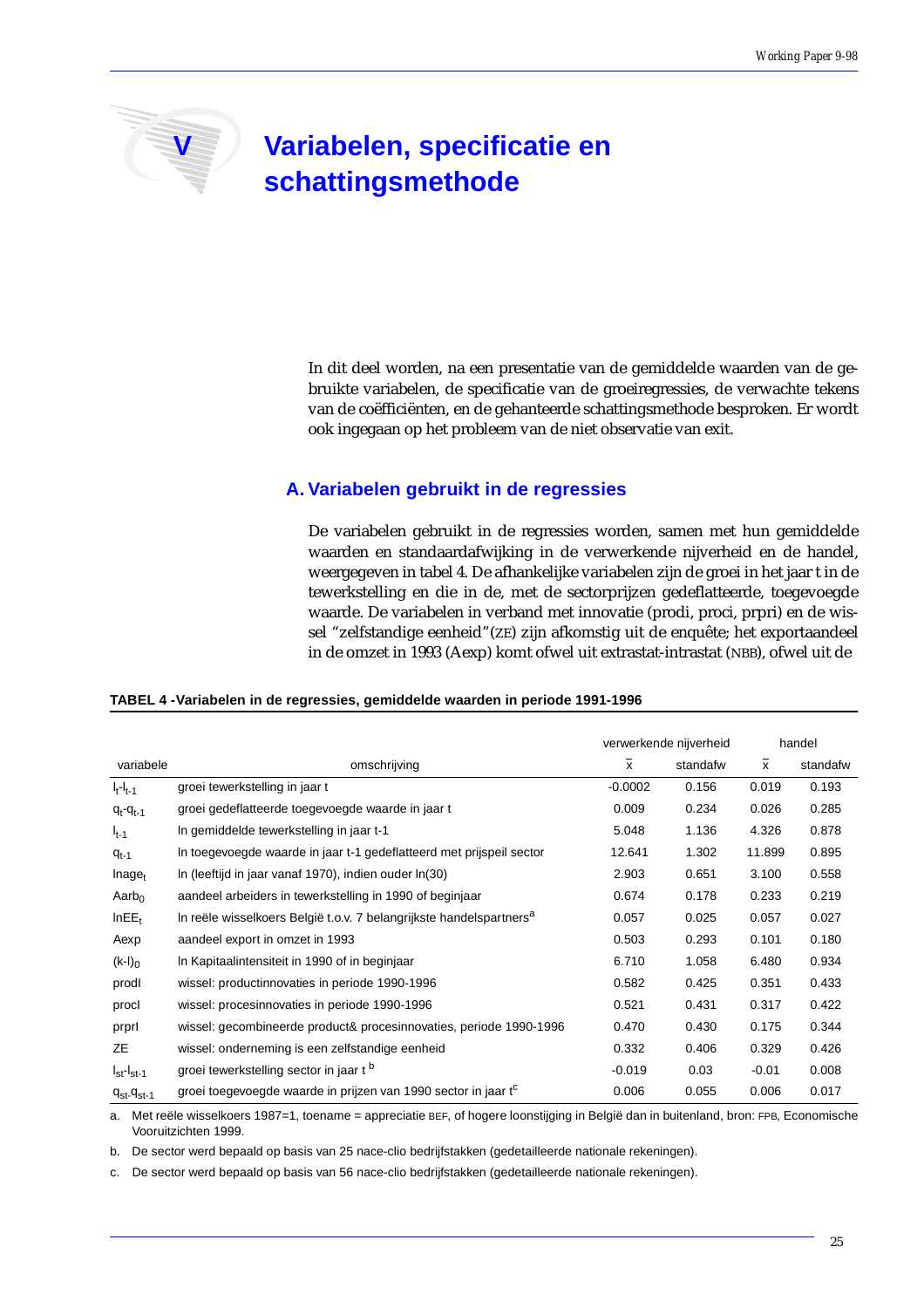de enquête; de overige variabelen komen uit de balanscentrale. Enkel de tewerkstelling en toegevoegde waarde in het jaar t-1 in de onderneming en de sector, de leeftijd van de onderneming(lnage<sub>t</sub>), en de reële wisselkoers(lnEE<sub>t</sub>) evolueren in de tijd. De reële wisselkoers is de enige variabele zonder een i-index.

### **B. Specificatie groeiregressies**

De groei van de tewerkstelling van onderneming i in jaar t,  $(l_{it} - l_{it-1})$ , kan, gegeven onze theoretische uitgangspunten, beschouwd worden als een functie Glit(l<sub>it-1</sub>, lnage<sub>it</sub>) van de initiële tewerkstelling van de onderneming, en haar leeftijd. Omdat wij de vorm van deze functie niet kennen, passen wij, in navolging van Evans (1987), een Taylor-expansie toe op G<sub>il</sub>(l<sub>it-1</sub>, lnage<sub>it</sub>). Bij afkapping in de tweede ronde levert dit:

$$
G_{lit} = \alpha_{it0} + \alpha_1 l_{it-1} + \alpha_2 lnage_{it} + \alpha_3 (l_{it-1})^2 + \alpha_4 (lnage_{it})^2 + \alpha_5 (lnage_{it}) (l_{it-1}) + u_{it} \tag{1}
$$

In tegenstelling tot de andere coefficiënten in de bovenstaande specificatie heeft de constante term in deze uitdrukking een i en een t index. Met zowel een i als een t index in de constante term kan deze uitdrukking uiteraard onmogelijk geschat kan worden. Zonder de t-index voor de constante term valt deze specificatie samen met de "within dimensie "van panel data en is schatting mogelijk (Marno verbeek, 1996). Een dergelijke schatting sluit echter het gebruik van de innovatiewissels in de regressie uit, omdat die niet variëren over de tijd. Daarom wordt de bovenstaande specificatie niet rechtstreeks geschat, maar wordt integendeel aangenomen dat  $\alpha_{it0}$  gegeven wordt door:

$$
\alpha_{it0} = \alpha_{00} + \alpha_{01} (k - 1)_{i0} + \alpha_{02} A a r b_{i0} + \alpha_{03} \text{prod}_{i} + \alpha_{04} \text{prod}_{i} + \alpha_{05} \text{prpr} I_{i} + \alpha_{06} Z E_{i}
$$
\n
$$
+ \alpha_{07} \ln E E_{t} + \alpha_{08} G_{slt}
$$
\n(2)

De constante term van equatie (1) bestaat uit twee stukken. Het eerste stuk omvat kenmerken van de onderneming die constant zijn over de tijd: de kapitaalsintensiviteit en het aandeel arbeiders in 1990, de innovatiewissels en de wissel zelfstandige eenheid. Het tweede stuk omvat de effectieve wisselkoers, en de groei van de tewerkstelling in de sector waartoe de onderneming behoort.

Jovanovic's groeimodel wordt meestal getoetst op basis van gegevens over de tewerkstelling. Er is echter geen theoretische reden om zich daartoe te beperken, integendeel: het model werd geformuleerd in termen van de productie. De reden die Evans (1987) en anderen geven voor het beperken van de van schattingen tot tewerkstellingsgegevens is de slechte kwaliteit van de data over verkoopgegevens, en het ontbreken van gegevens over de toegevoegde waarde. Wij beschikken, via de balanscentrale, zowel over omzetgegevens als over de toegevoegde waarde<sup>1</sup>. De omzet wordt soms gebruikt in soortgelijke oefeningen, maar is minder geschikt als indicator van de economische activiteit van een onderneming dan de toegevoegde waarde. Een onderneming kan immers tegelijkertijd de omzet verhogen en haar economische activiteit afbouwen door acti-

<sup>1.</sup> Berekend als:bedrijfsopbrengsten(70-74) -aankopen handelsgoederen, grond en hulpstoffen(60) diensten en diverse goederen (61).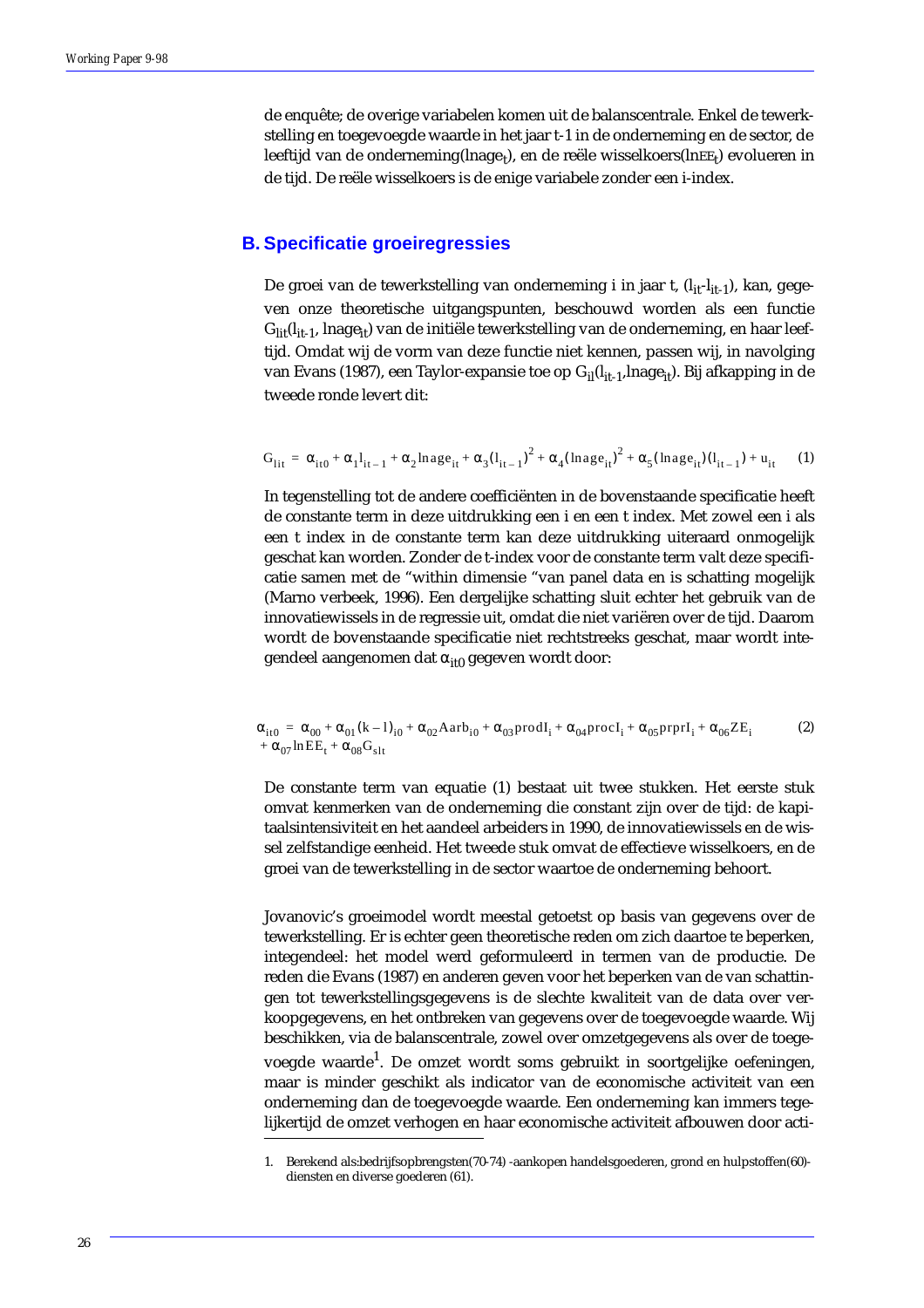viteiten opwaarts in de productieketen uit te besteden<sup>1</sup>. Bij de toegevoegde waarde is dat geen probleem omdat uitbesteedde activiteiten bij de aankopen van diensten of handelsgoederen & hulpstoffen terecht komen (kostenposten 61 of 60).

Naar analogie met (1) formuleren wij de groeivergelijking voor de (met sectoriële prijzen gedeflatteerd) toegevoegde waarde als:

$$
G_{qit} = \beta_{0it} + \beta_1 q_{it-1} + \beta_2 \text{Image}_{it} + \beta_3 (q_{it-1})^2 + \beta_4 (\text{Image}_{it})^2 + \beta_5 (\text{Image}_{it}) (q_{it-1}) + v_{it} \tag{3}
$$

Zoals de constante term in vergelijking (3) wordt  $\beta_{0it}$  gegeven door:

$$
\begin{array}{lll} \beta_{0it} & = \beta_{00} + \beta_{01} (k-1)_{i0} + \beta_{02} A a r b_{i0} + \beta_{03} prodI_{i} + \beta_{04} procI_{i} + \beta_{05} prprI_{i} + \beta_{06} Z E_{i} & (4) \\ & & + \beta_{07} ln E E_{t} + \beta_{08} G_{sqt} & \end{array}
$$

Na invulling van (2) in (1) en (4) in (3) hebben wij een stelsel van twee vergelijkingen die elk op consistente wijze, los van elkaar, kunnen geschat worden met gewogen<sup>2</sup> kleinste kwadraten. In de regressie voor de groei van de tewerkstelling zit immers geen toegevoegde waarde en vice versa. Toch is het zinvol deze twee vergelijkingen simultaan te schatten, omdat de storingstermen u<sub>it</sub> en v<sub>it</sub> met elkaar gecorreleerd zijn. Dit wordt verder uitgewerkt onder punt C.

De verklarende variabelen in de regressies worden als exogeen beschouwd $^3$ . Dat is betwistbaar voor de innovatiewissels. Het voorkomen van innovaties wordt hier gemeten met betrekking tot de ganse periode 1990-1996. Dat omvat ook innovaties die pas gerealiseerd werden in 1995 of 1996. Als men aanneemt dat het vermogen van een onderneming om te innoveren afhangt van haar financiële middelen, wat op zijn beurt afhangt van de groei gerealiseerd in het verleden, dan is het waarschijnlijk dat positieve groeivoeten van toegevoegde waarde en tewerkstelling aan het begin van de periode 1990-1996 positief gecorreleerd zijn met innovaties gerealiseerd aan het eind van die periode als gevolg van een inverse relatie. Om deze opwerping na te trekken werden ook afzonderlijke schattingen uitgevoerd voor de deelperiodes 1991-1993,1994-1995. Ook in de tweede deelperiode hadden de innovatievariabelen kwalitatief dezelfde effecten als die voor de gehele periode gerapporteerd in afdeling IV, waaruit wij besluiten dat de gevonden relatie wel degelijk iets zegt over de effecten van innovatie.

### **C. Schattingsmethode**

Zoals reeds gezegd kunnen de twee groeivergelijkingen consistent geschat worden gebruik makend van gewogen kleinste kwadraten. Dit is echter niet de meest efficiënte aanpak. Op die manier maakt men namelijk geen gebruik van het gegeven dat in hetzelfde jaar t, voor dezelfde onderneming, de storingstermen  $u_t$  en  $v<sub>t</sub>$  positief gecorreleerd zijn. Deze situatie wordt ook aangeduid met de term

<sup>1.</sup> Een voorbeeld is een onderneming die haar industriële activiteit delokaliseert, maar haar distributiecentrum in België verder uitbouwt, of behoudt.

<sup>2.</sup> De gehanteerde gewichten en de reden voor die weging worden besproken in bijlage 1.

<sup>3.</sup> Bij de vertraagde variabelen en die voor het begin van de periode stelt dat geen probleem. De sectoriële groeivoeten en de reële effectieve wisselkoers worden als exogeen beschouwd worden voor de *individuele* onderneming.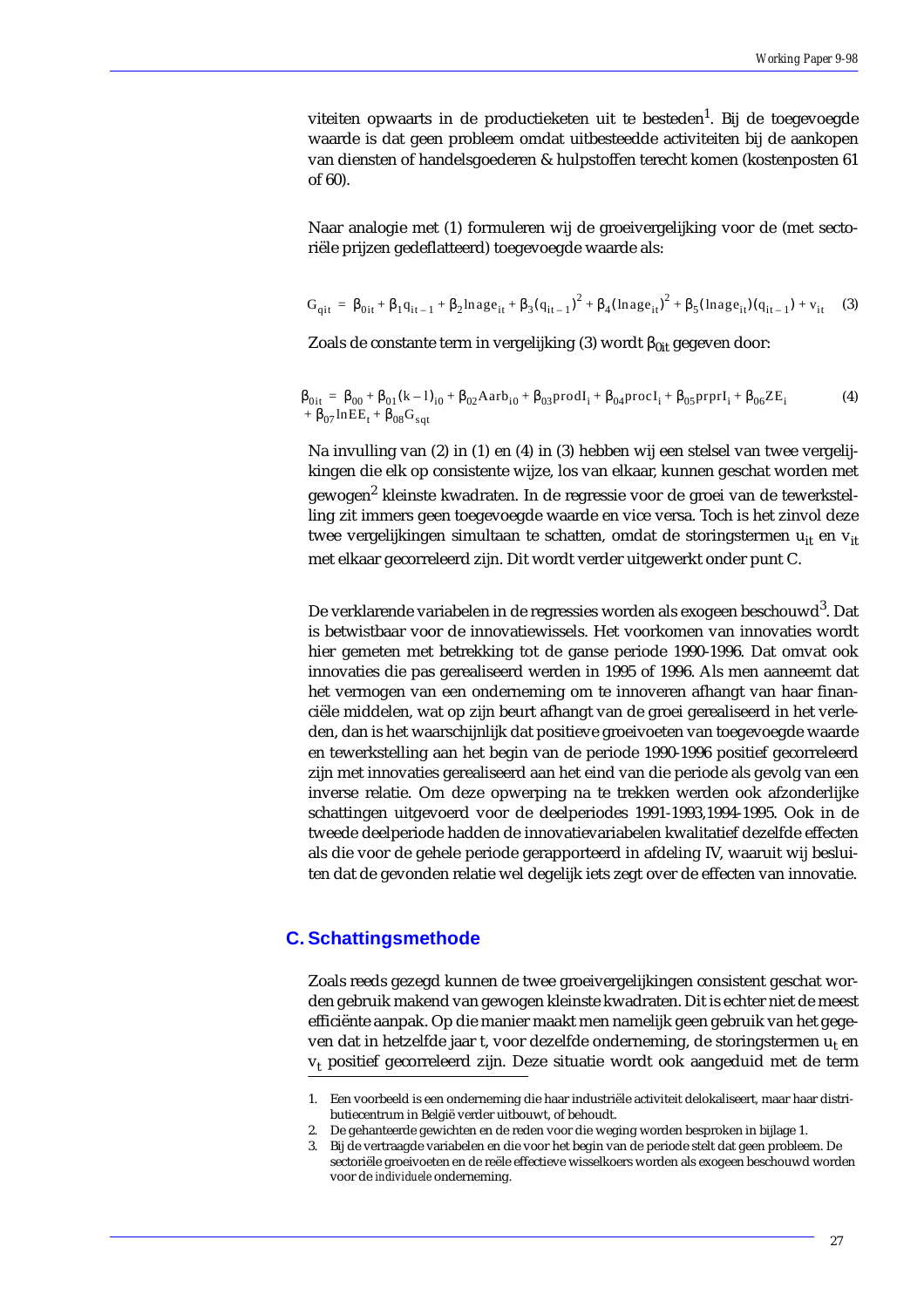"contemporeneous correlation"<sup>1</sup>. In dat geval levert de Seamingly Unrelated Regressie (SUR) methode meer precieze schattingen op dan de afzonderlijke schatting met kleinste kwadraten $^2$ .

Zelfs na deze correctie voor het optreden van "contemporeneous correlation" zijn er mogelijkheden om de efficiëntie van de schatting te verbeteren. Dit is het gevolg van panel data karakter van de gegevens. Er is waarschijnlijk niet alleen een correlatie tussen de storingstermen u<sub>it</sub> en v<sub>it</sub> voor eenzelfde onderneming op eenzelfde moment, maar ook tussen de storingstermen u<sub>it</sub>, u<sub>it-1</sub>, u<sub>it-1</sub>,...en v<sub>it</sub>, v<sub>it-</sub>  $1$ ,  $V_{it-1}$ , onderling. De mogelijkheid van het bestaan van een dergelijke correlatie zorgt er echter op zich *niet* voor dat de OLS schatting inconsistent wordt (zie Marno Verbeek, 1996)<sup>3</sup>. Het verlies aan efficiëntie van de OLS-schattingstechniek ten opzichte van de "fixed effect" en "random effect" schatters door onvoldoende rekening te houden met de correlatie tussen storingstermen wordt echter gecompenseerd door een groter aantal bruikbare variabelen én observaties.

### **D. Verwachte tekens, grootte en interpretatie coëfficiënten**

### 1. Verwachte tekens

De modellen van actief en passief leren voorspellen een grotere groei voor jonge en kleine ondernemingen als gevolg van hun grotere mogelijkheden tot leren. Bij oudere ondernemingen zijn het de grotere ondernemingen die de hoogste winsten realiseren en (daardoor) grootste groeikansen hebben. Dat impliceert dat de coëfficiënten  $\alpha_4$  en  $\beta_4$  van de gekruiste term tussen leeftijd en grootte een positief teken hebben. Het niet vinden van een dergelijk positief effect zou in het bijzonder vernietigend zijn voor de Jovanovics stelling dat de grootte van een onderneming op termijn positief beïnvloed wordt door haar relatieve efficiëntie.

Het product-levenscyclusmodel voorspelt geen kleinere groei voor grote ondernemingen, maar leidt tot een negatief effect van de leeftijd op de groeikansen. De standaardisering van producten en productieprocessen leidt uiteindelijk tot een verlies aan comparatieve voordelen van een onderneming gevestigd in België.

De timing van dit effect, gereflecteerd in de relatieve grootte en tekens van de coëfficiënten  $\alpha_2$  en  $\beta_2$  tot  $\alpha_4$  en  $\beta_4$ , is niet dezelfde in de verschillende theoretische benaderingen. De groei als gevolg van actief leren speelt vooral tijdens de eerste levensjaren van een onderneming (of na een innovatie...). In een model van selectie hangt de groei samen met investeringsbereidheid die volgt uit een hogere efficiëntie dan verwacht bij de start van een activiteit. In het levenscy-

<sup>1.</sup> Zie Econometrics van Jon Stewart (1991)

<sup>2.</sup> Een voorwaarde voor een grotere efficiëntie is wel dat in de twee equaties niet exact dezelfde verklarende variabelen gebruikt worden. Hieraan is voldaan in ons geval omdat bij de tewerkstellingsgroei gewerkt wordt met de grootte van de tewerkstelling, en bij de groei van de toegevoegde waarde met de grootte van de toegevoegde waarde.

<sup>3.</sup> Controleschattingen op basis van de "fuller battese" schattingsmethode, die rekening houdt met het bestaan van een ondernemingsspecifieke component in de storingsterm (maar niet met de contemporeneous correlation tussen u<sub>t</sub> en v<sub>t</sub>) leverden kwalitatief dezelfde resultaten op als hierna getoond.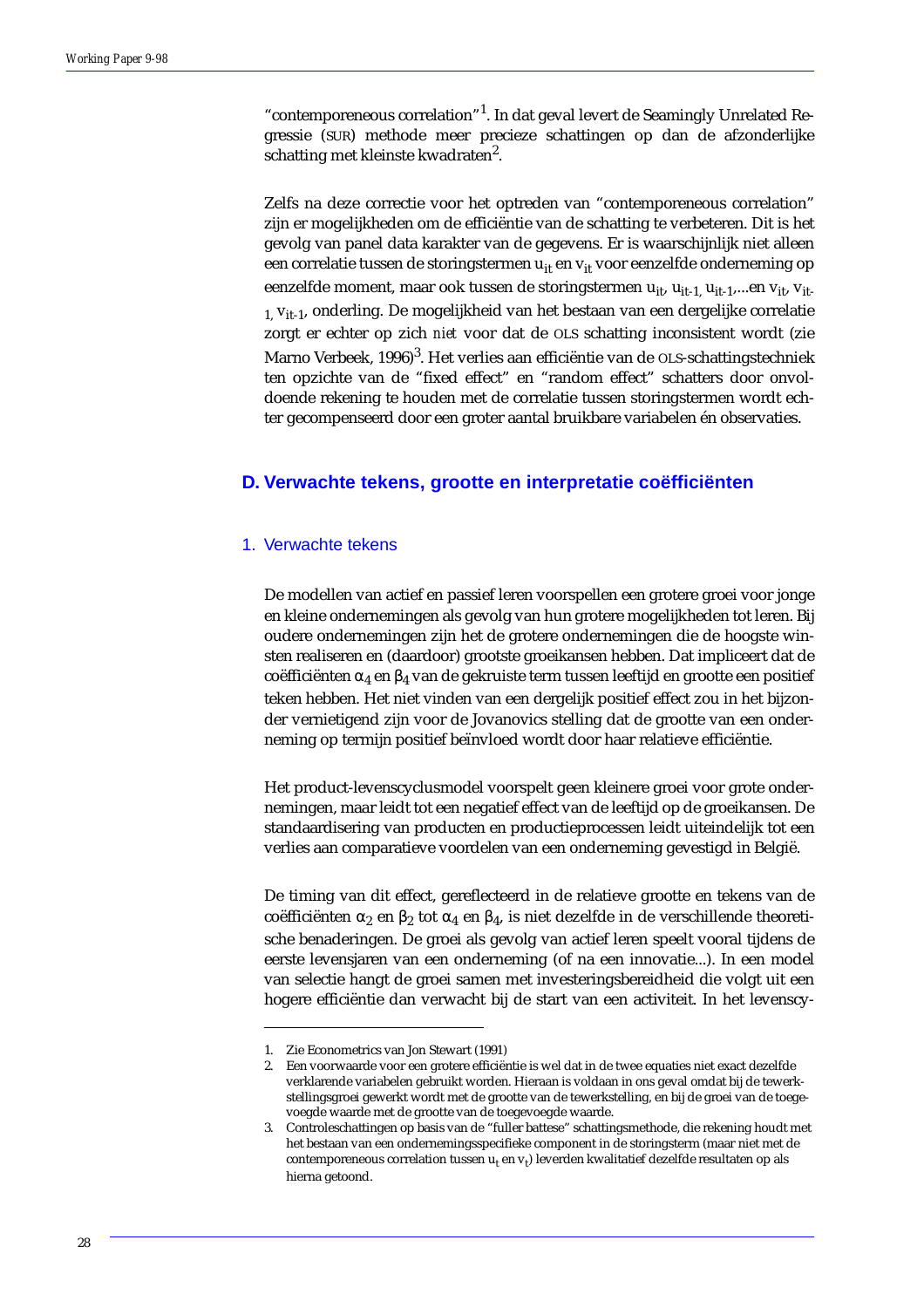clusmodel is het negatieve groeieffect van de leeftijd niet te wijten aan leerprocessen, maar aan het verlies van comparatieve voordelen bij standaardisatie. Het moment waarop dit negatieve effect zichtbaar wordt verschilt van sector tot sector, maar vereist toch dat de onderneming al een zekere tijd leeft. Anders was de initiële investering irrationeel. Met andere woorden: in de benaderingen van leren heeft de leeftijd een afnemend negatief effect op de groei, terwijl er in de context van het levenscyclusmodel (zonder innovatie) eerder een toenemend negatief effect van leeftijd op de groei verwacht wordt.

De tekens van de coëfficiënten in de uitdrukkingen voor  $α_{1t0}$  en  $β_{1t0}$  volgen rechtstreeks uit de bespreking in afdeling IV: de kapitaalsintensiteit heeft een positief effect op de groei ( $\alpha_{01}$ ,  $\beta_{01}$  >0), het aandeel arbeiders een negatief ( $\alpha_{02}$ ,  $β_{02}$  <0), de innovatie wissels een positief ( $α_{03}$ ,  $α_{03}$ ,  $α_{03}$ ,  $β_{01}$ ,  $β_{01}$ ,  $β_{01}$ >0), de wissel zelfstandige eenheden een negatief of geen ( $\alpha_{06}$ ,  $\beta_{06}$  <=0), de reële wisselkoers een negatief ( $\alpha_{07}$ ,  $\beta_{07}$  <0), en de sectoriële groei een positief effect ( $\alpha_{08}$ ,  $\beta_{08}$  >0).

### 2. Interpretatie en grootte coëfficiënten

Bij de interpretatie van de coëfficiënten moet een onderscheid gemaakt worden tussen diegene die, vanaf α<sub>1</sub> en β<sub>1</sub>, deel uitmaken van de veelterm in (1) en (3), en die in de uitdrukkingen (2) en (4). De eerste reeks coëfficiënten is niet individueel interpreteerbaar: ze geven *gezamenlijk* het (ingewikkeld) dynamisch patroon van de schatting weer. Bemerk dat, omdat G<sub>lit</sub>=l<sub>it</sub> -l<sub>it-1</sub> en G<sub>qit</sub>=q<sub>it</sub> -q<sub>it-1</sub>, de schatting van (1) en (3) met weglating van de kwadratische termen voor q<sub>it</sub> en  $I_{it}$  en de gekruiste term met de leeftijd exact hetzelfde resultaat geeft als die van een partieel aanpassingsmodel met  $l_{it} = ... + (\alpha_1 - 1) l_{it-1}$ , of  $q_{it} = ... + (\beta_1 - 1) q_{it-1}$ .

De coëfficiënten in de uitdrukkingen (2) en (4) zijn wel individueel interpreteerbaar. De coëfficiënten  $\alpha_{01}$  tot  $\alpha_{06}$  geven het effect van de betreffende variabele op de *gemiddelde jaarlijkse groei* in de periode 1990-1996 weer. Dit omdat de bijbehorende variabelen (kapitaalintensiteit en aandeel arbeiders in 1990, innovatie in periode 1990-1996 en zelfstandige eenheid of niet) geen t-index hebben. De reële wisselkoers en de sectoriële groei hebben wél een tijdsindex. De coëfficiënt van de sectoriële groei geeft de korte termijn elasticiteit van de groei in de onderneming ten opzichte van die in de sector, die van de (ln van de ) reële wisselkoers de korte termijn elasticiteit ten opzichte van een reële wisselkoersstijging.

Ondanks de correlatie van de storingstermen  $u_t$  en  $v_t$ , verwachten wij niet dat de coefficiënten van de verklarende variabelen dezelfde zijn in de twee regressies. Er is waarschijnlijk een sterker positief effect van de innovatiewissels op de toegevoegde waarde, die dichter bij de doelstellingen van het management staat, dan op de tewerkstelling. Net zoals dat op macro-economisch vlak geobserveerd $^1$  wordt, kan men ook op micro vlak verwachten dat de tewerkstelling met een zekere *vertraging* reageert op variaties in de toegevoegde waarde. De reden voor die vertraging is dat ondernemingen niet altijd het onderscheid kunnen maken tussen permanente en tijdelijke schokken in de evolutie van de vraag

<sup>1.</sup> Op macro-economisch niveau wordt een pro-cyclisch verloop van de productiviteit per tewerksgestelde geobserveerd, zie working paper 5-98 van het FPB (1998).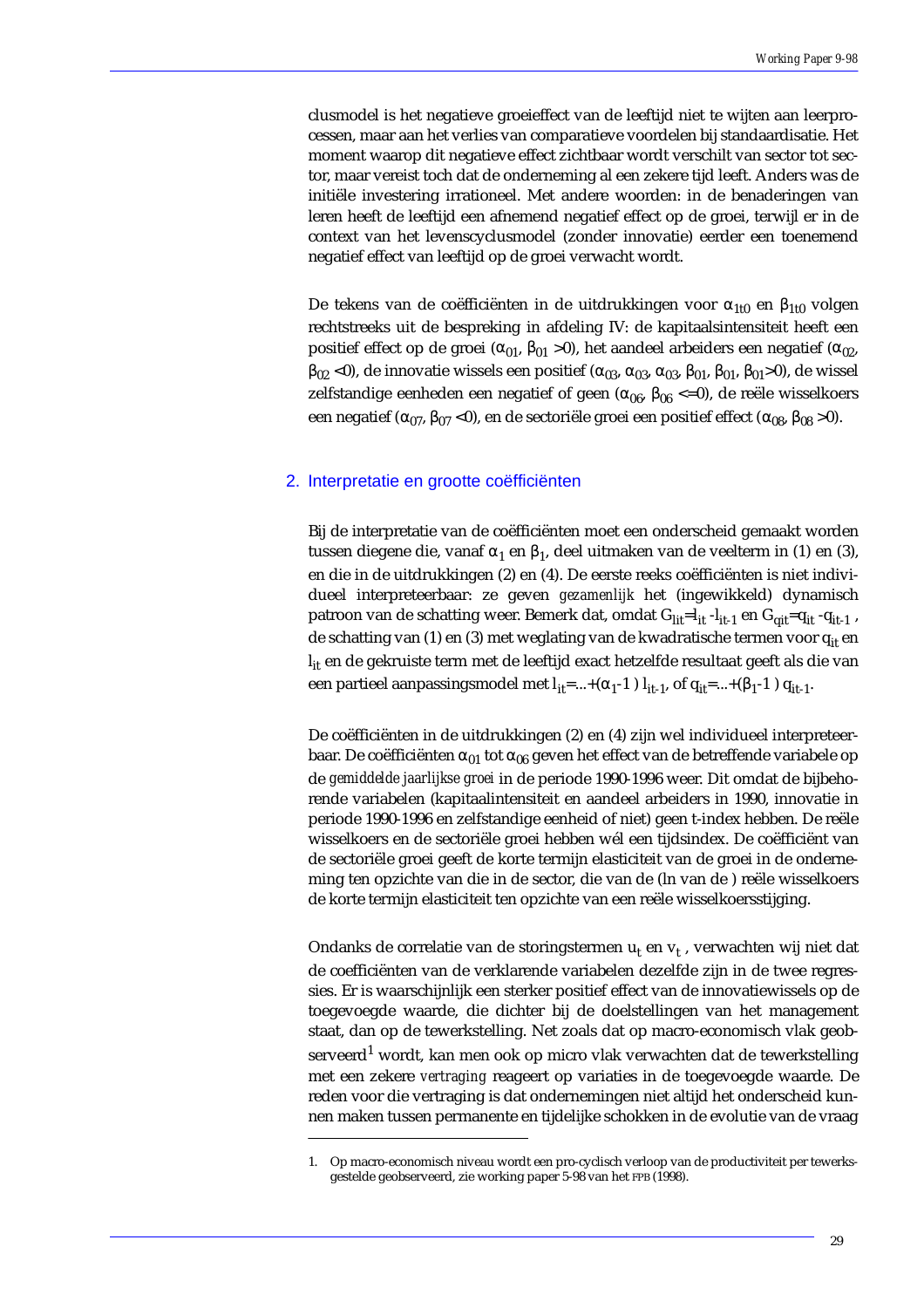en inputprijzen. Op momenten van stijgende vraag, of dalende prijzen voor energie,... stellen ondernemingen extra aanwervingen uit omwille van de opleiding- en andere kosten die daarmee gepaard gaan, gegeven de onzekerheid over de toekomstige evolutie van de vraag (of de inputprijzen...). Omgekeerd zullen ondernemingen die geconfronteerd worden met een dalende vraag, de afbouw van de werkgelegenheid uitstellen omwille van de kosten die gepaard gaan met ontslag, en omdat terug aanwerven bij een eventuele hername van de activiteit nadien opnieuw kosten met zich meebrengt.

Ook een onderneming met productinnovaties weet niet of een met de lancering van nieuwe producten gecorreleerde groei van de vraag een tijdelijk of een duurzaam fenomeen is, en zal op dezelfde voorzichtige wijze reageren op schommelingen in de productie. Een goed begrip van dit mechanisme is essentieel voor een juiste inschatting van de effecten van innovatie op de tewerkstelling. Innovatie zal eerst een positief effect uitoefenen op de toegevoegde waarde, en pas daarna op de tewerkstelling. In de eerste periode (van één of twee jaar of langer) na de realisatie ervan heeft innovatie een groter effect op de toegevoegde waarde dan op de tewerkstelling, maar het effect op de tewerkstelling gaat, sterker dan dat op de toegevoegde waarde, door in de volgende periodes.

# **E. Het probleem van exit**

Het probleem van onze data, dat er gewerkt wordt met een panelbestand van overlevende ondernemingen, blijft bestaan. Als men kan werken met een bestand waarin wel ondernemingen uitstromen, dan is het beter om simultaan de overlevingskans en de groei te schatten, of om (met een probit of logit-model) eerst de kans op overleven te schatten, en de resultaten daarvan op te nemen als een regressor in de groeiregressie. Uit de resultaten van dergelijke schattingen door andere auteurs<sup>1</sup> blijkt dat de kans op overleven groter is voor grotere en oudere ondernemingen. Rechtstreeks schatten van de groei voor de groep van overlevende ondernemingen zorgt dus voor een overschatting van het negatief effect van de grootte en leeftijd op de groei. Ook bij een gezamenlijke schatting van de groei en de exit vinden deze auteurs nog steeds een groot en significant negatief effect van de leeftijd en de grootte op de groei.

De bedoeling hier is niet zozeer het meten van het effect van de grootte en leeftijd op de groei, maar wel dat van de kapitaalintensiteit, het aandeel arbeiders en innovatie. Doms, Dunne en Roberts (1995) vonden dat kapitaalsintensieve ondernemingen meer overlevingskansen hebben. Zij vonden hetzelfde voor ondernemingen die geavanceerde technologieën gebruikten, maar dat effect werd insignificant als men ook de grootte indicatoren opnam in de exit-regressie. Audretsch (1995) vond dat de innovativiteit in een industrie een negatief effect had op de overlevingskans (niet de groei) voor pas geboren ondernemingen, maar een positief effect bij ondernemingen ouder dan 10 jaar. Als een hogere kapitaalsintensiteit, het gebruik van geavanceerde technologie en een innovatieve omgeving leiden tot een hogere overlevingskans, dan is er eerder een *onderschatting* van het effect van deze variabelen op de groei bij een schatting op basis van overlevende ondernemingen. Het toetsen van de nulhypothese van geen effect blijft in dat geval zinvol.

<sup>1.</sup> Zie Evans (1987), Doms, Dunne en Roberts (1995) en Audretsch (1995).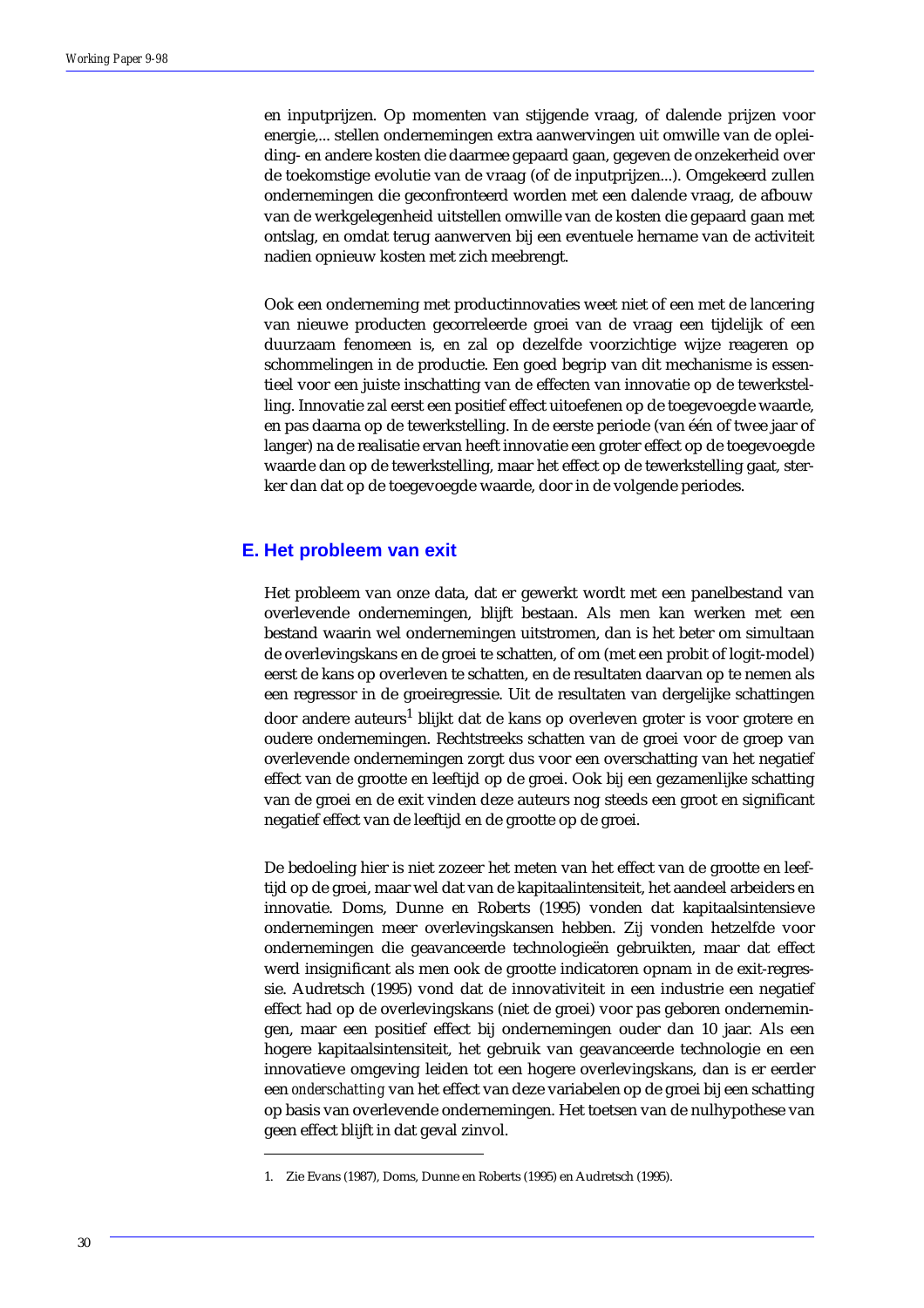

# **VI Resultaten**

# **A. Resultaten voor de verwerkende nijverheid**

In deel 1 worden de correlaties tussen de verklarende en afhankelijke variabelen gegeven. De schattingsresultaten van de groeiregressies worden weergegeven in deel 2 en besproken in de volgende delen.

### 1. De correlaties tussen verklarende en te verklaren variabelen

Tabel 5 geeft de correlaties tussen de variabelen in de regressies voor de verwerkende nijverheid weer. Een tekenonderzoek stelt de lezer in staat zijn intuïties met betrekking tot de belangrijkste verbanden tussen de variabelen in de regressies te toetsen. Belangrijk daarbij is dat alle variabelen met een t-index *zowel* in de tijd als tussen ondernemingen veranderen $^{\rm 1}$   $^{\rm 2}$ . Variabelen zonder een t-index, zoals de innovatiewissels, veranderen alleen tussen ondernemingen. Als een correlatie significant verschilt van 0 dan wordt dat aangegeven met een \* (betrouwbaarheid van 95%) of een ° (betrouwbaarheid van 90%).

De correlaties mogen niet verward worden met de *effecten* van de betreffende variabelen op de groei van de tewerkstelling! Een positieve of negatieve correlatie tussen twee variabelen is soms het effect van een derde variabele die gecorreleerd is met beide. In deze context is vooral de grootte van de onderneming belangrijk als derde variabele. De zin van de groeiregressies is juist dat er uitgezuiverd wordt voor deze effecten. De correlaties laten echter toe enige essentiële controles uit te voeren op de relevantie van de in afdeling IV aangehaalde theorieën.

De correlatiecoëfficiënten in de tabel zijn symmetrisch ten opzicht van de hoofddiagonaal, zodat men naar keuze de tabel kan lezen in horizontale en vertikale richting. De tekens van de correlatie zijn van groter belang dan hun absolute waarde. In het geval van de wissels (voor innovatie en zelfstandige eenheden) is een strict lineair verband (met correlatie=1) haast onmogelijk. De eerst gerapporteerde correlatie is die tussen de groei van de tewerkstelling en die in de toegevoegde waarde (in dezelfde onderneming) in hetzelfde jaar. Zoals kon worden verwacht is er tussen die twee een significant positieve correlatie, wat de schatting met de SUR-methode zinvol maakt. Conform het model van Jovanovic, het model van actief leren, en het levenscyclusmodel vinden wij een negatieve

<sup>1.</sup> Voor de eenvoud van de notatie werden de i-indeces weggelaten.

<sup>2.</sup> In bijlage 2 worden, voor de variabelen waar dat mogelijk was, ook de correlaties in de "within" dimensie gegeven. Dat wil zeggen dat hier enkel rekening gehouden wordt met de variatie over de tijd. (Dat kan door voor elke variabele zijn afwijking met het gemiddelde te nemen).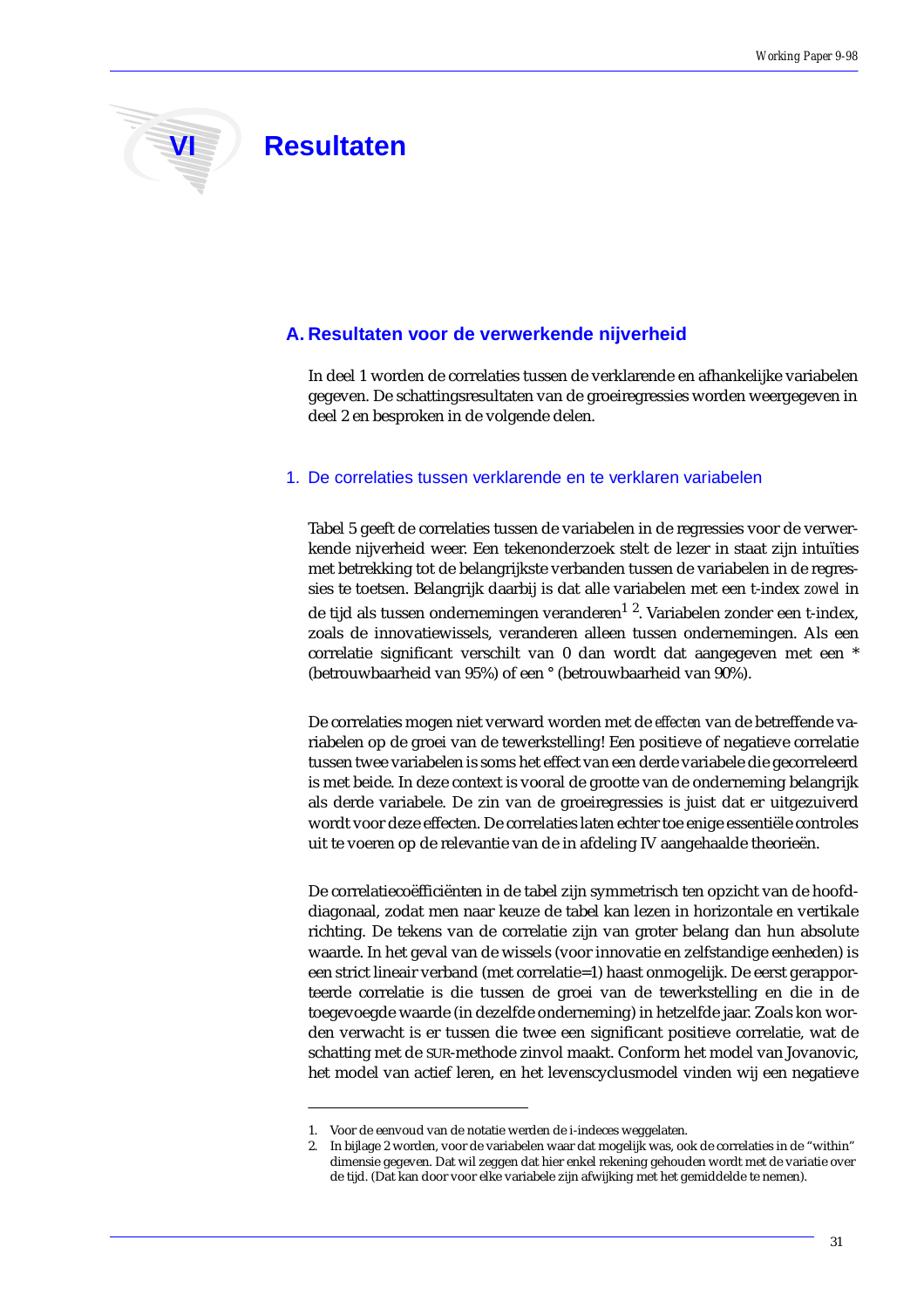correlatie tussen de grootte en de leeftijd van de onderneming en de groei, zowel van de tewerkstelling als van de toegevoegde waarde.

### **TABEL 5 -Correlatie variabelen binnen de verwerkende nijverheid naar gelang de totale variatie, periode 1990-1996**

Pearson correlatiecoëfficiënt van totale variatie  $(x_{it}-\bar{x})$  a b **lt-lt-1 qt-qt-1 lt-1 qt-1 lnaget Aarb0 Aexp lnEE (k-l)0 prodI procI prprI ZE ls-ls-1 qs-qs-1 lt-lt-1** 1 0.376\* -0.135\* -0.081\* -0.163\* -0.053\* -0.025 -0.064\* 0.077\* 0.000 0.06\* 0.04° 0.047\* 0.063\* -0.02 **qt-qt-1** 0.376\* 1 -0.057\* -0.132\* -0.16\* -0.104\* -0.009 -0.069\* 0.116\* 0.007 0.014 0.091\* -0.026 0.058\* 0.071\* **lt-1** -0.135\* -0.057\* 1 0.95\* 0.106\* -0.026 0.352\* -0.011 0.163\* 0.122\* 0.196\* 0.243\* -0.414\* 0.039° 0.03 **qt-1** -0.081\* -0.132\* 0.95\* 1 0.094\* -0.122\* 0.327\* 0.008 0.266\* 0.107\* 0.193\* 0.268\* -0.457\* 0.067\* 0.06\* **lnaget** -0.163\* -0.16\* 0.106\* 0.094\* 1 0.1\* 0.034 0.052\* -0.040° 0.03 0.005 0.011 0.074\* -0.045° 0.037 **Aarb0** -0.053\* -0.104\* -0.026 -0.122\* 0.1\* 1 0.114\* -0.012 0.013 -0.081\* -0.035 -0.072\* 0.229\* -0.093\* -0.083\* **Aexp** -0.025 -0.009 0.352\* 0.327\* 0.034 0.114\* 1 -0.007 0.075\* 0.081\* 0.166\* 0.144\* -0.356\* -0.075\* -0.022 **lnEE** -0.064\* -0.069\* -0.011 0.008 0.052\* -0.012 -0.007 1 0.004 -0.008 -0.003 -0.001 0.003 0.035 0.267\* **(k-l)0** 0.077\* 0.116\* 0.163\* 0.266\* -0.040° 0.013 0.075\* 0.004 1 -0.124\* -0.037 0.106\* -0.200\* 0.064\* 0.087\* **prodI** 0.000 0.007 0.122\* 0.107\* 0.03 -0.081\* 0.081\* -0.008 -0.124\* 1 0.386\* 0.155\* -0.129\* 0.056\* -0.028 **procI** 0.06\* 0.014 0.196\* 0.193\* 0.005 -0.035 0.166\* -0.003 -0.037 0.386\* 1 0.198\* -0.014 -0.001 -0.007 **prprI** 0.04° 0.091\* 0.243\* 0.268\* 0.011 -0.072\* 0.144\* -0.001 0.106\* 0.155\* 0.198\* 1 -0.241\* 0.041° 0.000 **ZE** 0.047\* -0.026 -0.414\* -0.457\* 0.074\* 0.229\* -0.356\* 0.003 -0.200\* -0.129\* -0.014 -0.241\* 1 -0.085\* -0.04° **lst-lst-1** 0.063\* 0.058\* 0.039° 0.067\* -0.045° -0.093\* -0.075\* 0.035 0.064\* 0.056\* -0.001 0.041° -0.085\* 1 0.211\* **qst-qst-1** -0.02 0.071\* 0.03 0.06\* 0.037 -0.083\* -0.022 0.267\* 0.087\* -0.028 -0.007 0.000 -0.04° 0.211\* 1 groei tewerkstelling in jaar t

 $I_{t-1}$  $q_t - q_{t-1}$ groei gedeflatteerde toegevoegde waarde in jaar t

l t-1 ln gemiddelde tewerkstelling in jaar t-1

 $q_{t-1}$ ln toegevoegde waarde in jaar t-1 gedeflatteerd met prijspeil sector

 $Inage<sub>t</sub>$ ln (leeftijd in jaar vanaf 1970), indien ouder ln(30)

Aarb $<sub>0</sub>$ </sub> aandeel arbeiders in tewerkstelling in 1990 of beginjaar

Aexp aandeel export in omzet in 1993

 $InEE<sub>t</sub>$ ln reële wisselkoers België t.o.v. 7 belangrijkste handelspartners

 $(k-l)<sub>0</sub>$ ln kapitaalintensiteit in 1990 of in beginjaar

prodI wissel: productinnovaties in periode 1990-1996

procI wissel: procesinnovaties in periode 1990-1996

prprI wissel: gecombineerde product& procesinnovaties, periode 1990-1996

ZE wissel: onderneming is een zelfstandige eenheid

l<sub>st</sub>-l<sub>st-1</sub> groei tewerkstelling sector in jaar t

 $q_{st}$ - $q_{st}$ -1 groei toegevoegde waarde in prijzen van 1990 sector in jaar t

a. De correlatiecoëfficiënten worden gegeven door de formule:

$$
\rho_{xyt} = \frac{\Sigma_t \Sigma_i w_i (x_{it}-\bar{x})(y_{it}-\bar{y})}{\sqrt{\Sigma_t \Sigma_i w_i (x_{it}-\bar{x})^2 \Sigma_t \Sigma_i w_i (y_{it}-\bar{y})^2}}
$$

Daarbij zijn x<sub>it</sub> en y<sub>it</sub> de waarde van de variabelen x en y voor onderneming i in jaar t. De wissels prodl, procl, prprI en zE en de variabelen AA<sub>0</sub> en (K-I)<sub>0</sub> kennen enkel een i-index, de InEE enkel een t-index. De w<sub>i</sub>'s zijn het gewicht van een onderneming zoals beschreven in deel 1.B.

b. Een \* slaat op een correlatie die significant verschilt van 0 op een testniveau van 5%, een ° op een verschil op een niveau van 10%.

Grote ondernemingen (zowel in termen van tewerkstelling als toegevoegde waarde) zijn ouder, meer exportgericht, kapitaalsintensiever, doen meer aan de drie vormen van innovaties, en zijn minder vaak zelfstandige eenheden. In tegenstelling tot de negatieve correlatie met de eigen groei, is de grootte van de ondernemingen positief gecorreleerd met de sectoriële groei. Een verklaring hier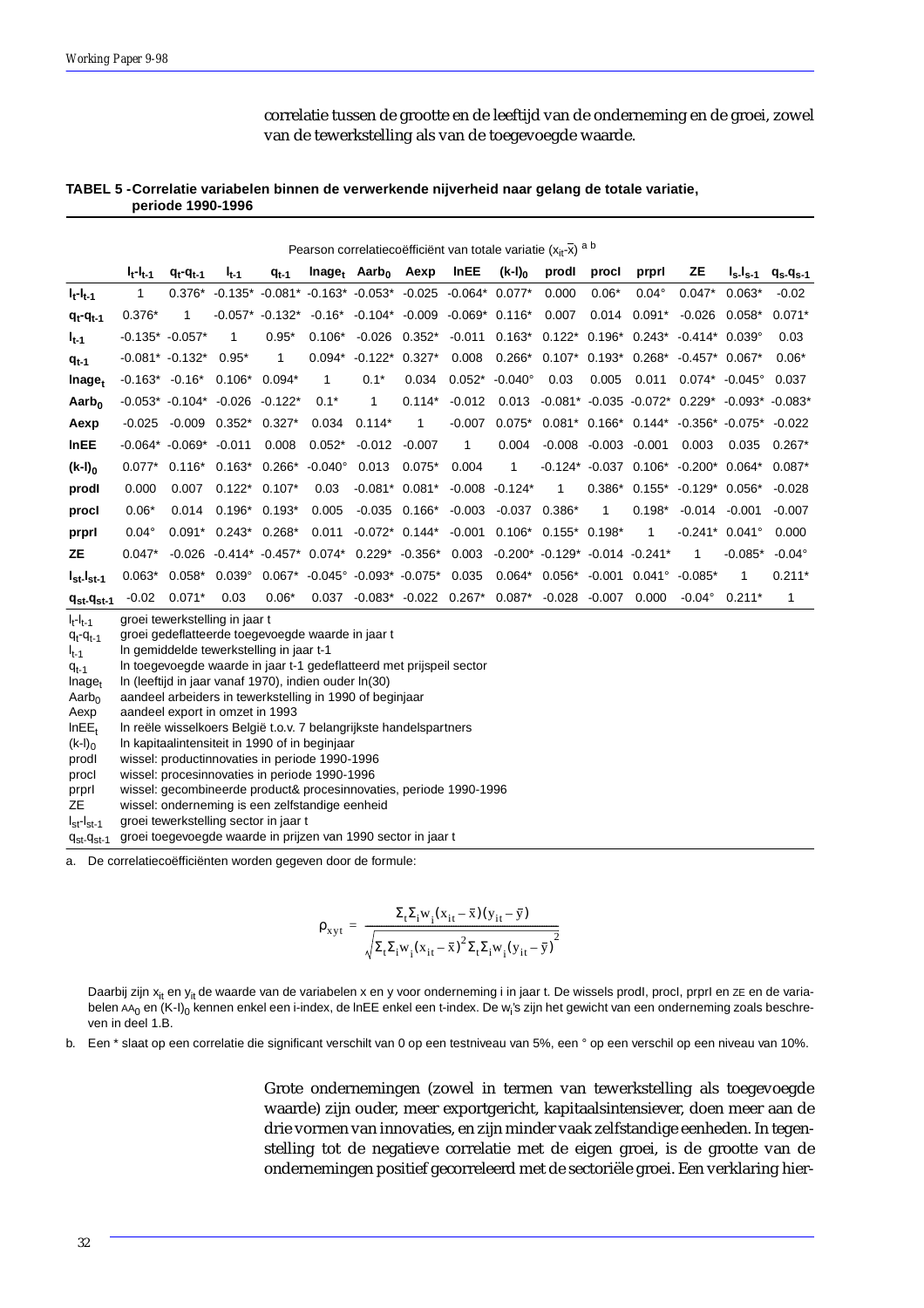voor is dat in de periode 1990-1996 binnen de verwerkende nijverheid de grootste groei in toegevoegde waarde gerealiseerd werd in de chemie, met een jaarlijkse groeivoet van 0.043, of de aan chemie verwante bedrijfstakken. De ondernemingen in deze sectoren zijn typisch groter dan die in andere sectoren.

De met de enquête bereikte oudere Belgische industriële ondernemingen zijn significant groter, maar toch minder kapitaalsintensief, stellen meer arbeiders tewerk, innoveren niet significant meer dan jonge ondernemingen, en behoren eerder tot de groep zelfstandige ondernemingen en sectoren met een negatieve groei van de tewerkstelling. Dit overwegend negatieve beeld van oudere ondernemingen binnen de enquête staat in tegenstelling tot het veel positievere beeld bij grote ondernemingen, en wijst, tezamen met de geringere groei, op een kleinere winstgevendheid bij oudere ondernemingen.

Dit is niet noodzakelijk in conflict met het model van passief leren omdat daar enkel hogere winsten voorspeld werden voor grote ondernemingen. Oudere ondernemingen geven in dat kader enkel blijk van een grotere relatieve efficiëntie als zij uitgegroeid zijn tot een (voor de sector) grote onderneming.

Een mogelijke verklaring voor de correlaties met betrekking tot de leeftijd wordt geboden door zowel het levenscyclusmodel als het model van actief leren. Oudere ondernemingen zitten met een grotere waarschijnlijkheid in een vergevorderde fase van de levenscyclus van hun producten, waardoor zij uiterst gevoelig geworden zijn aan delocalisaties, en vaak verplicht worden activiteiten af te stoten. Het feit dat oudere industriële ondernemingen hier, ondanks hun grotere omvang en de grotere behoefte aan innovaties, niet significant meer aan enige vorm van innovatie doen, doet vermoeden dat innoveren niet altijd zo eenvoudig is voor deze ondernemingen. Een potentiële verklaring hiervoor wordt geboden door de positieve correlatie met de wissel zelfstandige eenheden, en door de positieve correlatie met het aandeel arbeiders, dat op zijn beurt negatief gecorreleerd is met het aandeel hooggeschoolden (zie bijlage 2).

Er is ook een significant positieve correlatie van de leeftijd met de reële effectieve wisselkoers. Dit komt omdat die laatste apprecieerde tot en met 1994, om pas gedeeltelijk terug te depreciëren tot  $1996<sup>1</sup>$  en de ondernemingen in ons bestand uiteraard ouder werden tijdens de periode 1990-1996.

Ondernemingen met een hoog aandeel arbeiders hebben een significant lagere toegevoegde waarde (maar geen significant lager aantal werknemers), innoveren minder, en behoren eerder tot de groep zelfstandige eenheden en tot sectoren met een negatieve groei van tewerkstelling en toegevoegde waarde. Dit zijn belangrijke vaststellingen, die het belang van de samenstelling van het personeel voor innovatie en groei onderstrepen. In 1995 bestond gemiddeld 65,7% van het personeel bij de industriële ondernemingen in de enquête uit arbeiders. In 1990 was dat nog 67,4% $^2$ . Gezien het grote aandeel arbeiders is het waarschijnlijk niet de aanwezigheid van arbeiders maar het gebrek aan andere types personeel (bedienden, informatici en ingenieurs..) dat verantwoordelijk is voor een lagere groei.

<sup>1.</sup> Als gevolg van de depreciatie van de BEF t.o.v. het £ en de \$ in de periode 1994-1996

<sup>2.</sup> Omdat in dit bestand alleen overlevende ondernemingen zitten zal het aandeel arbeiders in de industrie in dezelfde periode met een veel hoger percentage gedaald zijn.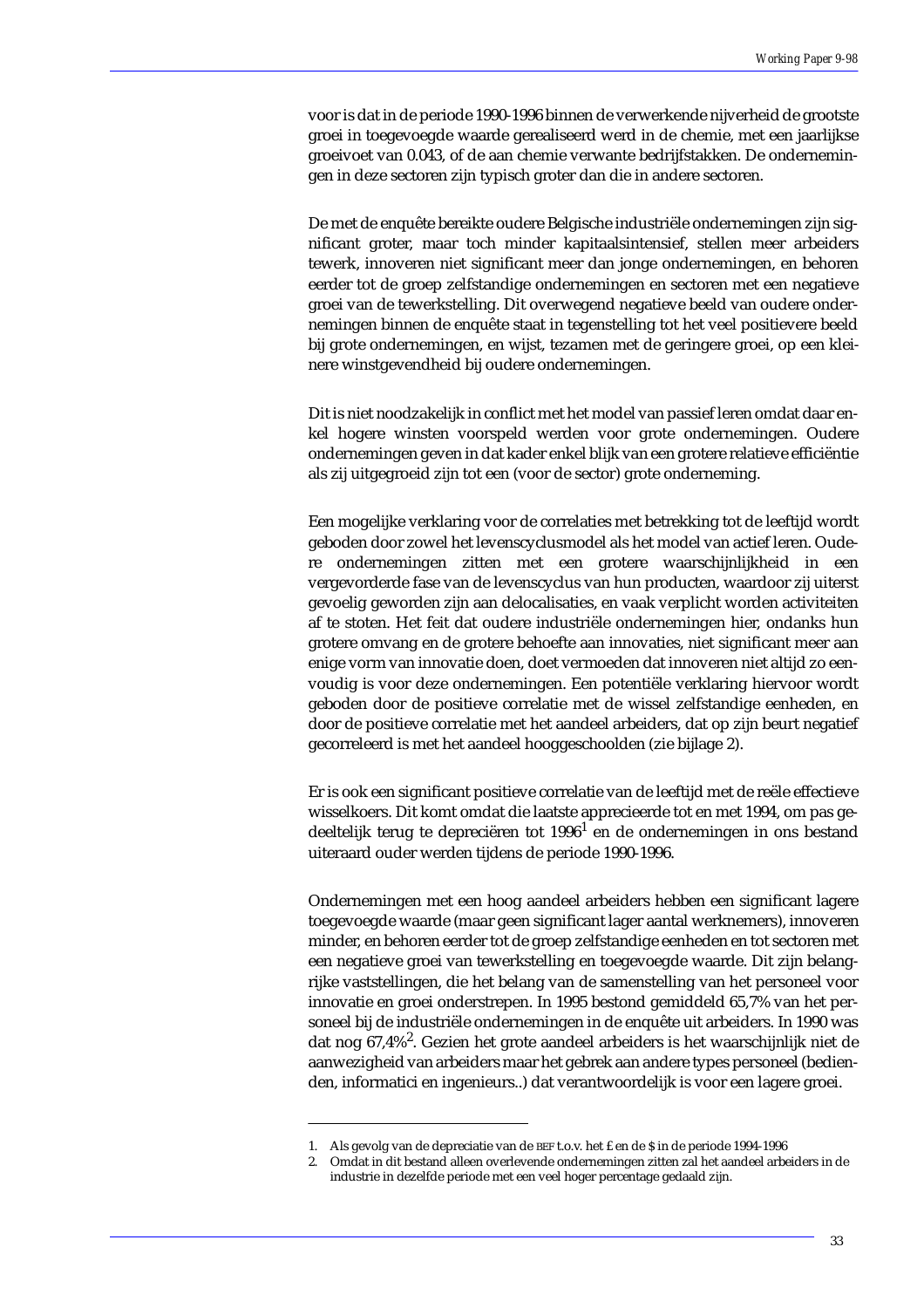Ondernemingen uit de verwerkende nijverheid die intensief exporteren zijn duidelijk groter dan andere (met significante correlaties van 0.352 en 327), zijn kapitaalsintensiever, doen vaker aan de drie vormen van innovatie, en behoren vaker tot groepen. Paradoxaal genoeg stellen deze ondernemingen een *hoger* aandeel arbeiders tewerk, en behoren zij eerder tot sectoren met een negatieve groei van de tewerkstelling in de periode 1990-1996. Intensief exporterende onderneminge kennen geen grotere tewerkstellingsgroei dan andere ondernemingen.

Ook de wissel zelfstandige eenheden geeft interessante resultaten. Zoals voorspeld zijn zelfstandige eenheden significant minder kapitaalsintensief dan ondernemingen die deel uitmaken van een groep. Zelfstandige eenheden doen significant minder aan product en gecombineerde product en procesinnovatie, wat de stelling dat groepslidmaatschap innovaties faciliteert ondersteunt. Er is evenwel geen significant verschil wat betreft procesinnovatie. De grote negatieve correlaties (-0.414 en -0.457) met het aantal werknemers en de toegevoegde waarde maken duidelijk dat zelfstandige eenheden heel wat kleiner zijn. Het is waarschijnlijk dit verschil in grootte met de ondernemingen binnen groepen dat, naast het bestaan van procesinnovaties (zie verder) , verantwoordelijk is voor de positieve correlatie met de groei van de tewerkstelling.

Bij de sectoriële groei van de tewerkstelling kon slechts gedesaggregeerd worden tot op een niveau van 25 sectoren (waarvan 12 binnen de verwerkende nijverheid), voor de groei van de toegevoegde waarde tot op een niveau van 56 sectoren. Dit is de oorzaak voor de relatief lage correlatie tussen de sectoriële groei van de tewerkstelling en de toegevoegde waarde (0.211) in vergelijking tot de correlatie binnen de ondernemingen (0.376). Het lager desagregatieniveau bij tewerkstelling belette evenwel niet dat er duidelijke correlaties waren met de andere variabelen in de analyse. De sectoriële groei van de tewerkstelling was positief gecorreleerd met het bestaan van product en gecombineerde product en procesinnovaties binnen de ondernemingen. Een dergelijk resultaat werd evenwel niet teruggevonden met betrekking tot de toegevoegde waarde op sectorieel vlak (wel voor gecombineerde innovaties).

### 2. Schattingsresultaten groeiregressies

In de tabellen 6 en 7 worden de gewogen kleinste kwadraat (WLS) en de (eveneens gewogen) SUR schattingsresultaten gegevens van de reële groei in toegevoegde waarde en tewerkstelling bij ondernemingen uit de verwerkende nijverheid. De WLS resulteren uit een onafhankelijke schatting van de twee specificaties. Bij de SUR-schattingen worden de groei van toegevoegde waarde en tewerkstelling gezamenlijk geschat.

De SUR-schattingen vormen, aan de tussen haakjes weergegeven standaardfouten te zien, slechts een geringe verbetering van de resultaten van een onfhankelijke schatting met kleinste kwadraten. De geschatte correlatie tussen  $u_t$  en  $v_t$  is gelijk aan 0.372 , wat de schatting met de SUR methode zeker zinvol maakt. Dat die slechts een kleine vermindering van de standaardfouten bracht is het gevolg van het feit dat in de twee specifcaties, op  $q_{t-1}$  en  $l_{t-1}$ , hun kwadraten, en de sectoriële groeivariabelen na, dezelfde verklarende variabelen voorkomen.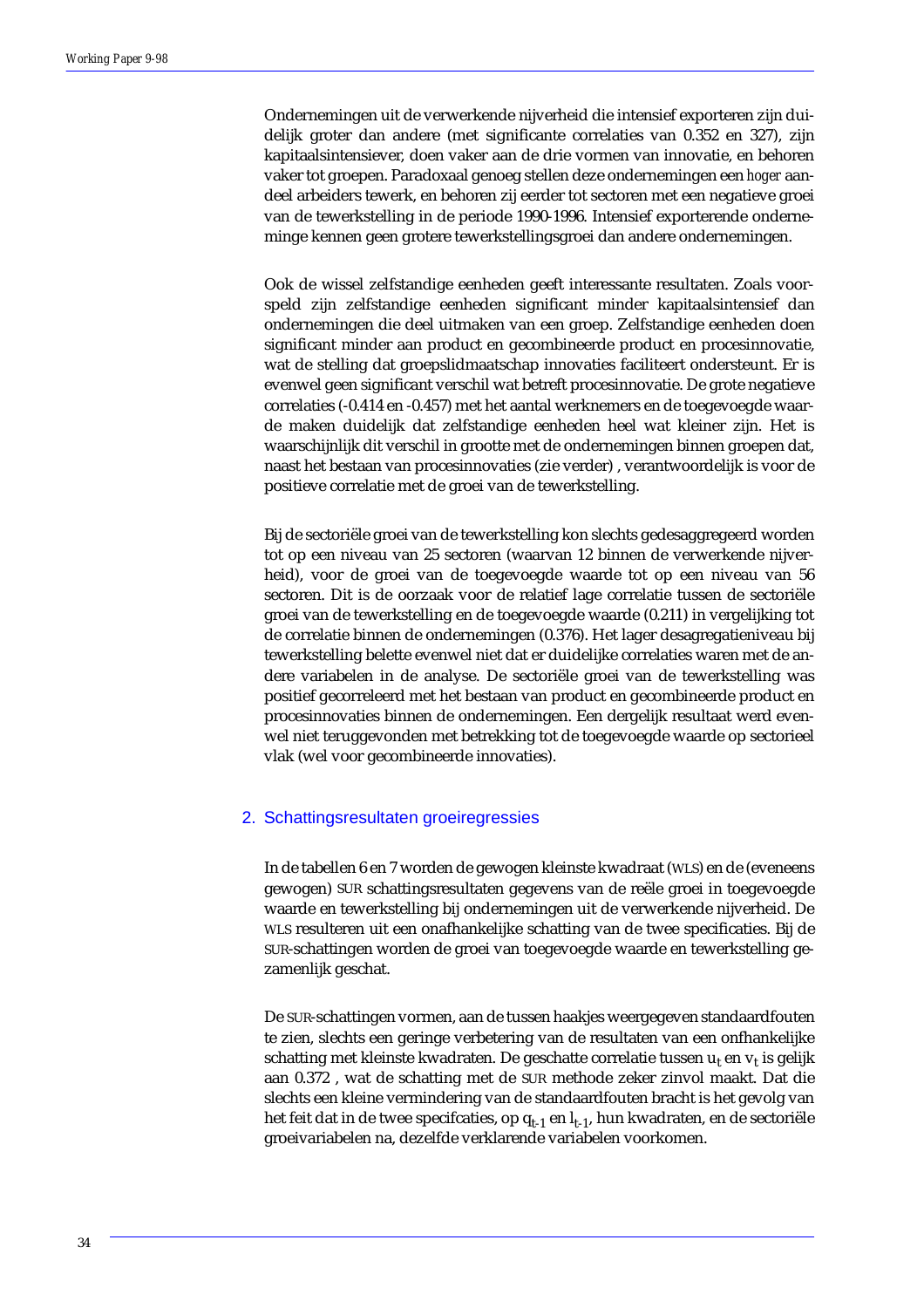Naast een beperkt model, met enkel de wissel in verband met gecombineerde product en procesinnovaties, en geen wissel in verband met de positie van de onderneming worden ook de resultaten van een iets uitgebreider model gegeven. In de twee laatste kolommen wordt een onderscheid gemaakt tussen ondernemingen die minder of meer dan 50% van hun omzet exporteren.

De resultaten worden besproken onder de volgende punten.

| TABEL 6 -Regressie van de jaarlijkse groei van de reële <sup>a</sup> toegevoegde waarde, periode 1990-1996, verwerkende |  |
|-------------------------------------------------------------------------------------------------------------------------|--|
| nijverheid, met gebruik van gewogen <sup>b</sup> kleinste kwadraten en surc                                             |  |

|                                                                             | OLS-                    | SUR-                   | SUR-                   | ondern. export          | ondern. export          |
|-----------------------------------------------------------------------------|-------------------------|------------------------|------------------------|-------------------------|-------------------------|
|                                                                             | schatting               | schatting              | schatting<br>$G_{at}$  | 93<br>< 50% omzet 93    | 93<br>$>= 50\%$ omzet   |
|                                                                             | $G_{qt}$                | $G_{qt}$               | uitbreiding            | (SUR)                   | 93 (SUR)                |
| constante                                                                   | $5.027*(0.332)$         | $5.604*(0.323)$        | 5.779*(0.325)          | $4.385*(0.601)$         | 7.819*(0.463)           |
| Inage                                                                       | $-0.651*(0.083)$        | $-0.64*(0.083)$        | $-0.618*(0.083)$       | $-0.422*(0.119)$        | $-0.918*(0.12)$         |
| $($ lnage $)$ <sup>2</sup>                                                  | $-0.019^{\circ}(0.010)$ | $-0.021^{\circ}(0.01)$ | $-0.020^{\circ}(0.01)$ | $-0.032^{\circ}(0.015)$ | $-0.014(0.014)$         |
| $(Image)(q_{t-1})$                                                          | $0.056*(0.006)$         | $0.056*(0.006)$        | $0.054*(0.006)$        | $0.044*(0.009)$         | $0.074*(0.009)$         |
| $q_{t-1}$                                                                   | $-0.6*(0.049)$          | $-0.688*(0.048)$       | $-0.714*(0.048)$       | $-0.562*(0.099)$        | $-0.95(0.066)$          |
| $(q_{t-1})^2$                                                               | $0.015*(0.002)$         | $0.018*(0.002)$        | $0.019*(0.002)$        | $0.015*(0.004)$         | $0.025*(0.003)$         |
| In kapitaalintensiteit begin periode 1990-1996                              | $0.036*(0.005)$         | $0.038*(0.005)$        | $0.037*(0.005)$        | $0.035*(0.007)$         | $0.047*(0.007)$         |
| In aandeel arbeiders begin periode 1990-1996                                | $-0.098*(0.028)$        | $-0.096*(0.028)$       | $-0.079*(0.029)$       | $-0.075^{\circ}(0.04)$  | $-0.036(0.045)$         |
| reële groei toegevoegde waarde sector in Bel-<br>gië                        | $0.449*(0.095)$         | $0.456*(0.088)$        | $0.462*(0.088)$        | $0.508*(0.125)$         | $0.473*(0.122)$         |
| In effectieve wisselkoers België t.o.v. 7<br>belangrijkste handelspartners  | $-0.768*(0.204)$        | $-0.768*(0.203)$       | $-0.765*(0.203)$       | $-0.865*(0.281)$        | $-0.666^{\circ}(0.286)$ |
| wissel: gecombineerde product en proces-<br>innovaties in periode 1990-1996 | $0.057*(0.012)$         | $0.058*(0.012)$        | $0.051*(0.015)$        | $0.030^{\circ}(0.017)$  | $0.075*(0.017)$         |
| wissel: productinnovaties, periode 1990-1996                                |                         |                        | $-0.001(0.013)$        | 0.024(0.018)            | $-0.023(0.018)$         |
| wissel: procesinnovaties, periode 1990-1996                                 |                         |                        | 0.01(0.013)            | $-0.009(0.018)$         | 0.021(0.019)            |
| wissel: zelfstandige eenheid                                                |                         |                        | $-0.044*(0.015)$       | $-0.033^{\circ}(0.02)$  | $-0.02(0.025)$          |
| aantal jaarlijkse observaties                                               | 1842                    | 1842                   | 1842                   | 748                     | 1055                    |
| aantal ondernemingen                                                        | 334                     | 334                    | 334                    | 136                     | 190                     |
| $R^2$ , (en aangepaste $R^2$ )                                              | 0.198(0.193)            | 0.165                  | 0.17                   | 0.152                   | 0.216                   |
| F-toetsgrootheid (OLS)                                                      | 45.077                  |                        |                        |                         |                         |
| geschatte correlatie u <sub>t</sub> en v <sub>t</sub> (SUR)                 |                         | 0.372                  | 0.370                  | 0.391                   | 0.370                   |

a. Het gaat om de nominale toegevoegde waarde gedefleerd met sectoriële deflatoren tot op een niveau van naceclio 2à 3 cijfers.

b. De gehanteerde gewichten worden besproken in deel I.B

c. Tussen haakjes staat de standaardfout. Een \* duidt op een significant verschil van nul op een niveau van 1%, een ° op een significant verschil van nul op 10%, bij een tweezijdige toets.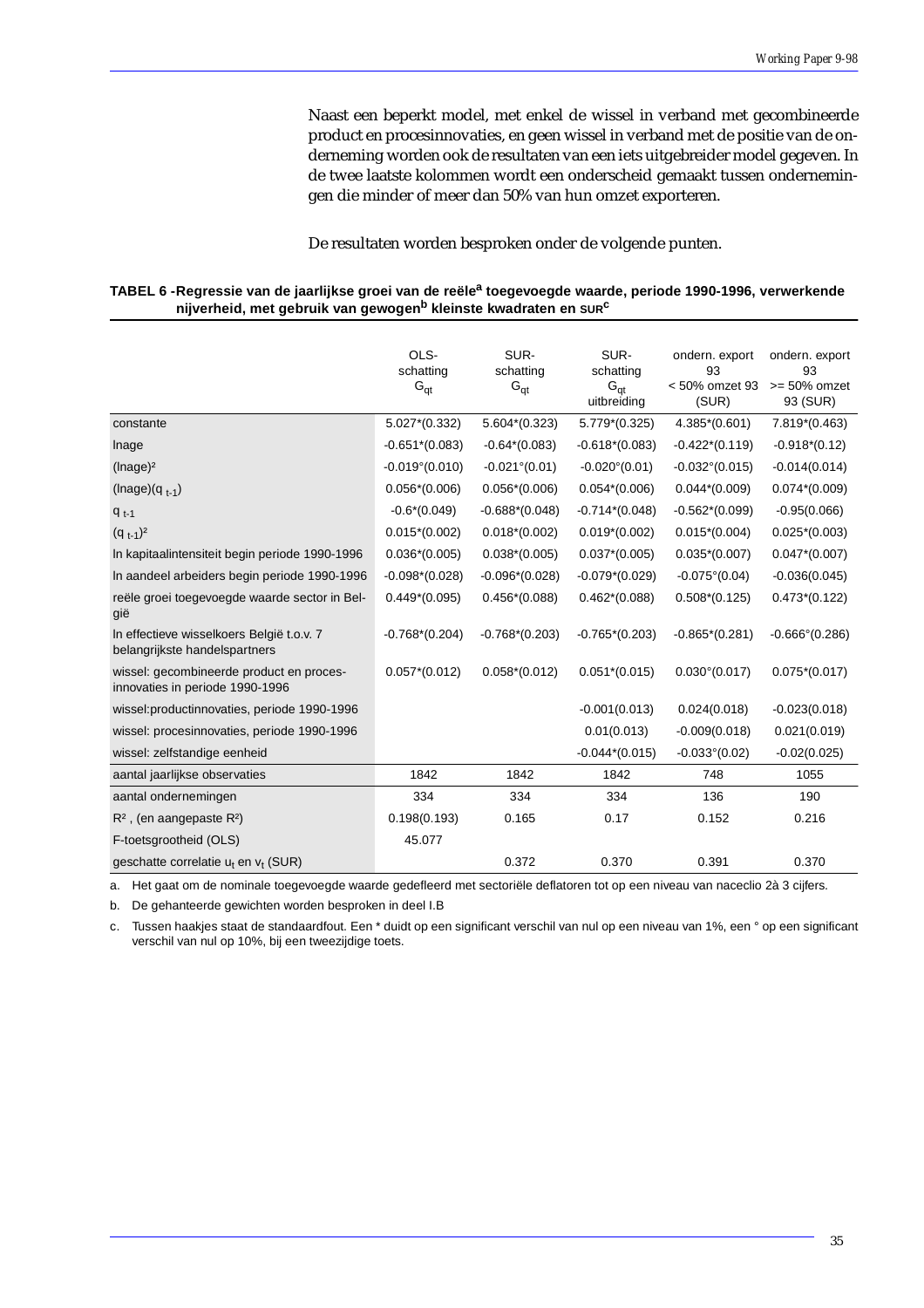|                                                                             | WLS-                   | SUR-                   | SUR-                   | ondern. export       | ondern. export          |
|-----------------------------------------------------------------------------|------------------------|------------------------|------------------------|----------------------|-------------------------|
|                                                                             | schatting              | schatting              | schatting              | 93<br>< 50% omzet 93 | 93<br>$>= 50\%$ omzet   |
|                                                                             | $G_{\text{lt}}$        | $G_{\rm{lt}}$          | $G_H$<br>uitbreiding   | (SUR)                | 93 (SUR)                |
|                                                                             |                        |                        |                        |                      |                         |
| constante                                                                   | $0.786*(0.078)$        | $0.995*(0.077)$        | $0.971*(0.079)$        | $0.933*(0.135)$      | $1.186*(0.112)$         |
| Inage                                                                       | $-0.035(0.037)$        | $-0.051(0.037)$        | $-0.055(0.037)$        | $-0.07(0.06)$        | $-0.068(0.05)$          |
| $($ lnage $)$ <sup>2</sup>                                                  | $-0.036*(0.007)$       | $-0.04*(0.007)$        | $-0.039*(0.007)$       | $-0.036*(0.011)$     | $-0.041*(0.009)$        |
| $( \text{Image}) (  _{t-1})$                                                | $0.036*(0.005)$        | $0.043*(0.005)$        | $0.042*(0.005)$        | $0.046*(0.008)$      | $0.046*(0.006)$         |
| $1_{t-1}$                                                                   | $-0.24*(0.021)$        | $-0.31*(0.02)$         | $-0.304*(0.020)$       | $-0.323*(0.048)$     | $-0.365*(0.027)$        |
| $(1_{t-1})^2$                                                               | $0.01*$ (0.002)        | $0.014*(0.002)$        | $0.013*(0.002)$        | $0.016*(0.005)$      | $0.017*(0.002)$         |
| In kapitaalintensiteit begin periode 1990-1996                              | $0.012*(0.003)$        | $0.014*(0.003)$        | $0.015*(0.003)$        | $0.02*(0.005)$       | $0.014*(0.005)$         |
| In aandeel arbeiders begin periode 1990-1996                                | $-0.005(0.019)$        | $-0.000(0.019)$        | 0.004(0.02)            | 0.001(0.031)         | 0.013(0.029)            |
| reële groei tewerkstelling sector in België                                 | $0.275^{\circ}(0.113)$ | $0.229^{\circ}(0.106)$ | $0.24^{\circ}(0.106)$  | 0.193(0.177)         | $0.415*(0.135)$         |
| In effectieve wisselkoers België t.o.v. 7<br>belangrijkste handelspartners  | $-0.405*(0.136)$       | $-0.398*(0.136)$       | $-0.398*(0.135)$       | $-0.587*(0.214)$     | $-0.235(0.175)$         |
| wissel: gecombineerde product en proces-<br>innovaties in periode 1990-1996 | $0.020^{\circ}(0.008)$ | $0.022*(0.008)$        | $0.02^{\circ}(0.008)$  | 0.017(0.014)         | $0.024^{\circ}(0.011)$  |
| wissel: productinnovaties, periode 1990-1996                                |                        |                        | $-0.005(0.009)$        | 0.021(0.014)         | $-0.022^{\circ}(0.012)$ |
| wissel: procesinnovaties, periode 1990-1996                                 |                        |                        | $0.022^{\circ}(0.009)$ | 0.008(0.014)         | $0.032*(0.012)$         |
| wissel: zelfstandige eenheid                                                |                        |                        | 0.007(0.01)            | $-0.001(0.015)$      | $0.049*(0.015)$         |
| aantal jaarlijkse observaties                                               | 1842                   | 1842                   | 1842                   | 748                  | 1055                    |
| aantal ondernemingen                                                        | 334                    | 334                    | 334                    | 136                  | 190                     |
| $R^2$ , (en aangepaste $R^2$ )                                              | 0.128(0.123)           | 0.165                  | 0.17                   | 0.152                | 0.216                   |
| F-toetsgrootheid (OLS)                                                      | 26.767                 |                        |                        |                      |                         |
| geschatte correlatie u <sub>t</sub> en v <sub>t</sub> (SUR)                 |                        | 0.372                  | 0.370                  | 0.391                | 0.370                   |

### **TABEL 7 -Regressie van de jaarlijkse groei van de tewerkstelling, periode 1990-1996, verwerkende nijverheid, met gebruik van gewogena kleinste kwadraten en SURb**

a. De gehanteerde gewichten worden besproken in deel I.B

b. Tussen haakjes staat de standaardfout. Een \* duidt op een significant verschil van nul op een niveau van 1%, een ° op een significant verschil van nul op 10%, bij een tweezijdige toets.

## 3. De effecten van grootte en leeftijd en de levenscyclus van een onderneming

De constante termen in beide tabellen vallen samen met  $\alpha_{00}$  en  $\beta_{00}$  in de uitdrukkingen (4) en (6) en hebben geen specifieke interpretatie. De significant positieve waarde ervan is een compensatie voor het negatieve effect dat de leeftijd en de grootte van de onderneming heeft op de groei. De kwadratische termen voor de leeftijd, tewerkstelling en toegevoegde waarde, zijn, gegeven de significant van nul verschillende coëfficiënten, duidelijk noodzakelijk in de regressies.

De gekruistte term tussen leeftijd en grootte heeft een significant *positief* effect op de groei van tewerkstelling en toegevoegde waarde. Dit impliceert dat, zoals voorspeld, bij ondernemingen die tegelijk oud en groot zijn de groei niet noodzakelijk veel lager is dan bij andere ondernemingen. Een oudere onderneming die klein gebleven is heeft daarentegen wel een groeiachterstand. De implicaties van het geschatte niet lineaire verband tussen leeftijd, grootte en groei kunnen het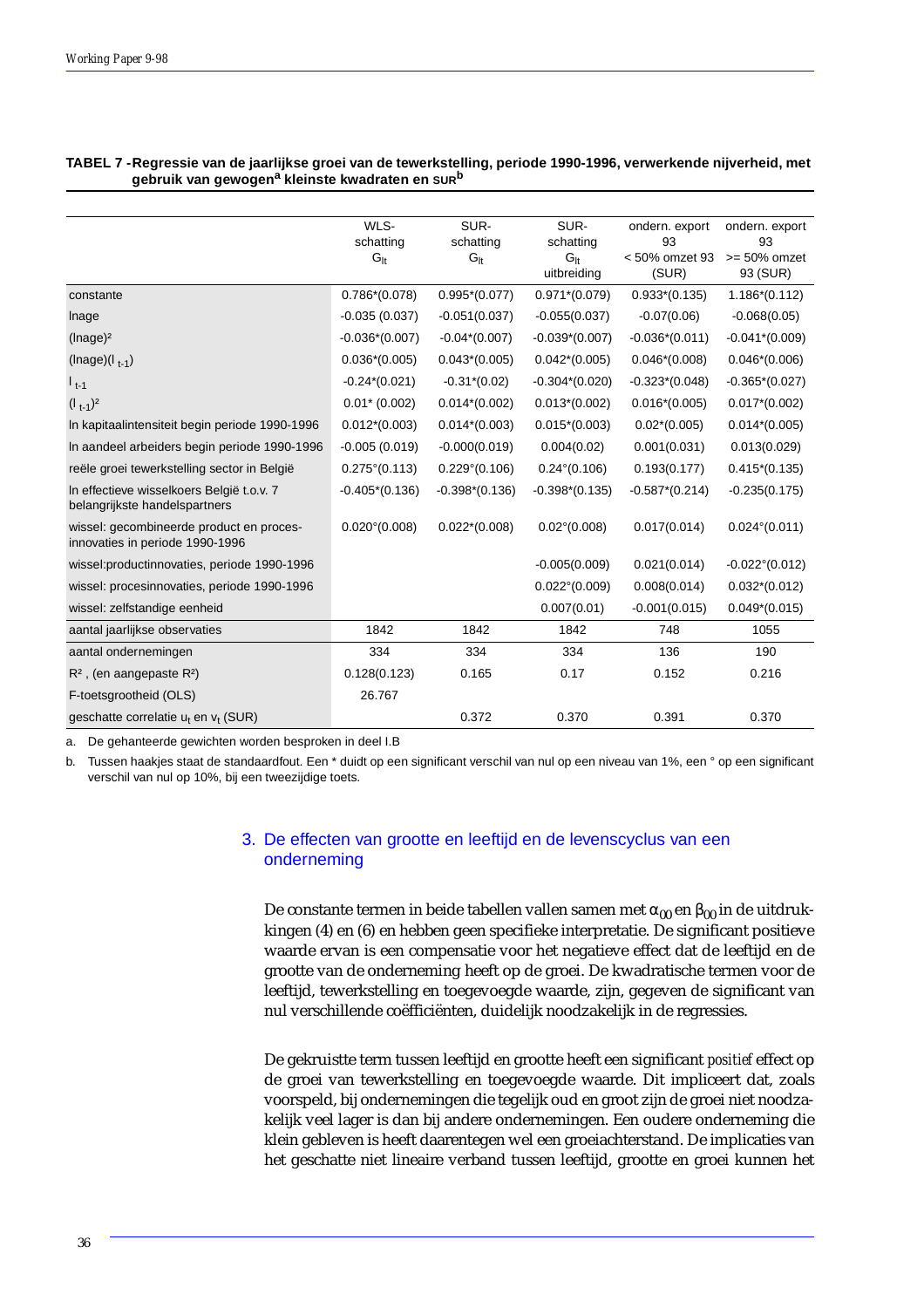best duidelijk gemaakt worden aan de hand van een simulatie op basis van de geschatte coëfficiënten<sup>1</sup>.

In figuur 1 wordt de evolutie van de toegevoegde waarde en tewerkstelling van een nieuwe onderneming in functie van haar leeftijd gegeven. In figuur 2 gebeurt hetzelfde voor de arbeidsproductiviteit (toegevoegde waarde /tewerkstelling). Er wordt telkens gewerkt met een niet innoverende industriële onderneming die begint met 50 werknemers en een toegevoegde waarde van 32 miljoen BEF<sup>2</sup>. Deze cijfers komen overeen met de indexwaarde van 1 tijdens het eerste levensjaar

### **FIGUUR 1 - Tijdspad reële toegevoegde waarde en tewerkstelling niet innoverende industriële onderneming**



beginjaar T=50, TW=32 miljoen

<sup>1.</sup> De bij de simulatie gebruikte coëfficiënten zijn die van de SUR -schatting weergegeven in de tweede kolom van tabel 5 en 6.

<sup>2.</sup> De overige variabelen werden vastgehouden op hun gemiddelde waarde onder de industriële ondernemingen in de steekproef in de periode 1990-1996: namelijk:  $(k-l)_{0}=6.889$ , Aarb $_{0}=0.654$ ,  $G_{\text{ast}}$ =0.006,  $G_{\text{lst}}$ =-0. 019, lnEE=0.058. De innovatiewissel wordt op nul gezet.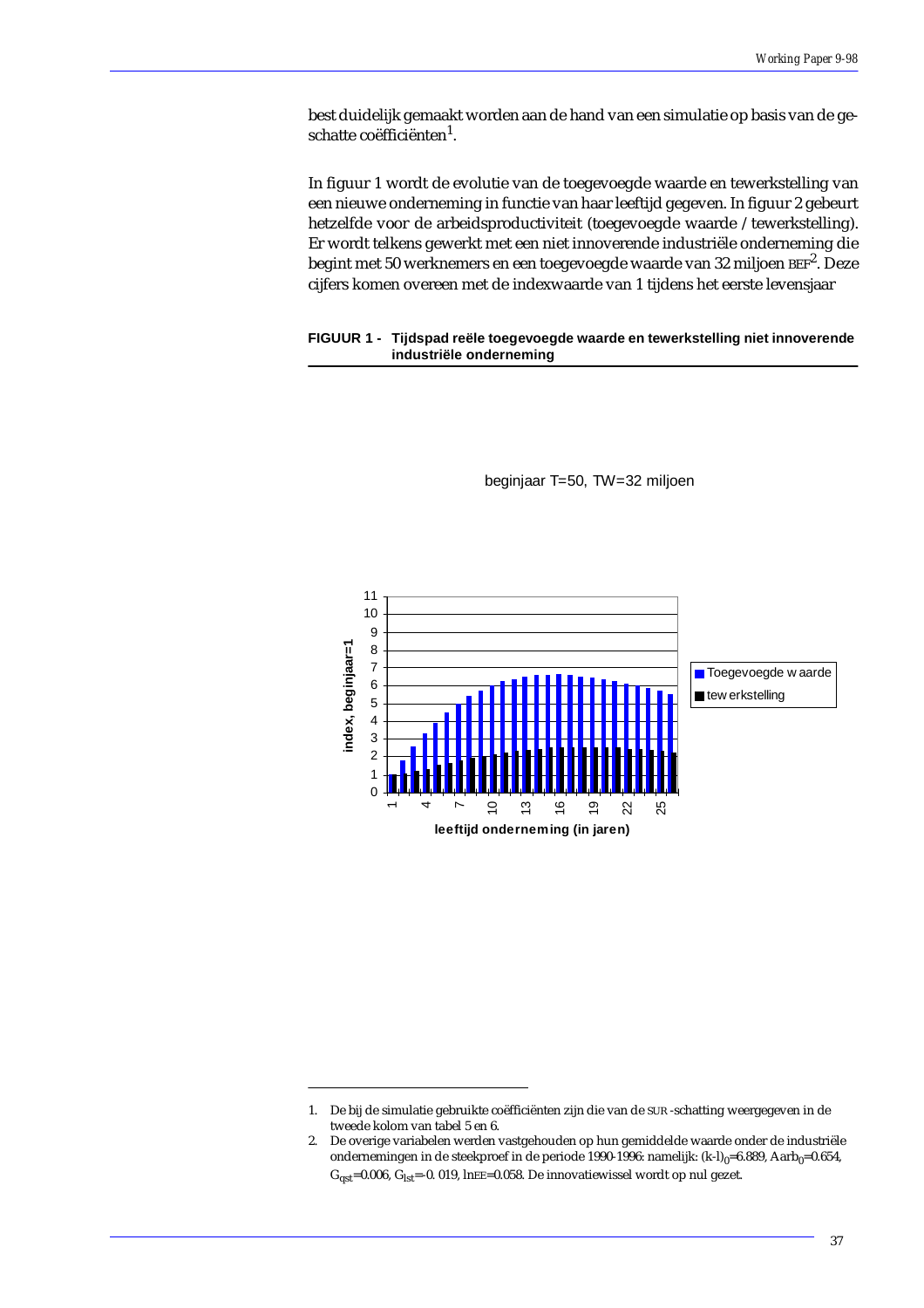

**FIGUUR 2 - Tijdspad arbeidsproductiviteit (=TW/T) zelfde niet innoverende onderneming**

Figuur 1 laat zien dat bij jonge (overlevende) ondernemingen de groei van de toegevoegde waarde sterker is dan die van de tewerkstelling, wat uiteraard impliceert dat de arbeidsproductiviteit, weergegeven in figuur 2, er flink toeneemt. De groei van de tewerkstelling reageert niet alleen met een duidelijke vertraging op de initiële groei van de toegevoegde waarde, maar ook op de daling in de toegevoegde waarde die, bij de hier gesimuleerde niet-innoverende onderneming, aanvangt tussen het 14 de en het 18de levensjaar .

De op basis van de geschatte coëfficiënten gesimuleerde evolutie van de toegevoegde waarde en de tewerkstelling is heel consistent met de theorieën van zowel actief als passief leren.

De initiële toename in de productiviteit gerealiseerd door een jonge onderneming kan zeker voor een stuk toegeschreven worden aan *actief* leren. Met de gekozen beginwaarden van een toegevoegde waarde van 32 miljoen en een tewerkstelling van 50 personen, realiseert deze onderneming in haar eerste levenjaar een toegevoegde waarde van 640.000 BEF per werknemer, wat hoog is voor een startende onderneming $^{\rm l}$ , maar onvoldoende om winstgevend te kunnen blijven produceren. Om te overleven is zo'n jonge onderneming dus wel verplicht te groeien in productiviteit. Deze niet innoverende onderneming kent een groei van toegevoegde waarde tot haar 15 de levensjaar, maar het hoogtepunt van de productiviteit is reeds bereikt in het 9de jaar, met een toegevoegde waarde per werknemer van 1,8 miljoen.

<sup>1.</sup> Uit de balanscentrale bleek dat heel wat beginnende ondernemingen een *negatieve* toegevoegde waarde realiseren tijdens de eerste levensjaren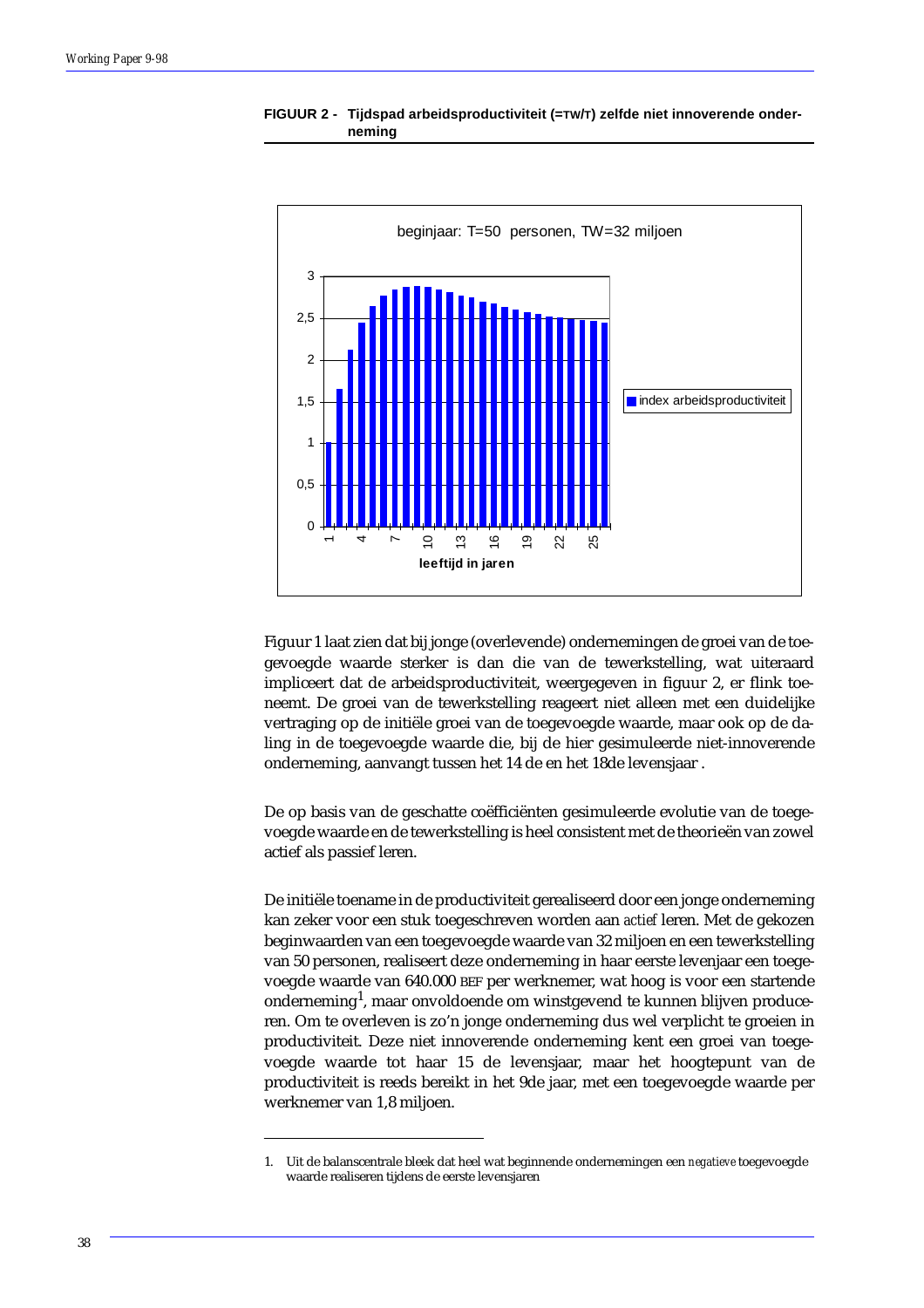Dat de vertraagde aanpassing van de tewerkstellingsgroei aan die van de toegevoegde waarde zowel optreedt in de opgaande groeifase als in de negatieve groeifase wijst erop dat ook *passieve* leerprocessen zoals die in het model van Jovanovic een belangrijke rol spelen. De idee daarbij is dat de onderneming haar eigen marktpositie en relatieve kostenefficiëntie, of stucturele veranderingen daarin, pas met vertraging van enkele jaren echt kan onderscheiden van toevallige factoren.

Een toegenomen activiteit (die zich meestal manifesteert via een grotere vraag aan de onderneming) wordt daardoor in eerste instantie opgevangen met het opvoeren van de productiviteit van het bestaande personeel (via overuren, en de inzet van meer machines), of door rantsoenering, waarbij enkel de meest lucratieve opdrachten (=die met de hoogste toegevoegde waarde per werknemer) aanvaard worden. Omgekeerd wordt op een dalende vraag niet onmiddellijk gereageerd met het afdanken van werknemers, omdat die nog nodig kunnen blijken bij een hername van de vraag later. Als het management van de onderneming, en haar aandeelhouders en financiers structurele veranderingen onmiddellijk zouden kunnen onderscheiden van tijdelijke zou deze vertraagde reactie van tewerkstelling op de evolutie van de toegevoegde waarde niet optreden.

Het tijdspad van de toegevoegde waarde en tewerkstelling van de hier gesimuleerde *niet* innoverende onderneming is precies dat wat verwacht werd in de context van het product-levenscyclus model. Een niet innoverende onderneming blijft immers gebonden aan dezelfde producten en productieprocessen, waardoor zij, na standaardisatie van producten en processen, rechtstreeks de concurrentie ondergaat van productie in landen met lagere kosten voor arbeid en andere productiefactoren. De verslechterde marktpositie die daaruit resulteert worden niet opgevangen door een overschakeling naar hogere gamma's of een kostenverlaging dankzij procesinnovaties. De gemiddelde productiviteit stabiliseert zich uiteindelijk wel (op een laag niveau, zie verder), maar dat belet niet dat de reële activiteit blijft dalen.

### 4. Het effect van innovatie

In tabel 6 en 7 blijkt uit alle varianten het bestaan van een significant positief effect van *gecombineerde* product en procesinnovaties op de toegevoegde waarde. Er is ook altijd een significant positief effect op de tewerkstelling , uitgenomen in het geval van ondernemingen die vooral verkopen op de Belgische afzetmarkt. Het effect op de tewerkstellingsgroei schommelt rond de 2%, en is minder groot dan dat op de groei van de toegevoegde waarde, dat varieert tussen 3% en 7.5%. Aangezien het hier gaat om *jaarlijkse* groeivoeten zijn de effecten van deze vorm van innoveren zeker niet verwaarloosbaar.

In figuur 3 en 4 worden, uitgaande van de coëfficiënten van de SUR schattingen in de tweede kolom een simulatie gegeven van de groei van toegevoegde waarde, tewerkstelling en productiviteit van een onderneming met productinnovaties die nieuwe processen impliceren. De onderneming heeft dezelfde beginwaarden voor tewerkstelling en toegevoegde waarde en dezelfde waarden voor de overige variabelen als de niet innoverende onderneming van figuur 1 en 2.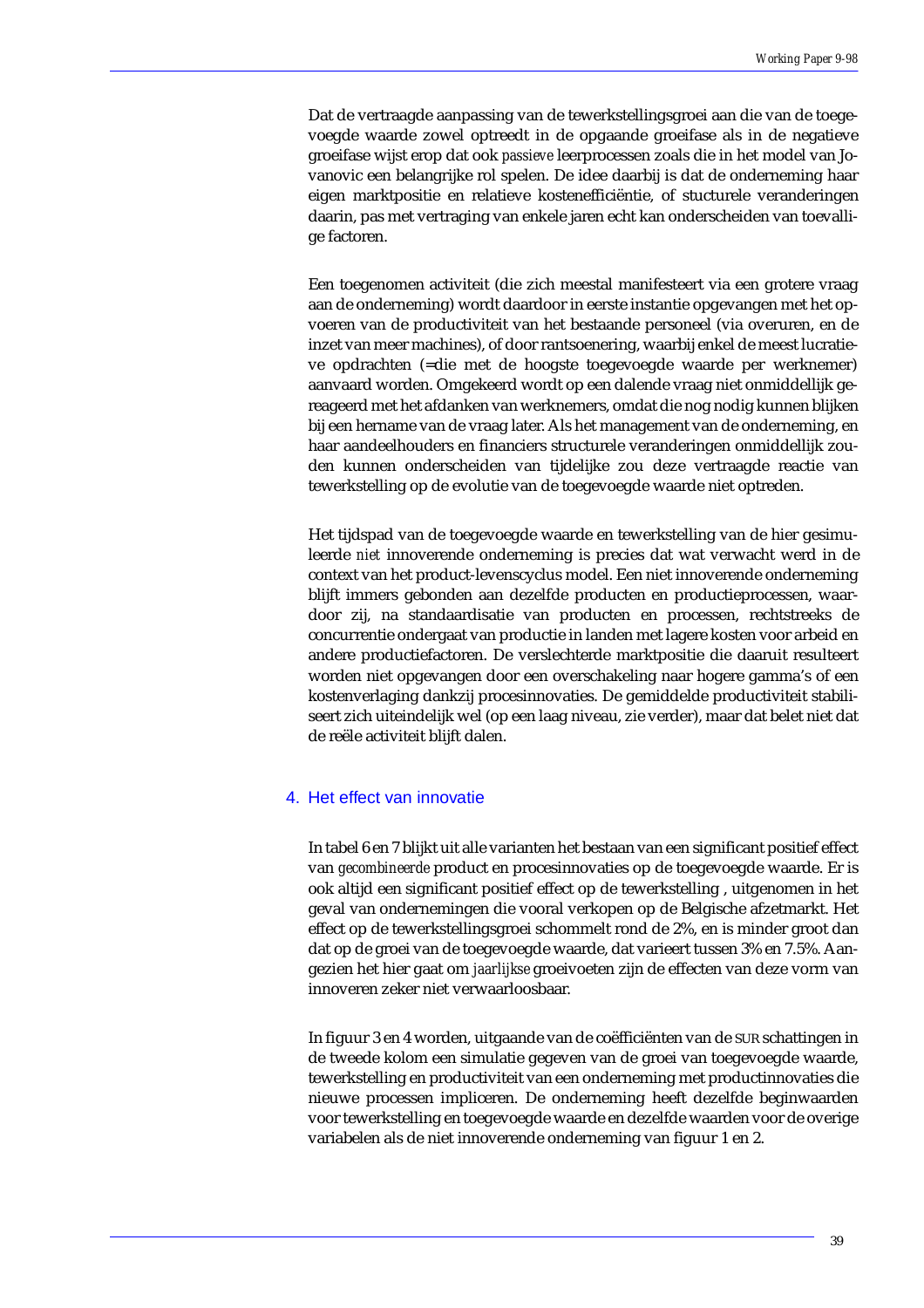Om een vergelijking mogelijk te maken werd in figuur 4 naast het verloop van de arbeidsproductiviteit in de innoverende onderneming, ook dat in een onderneming zonder gecombineerde product en procesinnovaties gegeven. Het verloop van de toegevoegde waarde, tewerkstelling en productiviteit is heel anders in de drie situaties. Ondernemingen met gecombineerde innovaties realiseerden een langer volgehouden, en grotere groei van de toegevoegde waarde en de tewerkstelling. Terwijl de toegevoegde waarde toeneemt met maximaal een factor 6.5 (zie figuur 1) bij de niet innovatieve onderneming, stijgt zij tot een factor 11 bij haar innoverende equivalent. De terugval in de activiteiten van die laatste treedt pas veel later in, en is eerder onbeduidend $^{\rm 1}$ .

### **FIGUUR 3 - Tijdspad toegevoegde waarde en tewerkstelling bij een innoverende onderneming**



<sup>1.</sup> Omdat onze informatie over de leeftijd niet verder terugging dan 26 jaar is het niet zeker of de hier geobserveerde terugval zich wel zou doorzetten na het 26ste jaar voor innoverende ondernemingen.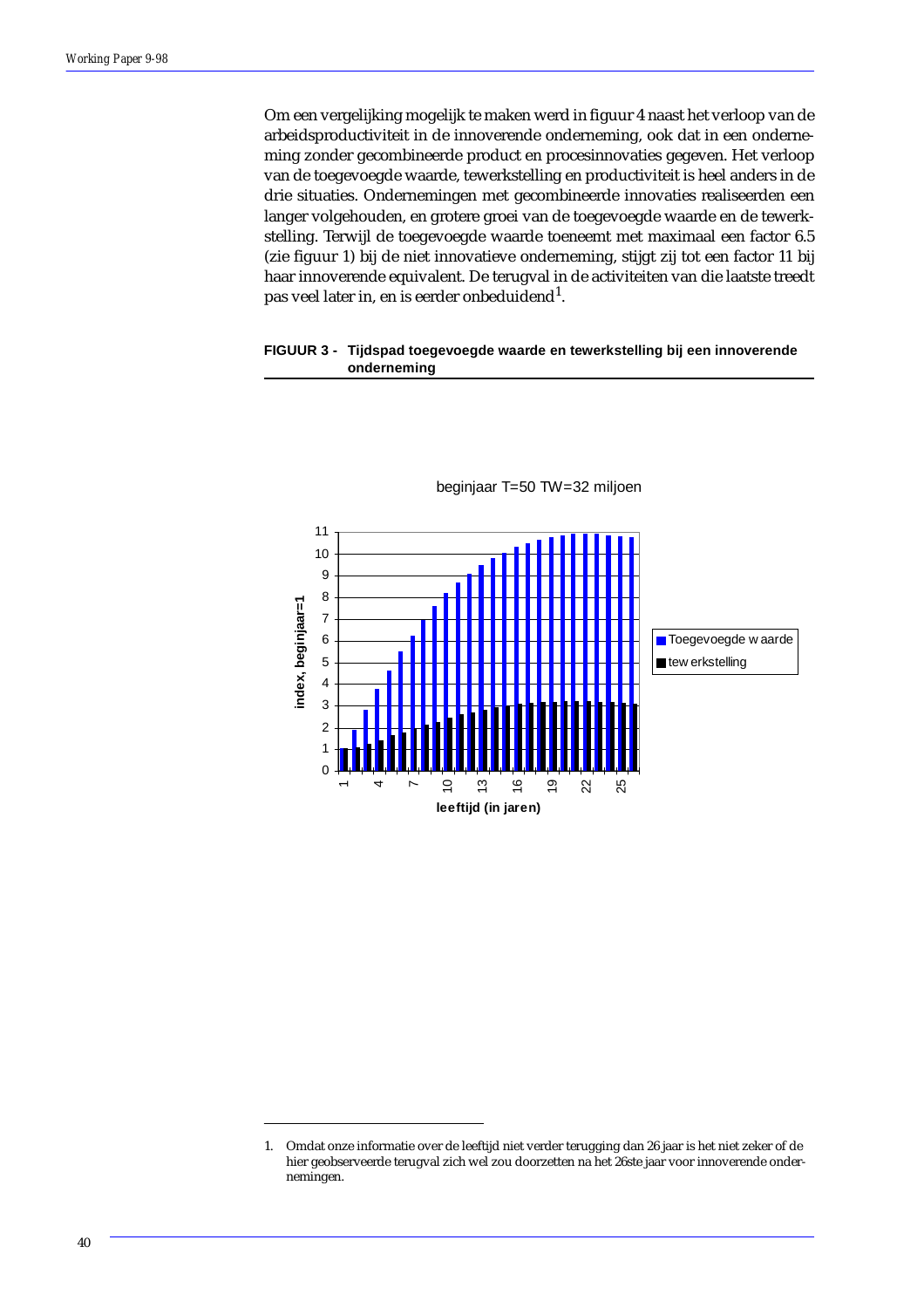



Begintewerkstelling=50, Toegev. Waarde=32 miljoen

De evolutie van de activiteiten van een niet innoverende onderneming in België roept niet toevallig het beeld op van de levenscyclus van een product. Aangezien een dergelijke onderneming er niet in slaagt over te schakelen naar radicaal nieuwe of verbeterde producten ondergaat zij de effecten van de comparatieve voordelen/nadelen die in België bestaan ten aanzichte van haar bestaande producten. De simulatie toont aan dat de onderneming met gecombineerde innovaties in staat is dit effect op te vangen, of ten minste gevoelig uit te stellen.De niet innoverende onderneming kent een terugval in de reële productiviteit van arbeid, en dus de winsten. De innoverende onderneming kan een dergelijke terugval vermijden, vooral danzij een veel langer volgehouden groei van de productie.

De in de figuren getoonde effecten berusten uiteraard op de in de regressies gevonden coëfficiënten van gecombineerde innovaties. Deze zijn significant verschillend van nul, maar de grootte ervan hangt af van de groep waartoe een onderneming behoort. Gecombineerde product en procesinnovaties hebben een groter effect (dan getoond in de figuren) voor intensief exporterende ondernemingen, en een kleiner voor ondernemingen gericht op de binnenlandse markt.

In figuur 5 hieronder wordt het verloop van de toegevoegde waarde en de tewerkstelling gegeven bij een industriële ondernemingen die meer dan 50% van haar omzet exporteert. Er wordt een verschil gemaakt al naargelang de onderneming gecombineerde product en procesinnovaties gerealiseerd heeft, of niet innoveerde. Er wordt opnieuw uitgegaan van een tewerkstelling van 50 personen en een toegevoegde waarde van 32 miljoen in het beginjaar.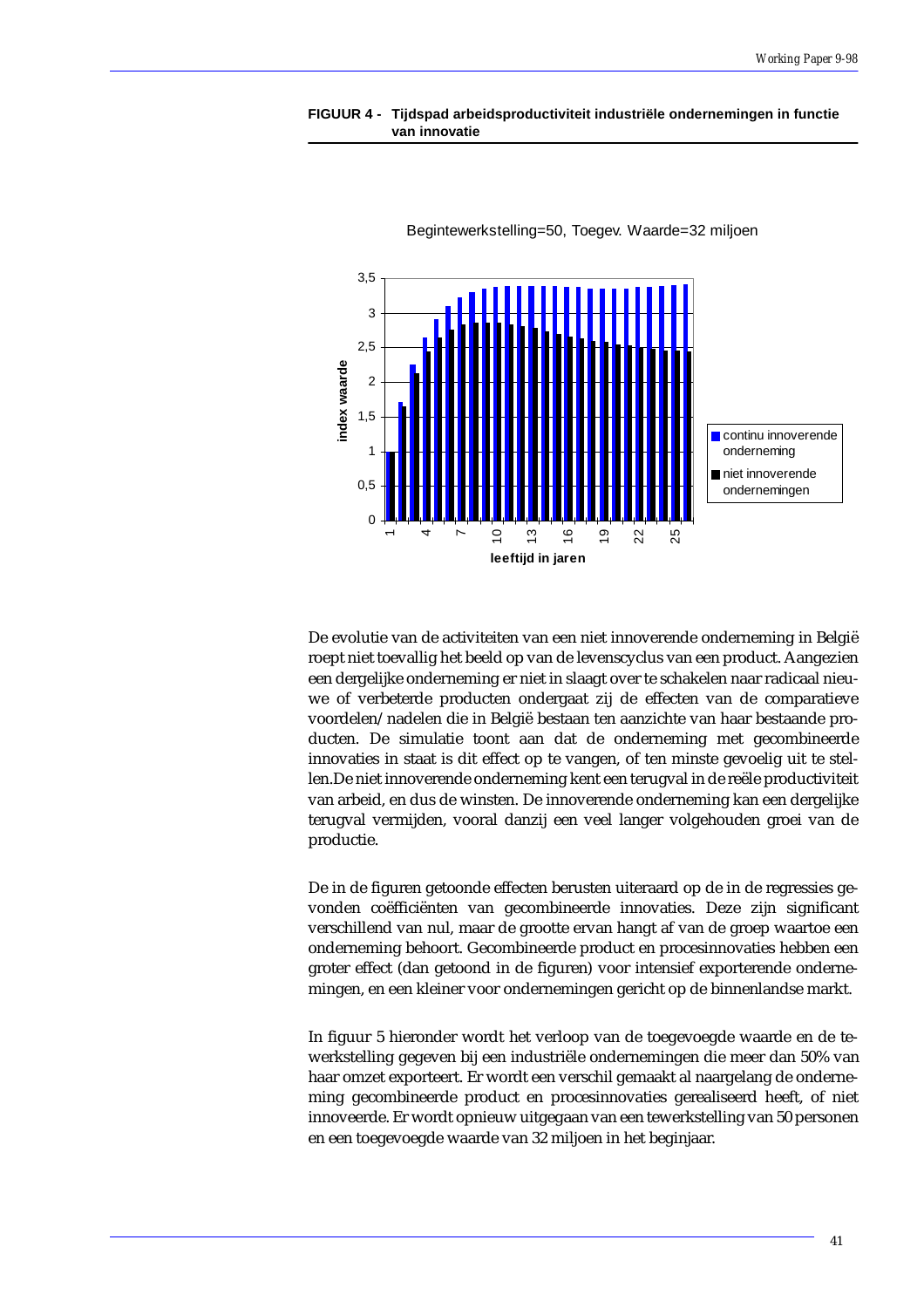### **FIGUUR 5 - Tijdspad van de toegevoegde waarde en tewerkstelling bij intensief exporterende industriële ondernemingen**



beginjaar:T=50 personen, TW=32 miljoen

Uit een vergelijking met de resultaten in figuur 1 en 3 blijkt onmiddellijk dat de intensief exporterende ondernemingen, zowel die met als zonder gecombineerde innovaties, een grotere groei van de toegevoegde waarde gekend hebben dan de overeenstemmende ondernemingen uit de volledige populatie van industriële ondernemingen. Ook de tewerkstellingsgroei is er lichtjes hoger, maar het verschil is hier heel wat kleiner.

Dat de exportgerichte ondernemingen een grotere groei in de toegevoegde waarde realiseren bleek niet uit de correlatieanalyse in tabel 5. De (niet significante) negatieve correlatie tussen de exportintensiteit van een onderneming en haar groei is echter volledig toe te schrijven aan het negatief effect van de grootte op de groei. Exportintensieve ondernemingen blijken (zie tabel 5) immers significant groter dan andere ondernemingen. Als men de begingrootte constant houdt blijken exportintensieve ondernemingen wel degelijk een grotere groei te realiseren.

Figuur 5 laat zien dat radicale productinnovaties zowel een positief effect hebben op de evolutie van de toegevoegde waarde als op die van de tewerkstelling. Het effect op de toegevoegde waarde is manifest groter dan dat op de tewerkstelling. Zelfs radicale productinnovaties kunnen niet beletten dat de tewerkstelling in de hier gesimuleerde onderneming uiteindelijk (zeer lichtjes) terugvalt. In vergelijking met de niet innoverende onderneming is die terugval echter kleiner.

Niet gecombineerde product én procesinnovaties hebben in de gehele groep geen effect op de groei van de toegevoegde waarde, maar procesinnovaties hebben een positief effect op de groei van de tewerkstelling. Het positief effect van procesinnovaties op de tewerkstellingsgroei is bijna volledig toe te schrijven aan de groep exporterende ondernemingen. In die groep hebben procesinnovaties ook een po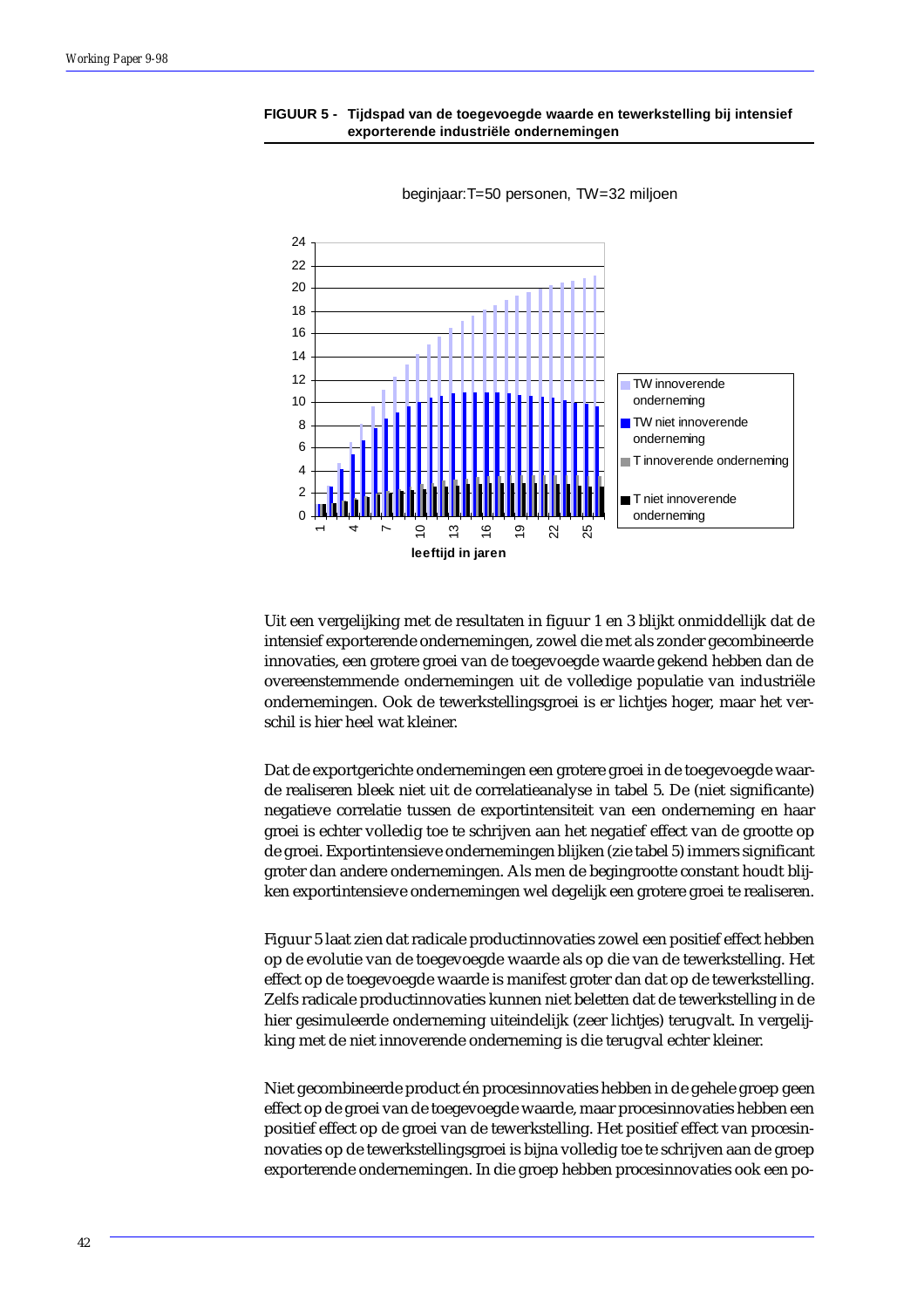sitief effect op de toegevoegde waarde, zij het niet significant verschillend van nul. Productinnovaties die geen nieuwe processen vereisen hebben in de verwerkende nijverheid nooit een significant van nul verschillend effect, maar er is wel een neiging toe in ondernemingen gericht op de Belgische markt.

Dat procesinnovatie een sterker effect lijkt te hebben op de tewerkstellingsgroei dan op die van de toegevoegde waarde wijst er op dat procesinnovaties, die in onze definitie ook organisatorisch van aard kunnen zijn, in de jaren 1990 vaak gericht waren op het verhogen van de productiviteit van *kapitaal*, en niet, zoals meestal verondersteld, op het verhogen van de productiviteit van van *arbeid*. Dit is best mogelijk omdat zowel zelfstandige eenheden, als locale manangers van vestigingen van multinationale ondernemingen geconfronteerd kunnen worden met een rantsoenering van kapitaal. Voor zelfstandige eenheden is dat omdat zij (om hun afhankelijkheid te bewaren) een beroep moeten doen op duurdere externe leningen. Voor dochters van Belgische of buitenlandse multinationals omdat hun moeders hun nieuwe investeringen richten naar andere landen.

Deze resultaten ondersteunen de stelling dat het *radicaal karakter* van innnovaties belangrijk is voor hun groeieffecten. Het zou echter onvoorzichtig zijn eruit te besluiten dat niet-gecombineerde product en procesinnovaties geen positief effect hebben op de groei. De meting van de "effecten" van innovatie is immers volledig gebaseerd op een vergelijking van groeiprestaties *tussen* ondernemingen. De zwakke groeieffecten van niet gecombineerde product en procesinnovaties in de regressies impliceren zwakkere prestaties van de groep ondernemingen die wel innoveert, maar geen gecombineerde product en procesinnovaties realiseert. Dat sluit nog niet uit dat binnen de (grote) groep van industriële ondernemingen met gecombineerde innovaties, de pure product en procesinnovaties die in dezelfde periode gerealiseerd werden wél een positief effect hadden op de groei<sup>1</sup>. In de bovenstaande regressies wordt zo'n effect echter overgenomen door de wissel voor de gecombineerde innovaties.

# 5. De effecten van de kapitaalintensiteit, het aandeel arbeiders, de effectieve wisselkoers en de sectoriële groei

Zoals verwacht heeft een hogere kapitaalintensiteit in 1990 en een grotere reële groei in de sector een positief effect, en heeft een groter aandeel arbeiders in 1990 en een appreciatie van onze effectieve wisselkoers een negatief effect op de groei van de toegevoegde waarde in alle geschatte varianten. De coëfficiënten voor de tewerkstelling zijn kleiner, maar hebben, op die van het aandeel arbeiders na, dezelfde significant van nul verschillende tekens.

De aanwezigheid van de, nochtans invloedrijke, sectoriële groeivoeten was niet voldoende om de positieve relatie tussen de kapitaalintensiteit van een onderneming en haar groei te doen verdwijnen. Ook binnen de 25 industriële sectoren hebben verschillen in kapitaalsinteniteit een sterk significante invloed op de groei. Dit onderstreept het belang van variabelen op ondernemingsniveau bij het verklaren van groeiverschillen.

<sup>1.</sup> Een positief effect is hier waarschijnlijker omdat in deze groep ondernemingen ook niet gecombineerde innovaties wellicht een meer radicaal karakter hebben. (zie deel IV).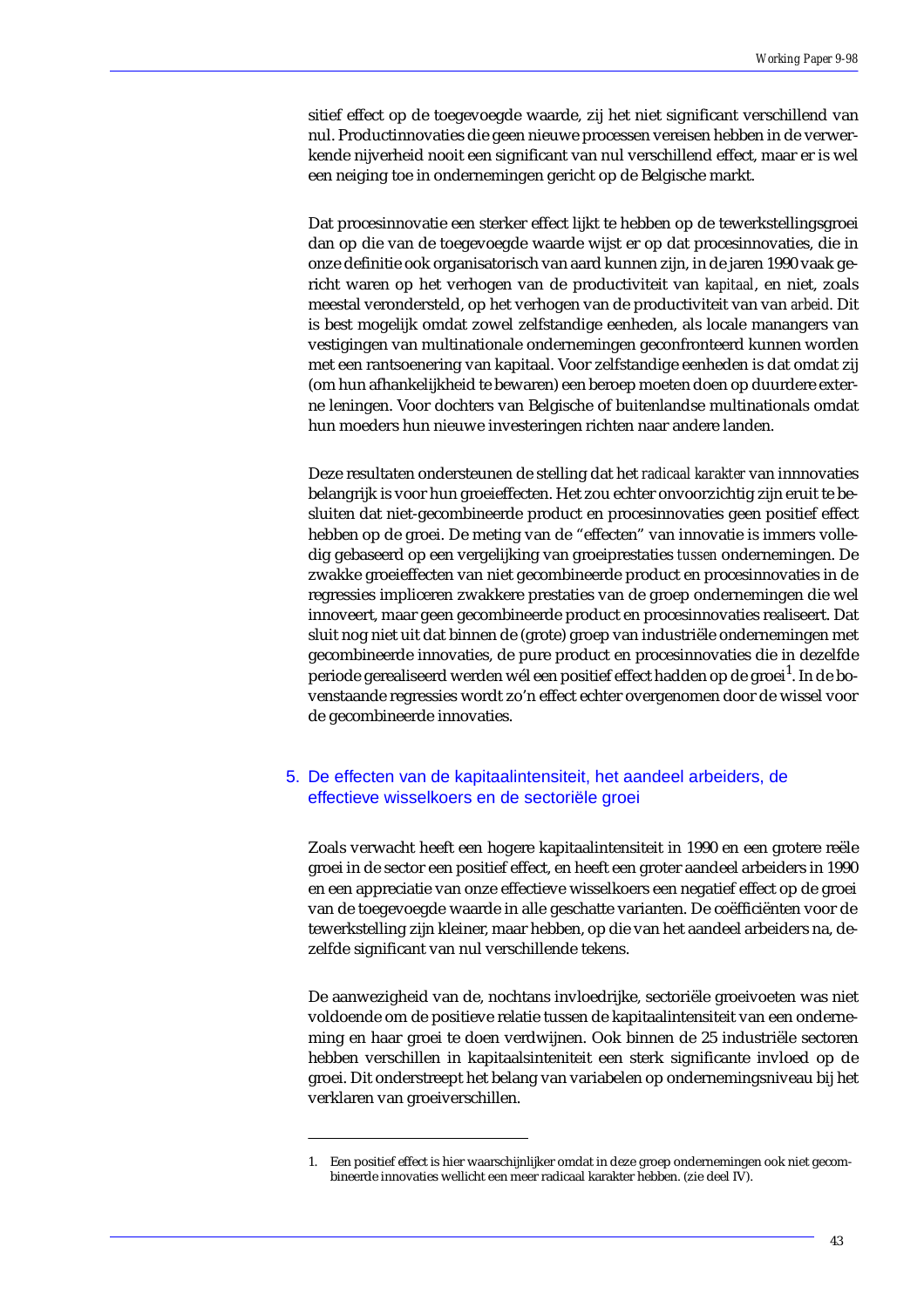Gezien de zwakke gemiddelde groeiprestaties van de onderzochte groep industriële ondernemingen in België<sup>1</sup> is het waarschijnlijk dat de kapitaalsintensiteit van een onderneming gewerkt heeft als een rem op de delocalisatie van activiteiten naar het buitenland. Het sunk cost karakter van een productie, dat toeneemt naarmate die kapitaalsintensiever is, kan een dergelijk vertragend effect uitoefenen op delocalisaties van activiteiten, zowel naar andere EG-landen als naar regio's zoals Oost-Europa, Azië en Noord-Afrika<sup>2</sup> (Enrico Pennings, 1998). Als dat de verklaring is, dan is dit resultaat toch niet zo positief. De delocalisatie van de activiteit wordt dan alleen maar *uitgesteld* bij ondernemingen met kapitaalsintensieve activiteiten.

Als een hogere kapitaalintensiteit alleen maar een uitstel van delocalisatie zou betekenen verwacht je niet dat deze variabele een rol speelt bij sterk exporterende ondernemingen. In tabel 6 kan men echter constateren dat het effect van de kapitaalsintensiteit op de groei van de toegevoegde waarde groter is bij sterk exporterende ondernemingen dan bij minder sterk exporterende ondernemingen. Dit is een indicatie dat België een comparatief voordeel heeft in kapitaalsintensieve producties, en dat bijgevolg kapitaalsintensieve ondernemingen, dankzij hun exportgroei, meer groeien.

Ondanks het grotere effect op de groei van de toegevoegde waarde heeft een toename van de kapitaalsintensiteit een, zij het niet significant, kleiner effect op de tewerkstellingsgroei bij sterk dan bij minder sterk exporterende industriële ondernemingen. De kapitaalintensiteit speelt dus minstens een even grote rol bij het "behouden" van banen bij een op de binnenlandse markt gerichte onderneming als bij de "creatie" van banen door een exportgerichte onderneming.

Het aandeel arbeiders in de onderneming is negatief verbonden met de gemiddelde scholingsgraad van het personeel<sup>3</sup>. De scholingsgraad van het personeel is positief verbonden met de capaciteit tot leren, of de mate waarin het personeel om kan gaan met nieuwe of complexe technologieën<sup>4</sup>. Daardoor verwacht je een negatief effect op de groei van het initiële aandeel arbeiders. Door de negatieve correlatie van het aandeel arbeiders met innovatie is a priori niet duidelijk welke variabele het grootste effect heeft. Innovatie is immers nog directer verbonden met het leervermogen van de onderneming dan de opleiding.

Uit de schattingen blijkt dat er een negatief effect was van het aandeel arbeiders op de groei van de toegevoegde waarde maar niet op de tewerkstelling. Bij de sterk exporterende industriële ondernemingen heeft deze variabele geen significant effect op de groei van de toegevoegde waarde, terwijl de innovatiewissels er een positief effect hebben. De interprettatie die hieraan kan gegeven worden, is

<sup>1.</sup> Een tewerkstellingsgroei van -0.019 en een groei van de toegevoegde waarde van slechts 0.006.

<sup>2.</sup> Omdat er nog een onzekerheid bestaat met betrekking tot de ontwikkeling van die drie regio's speelt er ook een optie element bij het uitstellen van investeringen in die landen: wachten met investeren laat toe later een nog geschikter locatie te vinden (zie Enrico Pennings, 1998)

<sup>3.</sup> Zelfs zonder die correctie is het aandeel arbeiders, en de evolutie ervan sterk positief gecorreleerd het het aandeel minder dan secundair geschoolden, en negatief met het aandeel hoger geschoolden (zie bijlage 2).

<sup>4.</sup> Uit de correlatieanalyse met innovatie in deel II.B blijkt dat niet alleen het aandeel hooggeschoolden positief gecorreleerd is met innovatie, maar ook het aandeel hoog en middelmatig gescholden. Ook een vervanging van laag door middelmatig geschoolden (of een vorming voor laaggeschoolden) kan bijgevolg een positief effect hebben op het leervermogen van een onderneming.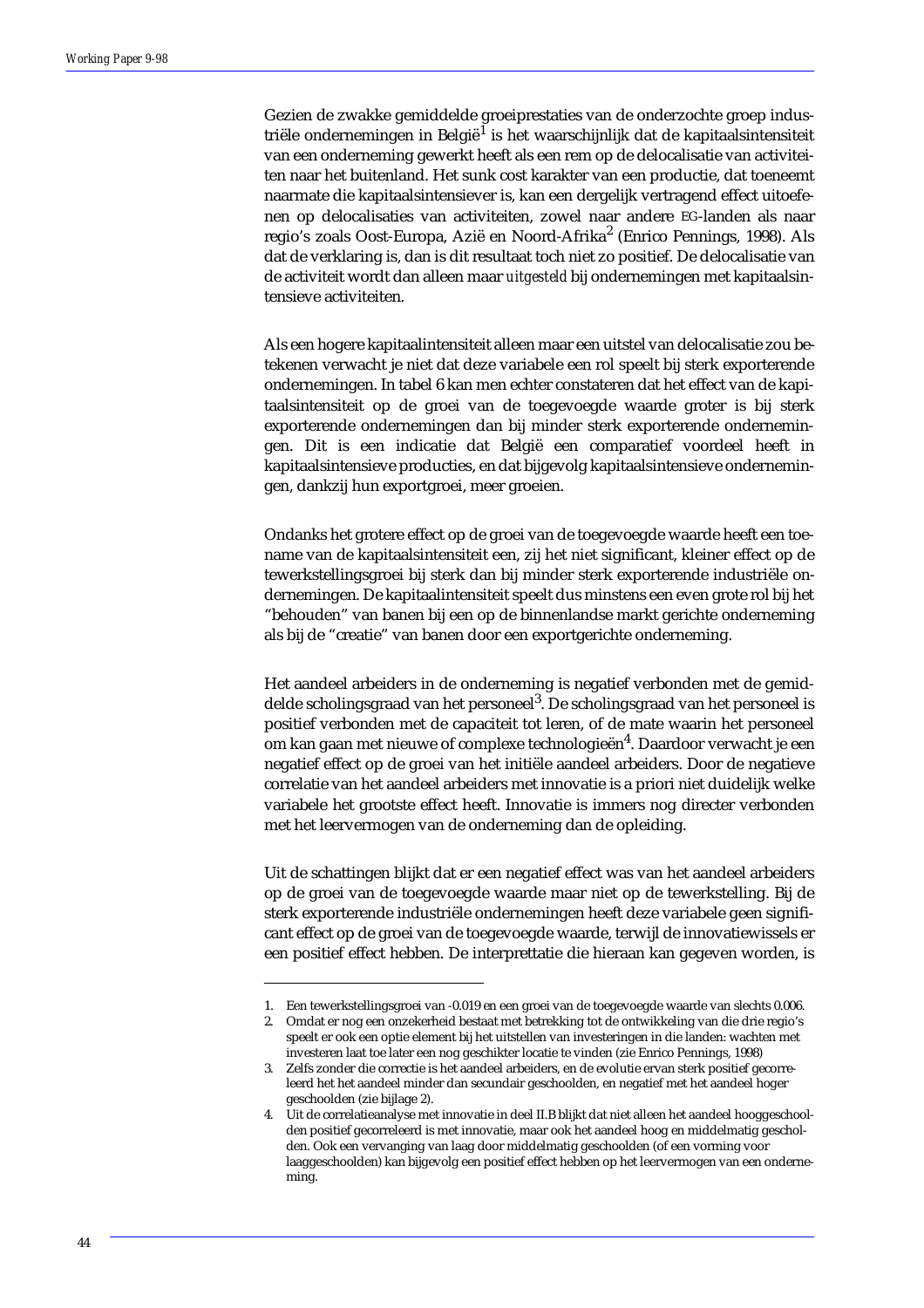dat het niet zozeer de scholingsgraad, of het statuut van het personeel zelf is dat belangrijk is, maar wel het *vermogen tot innoveren*. Een onderneming met een hoog aandeel arbeiders die er toch in slaagt intensief te exporteren én aan proces of gecombineerde product en procesinnovatie te doen wordt niet meer gehandicapt door haar groter aandeel arbeiders. De handicap van een groot aandeel arbeiders is juist dat het in die situatie moeilijker is te gaan innoveren.

Een ander argument is dat bij de overgang van de beperkte naar de uitgebreide schatting het negatieve effect van het aandeel arbeiders verzwakt van -0.096 naar -0.079. Bij de stap naar de uitgebreide regressie gebeuren twee zaken. Het innovatorisch karakter van de onderneming wordt beter gemeten, en zelfstandige eenheden worden onderscheiden van de ondernemingen binnen groepen. Omdat enkel de wissel zelfstandige eenheden een significant negatief effect op de groei heeft, is het vooral die nieuwe variabele die verantwoordelijk is voor de daling in de coëfficiënt van het aantal arbeiders. Het lidmaatschap van een groep blijkt een positief effect te hebben op de groei, en zeer waarschijnlijk ook het vermogen tot leren binnen de verwerkende nijverheid $^{\rm l}$ . Bij weglating van de wissel zelfstandige eenheid, die positief gecorreleerd is met het aandeel arbeiders, en negatief met de betaalde lonen (zie bijlage 2), neemt het aandeel arbeiders een deel van het effect van die variabele over.

De appreciatie van de effectieve wisselkoers ten opzichte van België's 7 belangrijkste handelspartners die zich doorzette in de periode 1990-1995 heeft duidelijk een negatief effect gehad op de groei van de met de enquête bereikte ondernemingen. Dit effect is opmerkelijk gegeven dat er reeds gecorrigeerd wordt voor de sectoriële groei. Een deel van de verklaring ligt in de gekozen specificatie voor de reële wisselkoers. Als uitgangspunt is niet, zoals bij de sectoriële groei, de jaarlijkse *wijziging* in de effectieve wisselkoers genomen, maar wel haar peil ten opzichte van 1987 $^2$ . Voor de concurrentiekracht van de ondernemingen is het immers niet zozeer belangrijk welke beweging de effectieve wisselkoers recent gemaakt heeft, maar wel wat haar peil is op moment t.

### 6. Een afruil tussen groeikansen en onafhankelijkheid van de onderneming

De regressieresultaten, en de eerder gerapporteerde correlaties brengen evidentie aan voor het bestaan van een afruil tussen de onafhankelijkheid van de onderneming en haar groeikansen, althans binnen de verwerkende nijverheid.

De wissel zelfstandige eenheid werd geconstrueerd op basis van de antwoorden van het management van de aangeschreven onderneming in België op een vraag naar de positie van haar onderneming (=de vestigingen in België). De respondenten hadden daarbij drie opties. Zij konden kiezen tussen "zelfstandige eenheid", "dochter, zuster of filiaal binnen een groep" of "moeder van een groep".

<sup>1.</sup> Dat het groeieffect van groepslidmaatschap kan toegeschreven worden aan een groter leer en innoveringsvermogen blijkt ook uit het feit dat er enkel een significant negatief effect is van zelfstandige eenheden bij de toegevoegde waarde, en niet (of zelfs het tegenovergestelde) bij de tewerkstelling. Bij groei als gevolg van een leerproces verwacht je juist dit patroon.

<sup>2.</sup> met 1987 als basisjaar voor de effecteve wisselkoers gaf dat voor 1990 ln(1.0075), voor 1991 ln(1.018), voor 1992 ln(1.03), voor 1993 ln(1.045), voor 1994 ln(1.076), voor 1995 ln (1.11) en voor 1996 ln(1.074). (Bron=FPB, Economische vooruitzichten 1999)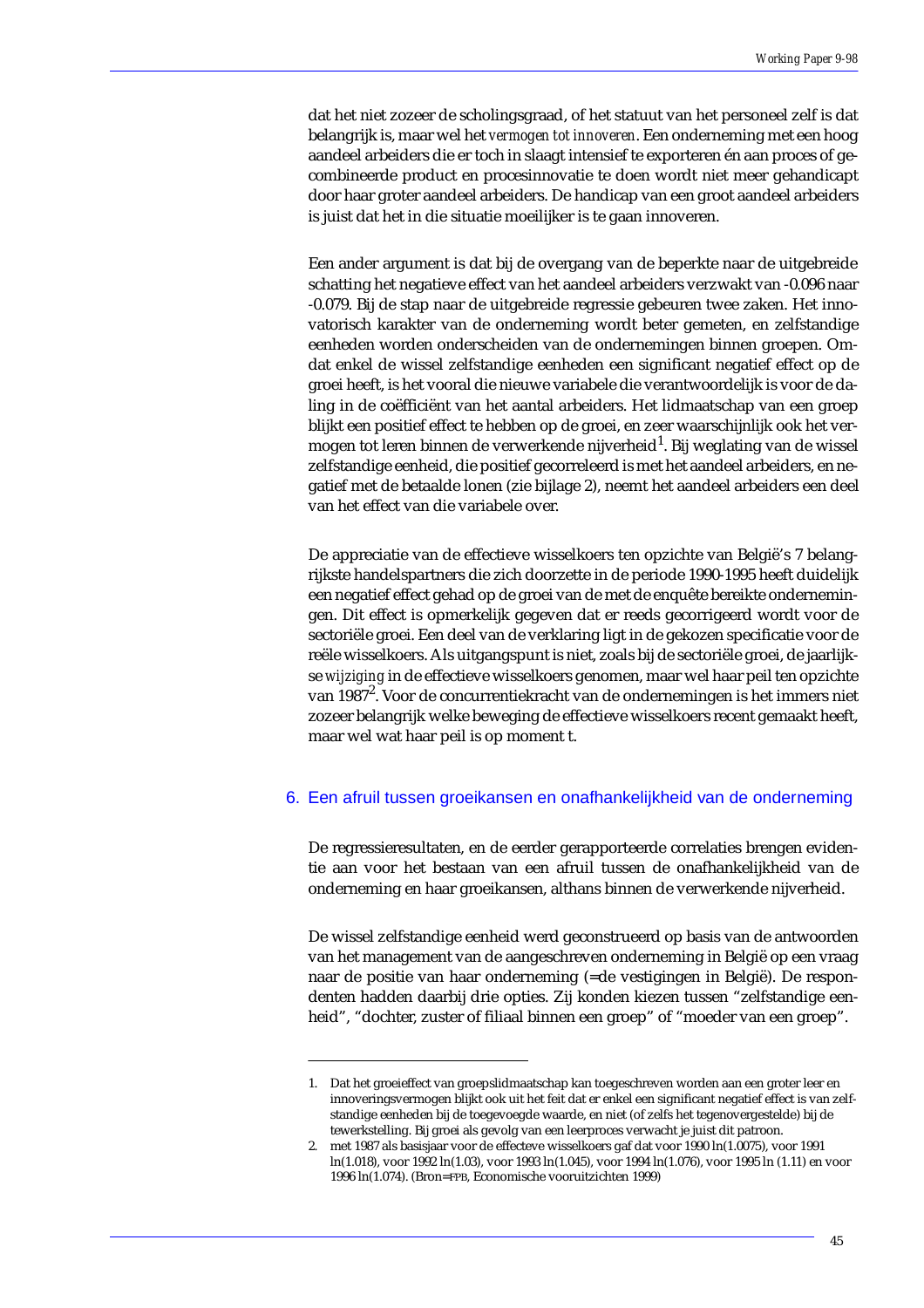Uit de analyse van het verband van de positie van een onderneming met de kans op innovatie (zie deel II) bleek dat er vooral een verschil was tussen de zelfstandige eenheden en de ondernemingen die behoorden tot een groep. er waren weinig verschil tussen moeders van groepen en dochters binnen groepen. Het is ook niet zo belangrijk of een groep Belgisch of buitenlands is. Essentieel is dat zowel de Belgische als de buitenlandse groepen buitenlandse ondernemingen bevatten<sup>1</sup>. Daarom wordt enkel een ondersheid gemaakt tussen zelfstandige eenheden en ondernemingen die, als moeder of dochter, deel uitmaken van een groep.

In tabel 6 (kolom 3) blijkt dat zelfstandige eenheden significant lagere groei realiseerden. Dit is opmerkelijk aangezien in de regressies reeds gecorrigeerd wordt voor innovatie, voor het aandeel arbeiders en voor de kapitaalsintensiviteit. Zoals bleek uit de correlaties in tabel 5 zijn zelfstandige eenheden in de verwerkende nijverheid significant minder kapitaalsintensief, hebben zij een significant groter aandeel arbeiders, en doen zij significant minder aan product- en gecombineerde product en procesinnovaties. De coëfficiënt van de wissel zelfstandige eenheid in tabel 6 wordt kleiner is niet langer significant als het verschil gemaakt wordt tussen intensief exporterende en niet intensief exporterende ondernemingen. Dit illustreert dat een deel van het groeinadeel van zelfstandige eenheden in de industrie te maken heeft met geringere exportmogelijkheden.

Zwakke groeiprestaties van zelfstandige ondernemingen lijken in conflict met de observaties die iemand die van nabij het bedrijfsleven volgt kan doen. Die kan, net zoals wij in tabel 5 deden, constateren dat de (meestal onafhankelijke) KMO's vaak een grotere groeivoet van de toegevoegde waarde realiseren dan grote aan Multinationals verbonden ondernemingen. De verklaring voor die grotere geobserveerde groeivoet ligt echter in de kleinere grootte van deze ondernemingen. Snel groeiende KMO's zijn, conform het model van Jovanovic, nog geen volwassen ondernemingen, en groeien dankzij intensieve leerprocessen. Als je vergelijkt tussen volwassen ondernemingen, dan gaan de groeikansen verbonden aan het groepslidmaatschap een grotere rol spelen.

Bemerk verder dat er geen negatief effect is van de wissel zelfstandige eenheden op de groei van de tewerkstelling. Intensief exporterende zelfstandige eenheden kennen zelfs een significant grotere groei van de tewerkstelling dan gelijkaardige ondernemingen die deel uitmaken van groepen! Dit bevestigt de idee dat de groei in zelfstandige eenheden meer arbeidscreërend is dan in ondernemingen binnen groepen. Dat is logisch gezien de lagere kostprijs van kapitaal bij die laatste.

<sup>1.</sup> Zie FPB-working paper 4-98 over de deelname door Belgische ondernemingen aan de mondialisering.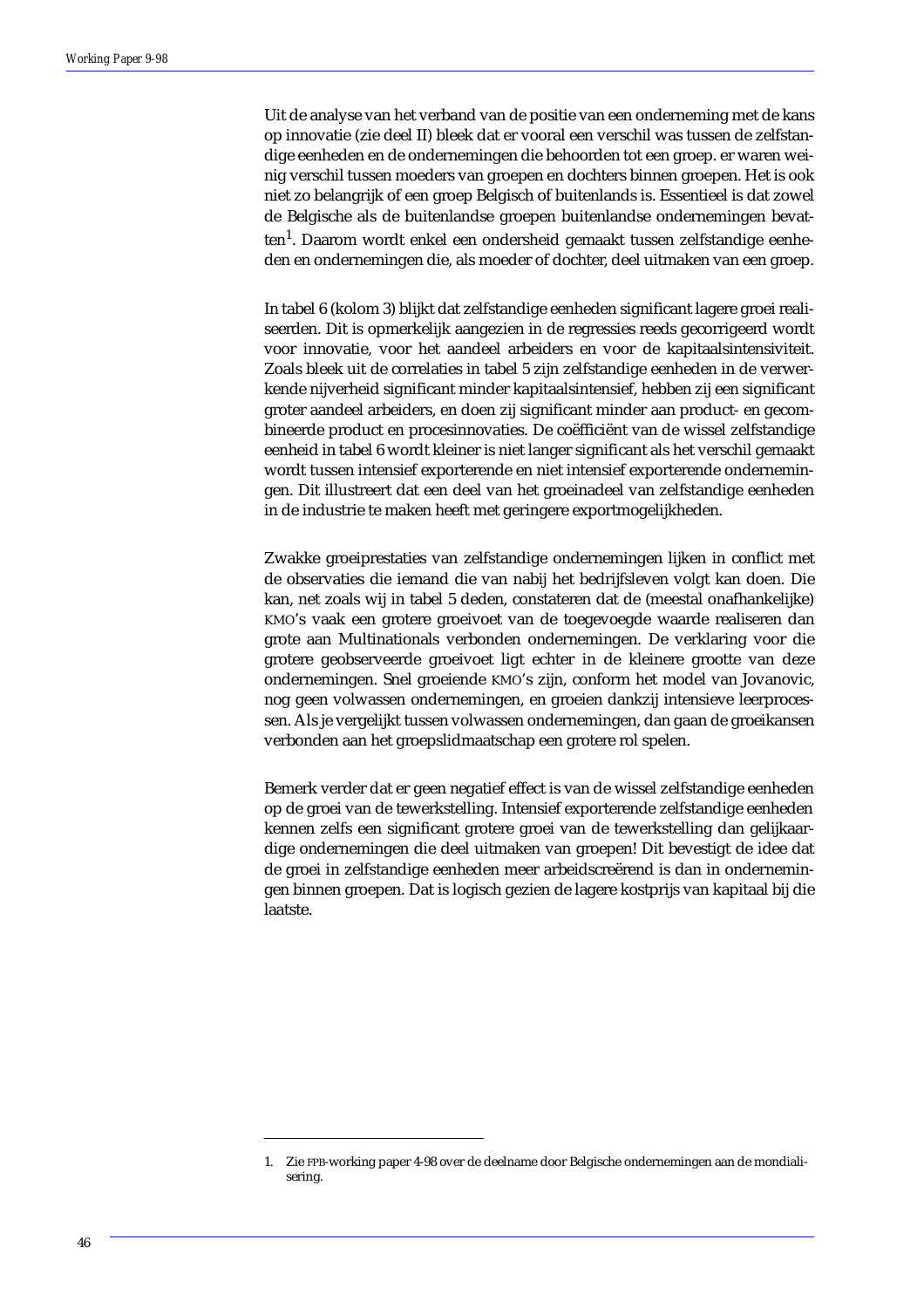# **B. Resultaten voor de handel**

In tabel 8 worden de regressieresultaten voor ondernemingen in de handel weergegeven. De schattingen zijn gebaseerd op de resultaten van 128 ondernemingen, waarvan 115 rechtstreeks op de enquête antwoordden. Dit aantal moet volstaan om stabiele schattingsresultaten te verkrijgen. Uit de diensten en uit de bouwnijverheid zijn er slechts respectievelijk 57 en 30 respondenten.

| TABEL 8 -Regressie van de jaarlijkse groei van de toegevoegde waarde en tewerkstelling, periode 1990-1996, |
|------------------------------------------------------------------------------------------------------------|
| handel, met gebruik van de sura schattingsmethode                                                          |

|                                                                             | Handel:<br>groei toegevoegde<br>waarde | Handel<br>groei tewerkstelling |
|-----------------------------------------------------------------------------|----------------------------------------|--------------------------------|
| constante                                                                   | $6.184*(1.007)$                        | $2.462*(0.133)$                |
| Inage <sub>t</sub>                                                          | $-1.794*(0.227)$                       | $-0.959*(0.073)$               |
| (Image <sub>t</sub> ) <sup>2</sup>                                          | $0.129*(0.020)$                        | $0.092*(0.012)$                |
| $(\text{Image}_{t})(q_{t-1})$                                               | $0.095*(0.018)$                        | $0.115*(0.011)$                |
| $q_{t-1}$                                                                   | $-0.560*(0.176)$                       | $-0.527*(0.039)$               |
| $(q_{t-1})^2$                                                               | 0.008(0.008)                           | $0.014^{\circ}(0.005)$         |
| In kapitaalintensiteit begin periode 1990-1996                              | 0.020(0.012)                           | $0.013^{\circ}(0.007)$         |
| In aandeel arbeiders begin periode 1990-1996                                | $-0.095^{\circ}(0.054)$                | 0.051(0.032)                   |
| reële groei toegevoegde waarde/groei tewerkstelling sector in België        | $1.324^{\circ}(0.667)$                 | $1.183^{\circ}(0.701)$         |
| In effectieve wisselkoers België t.o.v. 7<br>belangrijkste handelspartners  | 0.642(0.439)                           | $-0.289(0.225)$                |
| wissel: gecombineerde product en proces-<br>innovaties in periode 1990-1996 | 0.002(0.031)                           | $-0.015(0.018)$                |
| wissel: productinnovaties, periode 1990-1996                                | 0.010(0.024)                           | 0.004(0.014)                   |
| wissel: procesinnovaties, periode 1990-1996                                 | $0.044^{\circ}(0.025)$                 | 0.021(0.014)                   |
| wissel: zelfstandige eenheid                                                | $-0.031(0.026)$                        | $-0.011(0.015)$                |
| aantal jaarlijkse observaties                                               | 712                                    | 712                            |
| aantal ondernemingen                                                        | 128                                    | 128                            |
| gewogen R <sup>2</sup>                                                      | 0.289                                  | 0.289                          |
| geschatte correlatie $u_t$ en $v_t$ (SUR)                                   | 0.375                                  | 0.375                          |

a. Tussen haakjes staat de standaardfout. Een \* duid op een significant verschil van nul op een niveau van 1%, een ° op een significant verschil van nul op 10%, bij een tweezijdige toets.

> De schattingen voor de diensten bevestigen het resultaat gevonden in de handel, zij het met uitzonderingen voor de "diensten aan bedrijven"<sup>1</sup>. Zowel het kleine aantal respondenten waarop de schattingen gebaseerd zijn als de summiere sectoriële prijsinformatie die beschikbaar is voor de diensten aan bedrijven (slechts één globale indicator) deden ons besluiten deze resultaten niet te tonen.

<sup>1.</sup> Die belangrijke sector omvat o.a. informatica en aanverwante bedrijven, coördinatiecentra en holdings, technisch advies, architecten en ingenieurs, selectie en ter beschikkingstelling van personeel, opsporing en beveiliging en industriële reiniging. Een aantal van de hier vermelde bedrijfstakken profiteerde duidelijk van de uitbesteding van activiteiten van andere, vooral industriële, bedrijfstakken. Dat leidde er onder meer tot het resultaat dat ondernemingen met een hoog aandeel arbeiders, die weinig innoveerden, een hogere groei hadden.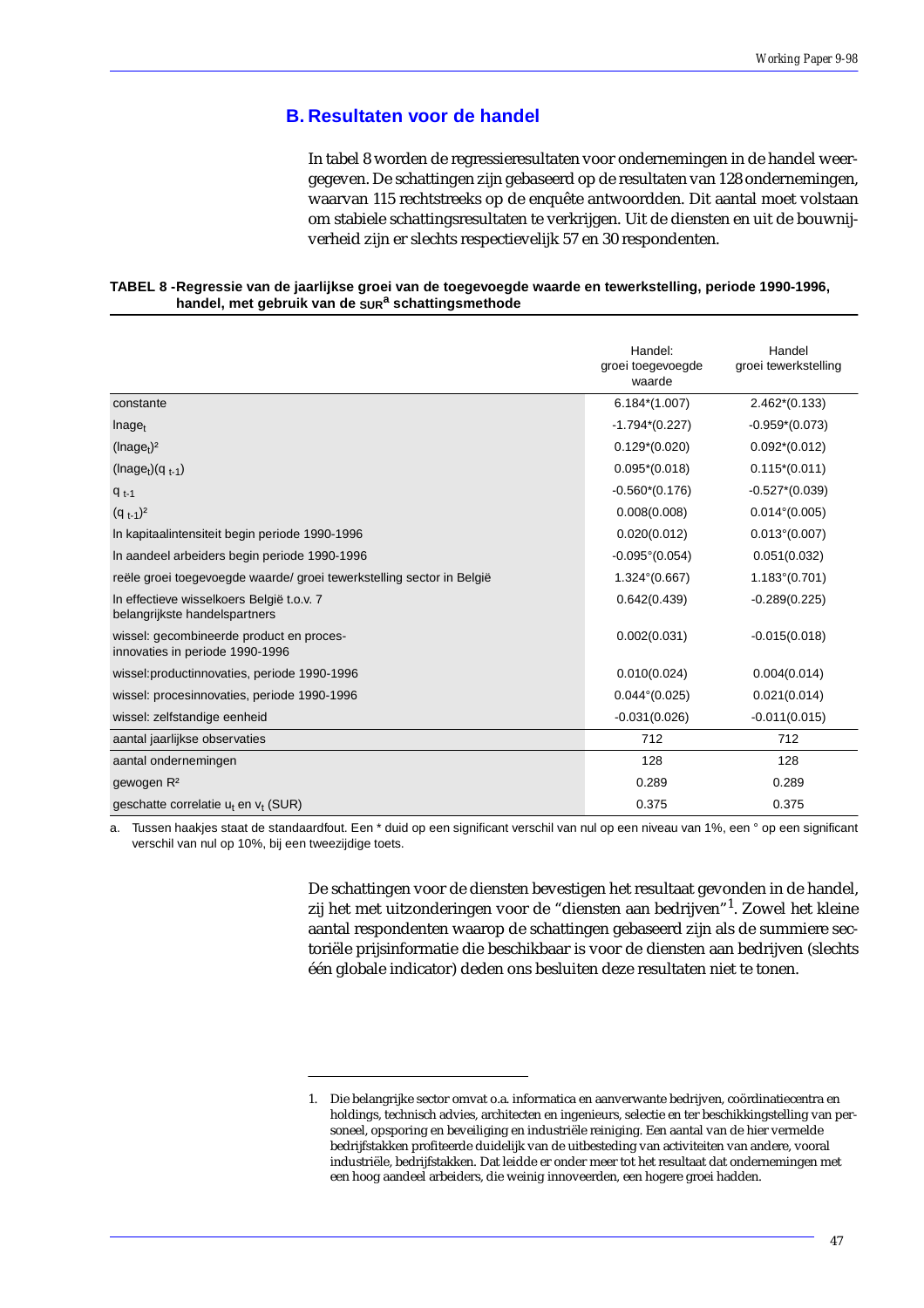Zoals in de verwerkende nijverheid wordt de groeivoet van de toegevoegde waarde en de tewerkstelling voor onderneming uit de handel negatief beinvloed door het ouder en groter worden van ondernemingen. De gekruiste termen voor leeftijd en grootte zijn opnieuw positief. De kapitaalsintensiteit heeft een positief effect, zij het enkel significant verschillend van 0 bij de tewerkstelling. Het aandeel arbeiders heeft een negatief effect, zij het enkel significant met betrekking tot de groei van de toegevoegde waarde.

De ondernemingen volgen goed de schommelingen in de sectoriële groei van de tewerkstelling of toevoegde waarde<sup>1</sup>. De effectieve wisselkoers van België t.o.v. haar 7 belangrijkste handelspartners heeft dit keer geen significant negatief effect. Met betrekking tot de toegevoegde waarde is er zelfs een (niet significant) positief effect. De ondervraagde ondernemingen uit de handel ondervinden dus, in tegenstelling tot de industriële ondernemingen gericht op de binnenlandse markt, geen hinder van een reële appreciatie van de BEF. Dit komt omdat zij, voor het beantwoorden van de binnenlandse vraag, kunnen overschakelen op import als de in het binnenland geproduceerde goederen te duur worden. 73 op de 115 ondervraagde ondernemingen uit de handel zijn trouwens dochter binnen een multinationale groep, wat het waarschijnlijk maakt dat import een belangrijk deel van hun activiteiten uitmaakt.

De resultaten verschillen gevoelig met die van de verwerkende nijverheid wat betreft de effecten van innovatie. Gecombineerde product en procesinnovaties hebben hier *geen* significant positief effect op de groei van toegevoegde waarde of tewerkstelling. Zoals in de verwerkende nijverheid hebben productinnovaties die geen nieuwe processen impliceren nauwelijks een positief effect op de groei. Er gaat wél een significant positief effect uit op de groei van procesinnovaties. In overeenstemming met de theorie is dat effect groter op de gemiddelde jaarlijkse groei van de toegevoegde waarde (0.044) dan op de groei van de tewerkstelling (0.021).

Dit resultaat is zeker niet onlogisch. Alhoewel gecombineerde product en procesinnovaties zin kunnen hebben voor een onderneming in de handel (verkoop van nieuwe producten die andere organisatie met zich mee brengt...), verwacht je toch een groter belang van dit soort innovaties bij echt producerende ondernemingen<sup>2</sup>. Het gevonden positieve effect op de groei van procesinnovaties wordt bevestigd door de resultaten in de correlatiematrix, weergegeven in tabel 9. Ondernemingen uit de handel met procesinnovaties kennen een significant grotere groei van de tewerkstelling, zijn meestal groter, exporteren een groter deel van hun omzet, zijn kapitaalsintensiever en stellen meer (!) arbeiders tewerk.

<sup>1.</sup> Omdat er maar één sectoriële groeivoet van toegevoegde waarde en tewerkstelling voor de hele handel beschikbaar is, geeft die enkel een fluctuatie door de tijd weer.

<sup>2.</sup> Omdat een opdeling in sectoren nooit perfect is, en er ook ondernemingen zijn met een gemengde activiteit, kan niet uitgesloten worden dat de ondernemingen in de handel die meldden gecombineerde product en procesinnovaties doorgevoerd te hebben juist diegene zijn die naast handel, ook nog een industriële activiteit voeren. De betreffende innovatiewissel raakt op die wijze gecorreleerd met de aanwezigheid van een industriël activiteit, die op zich kan zorgen voor lagere groeivoeten van tewerkstelling en toegevoegde waarde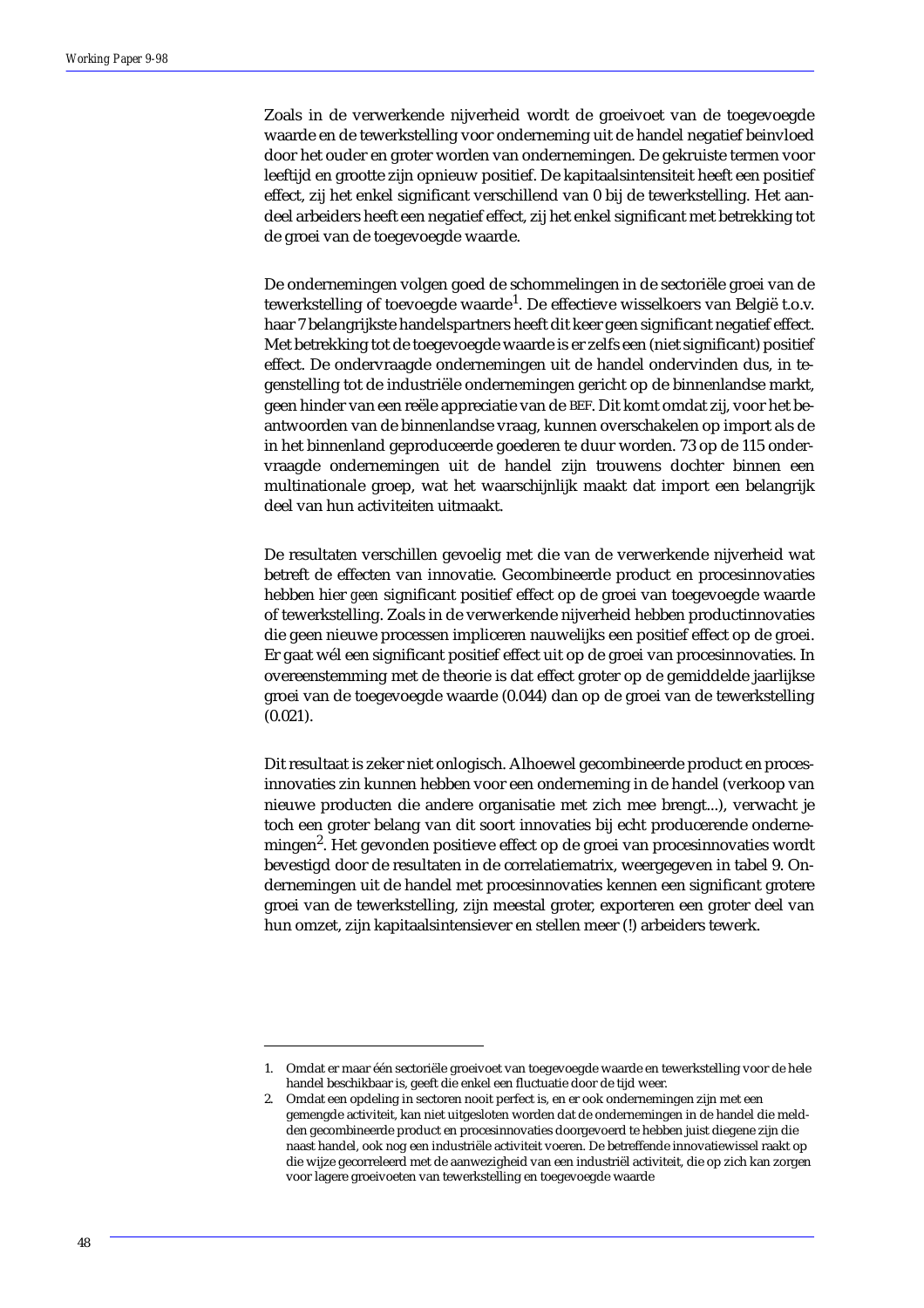De wissel zelfstandige eenheden heeft in de groeiregressies voor de handel een negatief teken, maar is niet significant verschillend van nul. Er is ook minder evidentie voor een indirect negatief effect op de groei via innovatie, de kosten van kapitaal of de exportmogelijkheden. In tabel 9 blijkt dat zelfstandige eenheden in de handel, ondanks hun kleinere grootte, niet significant minder kapitaalsintensief zijn en niet significant minder aan procesinnovatie doen. Zelfstandige eenheden in de handel doen wel significant minder aan productinnovaties en gecombineerde product en procesinnovaties, en hebben een significant hoger aandeel arbeiders. Uit de groeiregressies bleek evenwel dat de twee vormen van productinnovaties niet gepaard gingen met meer groei in de handel, en dat het aandeel arbeiders enkel een significant effect had op de groei van de toegevoegde waarde.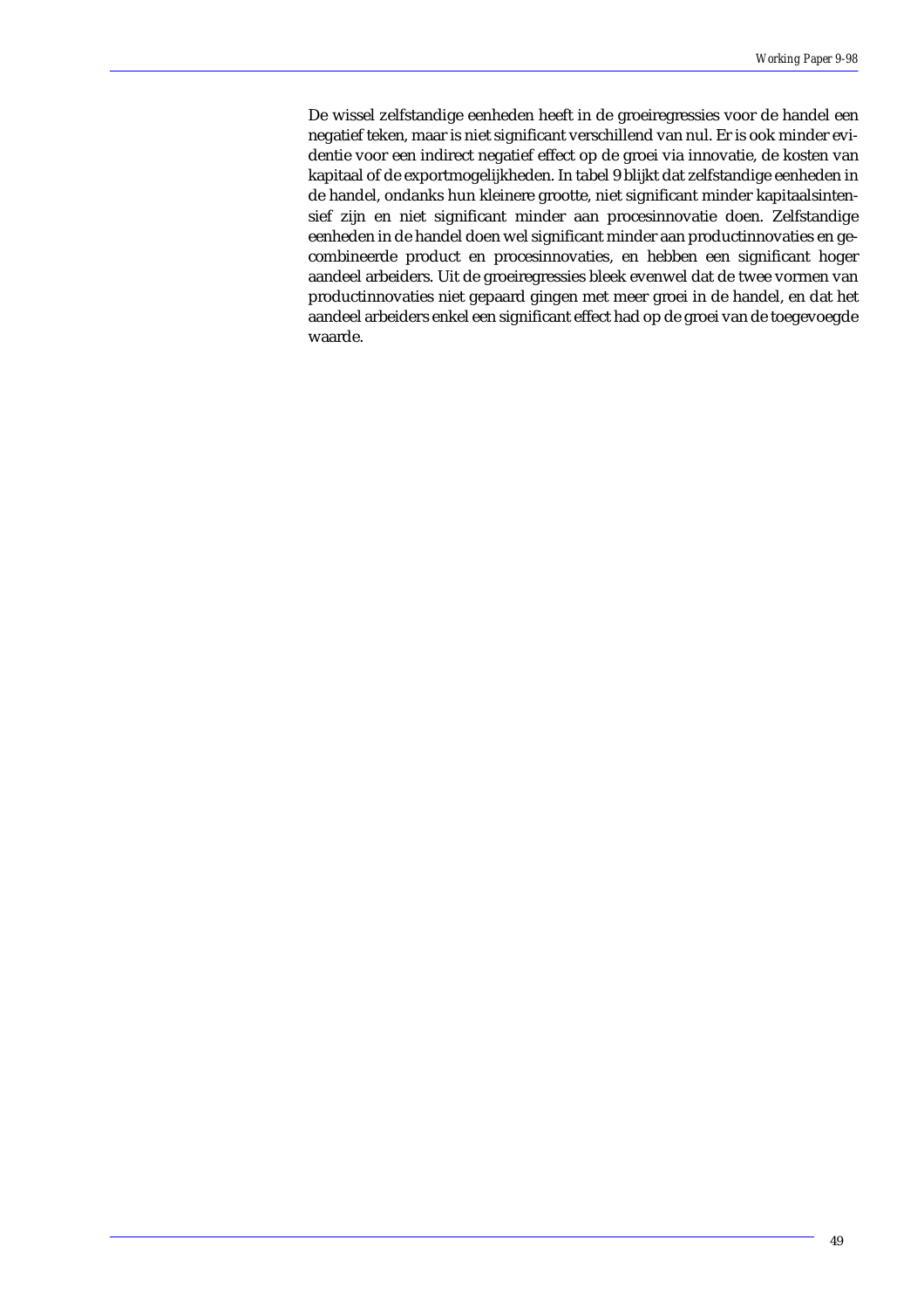|                        |                          |                              |                                           |                 |                                                     | Pearson correlatiecoëfficiënt van totale variatie $(x_{it}-\overline{x})$ a b |              |              |                             |                                                  |                |             |                                                      |                   |                                                 |
|------------------------|--------------------------|------------------------------|-------------------------------------------|-----------------|-----------------------------------------------------|-------------------------------------------------------------------------------|--------------|--------------|-----------------------------|--------------------------------------------------|----------------|-------------|------------------------------------------------------|-------------------|-------------------------------------------------|
|                        | $I_{t-1}$ <sub>t-1</sub> | $q_t - q_{t-1}$              | $I_{t-1}$                                 | $q_{t-1}$       |                                                     | Inage <sub>t</sub> Aarb <sub>o</sub>                                          | Aexp         | InEE         | $(k-1)_0$                   | prodl                                            | procl          | prprl       | ZΕ                                                   |                   | $I_{s}I_{s-1}$ q <sub>s</sub> -q <sub>s-1</sub> |
| $I_t-I_{t-1}$          | $\mathbf{1}$             | $0.483*$                     |                                           |                 | $-0.213$ * $-0.140$ * $-0.232$ * $0.112$ *          |                                                                               | 0.046        |              | $-0.045$ 0.154*             | 0.028                                            | $0.080*$       | 0.038       | $-0.025$                                             | 0.009             | 0.023                                           |
| $q_t - q_{t-1}$        | $0.483*$                 | 1                            |                                           |                 | $-0.100^*$ $-0.191^*$ $-0.190^*$                    | -0.006                                                                        | 0.041        | $-0.000$     | 0.062                       | 0.041                                            | 0.050          | 0.038       | $-0.053$                                             | 0.019             | 0.048                                           |
| $I_{t-1}$              |                          | $-0.213$ * $-0.100$ *        | 1                                         | $0.881*$        | $0.175*$                                            | $-0.070$                                                                      | $-0.039$     | 0.017        | $-0.051$                    | $-0.094$ * $0.149$ *                             |                | 0.000       | $-0.136*$ 0.030                                      |                   | $-0.010$                                        |
| $q_{t-1}$              |                          | $-0.140^*$ $-0.191^*$ 0.881* |                                           | $\overline{1}$  |                                                     | $0.158$ * $-0.126$ * $0.078$ *                                                |              | 0.022        | $0.084^{*}$                 |                                                  |                |             | $-0.023$ $0.197$ * $0.088$ * $-0.286$ * $0.037$      |                   | $-0.030$                                        |
| Inage <sub>t</sub>     |                          |                              | $-0.232$ * $-0.190$ * $0.175$ * $0.158$ * |                 | $\mathbf{1}$                                        | $-0.208$ * $-0.089$ *                                                         |              | 0.005        | 0.061                       |                                                  |                |             | $-0.105$ * 0.005 $-0.117$ * 0.076* $-0.002$ $-0.027$ |                   |                                                 |
| Aarb <sub>o</sub>      | $0.112*$                 | $-0.006$                     | -0.070                                    |                 | $-0.126$ $-0.208$ $*$                               | $\mathbf{1}$                                                                  | $0.103*$     | 0.007        | $0.343*$                    |                                                  |                |             | $-0.156$ * 0.168* 0.117* 0.319* $-0.038$             |                   | 0.002                                           |
| Aexp                   | 0.046                    | 0.041                        | $-0.039$                                  |                 | $0.078$ * -0.089* 0.103*                            |                                                                               | $\mathbf{1}$ | 0.001        | $0.077*$                    |                                                  |                |             | $0.151*$ $0.078*$ $0.127*$ $-0.239*$ $0.009$         |                   | 0.026                                           |
| <b>InEE</b>            | $-0.045$                 | $-0.000$                     | 0.017                                     | 0.022           | 0.005                                               | 0.007                                                                         | 0.001        | $\mathbf{1}$ | 0.006                       | $-0.005$                                         | 0.017          | 0.022       |                                                      |                   | $-0.026$ 0.038 $-0.594*$                        |
| $(k-l)_0$              | $0.154*$                 | 0.062                        | $-0.051$                                  | $0.084*$        | 0.061                                               | $0.343*$                                                                      | $0.077*$     | 0.006        | $\overline{1}$              | $-0.123$ * $0.126$ * $0.200$ *                   |                |             |                                                      | $-0.014$ $-0.004$ | 0.002                                           |
| prodl                  | 0.028                    | 0.041                        |                                           |                 | $-0.094$ * $-0.023$ $-0.105$ * $-0.156$ * $0.151$ * |                                                                               |              |              | $-0.005 -0.123*$            | $\mathbf{1}$                                     |                |             | $0.089$ * $0.215$ * $-0.114$ * $0.007$               |                   | 0.021                                           |
| procl                  | $0.080*$                 | 0.050                        |                                           | $0.149*$ 0.197* | 0.005                                               | $0.168^*$ 0.078*                                                              |              |              | $0.017$ $0.126^*$ $0.088^*$ |                                                  | $\overline{1}$ | $0.254*$    | $-0.073$ 0.019                                       |                   | 0.004                                           |
| prprl                  | 0.038                    | 0.038                        | $-0.000$                                  |                 | $0.088$ * $-0.117$ * $0.117$ * $0.127$ *            |                                                                               |              | 0.022        |                             | $0.200^*$ 0.215* 0.254*                          |                | $\mathbf 1$ | $-0.152$ $0.014$                                     |                   | 0.006                                           |
| ZE                     | $-0.025$                 | $-0.053$                     |                                           |                 | $-0.136^*$ $-0.286^*$ 0.076* 0.319* $-0.239^*$      |                                                                               |              |              |                             | $-0.026$ $-0.014$ $-0.114$ $-0.073$ $-0.152$ $+$ |                |             | 1                                                    | $-0.034$          | 0.035                                           |
| $I_{st}$ - $I_{st-1}$  | 0.009                    | 0.019                        | 0.030                                     | 0.037           | -0.002                                              | -0.038                                                                        | 0.009        | 0.038        | -0.004                      | 0.007                                            | 0.019          | 0.014       | $-0.034$                                             | 1                 | 0.061                                           |
| $q_{st}$ - $q_{st}$ -1 | 0.023                    | 0.048                        | $-0.010$                                  | $-0.030$        | $-0.027$                                            | 0.002                                                                         | 0.026        | $-0.594*$    | 0.002                       | 0.021                                            | 0.004          | 0.006       | 0.035                                                | 0.061             | $\mathbf{1}$                                    |

### **TABEL 9 -Correlatie variabelen binnen de handel naar gelang de totale variatie, periode 1990-1996**

l<sub>t</sub>-I<sub>t-1</sub>  $q_t - q_{t-1}$ l t-1  $q_{t-1}$  $Inage<sub>t</sub>$  $A$ arb<sub>0</sub> Aexp  $InEE_t$  $(k-1)_0$ prodI procI prprI ZE l<sub>st</sub>-l<sub>st-1</sub> groei tewerkstelling in jaar t groei gedefleerde toegevoegde waarde in jaar t ln gemiddelde tewerkstelling in jaar t-1 ln toegevoegde waarde in jaar t-1 gedefleerd met prijspeil sector ln ( leeftijd in jaar vanaf 1970), indien ouder ln(30) aandeel arbeiders in tewerkstelling in 1990 of beginjaar aandeel export in omzet in 1993 ln reële wisselkoers België t.o.v. 7 belangrijkste handelspartners ln kapitaalintensiteit in 1990 of in beginjaar wissel: productinnovaties in periode 1990-1996 wissel: procesinnovaties in periode 1990-1996 wissel: gecombineerde product& procesinnovates, periode 1990-1996 wissel: onderneming is een zelfstandige eenheid groei tewerkstelling sector in jaar t

 $q_{st}$ - $q_{st}$ -1 groei toegevoegde waarde in prijzen van 1990 sector in jaar t

a. De correlatiecoëfficienten worden gegeven door de formule :

$$
\rho_{xyt} \,=\, \frac{\Sigma_t \Sigma_i w_i (x_{it}-\bar{x})(y_{it}-\bar{y})}{\sqrt{\Sigma_t \Sigma_i w_i (x_{it}-\bar{x})^2 \Sigma_t \Sigma_i w_i (y_{it}-\bar{y})^2}}
$$

Daarbij zijn x<sub>it</sub> en y<sub>it</sub> de waarde van de variabelen x en y voor onderneming i in jaar t. De wissels prodl, procl, prprI en ZE en de variabelen AA<sub>0</sub> en (K-I)<sub>0</sub> kennen enkel een i-index, de InEE enkel een t-index. De w<sub>i</sub>'s zijn het gewicht van een onderneming zoals beschreven in deel 1.B.

b. Een \* slaat op een correlatie die significant verschilt van 0 op een testniveau van 5%, een ° op een verschil op een niveau van 10%.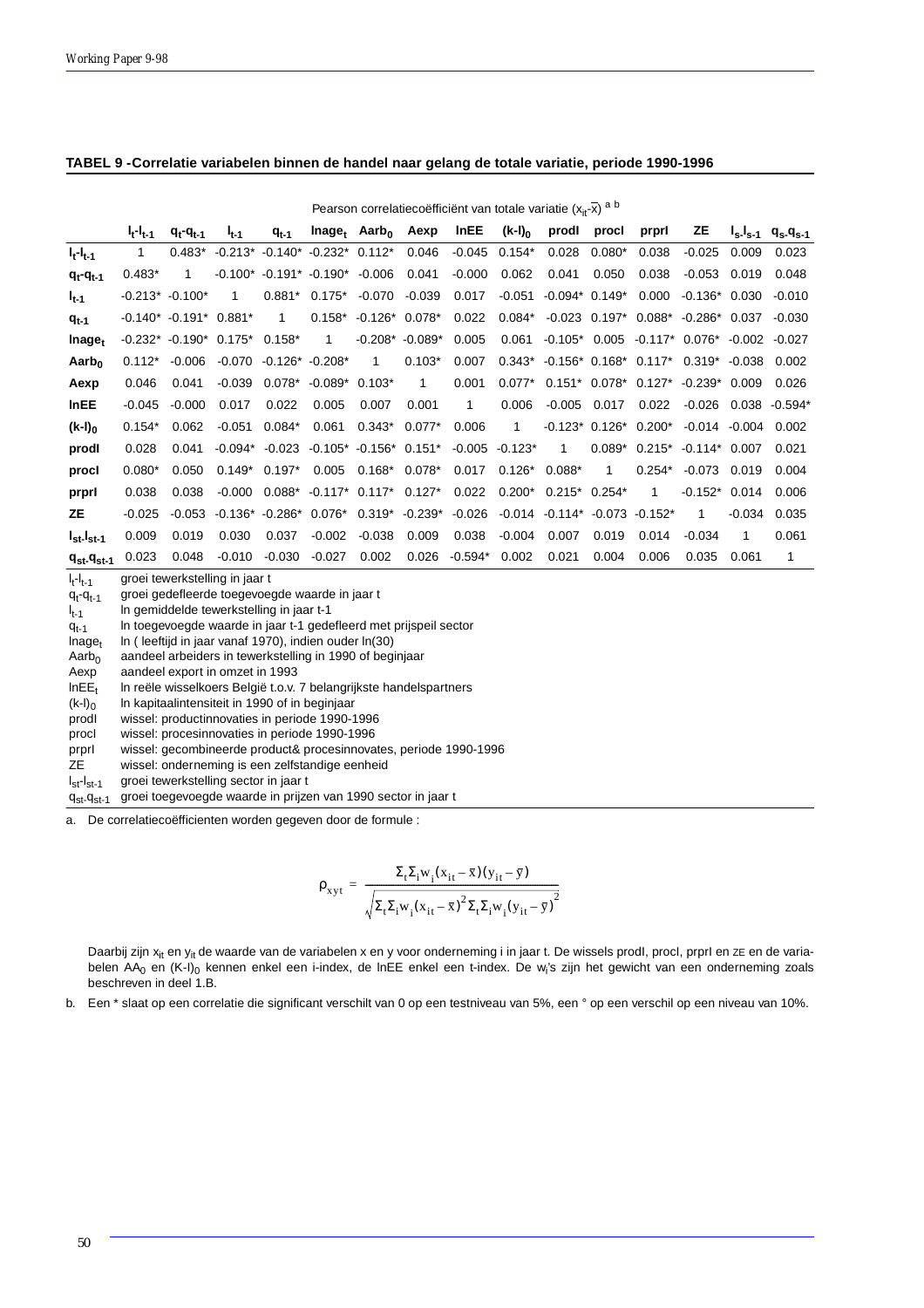**VII** Besluit

Gebruik makend van de coëfficiënten uit een groeiregressie voor de toegevoegde waarde en de tewerkstelling kon de levenscyclus van de activiteiten van ondernemingen in België gesimuleerd worden. In overeenstemming met de recente theoretische modellen van selectie (Jovanovic,1982) en actief leren, kennen jonge en kleine ondernemingen, andere factoren zoals innovatie, kapitaalsintensiteit, en exportgedrag constant houdend, zowel in de verwerkende nijverheid als in de handel, een merkelijk grotere groei van toegevoegde waarde en productiviteit.

Dat de overige factoren constant gehouden werden is belangrijk. Grote ondernemingen zijn immers kapitaalsintensiever, meer exportgericht én hebben met een grotere waarschijnlijkheid innovaties doorgevoerd in de periode 1990-1996. De resultaten van dit onderzoek tonen echter aan dat het zinloos is de groei van innoverende en niet innoverende onderneming te vergelijken als dat niet gebeurt binnen dezelfde klasse van grootte en leeftijd. Het gevonden effect van de grootte en leeftijd op de groei moet ook goed begrepen worden. Kleine en jonge ondernemingen hebben een gemiddeld grotere groei van de arbeidsproductiviteit en de tewerkstelling omdat zij *vertrekken* van een lagere arbeidsproductiviteit dan meer volgroeide ondernemingen (zie figuur 2 pagina 38 en figuur 4 pagina 41).

De activiteiten van een industriële onderneming kennen het vertraagd stijgende patroon dat men ervan zou verwachten vanuit de modellen van lerende ondernemingen. Bij niet innoverende industriële ondernemingen is er ook duidelijke evidentie voor het bestaan van een terugbuigend patroon (zie figuur 1 pagina 37). De toegevoegde waarde gerealiseerd in België bereikt een toppunt tussen het 14de en het 18 de levensjaar bij industriële ondernemingen zonder gecombineerde product en procesinnovaties. Gecombineerde product en procesinnovaties zijn productinnovaties die een significante wijziging van het productieproces met zich meebrengen. Bij industriële ondernemingen die wél dergelijke innovaties doorvoerden wordt dat toppunt niet voor het 20ste jaar bereikt (zie figuur 3 pagina 40). Bij innoverende ondernemingen die meer dan 50% van hun omzet exporteren ligt het toppunt heel wat verder dan de leeftijd tot waar wij ons kunnen uitspreken: 26 jaar (zie figuur 5 pagina 42).

Het terugbuigen van de activiteit na 14 tot 18 jaar bij niet innoverende ondernemingen is in overeenstemming met het product-levenscyclusmodel van Vernon. Dat betekent dat binnen de verwerkende nijverheid Belgische ondernemingen, of Belgische vestigingen van multinationals, een comparatief voordeel hebben, hetzij in de fase van de marktintroductie, hetzij in de fase van massale productie waarin nog heel wat verbeteringen aan producten en (vooral) processen mogelijk zijn. Zij komen in de problemen zodra producten en processen in hoge mate gestandaardiseerd zijn en de verdere mogelijkheden tot innoveren uitgeput raken.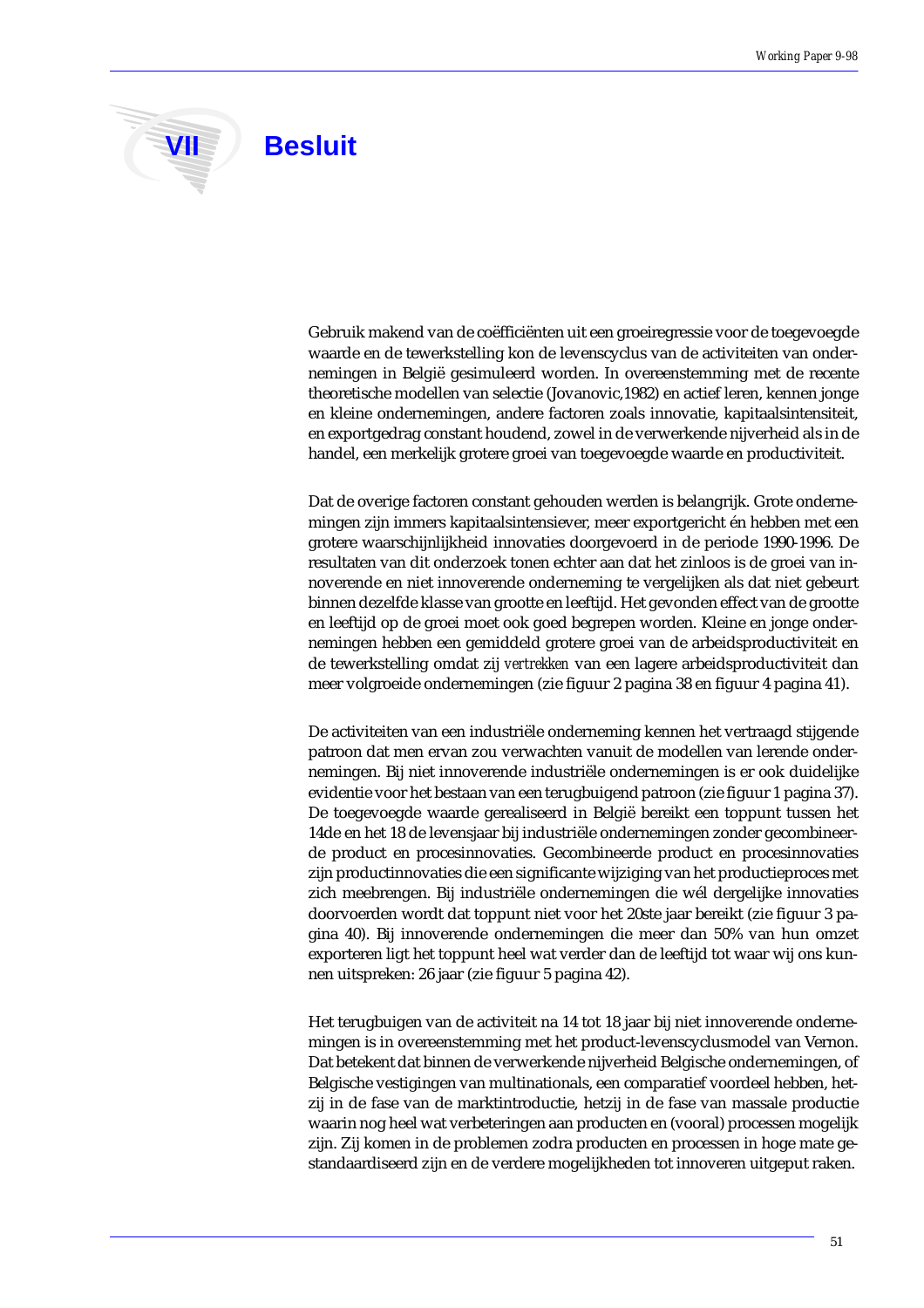Het onderzoek naar de levenscyclus van industriële ondernemingen, en het kapitaalsintensieve en marketingarme karakter van onze industriële export (Europese Commissie, 1998) suggereren dat het comparatief voordeel van België zich vaak situeert in de *tweede* fase van de levenscyclus van een product. Dat is niet de fase van de marktintroductie zelf, maar die van de massale productie van een relatief gestandaardiseerd goed, maar met nog heel wat potentiële verbeteringen in het productieproces. In overeenstemming met die stelling, en ook met het verwachtte remmend effect van hoge vaste kosten op delocalisaties, vonden wij dat kapitaalsintensieve ondernemingen significant betere groeiprestaties neerzetten.

De resultaten met betrekking tot de innovatievariabelen onderstrepen het belang van het radicaal karakter van een innovatie. Binnen de door ons beschouwde groep van (relatief grote en sterk geïnternationaliseerde) groep industriële ondernemingen is dat radicaal karakter sterk gecorreleerd met het doorgevoerd hebben van gecombineerde product en procesinnovaties. In de periode 1990-1996 realiseerden naar eigen zeggen 58.5% van de respondenten in de verwerkende nijverheid pure productinnovaties "nieuw voor België", 53.1% realiseerde pure procesinnovaties, terwijl 47,3% er gecombineerde product en procesinnovaties realiseerden.

Vergeleken met niet-innoverende industriële ondernemingen, kenden industriële ondernemingen met gecombineerde product en procesinnovaties jaarlijks een extra groei van 5.1% (met standaardfout 1.5%) wat betreft de toegevoegde waarde en 2% (met standaardfout 0.8%) wat betreft de tewerkstelling in de periode 1990-1996. Het jaarlijks groeieffect op de toegevoegde waarde van deze radicale vorm van innoveren was, met 7.5% (met standaardfout 1.7%) tegenover 3% (met standaardfout 1.7%), merkelijk groter bij hoofdzakelijk op de export gerichte dan bij hoofdzakelijk op de binnenlandse markt gerichte industriële ondernemingen.

Ondernemingen met enkel productinnovaties die geen veranderingen in processen met zich meebrengen onderscheidden zich niet van niet-innoverende ondernemingen in groeiprestaties. Pure procesinnovaties hebben een positief effect op de groei in de handel en bij de intensief exporterende industriële ondernemingen. Pure procesinovaties hebben binnen de verwerkende nijverheid, verassend, een groter positief effect gehad op de tewerkstellingsgroei dan op de groei van de toegevoegde waarde. Dat wijst er op dat heel wat procesinnovaties in de periode 1990-1996 gericht waren op besparingen op de kosten van kapitaalgoederen, energie of grondstoffen, of op het verminderen van milieueffecten en zeker niet uitsluitend op besparingen op het gebruik van arbeid.

De gegevens suggereren verder het bestaan van een afruil tussen bestuurlijke onafhankelijkheid (=geen dochter zijn binnen een groep) en groeikansen voor volwassen industriële ondernemingen. Zelfstandige eenheden zijn minder kapitaalsintensief, minder exportintensief en hebben een kleinere neiging tot innoveren (met uitzondering van procesinnovaties). Voor een industriële onderneming brengt groepslidmaatschap, dat in België neerkomt op deel uitmaken van een internationaal netwerk van ondernemingen, waarschijnlijk een eenvoudiger toegang tot kapitaal, innovatie en exportmarkten met zich mee. Dergelijke verbanden werden niet teruggevonden met betrekking tot de ondernemingen in de, veel meer op de binnenlandse markt gerichte, handel.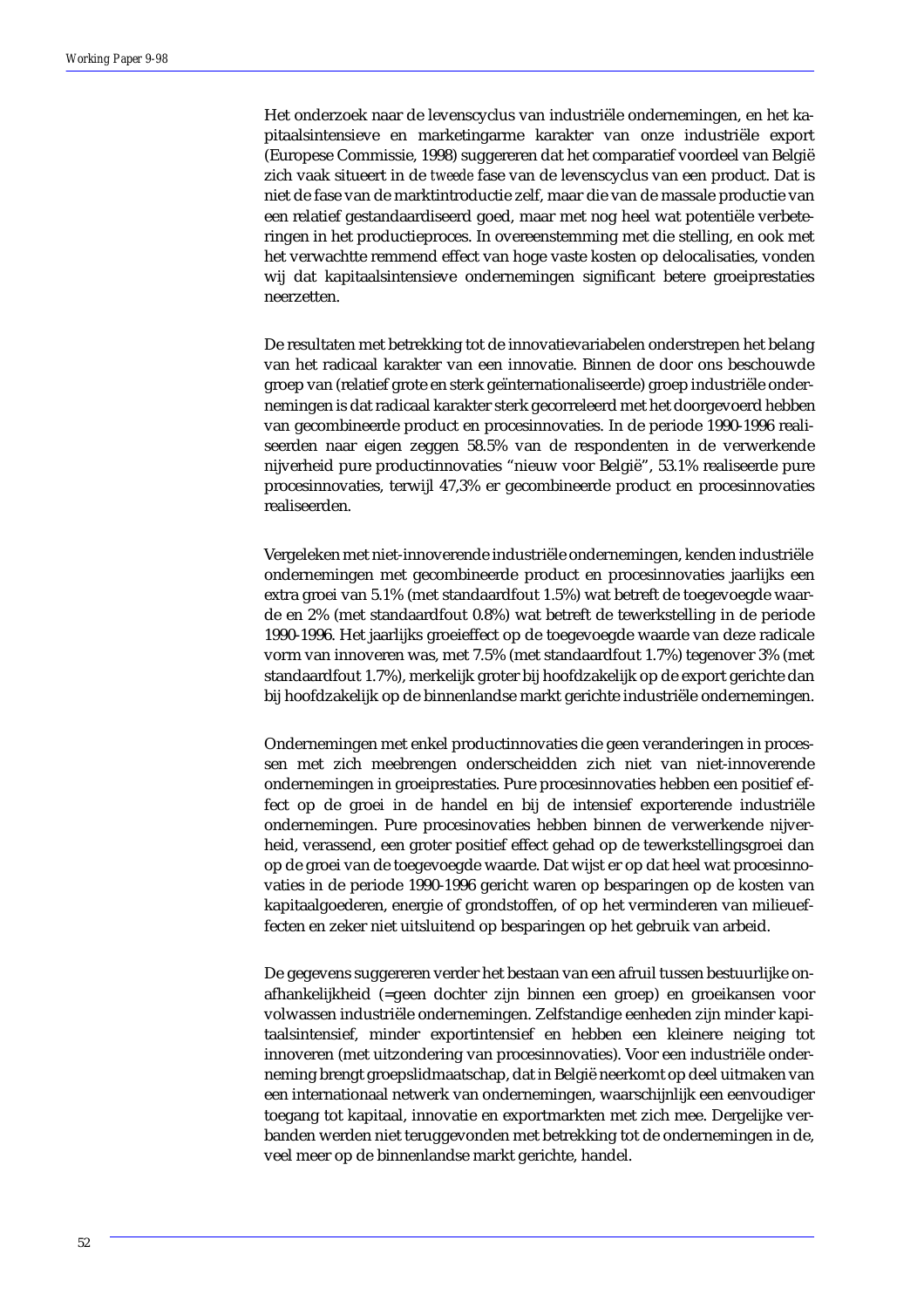

- Filip Abraham, Joep Konings en Renilde Veugelers (1998), "Schept het innovatiebeleid werkgelegenheid?", *Vlaams Technologie Observatorium (IWT), n° 8, p 40.*
- David B. Audretsch (1995) "Innovation, growth and survival", in *The International Journal of Industrial Organisation,* p 441-457.
- John R. Baldwin & Rafiquzzaman Mohammed (1995) "Selection versus evolutionary adaptation: Learning and post-entry performance" in *International Journal of Industrial Organisation*, vol 13, pp 501-522.
- Bee-Yan Aw & Hong Tan (1995) "Training, Technology and Firm-level Productivity in Taiwan", *background paper for the second meeting of National experts on technological and organisatoral change and labour demand,* OECD, p 28.
- Paul Bernard, Herman Van Sebroeck, Hilde Spinnewyn, Patrick Vandenhove, Bart Van den Cruyce (1997) "Delokalisatie, Mondialisering, een actualisatierapport over België", p 350.
- Marionne Debruyne en Ruud Frambach (1998) "Typologie van innoverende bedrijven in Vlaanderen", resultaten gepresenteerd in het kader van de *workshop technologiediffusie in Vlaanderen*, VTO-IWT, op 25 juni 1998.
- David S. Evans (1987b) "Tests of Alternative Theories of Firm Growth", in *Journal of Political Economy*, vol. 95, nr 4, pp 657-674.
- Ericson, R. en A. Pakes, (1992) "An alternative theory of firm and industry dynamics", *Cowles Foundation Discussion Paper, nr 1041,* (Yale University, New haven Connecticut).
- Europese Commissie (1998), "The competitiveness of European Industry, 1998 report", p 89.
- Mark Doms, Timothy Dunne, and Mark J. Roberts (1995) "The role of technology use in the survival and growth of manufacturing plants", *International Journal of Industrial Organisation,* pp 523-542*.*
- Brigitte Dormont (1997) "l'influence du coût salarial sur la demande de travail", *economie et statistique* n° 301-302, pp95-109.
- Brigitte Dormont et Marianne Pauchet (1997) "L'élasticité de l'emploi au coût salarial dépend-elle des structures de qualification?", *économie et statistique,* n° 301-302 pp 149-168*.*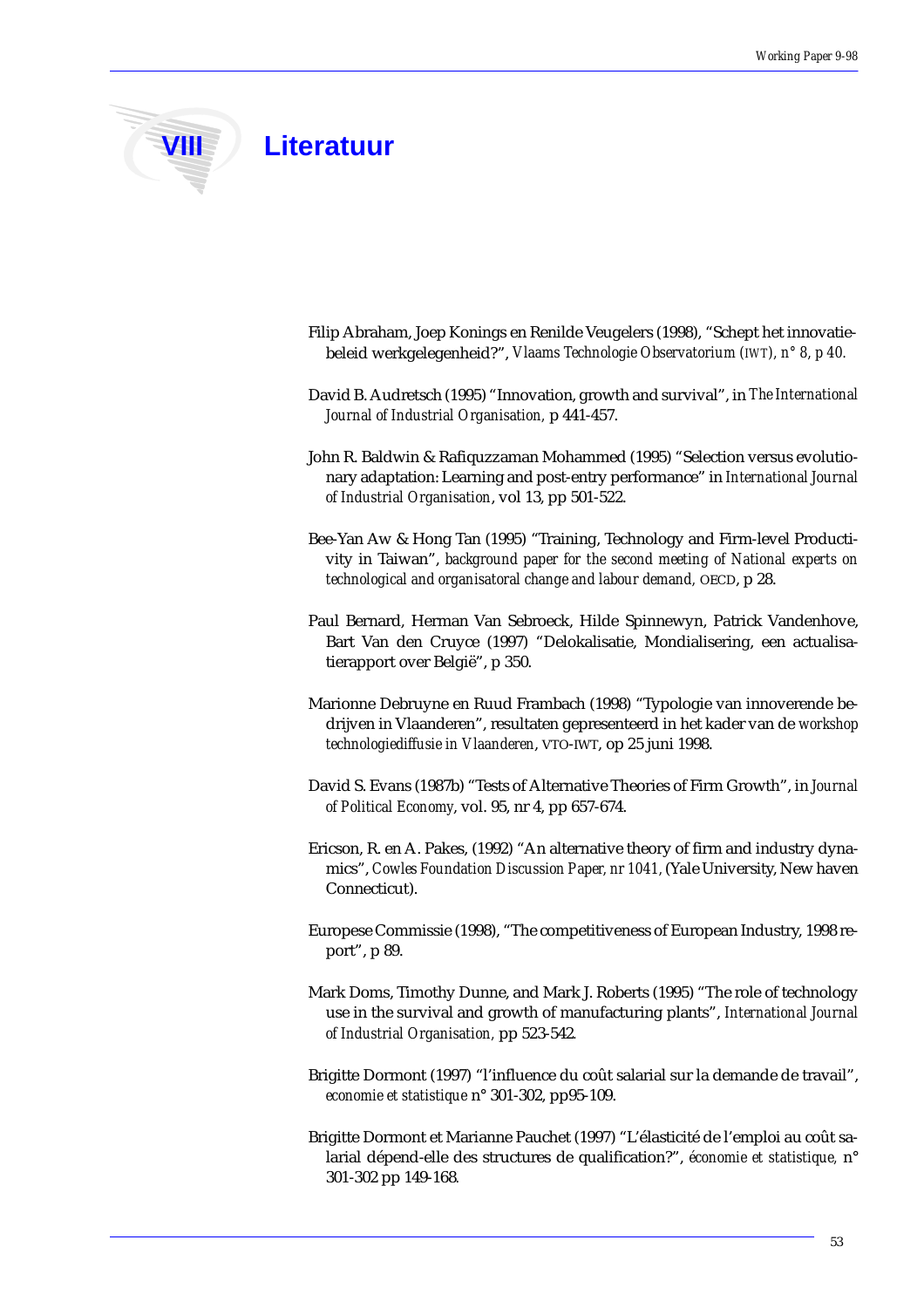- Federaal planbureau (1998) "economische vooruitzichten 1999", in *Economische Begroting, INR.*
- Federaal Planbureau (1998) "Macro-economische determinanten van de werkgelegenheid", *working paper FPB*, 5-98, p 132.
- Nathalie Greenan & Dominique Guellec (1995), "Technological innovation and employment reallocation", paper prepared for the *conference on Innovation measurement* in may 1996, p 29.
- Nathalie Greenan (1996) "Progrès technique et changements organisationnels: leur impact sur l'emploi et les qualifications", *économie et statistique,* n° 298, pp 35-44.
- Boyan Jovanovic (1982), "Selection and the evolution of industry", *Econometrica*, vol. 50, Nr 3, pp 649-670.
- Heinz König, Herbert S. Buscher and George Licht (1995), "Employment, investment and innovation at the firm level", in *the OECD jobs Study; Investment productivity and Employment",* pp 67-80.
- J. Mairesse and B.H. Hall (1995), "Estimating the Productivity of Research and Development on French and United States Manufacturing Firms: Aan Exploration of Simultaneity Issues with GMM Methods", paper prepared for the *conference on Innovation measurement* in may 1996, p 31.
- OECD (1997),"Oslo Manual; Proposed Guidelines for collecting and interpreting technological innovation data", *OECD, statistical office of the European Communities,* p 124*.*
- OECD (1997a), "Education at a glance, OECD indicators", OECD (centre for educational research and innovation), p 415.
- OECD (1997b), "Education policy analysis", OECD (centre for educational research and innovation), p 118.
- Stewart Jon (1991), "Econometrics", ed. Phillip Allan, New-York, p 327.
- Verbeek Marno (1996), "The Analysis of Panel Data",
- Enrico Pennings en Leo Sleuwaegen (1998), "The choice and timing of foreign market entry under uncertainty", onderzoeksrapport nr 9826, KUL departement T.E.W., Leuven p 25.
- Van den Cruyce Bart (1998), "Deelname door Belgische ondernemingen aan de mondialisering", *working paper FPB*, p 24.
- Veugelers Reinhilde en Cassiman Bruno (1994) "Innovatiestrategieën van Vlaamse industriële ondernemingen", *Vlaams Technologie Observatorium*, nr 2, p 36.
- Vernon Raymond (1966), "International Investment and International Trade in the Product Cycle" in *Quarterly Journal of Economics, vol LXXX, nr 2.*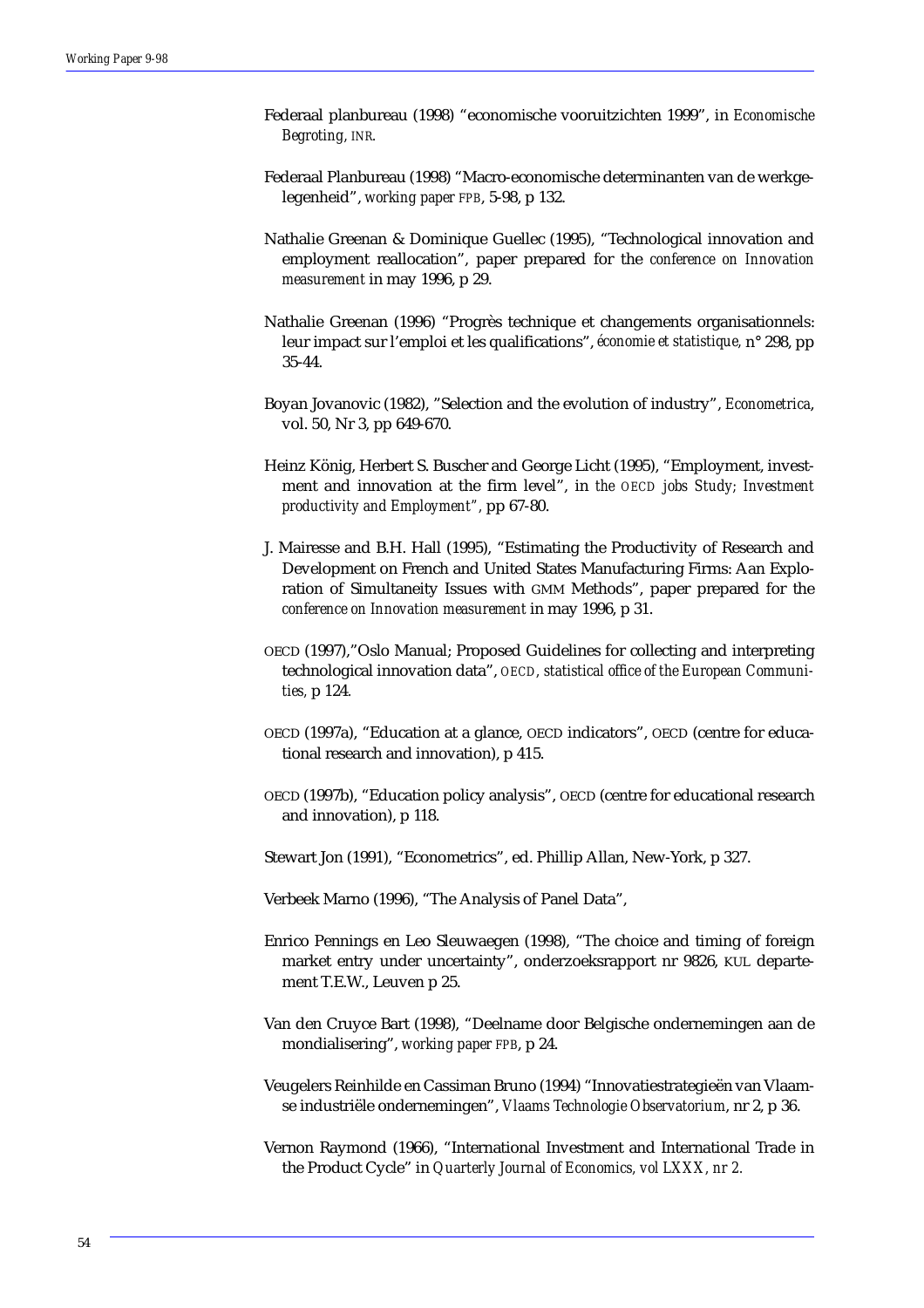# **IX Bijlage**

# **A. Bijlage 1: De constructie van een "panel" bestand van 640 ondernemingen voor de periode 1990-1996**

### 1. Verschillen in antwoordniveau tussen de enquête en de balanscentrale

Bij de fusie van de enquête-gegevens met de balanscentrale stelde zich een probleem van vergelijkbaarheid. De gegevens in de balanscentrale en de intra en extrastat- databank zijn niet geconsolideerd (ze slaan slechts op één BTW-nummer). De in de enquête aangeschreven ondernemingen hadden de keuze te antwoorden op het niveau van hun eigen BTW-nummer, of in naam van de groep van ondernemingen in België waarover zij de controle hadden.

40 ondernemingen die moedermaatschappij waren van een groep hebben voor die laatste optie gekozen<sup>1</sup>. Voor die ondernemingen werden in de balanscentrale, die ook informatie over de participaties bevat, alle in België gevestigde dochters opgespoord waarin de aangeschreven moeders een participatie van minstens 50% hadden. Na een vergelijking van de tewerkstelling van de groep in de balanscentrale en de informatie daarover in de enquête werden 196 bijkomende BTW-nummers weerhouden. De groep van 466 respondenten correspondeert bijgevolg met een groep van 660 BTW-nummers in de balanscentrale.

Het bestand van de enquête en dat van de balanscentrale kunnen op drie wijzen gefusioneerd worden. Ofwel wordt enkel geschat met de groep ondernemingen waar zich geen consolidatieprobleem stelt; ofwel worden de gegevens van de balanscentrale en die van intra- en extrastat geconsolideerd tot op het niveau van de enquête; ofwel worden de schattingen uitgevoerd op het niveau van de 660 ondernemingen in de balanscentrale. De eerste optie leidt tot het kleinste aantal observaties. De ondernemingen die men dan moet weglaten zijn belangrijke ondernemingen behorende tot de sleutelsectoren van onze economie (chemie, metaal,...). De tweede optie stelt een aantal theoretische en praktische problemen: consolidering is geen eenvoudige operatie, en niet van alle ondernemingen zijn de nodige gegevens beschikbaar.

<sup>1.</sup> Het gaat hoofdzakelijk om grote groepen waaronder Barco, Bekaert, Belgacom, Cockerill-Sambre, Etex, Glaverbell, Phillips, Sidmar, Solvay, UCB,...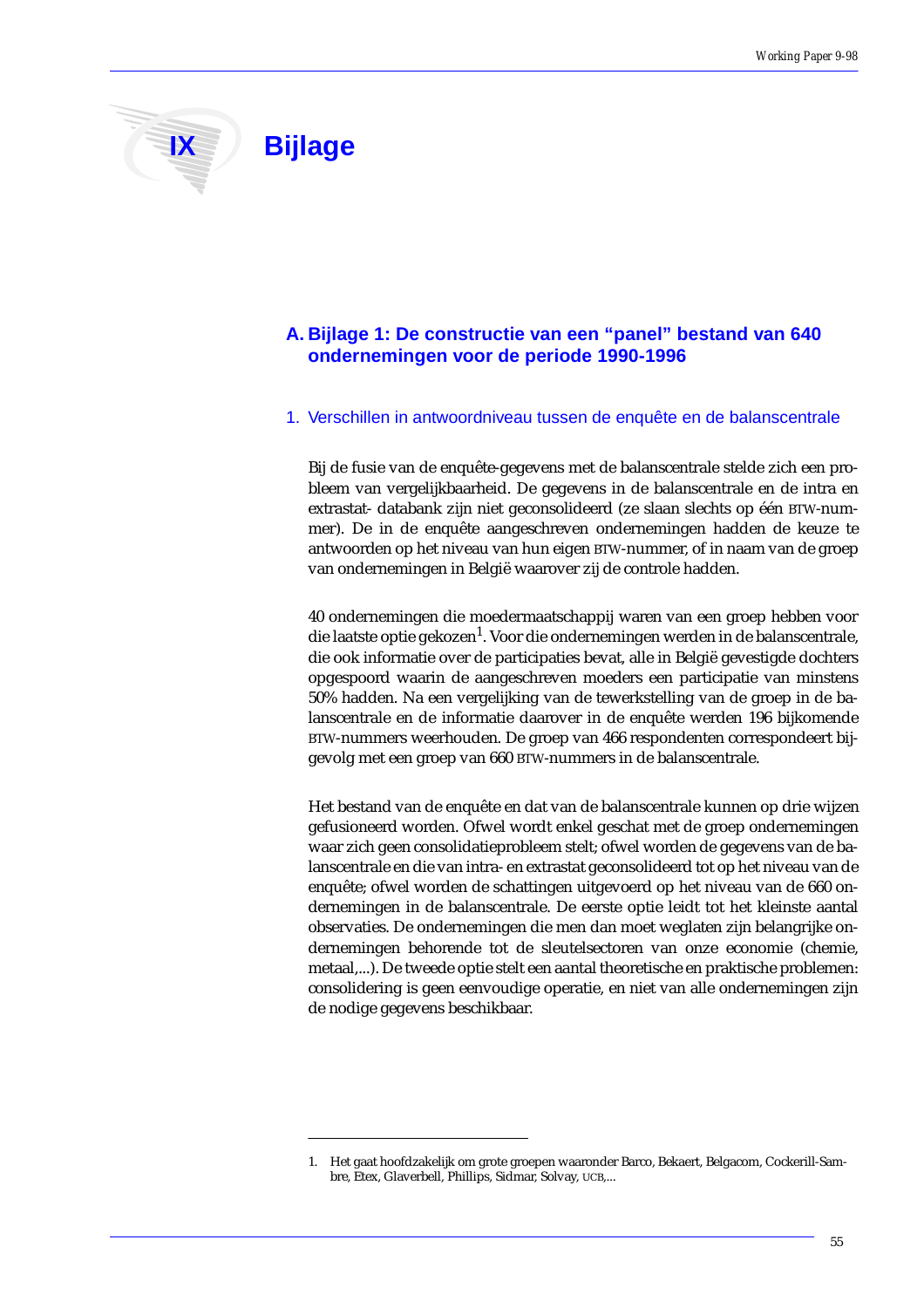De derde optie, waarvoor uiteindelijk gekozen werd, leidt tot het grootste aantal waarnemingen en tot het meest efficiënt gebruik van de data uit de balanscentrale en de in- en uitvoer gegevens, maar impliceert een aantal veronderstellingen over het effect van de kwalitatieve variabelen die uit de enquête gehaald worden. Zo dient men te veronderstellen dat een onderneming, gegeven haar sector e.d. (vastgelegd op basis van de balanscentrale) in dezelfde mate profiteert van innovatie binnen de groep als van door haarzelf ontwikkelde innovaties.

Bij deze optie is er ook een probleem van heteroscedasticiteit. Men kan verwachten dat, indien de moeder in naam van de groep geantwoord heeft, de financiële gegevens van een dochter met 75% van de tewerkstelling in de groep meer verbonden zijn met de antwoorden in de enquête dan die van een dochter met slechts 5% van de totale tewerkstelling $^{\rm 1}$ . Met dit gegeven kan rekening gehouden worden door bij de schattingen ondernemingen die in naam van hun groep geantwoord hebben en hun dochters een gewicht te geven dat gelijk is aan hun aandeel in de totale tewerkstelling van de groep (in 1996). Voor (de meerderheid van) de ondernemingen waar zich geen consolideringsprobleem stelt is het gewicht gelijk aan 1. Daardoor krijgt elk teruggestuurd antwoordformulier uiteindelijk een zelfde gewicht bij de schattingen en in de correlatieanalyse.

### 2. Een "panel"-bestand op basis van één enquêtemoment

Het bestand dat gebruikt zal worden bij de schattingen is gebaseerd op één enquêtemoment (december 1996-januari 1997). De aangeschreven ondernemingen werd wel gevraagd naar de evolutie van een aantal variabelen (zoals de export, omzet, tewerkstelling en scholingsniveau) in de periode 1990-1996. Bovendien kon in de balanscentrale voor de meeste respondenten de evolutie van tewerkstelling, omzet, toegevoegde waarde,... van 1990 tot 1996 teruggevonden worden. De evolutie in tewerkstelling en/of toegevoegde waarde binnen deze groep van ondernemingen is echter niet representatief voor de gehele populatie van ondernemingen, zelfs niet als men corrigeert voor grootteklasse en sector. Het bestand bevat immers alleen ondernemingen die *in leven gebleven zijn* tot 1996. Bovendien werd bij de steekproeftrekking de eis opgelegd dat de onderneming minstens 20 werknemers moet hebben in 1996.

Dat impliceert dat ondernemingen die voor 1996 minder werknemers hadden, of opgericht werden na 1990, enkel in het bestand zullen zitten als zij voldoende gegroeid zijn. Alle ondernemingen die een (scherpe) daling van de tewerkstelling gekend hebben, zo dat zij in 1996 minder dan 20 werknemers hadden, vallen buiten de steekproef. De groeikansen worden daardoor te hoog ingeschat in het door ons geconstrueerde "panel"-bestand. Deze overschatting is een negatieve functie van de grootte van de onderneming in het begin van de observatieperiode. Dit maakt het noodzakelijk om in de groeiregressies de grootte van de onderneming in 1990, of bij na 1990 opgerichte ondernemingen, de initiële grootte, op te nemen als regressor. Daardoor wordt een vertekening van de effecten van andere variabelen (zoals innovatie, dat binnen de industrie positief gecorreleerd is met de grootte van de onderneming) op de groei vermeden.

<sup>1.</sup> In een aantal van de hierboven genoemde ondernemingen is het BTW-nummer in de enquête enkel dat van de overkoepelende holding, of het coördinatiecentrum van de onderneming (met minder dan 1% van de tewerkstelling van de groep in België...). Het negeren van dit aspect van het consolideringsprobleem kan dus tot zware fouten leiden.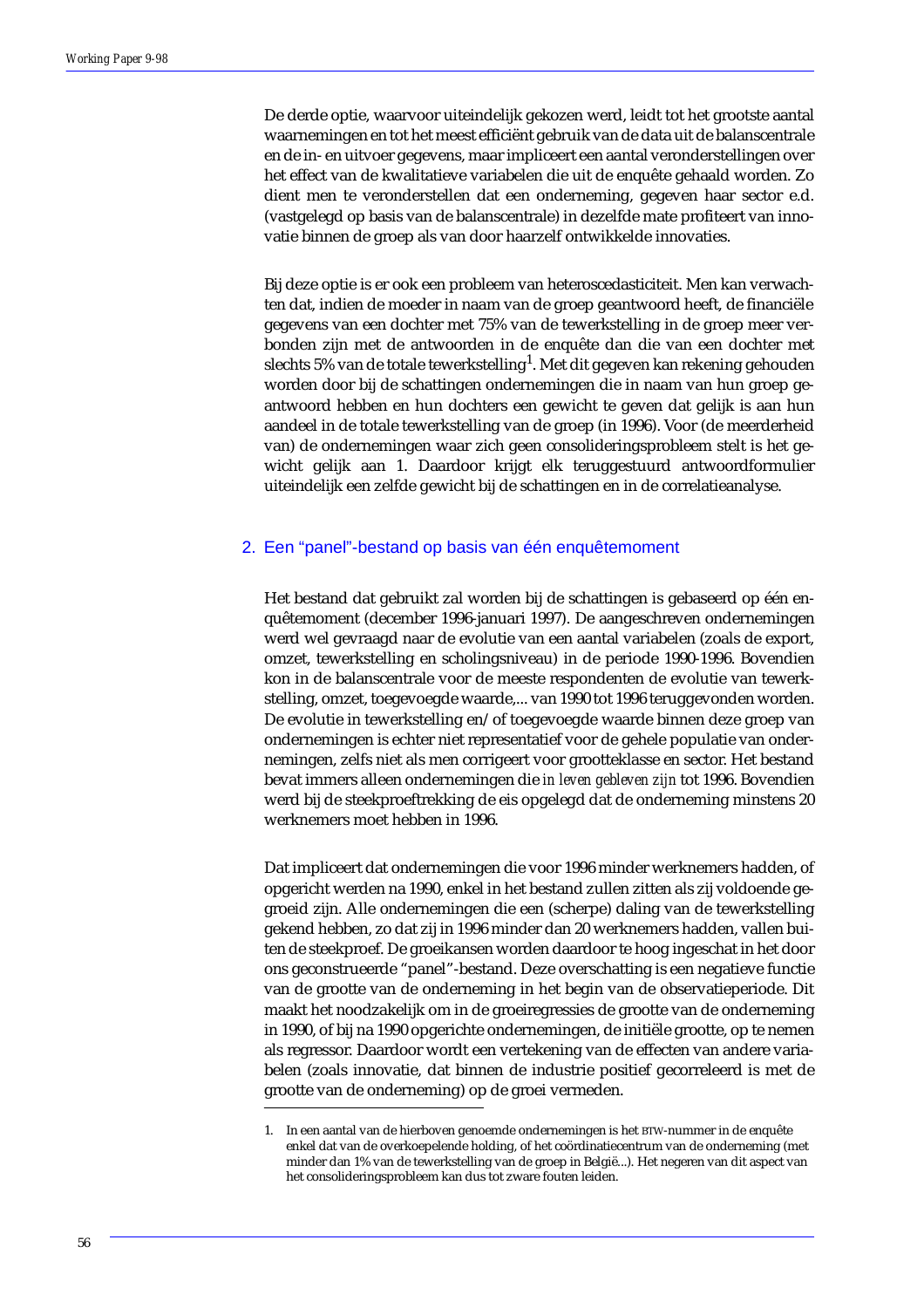### 3. De behandeling van ontbrekende gegevens

Ontbrekende gegevens kwamen voor in de drie hoofdbronnen (enquête, balanscentrale en exportgegevens), maar dit probleem kon grotendeels opgevangen worden dankzij overlappingen tussen de bestanden, het toepassen van eenvoudige formules, of het terugvallen op sectorale gegevens.

Jaarlijkse gegevens over omzet, toegevoegde waarde, sector, en tewerkstelling werden bij voorkeur gehaald uit de balanscentrale. Ontbrekende cijfers voor één jaar werden vervangen door een gemiddelde van de omliggende jaren, tenzij een beroep kon gedaan worden op overeenstemmende gegevens in de enquête<sup>1</sup>. Voor ondernemingen die niet voorkomen in de balanscentrale, werd een beroep gedaan op de Trends-2000 lijst voor de cijfers over omzet, toegevoegde waarde en tewerkstelling<sup>2</sup>. Ondernemingen met gaten van meer dan 1 jaar in de reeksen van toegevoegde waarde of tewerkstelling, of met ontbrekende gegevens i.v.m. de innovatievariabele werden weggelaten bij de schattingen. uiteindelijk bleef een bestand van zo'n 640 ondernemingen over.

Voor een aantal specifieke variabelen, zoals het aandeel hoog en laag geschoolden en het aandeel arbeiders werden ontbrekende gegevens vervangen door zelf berekende sectoriële gemiddelden. De sector werd daarbij zeer nauwkeurig omschreven (naceclio op 3 cijfers) om zo dicht mogelijk bij de situatie in de onderneming aan te leunen.Een specifiek probleem wordt gesteld door de breuk in het jaar 1996 in de tewerkstellingsgegevens van de balanscentrale. Tot en met 1995 bevat de balanscentrale cijfers over het gemiddeld aantal tewerkgestelden, met detailgegevens over het aantal bedienden, arbeiders, directieleden en overige personeelsleden. Voor het jaar 1996 zijn deze reeksen niet meer beschikbaar, en vervangen door de gemiddelde tewerkstelling in voltijdse equivalenten, alsook het aantal effectieven op het eind van het boekjaar (meestal 31 december)<sup>3</sup>. Om de schattingen toch te kunnen uitbreiden tot het jaar 1996 opteerden wij ervoor de gemiddelde tewerkstelling in 1996 ( $L_{96}$ ) te berekenen als een gewogen gemiddelde van de gemiddelde tewerkstelling in 1995(L<sub>95</sub>) en die eind 1996(L<sub>E96</sub>) of<sup>4</sup>:

$$
L_{i96} = (L_{iE96})^{2/3} (L_{i95})^{1/3}
$$
 (5)

Aan de gemiddelde tewerkstelling in 1995 wordt slechts een gewicht van één derden gegeven, omdat dat cijfer slaat op een gemiddelde voor 95, en niet op de tewerkstelling begin 1996.

3. Als gevolg van de introductie van de "sociale balansen" in de gegevens van de balanscentrale.

<sup>1.</sup> Dit werd gedaan bij de sector, de omzet, en het exportaandeel in de omzet. De variabele tewerkstelling in de enquête is niet volledig vergelijkbaar met die in de balanscentrale. Tot 1995 gaat het in de balanscentrale om de gemiddelde jaarlijkse tewerkstelling. In 1996 om de gemiddelde tewerkstelling in voltijdse equivalenten. In de enquête werd gevraagd naar de tewerkstelling in voltijdse equivalenten per eind juni voor de jaren 1990 tot 1996.

<sup>2.</sup> Het ging met name om financiële instellingen en een aantal succursalen van buitenlandse ondernemingen (zoals Ford Genk).

<sup>4.</sup> In sommige ondernemingen was enkel het cijfer over de gemiddelde tewerkstelling in voltijdse equivalenten beschikbaar. In dat geval gold: L<sub>i96</sub>=L<sub>VE i96</sub>(L<sub>96</sub>/L<sub>VE 96</sub>)<sub>s</sub>. De term tussen haakjes is de ratio per sector van de gemiddelde tewerkstelling (zoals hierboven berekend) over de gemiddelde tewerkstelling in voltijdse equivalenten. Deze ratio bedroeg (in 1996) 1.019 in de industrie, 1.056 in de handel, 1.001 in de bouwnijverheid, 1.027 in de vervoer en communicatiesector, 1.045 bij financiele instellingen en 1.262 bij de diensten aan bedrijven. Deze cijfers werden enkel berekend op basis van de ondernemingen uit de enquête.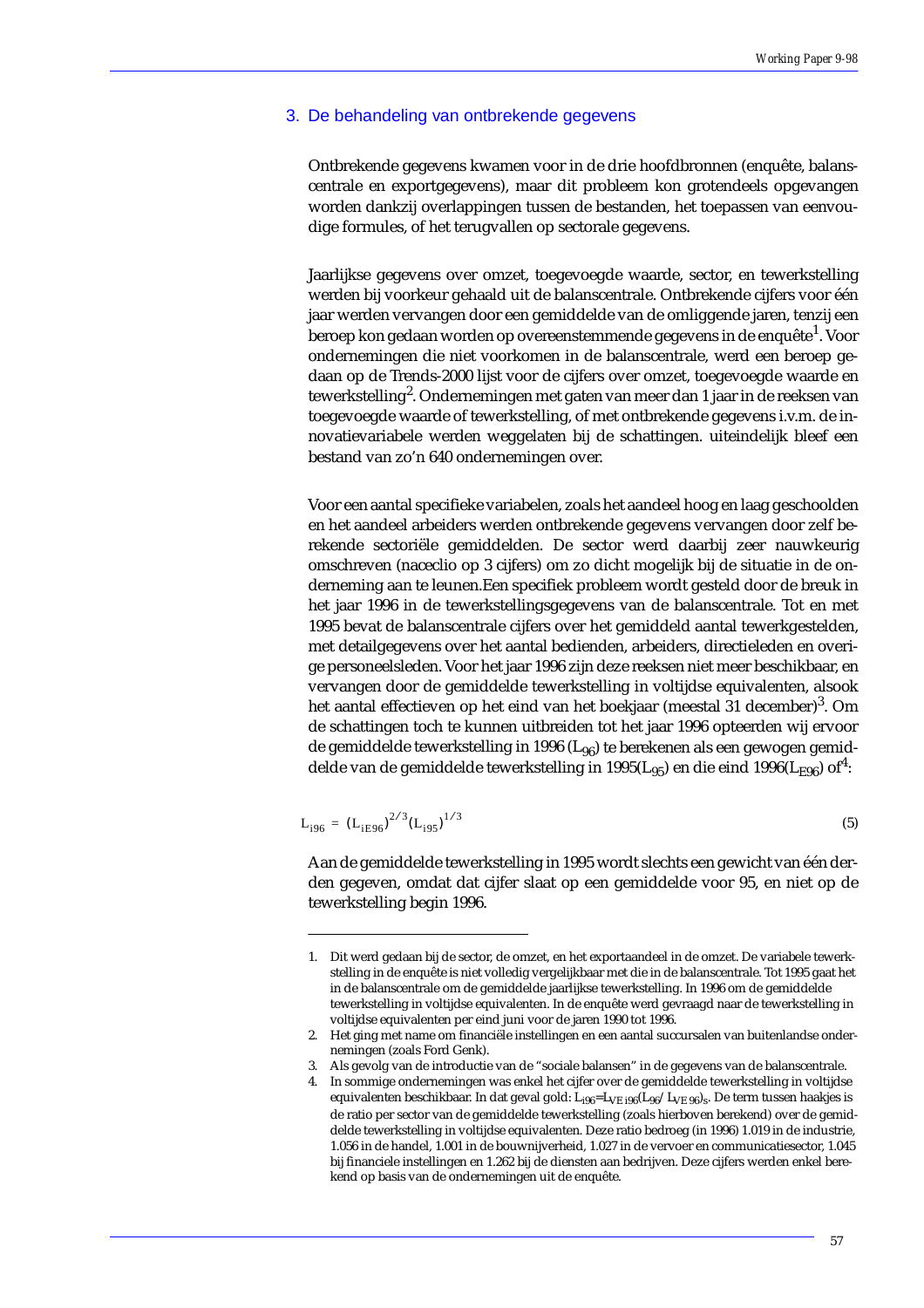### 4. Het bepalen van de prijs van de kapitaalstock

In de balanscentrale zitten zowel gegevens over de stock aan materiele vaste activa in elke onderneming als over de jaarlijkse investeringen daarin. De verhouding van de stock aan materiele vaste activa en het aantal werknemers werd gebruikt als benadering van de kapitaalsintensiteit van de onderneming. Een probleem daarbij is dat deze verhouding enkel kan vergeleken worden over verschillende jaren als men het verloop van het prijspeil van de kapitaalstock kent. Dit gegeven is echter niet bekend.

De prijsindex van de kapitaalstock van onderneming i in jaar t werd daarom benaderd gebruik makend van sectoriële<sup>1</sup> gegevens over de investeringsdeflator (FPB) en de jaarlijkse verhouding van investeringen in materiele vaste activa op de stock aan materiele vaste activa op het eind van het boekjaar. Daarbij werd uitgegaan van de volgende formule:

$$
P^{K}_{it} = \left(\frac{INV_{it}}{K_{it}}\right) P_{t}^{INV} + \left(1 - \frac{INV_{it}}{K_{it}}\right) P^{K}_{i(t-1)}
$$
(6)

Door de prijs van de kapitaalstock in 1990 gelijk te stellen aan 1 kan voor elk jaar, per onderneming, een prijsindex berekend worden. De bovenstaande formule levert een snellere prijsstijging op voor ondernemingen die in verhouding tot hun kapitaalstock veel investeren. De achterliggende hypothese is dat de waardering van materiele vaste activa in de boekhouding gebeurt aan aankoopprijs. Daardoor hebben prijsstijgingen enkel via het aandeel van de nieuwe investeringen een effect op de nominale waarde van de stock aan materiele vaste activa in de onderneming. De toepassing van deze formule leidt tot aanzienlijke verschillen in de prijsevolutie tussen ondernemingen binnen de marges bepaald door de evolutie van de investeringsdeflatoren.

<sup>1.</sup> In dit geval werd een onderscheid gemaakt tussen 10 sectoren. Met name de landbouw en visserij, de energiesector, de industrie, de bouwnijverheid, de recuperatie en handel, de diensten van hotels, cafés en restaurants, de diensten van vervoer, de communicatiediensten, de diensten van het bank en verzekeringswezen en de andere verhandelbare en niet-verhandelbare diensten. De verschillen in prijsevolutie voor de investeringen door deze sectoren zijn relatief gering. De cijfers kunnen teruggevonden worden op het datagedeelte van de internet site van het FPB: www.plan.be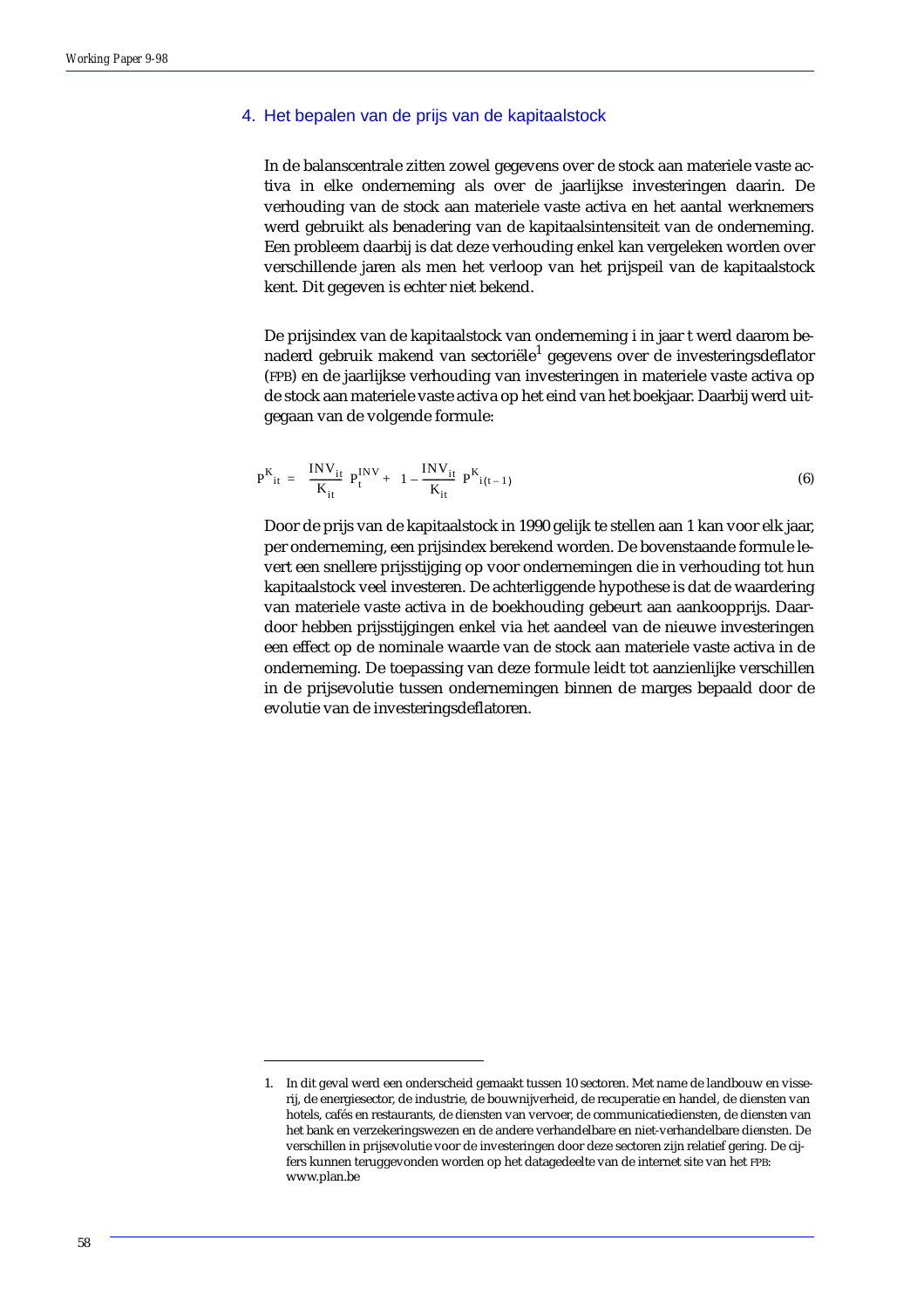# **B. Bijlage 2: Definitie innovatie**

### 1. Product-innovatie

Komt neer op een nieuw product dat ook gecommercialiseerd werd. Het product is nieuw voor België of de wereld. Product-innovatie refereert naar wat geproduceerd wordt en niet naar hoe het geproduceerd wordt. **Wijzigingen van producten** die hetzij esthetisch (kleur-, decoratiewijzigingen...) hetzij andere presentatiewijzigingen omvatten die het product inzake technische constructie en performantie niet veranderen, zijn **niet als innovatie** te beschouwen

De innovaties kunnen radicaal of geleidelijk zijn en slaan in de eerste plaats op het product zelf.

**Radicaal**: wanneer bij het nieuwe product het gebruik, de prestaties, de kenmerken, het ontwerp of het gebruik van materialen en componenten wezenlijk doet verschillen van de voorheen geproduceerde producten.

**Geleidelijk**: wanneer de prestaties van een bestaand product aanzienlijk verbeterd of verhoogd worden. Een product kan worden verbeterd (door de prestaties te verbeteren of de kostprijs te drukken) door gebruik te maken van componenten of materialen die betere prestaties opleveren.

Product-innovatie kan ook gebeuren in de dienstensectoren. Voorbeelden zijn: **nieuw geproduceerde software**, een nieuw financieel- of verzekeringsaanbod, mobiele telefoon, video-on-demand, consulting

### 2. Proces-innovatie

Wanneer **nieuwe of sterk verbeterde productiemethoden** worden gebruikt om een product of dienst tot stand te brengen. Die methoden kunnen wijzigingen tot gevolg hebben voor de productiemiddelen, voor de organisatie van de productie of voor beide aspecten. Ze kunnen dus **technologisch** of **organisatorisch** zijn.

**Technologisch** zijn ze, wanneer kapitaalgoederen (machines, gebouwen, ...) worden verbeterd door middel van technologische verandering, tot een verhoging van de productiviteit geleid hebben.

**Organisatorisch** zijn ze, als ze nieuwe werkorganisaties omvatten. Recente voorbeelden van organisatorische proces-innovatie zijn bijvoorbeeld just-in-time, lean-productie... (Voor een consultancy firma kan een organisatorische innovatie verkocht worden en bijgevolg product-innovatie zijn).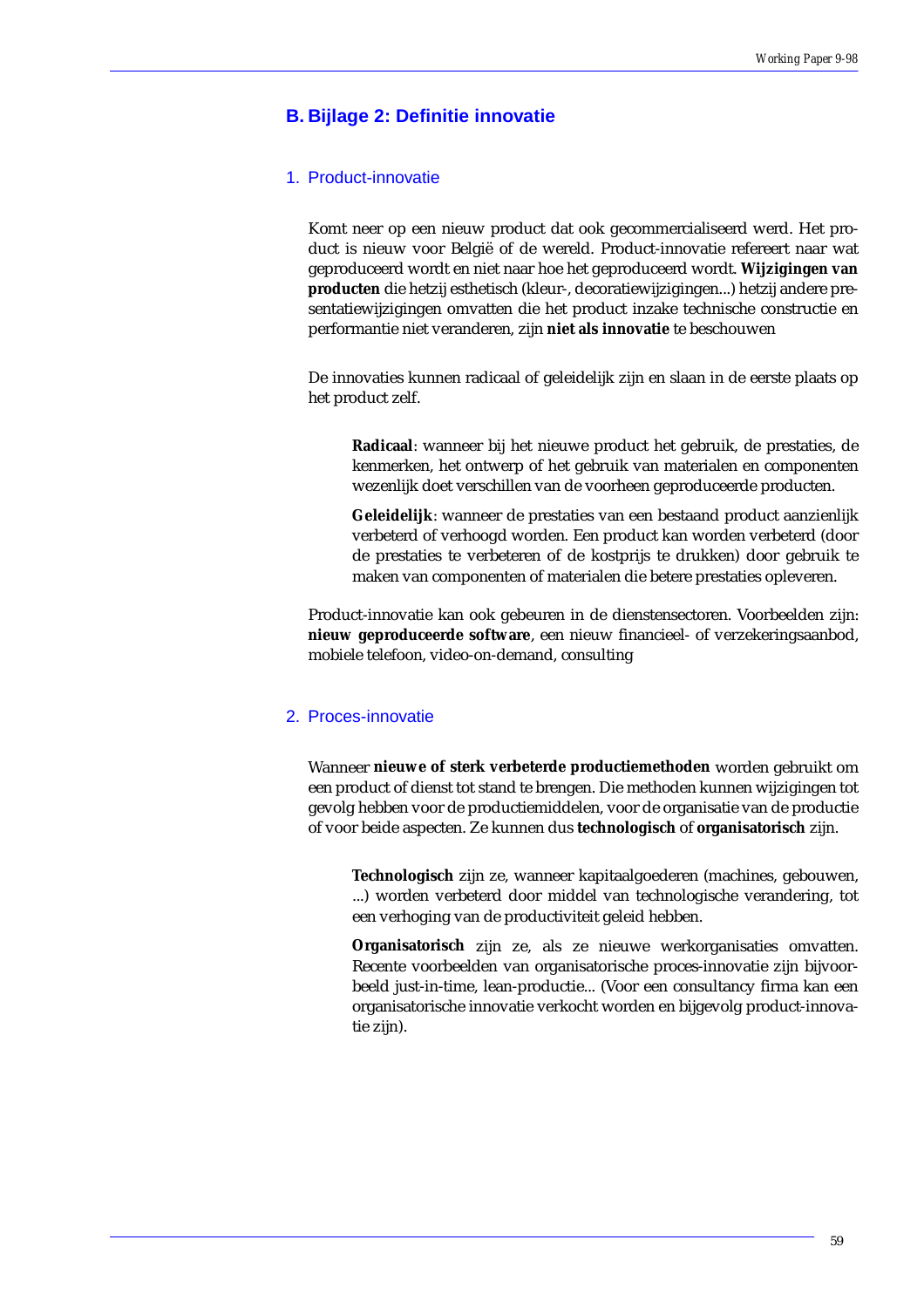## 3. Product en Proces-innovatie

Product-innovatie die gepaard gaat met technologische of organisatorische veranderingen; bijvoorbeeld wanneer het productieproces gewijzigd wordt om het innovatieve product te maken.

# **C. Bijlage 3:Correlaties binnen verwerkende nijverheid, handel en diensten**

### **TABEL 10 -Correlatie variabelen naar gelang de totale variatie en de variatie binnen de onderneminga; industriële ondernemingen , periode 1990-1996**

| intra              | totale variatie $(x_{it} - x)$                                                          |           |           |           |           |          |             |             |          |            |             |           |           |            |
|--------------------|-----------------------------------------------------------------------------------------|-----------|-----------|-----------|-----------|----------|-------------|-------------|----------|------------|-------------|-----------|-----------|------------|
| $x_{it} - x_i$     |                                                                                         | k         | q         | $q-1$     | $k-1$     | W        | $q_{\rm s}$ | $p_{\rm s}$ | AA       | <b>AHS</b> | <b>ALSS</b> | AEXP      | <b>ZE</b> | <b>INN</b> |
|                    | 1.000                                                                                   | 0.760     | 0.941     | 0.077     | 0.057     | 0.192    | $0.005*$    | $-0.023*$   | 0.155    | 0.108      | $-0.143$    | 0.190     | $-0.211$  | 0.170      |
| k                  | 0.336                                                                                   | 1.000     | 0.806     | 0.312     | 0.691     | 0.276    | $0.025*$    | $-0.132$    | 0.154    | 0.156      | $-0.175$    | 0.177     | $-0.293$  | 0.140      |
| q                  | 0.541                                                                                   | 0.157     | 1.000     | 0.407     | 0.201     | 0.385    | 0.075       | $-0.058$    | $0.001*$ | 0.139      | $-0.206$    | 0.201     | $-0.309$  | 0.203      |
| q-l                | $-0.113$                                                                                | $-0.116$  | 0.747     | 1.000     | 0.367     | 0.624    | 0.205       | $-0.087$    | $-0.316$ | 0.139      | $-0.220$    | $0.046*$  | $-0.295$  | 0.114      |
| k-l                | $-0.255$                                                                                | 0.822     | $-0.148$  | $-0.066$  | 1.000     | 0.242    | $0.029*$    | $-0.138$    | 0.086    | 0.125      | $-0.089$    | 0.070     | $-0.206$  | 0.039      |
| W                  | $-0.128$                                                                                | $-0.014*$ | 0.241     | 0.428     | 0.059     | 1.000    | 0.240       | $-0.182$    | $-0.486$ | 0.268      | $-0.352$    | $0.038*$  | $-0.358$  | 0.189      |
| $q_{\rm s}$        | $0.017*$                                                                                | 0.060     | 0.083     | 0.078     | 0.053     | 0.135    | 1.000       | $-0.139$    | $-0.255$ | $-0.060*$  | $-0.089$    | $-0.026*$ | $-0.039$  | $-0.024*$  |
| $P_{s}$            | $-0.031*$                                                                               | $-0.089$  | $-0.035$  | $0.007*$  | $-0;067$  | $-0.116$ | $-0.137$    | 1.000       | 0.047    | 0.074      | $-0.081$    | $0.040*$  | 0.041     | 0.055      |
| AA                 | 0.580                                                                                   | 0.199     | 0.144     | $-0.147$  | $-0.155$  | $-0.029$ | $-0.040$    | $-0.100$    | 1.000    | $-0.293$   | 0.396       | 0.065     | 0.213     | $-0.190$   |
| <b>AHS</b>         | $-0.145$                                                                                | $-0.027*$ | $-0.023*$ | $-0.070*$ | $0.064*$  | 0.091    | 0.079       | 0.310       | $-0.389$ | 1.000      | $-0.606$    | $-0.026*$ | $-0.245$  | 0.309      |
| <b>ALSS</b>        | $0.057*$                                                                                | $0.022*$  | $-0.012*$ | $0.013*$  | $-0.012*$ | $-0.112$ | $-0.134$    | $-0.298$    | 20.347   | $-0.561$   | 1.000       | $-0.043*$ | 0.264     | $-0.305$   |
| <b>AEXP</b>        | 0.109                                                                                   | $0.014*$  | 0.098     | $0.034*$  | $-0.050*$ | $0.053*$ | $-0.039*$   | 0.080       | 0.081    | 0.193      | $-0.066*$   | 1.000     | $-0.320$  | 0.145      |
| <b>ZE</b>          |                                                                                         |           |           |           |           |          |             |             |          |            |             |           | 1.000     | $-0.251$   |
| <b>INN</b>         |                                                                                         |           |           |           |           |          |             |             |          |            |             |           |           | 1.000      |
| $\mathbf{E}$<br>k: | In van de gemiddelde tewerkstelling<br>In van de reële stock aan Materiële Vaste Activa |           |           |           |           |          |             |             |          |            |             |           |           |            |

q: ln van de reële toegevoegde waarde

q-l: ln van de reële productiviteit van arbeid

k-l: ln van de reële kapitaalintensiteit

w: ln van de reële loonkost

q<sub>s</sub>: ln sectoriële toegevoegde waarde in constante prijzen van 90 (naceclio 2 à 3 cijfers)

 $p_s$ : In sectoriële deflator toegevoegde waarde voor BTW (naceclio 2 à 3 cijfers)<br>AA: aandeel arbeiders in gemiddelde tewerkstelling

aandeel arbeiders in gemiddelde tewerkstelling

AHS: aandeel in totaal effectieven dat hoger of universitair geschoold is (enkel 1990 en 1995)

ALSS: aandeel in totaal effectieven dat lager secundair of minder geschoold is (enkel 1990 en 1995)

AEXP: aandeel van omzet dat geëxporteerd wordt (enkel 1990,1993,1995)

ZE: wissel: onderneming is zelfstandige eenheid (=1) of maakt deel uit van eengroep(=0)

INN: wissel: onderneming of groep realiseerde gecombineerde product- en procesinnovaties in 1990-1996 (=1), of niet (=0)

\*: betekent dat het verband niet significant is op een testniveau van 5%.

a. de variatie binnen de onderneming werd bekomen door van de variabelen in elk jaar het ondernemingsgemiddelde in de periode 90-96 af te trekken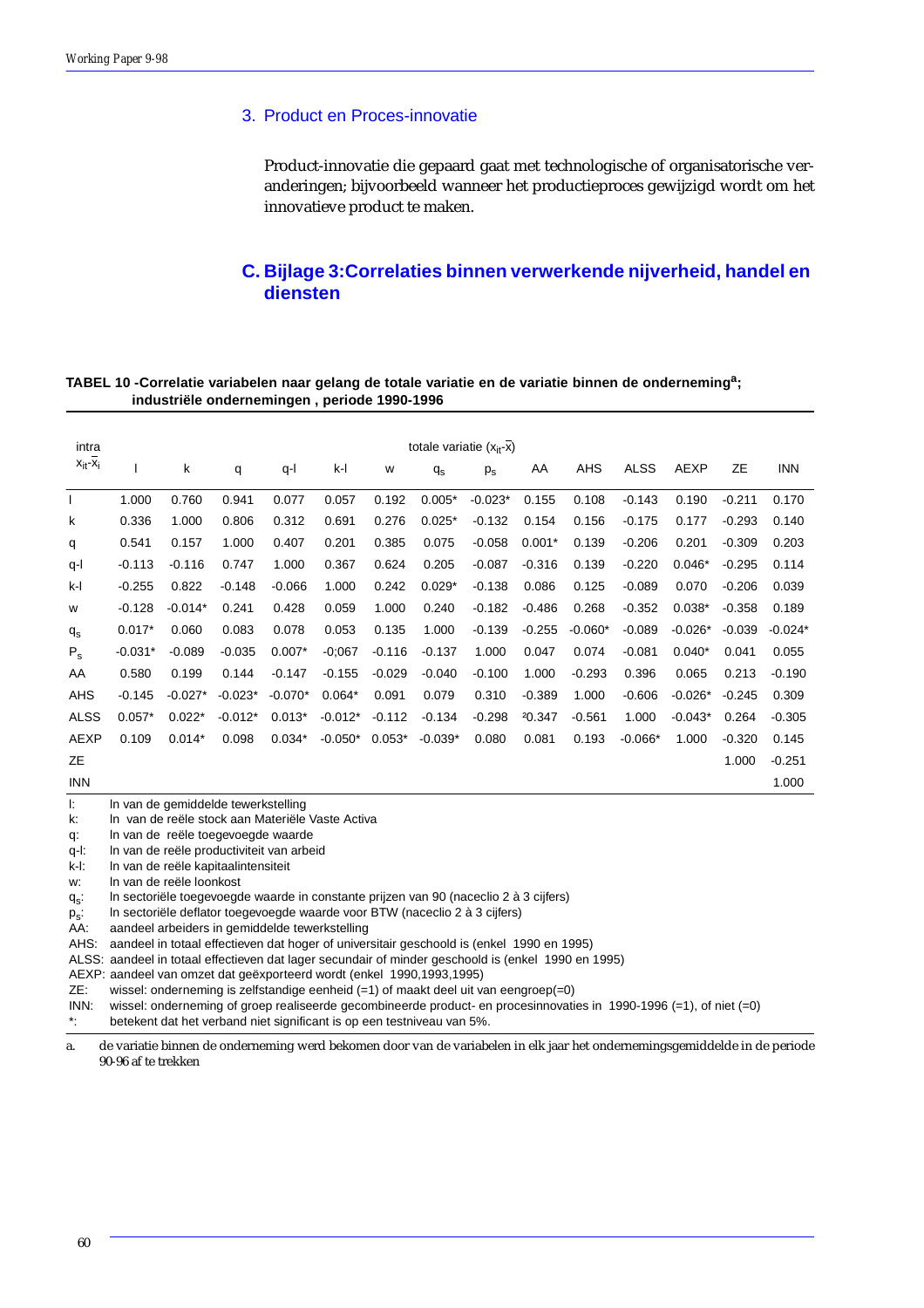| intra          | totale variatie $(xit-x)$ |          |           |           |             |           |             |           |           |           |             |           |           |            |
|----------------|---------------------------|----------|-----------|-----------|-------------|-----------|-------------|-----------|-----------|-----------|-------------|-----------|-----------|------------|
| $x_{it} - x_i$ |                           | k        | q         | q-l       | k-l         | W         | $q_{\rm s}$ | $p_{s}$   | AA        | AHS       | <b>ALSS</b> | AEXP      | ZΕ        | <b>INN</b> |
|                | $\mathbf{1}$              | $0.652*$ | $0.870*$  | $-0.255$  | $-0.063$    | $-0.238*$ | $0.112*$    | 0.032     | $-0.076*$ | $-0.154*$ | $0.321*$    | $-0.064$  | $-0.154*$ | 0.003      |
| k              | $0.303*$                  | 1        | $0.701*$  | $0.095*$  | $0.716*$    | $-0.004$  | 0.017       | 0.003     | $0.083*$  | 0.004     | $0.161*$    | 0.001     | $-0.094*$ | $0.175*$   |
| q              | $0.604*$                  | $0.266*$ | 1         | $0.254*$  | $0.122*$    | $0.106*$  | $0.135*$    | 0.038     | $-0.143*$ | 0.079     | 0.106       | 0.039     | $-0.169*$ | 0.046      |
| $q-1-4$        | $-0.171*$                 | 0.062    | $0.581*$  | 1         | $0.357*$    | $0.666*$  | $0.066*$    | $-0.005$  | $-0.115*$ | $0.413*$  | $-0.414*$   | $0.204*$  | $-0.283*$ | $0.187*$   |
| k-l            | $-0.262*$                 | $0.839*$ | $-0.078*$ | $0.164*$  | $\mathbf 1$ | $0.203*$  | $-0.072*$   | $-0.025$  | $0.171*$  | 0.133     | $-0.065$    | 0.074     | 0.009     | $0.145*$   |
| W              | 0.054                     | $-0.054$ | $0.347*$  | $0.451*$  | $-0.087*$   | 1         | $0.154*$    | 0.019     | $-0.298*$ | $0.596*$  | $-0.552*$   | $0.166*$  | $-0.328*$ | $0.140*$   |
| $q_{\rm s}$    | 0.056                     | $0.083*$ | 0.042     | 0.007     | 0.059       | 0.017     | 1           | 0:009     | $-0.204*$ | 0.081     | $-0.178*$   | $-0.143*$ | $-0.228*$ | $-0.130*$  |
| $P_{\rm s}$    | $0.128*$                  | 0.006    | $0.115*$  | 0.001     | $-0.068*$   | $0.084*$  | $0.592*$    | 1         | $-0.056$  | 0.048     | $-0.087$    | 0.036     | 0.004     | $-0.004$   |
| AA             | $-0.434*$                 | $-0.010$ | $-0.281*$ | $0.117*$  | $0.239*$    | $-0.191*$ | $-0.096*$   | $-0.161*$ | 1         | $-0.393*$ | $0.337*$    | $0.126*$  | $0.311*$  | $0.138*$   |
| <b>AHS</b>     | 0.042                     | $-0.122$ | $-0.090$  | $-0.166*$ | $-0.133$    | 0.061     | $0.347*$    | $0.367*$  | $-0.155$  | 1         | $-0.611*$   | 0.070     | $-0.148*$ | $-0.001$   |
| <b>ALSS</b>    | 0.054                     | 0.013    | 0.140     | 0.122     | $-0.014$    | $-0.116$  | $-0.443*$   | $-0.415*$ | $0.235*$  | $-0.366*$ | 1           | $-0.064$  | 0.123     | 0.006      |
| <b>AEXP</b>    | 0.016                     | 0.024    | 0.051     | 0.061     | 0.013       | $-0.019$  | $0.157*$    | $0.163*$  | 0.037     | $0.175*$  | 0.001       | 1         | $-0.150*$ | $0.210*$   |
| ZΕ             |                           |          |           |           |             |           |             |           |           |           |             |           | 1         | $-0.159*$  |
| <b>INN</b>     |                           |          |           |           |             |           |             |           |           |           |             |           |           | 1          |

| TABEL 11 -Correlatie variabelen naar gelang de totale variatie en de variatie binnen de onderneming; handel, |  |  |
|--------------------------------------------------------------------------------------------------------------|--|--|
| periode 1990-1996                                                                                            |  |  |

|                             | TABEL 12 - Correlatie variabelen naar gelang de totale variatie en de variatie binnen de onderneming; |
|-----------------------------|-------------------------------------------------------------------------------------------------------|
| diensten, periode 1990-1996 |                                                                                                       |

| intra          |          |          |          |          |          |          | totale variatie $(xit-x)$ |          |           |          |             |             |           |            |
|----------------|----------|----------|----------|----------|----------|----------|---------------------------|----------|-----------|----------|-------------|-------------|-----------|------------|
| $X_{it} - X_i$ |          | k        | q        | q-l      | k-l      | W        | $q_{\rm s}$               | $p_s$    | AA        | AHS      | <b>ALSS</b> | <b>AEXP</b> | <b>ZE</b> | <b>INN</b> |
| $\mathbf{I}$   | 1        | 0.579    | 0.911    | $-0.176$ | $-0115$  | $-0.233$ | $-0.175$                  | $-0.047$ | 0.422     | $-0.018$ | 0.019       | $-0.320$    | 0.043     | $-0.131$   |
| k              | 0.309    | 1        | 0.661    | 0.151    | 0.742    | $-0.064$ | $-0.222-$                 | $-0.085$ | $0.253 -$ | $-0.225$ | 0.175       | $-0.164$    | 0.075     | $-0.180$   |
| q              | 0.696    | 0.322    | 1        | 0.244    | 0.083    | 0.044    | $-0.163$                  | $-0.149$ | $-0.246$  | $-0.040$ | 0.022       | $-0.216$    | 0.017     | $-0.051$   |
| $q-l-4$        | $-0.294$ | 0.052    | 0.410    | 1        | 0.408    | 0.687    | 0.037                     | $-0171$  | $-0.389$  | $-0.006$ | 0.009       | 0.156       | 0.040     | 0.219      |
| k-l            | $-0.287$ | 0.814    | $-0.115$ | 0.231    | 1        | 0.119    | $-0.128$                  | $-0.113$ | $-0.006$  | $-0.209$ | 0.159       | 0.074       | 0.063     | 0.006      |
| W              | $-0.277$ | 0.025    | 0.156    | 0.436    | 0.149    | 1        | 0.113                     | $-0.055$ | $-0.583$  | 0.130    | $-0.155$    | 0.278       | $-0.017$  | 0.311      |
| $q_{\rm s}$    | 0.064    | $-0.113$ | 0.076    | 0.074    | $-0.171$ | 0.130    | $\mathbf{1}$              | 0.164    | $-0.303$  | 0.102    | $-0.122$    | 0.191       | $-0.065$  | 0.252      |
| $P_{s}$        | 0.146    | $-0.062$ | 0.059    | $-0.104$ | $-0.172$ | $-0.031$ | 0.259                     | 1        | 0.021     | 0.003    | 0.025       | 0.112       | $-0.031$  | 0.002      |
| AA             | $-0.192$ | $-0.039$ | $-0.238$ | $-0.061$ | 0.088    | $-0.162$ | $-0.013$                  | 0.139    | 1         | $-0.411$ | 0.439       | $-0.338$    | 0.109     | $-0.410$   |
| AHS            | $-0.184$ | $-0.398$ | $-0.071$ | 0.148    | $-0.350$ | 0.142    | 0.578                     | 0.479    | 0.030     | 1        | $-0.731$    | $-0.067$    | 0.096     | 0.167      |
| <b>ALSS</b>    | 0.242    | 0.271    | $-0.000$ | $-0.109$ | 0.177    | $-0.139$ | $-0.427$                  | $-0.431$ | $-0.038$  | $-0.699$ | 1           | 0.046       | 0.016     | $-0.197$   |
| AEXP           | 0.080    | $-0.090$ | 0.040    | 0.007    | $-0.135$ | $-0.033$ | 0.156                     | 0.214    | 0.155     | 0.235    | $-0.013$    | 1           | $-0.191$  | 0.389      |
| ZE             |          |          |          |          |          |          |                           |          |           |          |             |             | 1         | $-0.192$   |
| <b>INN</b>     |          |          |          |          |          |          |                           |          |           |          |             |             |           | 1          |